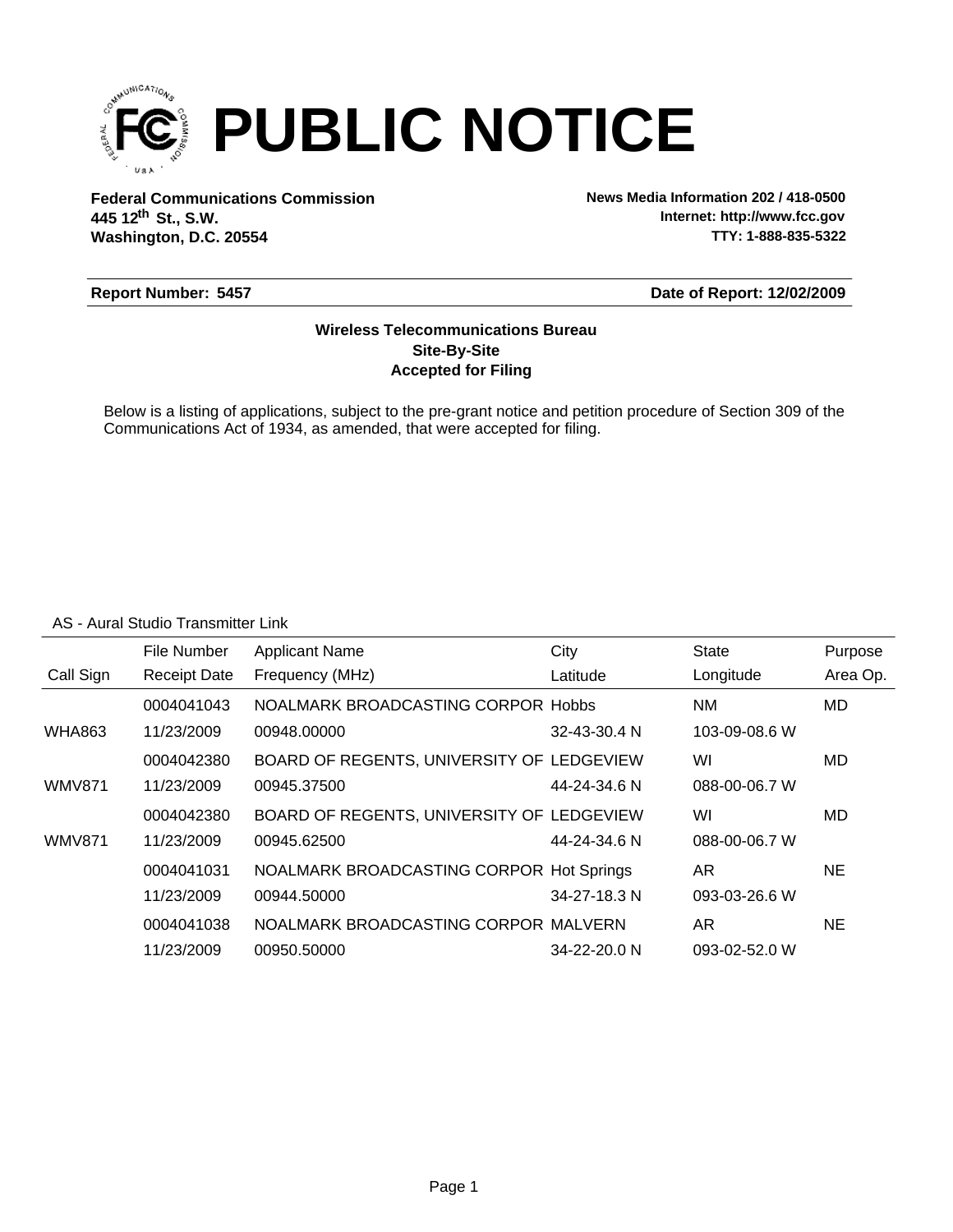# CD - Paging and Radiotelephone

|               | File Number  | Applicant Name               | Citv         | State         | Purpose  |
|---------------|--------------|------------------------------|--------------|---------------|----------|
| Call Sign     | Receipt Date | Frequency (MHz)              | Latitude     | Longitude     | Area Op. |
|               | 0004014399   | SCHUYLKILL MOBILE FONE, INC. | Coudersport  | PA            | AM.      |
| <b>KGA589</b> | 11/24/2009   | 00075.88000                  | 41-45-11.2 N | 078-00-02.0 W |          |

# CF - Common Carrier Fixed Point to Point Microwave

|               | File Number         | <b>Applicant Name</b>                               | City                 | <b>State</b>  | Purpose   |
|---------------|---------------------|-----------------------------------------------------|----------------------|---------------|-----------|
| Call Sign     | <b>Receipt Date</b> | Frequency (MHz)                                     | Latitude             | Longitude     | Area Op.  |
|               | 0004003540          | AT&T CORP.                                          | <b>SILVER SPRING</b> | <b>MD</b>     | AM        |
| WQKF933       | 11/24/2009          | 11505.00000                                         | 38-59-50.0 N         | 077-01-46.6 W |           |
|               | 0004003540          | AT&T CORP.                                          | <b>SILVER SPRING</b> | <b>MD</b>     | AM        |
| WQKF933       | 11/24/2009          | 11565.00000                                         | 38-59-50.0 N         | 077-01-46.6 W |           |
|               | 0004014889          | Conterra Ultra Broadband, LLC                       | San Angelo           | TX            | AM        |
| WQKW389       | 11/23/2009          | 06256.54000                                         | 31-27-24.1 N         | 100-24-58.3 W |           |
|               | 0004014889          | Conterra Ultra Broadband, LLC                       | San Angelo           | TX            | AM        |
| WQKW389       | 11/23/2009          | 10835.00000                                         | 31-27-24.1 N         | 100-24-58.3 W |           |
|               | 0004014889          | Conterra Ultra Broadband, LLC                       | San Angelo           | TX            | AM        |
| WQKW389       | 11/23/2009          | 19410.00000                                         | 31-27-24.1 N         | 100-24-58.3 W |           |
|               | 0004014889          | Conterra Ultra Broadband, LLC                       | San Angelo           | TX            | AM        |
| WQKW389       | 11/23/2009          | 19480.00000                                         | 31-27-24.1 N         | 100-24-58.3 W |           |
|               | 0004014889          | Conterra Ultra Broadband, LLC                       | San Angelo           | <b>TX</b>     | AM        |
| WQKW389       | 11/23/2009          | 19530.00000                                         | 31-27-24.1 N         | 100-24-58.3 W |           |
|               | 0004041149          | <b>Nextera Wireless</b>                             | Edina                | <b>MN</b>     | MD        |
| WQEV293       | 11/23/2009          | 11465.00000                                         | 44-52-00.0 N         | 093-23-43.5 W |           |
|               | 0004041149          | Nextera Wireless                                    | Edina                | ΜN            | MD        |
| WQEV293       | 11/23/2009          | 11625.00000                                         | 44-52-00.0 N         | 093-23-43.5 W |           |
|               | 0004041179          | <b>Nextera Wireless</b>                             | Chanhassen           | <b>MN</b>     | MD        |
| WQKA720       | 11/23/2009          | 10975.00000                                         | 44-51-56.4 N         | 093-32-01.5 W |           |
|               | 0004041179          | <b>Nextera Wireless</b>                             | Chanhassen           | <b>MN</b>     | <b>MD</b> |
| WQKA720       | 11/23/2009          | 11135.00000                                         | 44-51-56.4 N         | 093-32-01.5 W |           |
|               | 0004041179          | <b>Nextera Wireless</b>                             | Chanhassen           | <b>MN</b>     | <b>MD</b> |
| WQKA720       | 11/23/2009          | 19525.00000                                         | 44-51-56.4 N         | 093-32-01.5 W |           |
|               | 0004041688          | NE Colorado Wireless Technologies, Inc. FORT MORGAN |                      | CO            | MD        |
| <b>WMW608</b> | 11/23/2009          | 05945.20000                                         | 40-23-35.9 N         | 103-52-55.8 W |           |
|               | 0004041689          | NE Colorado Wireless Technologies, Inc.             | Wiggins              | CO            | MD        |
| WPRU606       | 11/23/2009          | 06197.24000                                         | 40-13-31.0 N         | 104-02-49.0 W |           |
|               | 0004042286          | OHIO RSA 2 LIMITED PARTNERSHIP d/ CASTALIA          |                      | OH            | MD        |
| <b>WML463</b> | 11/23/2009          | 06197.24000                                         | 41-24-20.6 N         | 082-47-02.8 W |           |
|               | 0004042286          | OHIO RSA 2 LIMITED PARTNERSHIP d/ CASTALIA          |                      | OH            | MD        |
| <b>WML463</b> | 11/23/2009          | 06226.89000                                         | 41-24-20.6 N         | 082-47-02.8 W |           |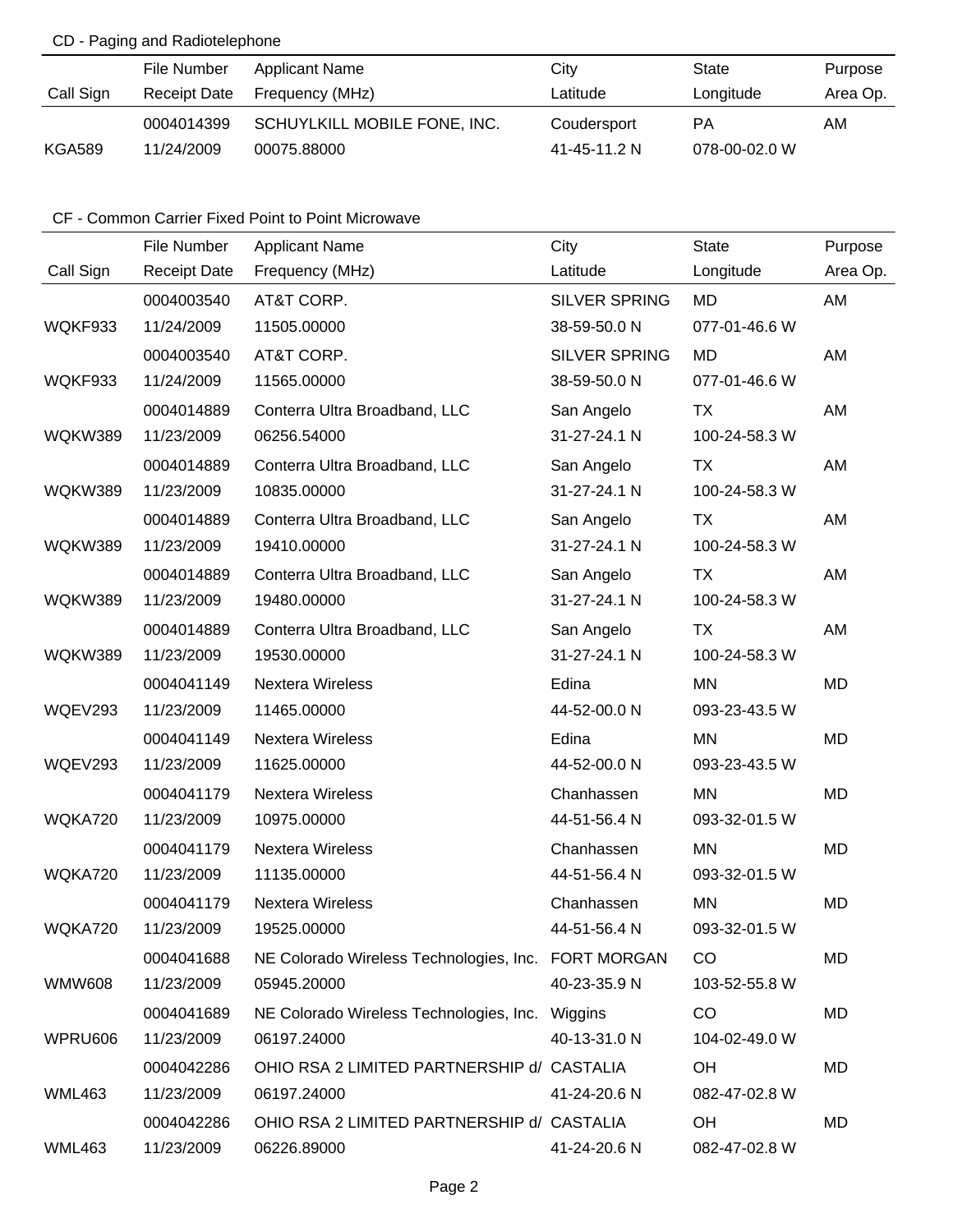# CF - Common Carrier Fixed Point to Point Microwave

|               | File Number         | <b>Applicant Name</b>                                | City                | <b>State</b>  | Purpose   |
|---------------|---------------------|------------------------------------------------------|---------------------|---------------|-----------|
| Call Sign     | <b>Receipt Date</b> | Frequency (MHz)                                      | Latitude            | Longitude     | Area Op.  |
|               | 0004042286          | OHIO RSA 2 LIMITED PARTNERSHIP d/ CASTALIA           |                     | OH            | MD        |
| <b>WML463</b> | 11/23/2009          | 06256.54000                                          | 41-24-20.6 N        | 082-47-02.8 W |           |
|               | 0004042286          | OHIO RSA 2 LIMITED PARTNERSHIP d/ CASTALIA           |                     | OH            | MD        |
| <b>WML463</b> | 11/23/2009          | 06286.19000                                          | 41-24-20.6 N        | 082-47-02.8 W |           |
|               | 0004042287          | Alltel Communications, LLC                           | <b>LACARNE</b>      | OH            | <b>MD</b> |
| <b>WLW395</b> | 11/23/2009          | 05945.20000                                          | 41-34-37.5 N        | 083-05-17.0 W |           |
|               | 0004042287          | Alltel Communications, LLC                           | <b>LACARNE</b>      | OH            | <b>MD</b> |
| <b>WLW395</b> | 11/23/2009          | 05974.85000                                          | 41-34-37.5 N        | 083-05-17.0 W |           |
|               | 0004042287          | Alltel Communications, LLC                           | <b>LACARNE</b>      | OH            | <b>MD</b> |
| <b>WLW395</b> | 11/23/2009          | 06004.50000                                          | 41-34-37.5 N        | 083-05-17.0 W |           |
|               | 0004042287          | Alltel Communications, LLC                           | <b>LACARNE</b>      | OH            | <b>MD</b> |
| <b>WLW395</b> | 11/23/2009          | 06034.15000                                          | 41-34-37.5 N        | 083-05-17.0 W |           |
|               | 0004042287          | Alltel Communications, LLC                           | <b>LACARNE</b>      | OH            | <b>MD</b> |
| <b>WLW395</b> | 11/23/2009          | 06123.10000                                          | 41-34-37.5 N        | 083-05-17.0 W |           |
|               | 0004043150          | UNITED STATES CELLULAR OPERATIN KLAMATH FALLS        |                     | <b>OR</b>     | <b>MD</b> |
| WPNJ816       | 11/24/2009          | 06601.25000                                          | 42-15-30.0 N        | 121-34-42.0 W |           |
|               | 0004043150          | UNITED STATES CELLULAR OPERATIN KLAMATH FALLS        |                     | <b>OR</b>     | <b>MD</b> |
| WPNJ816       | 11/24/2009          | 10652.50000                                          | 42-15-30.0 N        | 121-34-42.0 W |           |
|               | 0004041288          | Nextera Wireless, LLC                                | Chanhassen          | <b>MN</b>     | <b>NE</b> |
|               | 11/23/2009          | 17965.00000                                          | 44-51-26.3 N        | 093-35-41.5 W |           |
|               | 0004041317          | Conterra Ultra Broadband, LLC                        | San Angelo          | <b>TX</b>     | <b>NE</b> |
|               | 11/23/2009          | 17920.00000                                          | 31-26-15.0 N        | 100-30-23.0 W |           |
|               | 0004041682          | NE Colorado Wireless Technologies, Inc. Phillipsburg |                     | KS            | <b>NE</b> |
|               | 11/23/2009          | 05945.20000                                          | 39-46-11.6 N        | 099-19-04.6 W |           |
|               | 0004041682          | NE Colorado Wireless Technologies, Inc. Phillipsburg |                     | KS            | <b>NE</b> |
|               | 11/23/2009          | 06004.50000                                          | 39-46-11.6 N        | 099-19-04.6 W |           |
|               | 0004041683          | NE Colorado Wireless Technologies, Inc.              | <b>Prairie View</b> | KS            | <b>NE</b> |
|               | 11/23/2009          | 06256.54000                                          | 39-49-29.6 N        | 099-35-27.0 W |           |
|               | 0004041683          | NE Colorado Wireless Technologies, Inc.              | <b>Prairie View</b> | KS            | <b>NE</b> |
|               | 11/23/2009          | 06315.84000                                          | 39-49-29.6 N        | 099-35-27.0 W |           |
|               | 0004041684          | NE Colorado Wireless Technologies, Inc.              | Norton              | KS            | <b>NE</b> |
|               | 11/23/2009          | 05945.20000                                          | 39-48-30.7 N        | 099-53-19.7 W |           |
|               | 0004041684          | NE Colorado Wireless Technologies, Inc               | Norton              | KS            | <b>NE</b> |
|               | 11/23/2009          | 06063.80000                                          | 39-48-30.7 N        | 099-53-19.7 W |           |
|               | 0004041685          | NE Colorado Wireless Technologies, Inc.              | Norcatur            | KS            | <b>NE</b> |
|               | 11/23/2009          | 06197.24000                                          | 39-50-11.6 N        | 100-10-48.2 W |           |
|               | 0004041685          | NE Colorado Wireless Technologies, Inc. Norcatur     |                     | KS            | <b>NE</b> |
|               | 11/23/2009          | 06256.54000                                          | 39-50-11.6 N        | 100-10-48.2 W |           |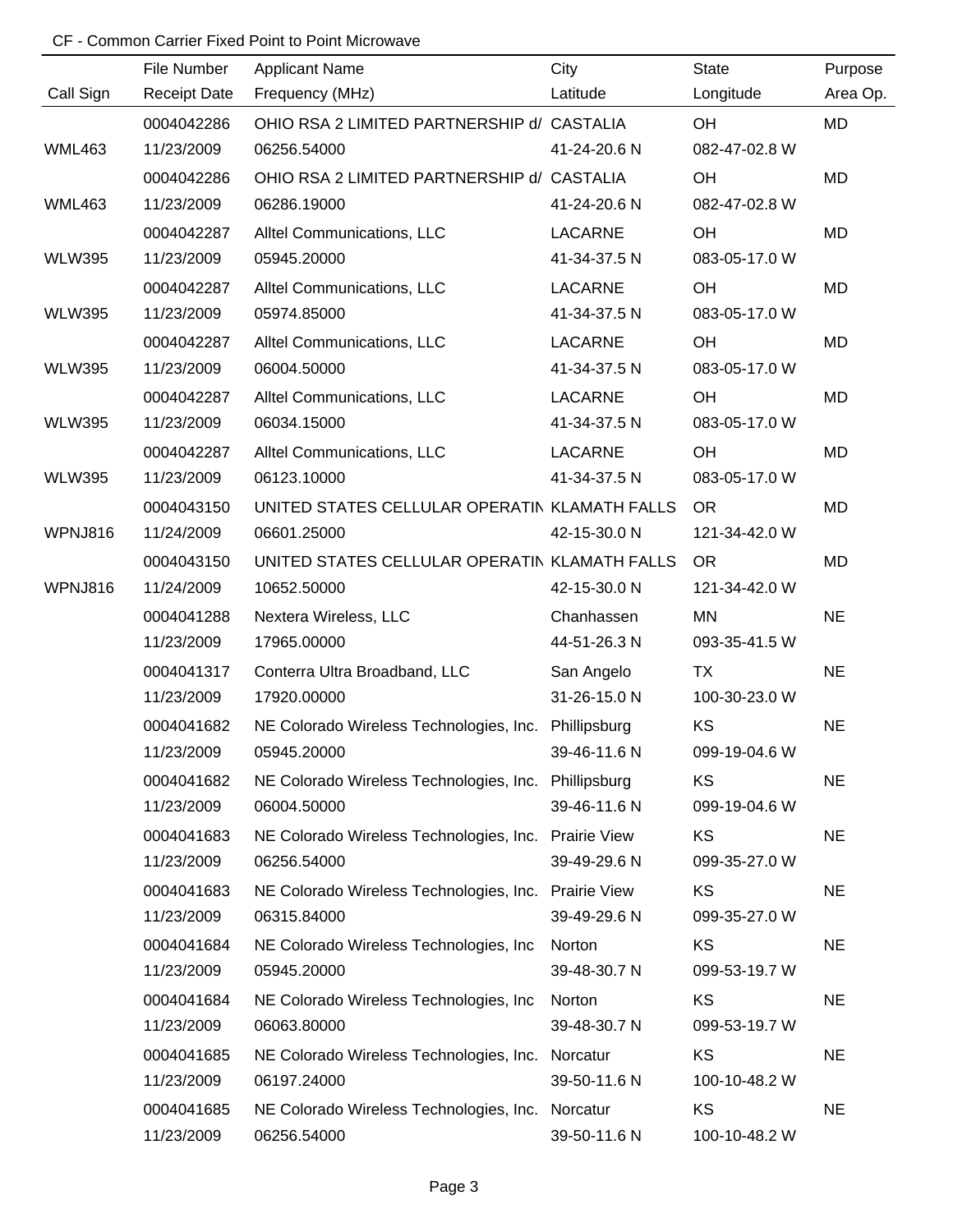# CF - Common Carrier Fixed Point to Point Microwave

|               | File Number         | <b>Applicant Name</b>                            | City               | <b>State</b>  | Purpose   |
|---------------|---------------------|--------------------------------------------------|--------------------|---------------|-----------|
| Call Sign     | <b>Receipt Date</b> | Frequency (MHz)                                  | Latitude           | Longitude     | Area Op.  |
|               | 0004041686          | NE Colorado Wireless Technologies, Inc.          | Oberlin            | KS            | <b>NE</b> |
|               | 11/23/2009          | 06004.50000                                      | 39-49-15.0 N       | 100-29-47.0 W |           |
|               | 0004041686          | NE Colorado Wireless Technologies, Inc.          | Oberlin            | <b>KS</b>     | <b>NE</b> |
|               | 11/23/2009          | 06063.80000                                      | 39-49-15.0 N       | 100-29-47.0 W |           |
|               | 0004041687          | NE Colorado Wireless Technologies, Inc.          | Herndon (Midway)   | KS            | <b>NE</b> |
|               | 11/23/2009          | 06315.84000                                      | 39-49-15.4 N       | 100-48-11.1 W |           |
|               | 0004041690          | NE Colorado Wireless Technologies, Inc.          | Kensington         | KS            | <b>NE</b> |
|               | 11/23/2009          | 06197.24000                                      | 39-46-18.5 N       | 099-03-26.1 W |           |
|               | 0004043671          | AT&T CORP.                                       | <b>HYATTSVILLE</b> | <b>MD</b>     | <b>NE</b> |
|               | 11/24/2009          | 11015.00000                                      | 38-57-41.0 N       | 076-51-51.1 W |           |
|               | 0004044268          | ALASCOM, INC.                                    | <b>ANCHORAGE</b>   | AK            | <b>NE</b> |
|               | 11/24/2009          | 06735.00000                                      | 61-09-42.6 N       | 149-52-47.7 W |           |
|               | 0004045498          | Colorado 7-Saguache Limited Partnership Center   |                    | CO            | <b>NE</b> |
|               | 11/25/2009          | 05974.85000                                      | 37-44-25.0 N       | 106-08-52.8 W |           |
|               | 0004045503          | Colorado 7-Saguache Limited Partnership Saguache |                    | CO            | <b>NE</b> |
|               | 11/25/2009          | 06226.89000                                      | 38-05-07.2 N       | 106-07-26.8 W |           |
|               | 0004042362          | UNITED UTILITIES INC                             |                    |               | <b>RO</b> |
| <b>WHQ627</b> | 11/23/2009          |                                                  |                    |               |           |

### CL - Cellular

|                | File Number         | <b>Applicant Name</b>                     | City             | <b>State</b>  | Purpose  |
|----------------|---------------------|-------------------------------------------|------------------|---------------|----------|
| Call Sign      | <b>Receipt Date</b> | Frequency (MHz)                           | Latitude         | Longitude     | Area Op. |
|                | 0004041268          | RCC Minnesota, Inc.                       | <b>CLEVELAND</b> | МS            | MD       |
| KNKN638        | 11/23/2009          |                                           | 33-43-36.0 N     | 090-43-44.0 W |          |
|                | 0004041679          | SACRAMENTO VALLEY LIMITED PARTI ARBUCKLE  |                  | CА            | MD       |
| <b>KNKN229</b> | 11/23/2009          |                                           | 39-01-47.6 N     | 122-03-24.9 W |          |
|                | 0004041679          | SACRAMENTO VALLEY LIMITED PARTI ELK CREEK |                  | СA            | MD       |
| <b>KNKN229</b> | 11/23/2009          |                                           | 39-30-56.6 N     | 122-33-46.0 W |          |
|                | 0004041679          | SACRAMENTO VALLEY LIMITED PARTI           | Williams         | CА            | MD       |
| <b>KNKN229</b> | 11/23/2009          |                                           | 39-09-05.6 N     | 122-08-32.9 W |          |

|           | File Number         | <b>Applicant Name</b>            | City                 | State         | Purpose  |
|-----------|---------------------|----------------------------------|----------------------|---------------|----------|
| Call Sign | <b>Receipt Date</b> | Frequency (MHz)                  | Latitude             | Longitude     | Area Op. |
|           | 0003990383          | Clearwire Spectrum Holdings, LLC | <b>Winston Salem</b> | NC.           | AM.      |
| WQEP518   | 11/24/2009          | 10735.00000                      | 36-05-01.0 N         | 080-18-02.5 W |          |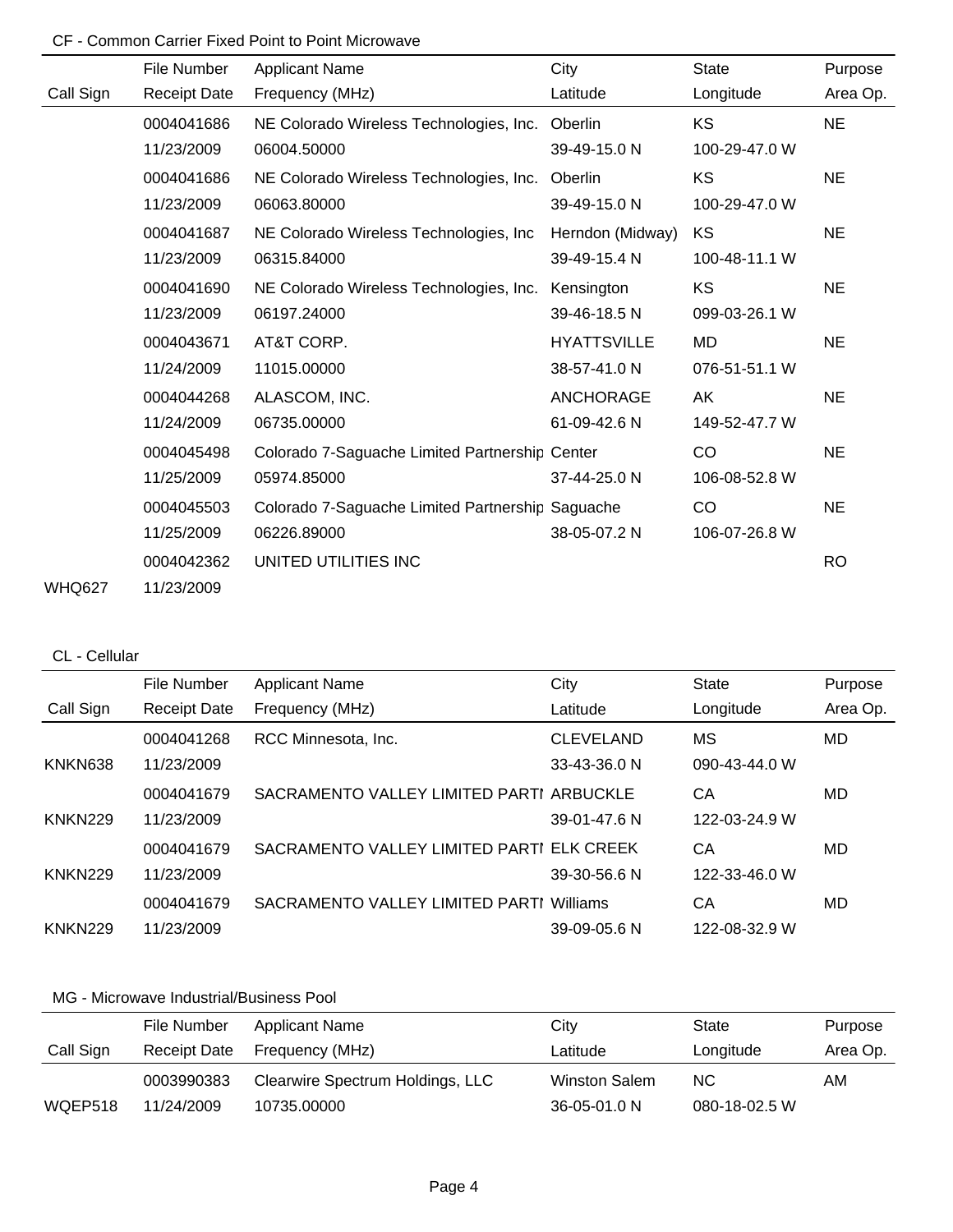|           | File Number         | <b>Applicant Name</b>                     | City                 | State         | Purpose  |
|-----------|---------------------|-------------------------------------------|----------------------|---------------|----------|
| Call Sign | <b>Receipt Date</b> | Frequency (MHz)                           | Latitude             | Longitude     | Area Op. |
|           | 0003990383          | Clearwire Spectrum Holdings, LLC          | <b>Winston Salem</b> | <b>NC</b>     | AM       |
| WQEP518   | 11/24/2009          | 10815.00000                               | 36-05-01.0 N         | 080-18-02.5 W |          |
|           | 0003990383          | Clearwire Spectrum Holdings, LLC          | <b>Winston Salem</b> | <b>NC</b>     | AM       |
| WQEP518   | 11/24/2009          | 19325.00000                               | 36-05-01.0 N         | 080-18-02.5 W |          |
|           | 0003990383          | Clearwire Spectrum Holdings, LLC          | <b>Winston Salem</b> | <b>NC</b>     | AM       |
| WQEP518   | 11/24/2009          | 19375.00000                               | 36-05-01.0 N         | 080-18-02.5 W |          |
|           | 0003990383          | Clearwire Spectrum Holdings, LLC          | <b>Winston Salem</b> | <b>NC</b>     | AM       |
| WQEP518   | 11/24/2009          | 19440.00000                               | 36-05-01.0 N         | 080-18-02.5 W |          |
|           | 0003990383          | Clearwire Spectrum Holdings, LLC          | <b>Winston Salem</b> | <b>NC</b>     | AM       |
| WQEP518   | 11/24/2009          | 19475.00000                               | 36-05-01.0 N         | 080-18-02.5 W |          |
|           | 0004014047          | Clearwire Spectrum Holdings, LLC          | <b>RALEIGH</b>       | <b>NC</b>     | AM       |
| WQEY731   | 11/23/2009          | 10775.00000                               | 35-48-10.5 N         | 078-38-00.0 W |          |
|           | 0004014047          | Clearwire Spectrum Holdings, LLC          | <b>RALEIGH</b>       | <b>NC</b>     | AM       |
| WQEY731   | 11/23/2009          | 10855.00000                               | 35-48-10.5 N         | 078-38-00.0 W |          |
|           | 0004014047          | Clearwire Spectrum Holdings, LLC          | <b>RALEIGH</b>       | <b>NC</b>     | AM       |
| WQEY731   | 11/23/2009          | 11015.00000                               | 35-48-10.5 N         | 078-38-00.0 W |          |
|           | 0004014047          | Clearwire Spectrum Holdings, LLC          | <b>RALEIGH</b>       | <b>NC</b>     | AM       |
| WQEY731   | 11/23/2009          | 11095.00000                               | 35-48-10.5 N         | 078-38-00.0 W |          |
|           | 0004014047          | Clearwire Spectrum Holdings, LLC          | <b>RALEIGH</b>       | <b>NC</b>     | AM       |
| WQEY731   | 11/23/2009          | 19375.00000                               | 35-48-10.5 N         | 078-38-00.0 W |          |
|           | 0004014047          | Clearwire Spectrum Holdings, LLC          | <b>RALEIGH</b>       | <b>NC</b>     | AM       |
| WQEY731   | 11/23/2009          | 19475.00000                               | 35-48-10.5 N         | 078-38-00.0 W |          |
|           | 0004014047          | Clearwire Spectrum Holdings, LLC          | <b>RALEIGH</b>       | <b>NC</b>     | AM       |
| WQEY731   | 11/23/2009          | 21875.00000                               | 35-48-10.5 N         | 078-38-00.0 W |          |
|           | 0004014047          | Clearwire Spectrum Holdings, LLC          | <b>RALEIGH</b>       | <b>NC</b>     | AM       |
| WQEY731   | 11/23/2009          | 21975.00000                               | 35-48-10.5 N         | 078-38-00.0 W |          |
|           | 0004021101          | CLEARWIRE SPECTRUM HOLDINGS III Belton    |                      | <b>MO</b>     | AM       |
|           | 11/23/2009          | 10775.00000                               | 38-48-32.8 N         | 094-29-47.8 W |          |
|           | 0004021101          | CLEARWIRE SPECTRUM HOLDINGS III Belton    |                      | MO.           | AM       |
|           | 11/23/2009          | 10855.00000                               | 38-48-32.8 N         | 094-29-47.8 W |          |
|           | 0004021101          | CLEARWIRE SPECTRUM HOLDINGS III Belton    |                      | MO.           | AM       |
|           | 11/23/2009          | 19375.00000                               | 38-48-32.8 N         | 094-29-47.8 W |          |
|           | 0004021101          | CLEARWIRE SPECTRUM HOLDINGS III Belton    |                      | MO            | AM       |
|           | 11/23/2009          | 19475.00000                               | 38-48-32.8 N         | 094-29-47.8 W |          |
|           | 0004021104          | CLEARWIRE SPECTRUM HOLDINGS III GRANDVIEW |                      | <b>MO</b>     | AM       |
|           | 11/23/2009          | 11265.00000                               | 38-51-48.9 N         | 094-30-21.2 W |          |
|           | 0004021104          | CLEARWIRE SPECTRUM HOLDINGS III GRANDVIEW |                      | <b>MO</b>     | AM       |
|           | 11/23/2009          | 11345.00000                               | 38-51-48.9 N         | 094-30-21.2 W |          |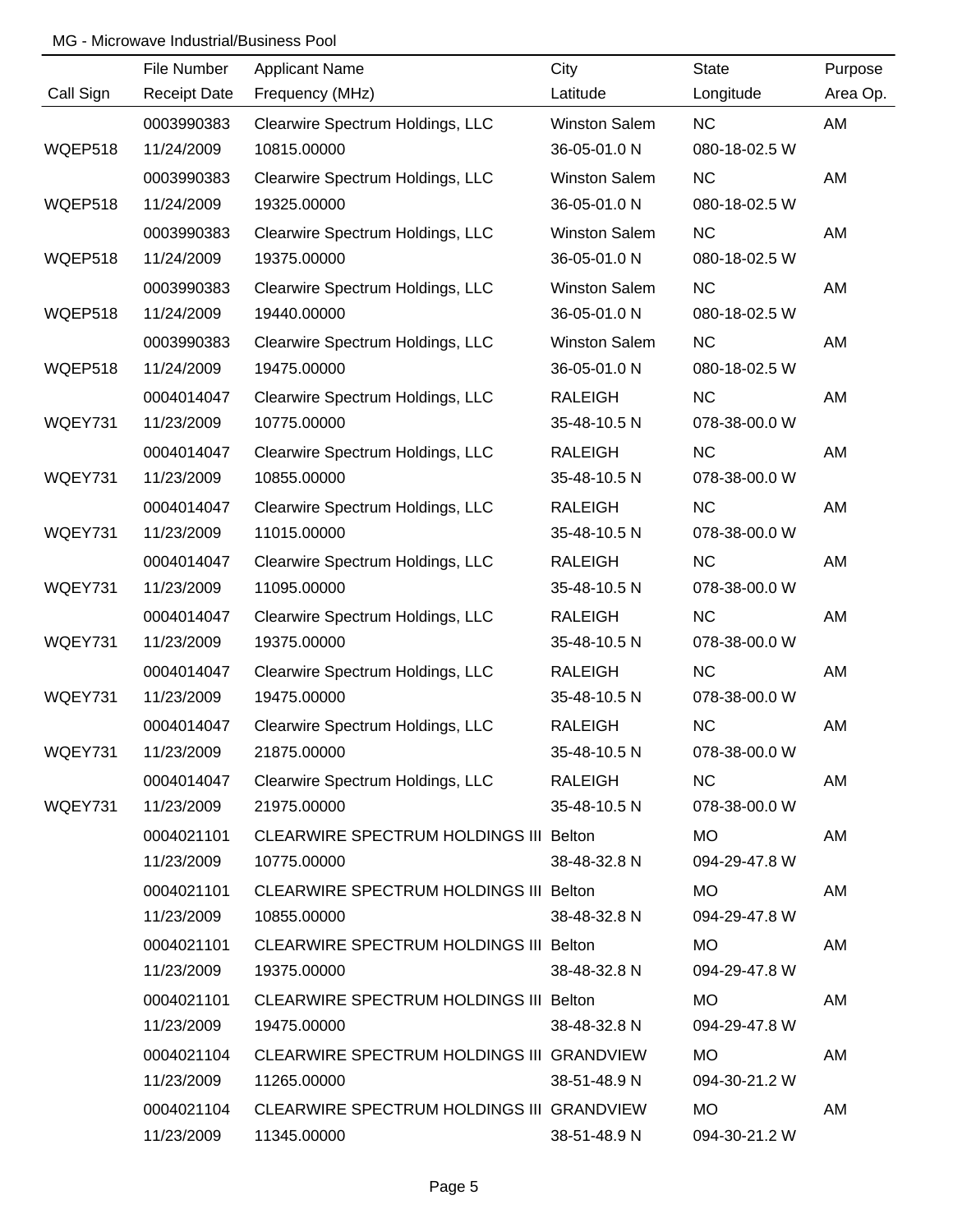|           | File Number         | <b>Applicant Name</b>                          | City              | <b>State</b>  | Purpose   |
|-----------|---------------------|------------------------------------------------|-------------------|---------------|-----------|
| Call Sign | <b>Receipt Date</b> | Frequency (MHz)                                | Latitude          | Longitude     | Area Op.  |
|           | 0004021104          | CLEARWIRE SPECTRUM HOLDINGS III GRANDVIEW      |                   | <b>MO</b>     | AM        |
|           | 11/23/2009          | 19375.00000                                    | 38-51-48.9 N      | 094-30-21.2 W |           |
|           | 0004021104          | CLEARWIRE SPECTRUM HOLDINGS III GRANDVIEW      |                   | <b>MO</b>     | AM        |
|           | 11/23/2009          | 19475.00000                                    | 38-51-48.9 N      | 094-30-21.2 W |           |
|           | 0004021287          | CLEARWIRE SPECTRUM HOLDINGS III Oakview        |                   | <b>MO</b>     | AM        |
|           | 11/23/2009          | 19375.00000                                    | 39-12-38.3 N      | 094-34-32.3 W |           |
|           | 0004021287          | CLEARWIRE SPECTRUM HOLDINGS III Oakview        |                   | <b>MO</b>     | AM        |
|           | 11/23/2009          | 19475.00000                                    | 39-12-38.3 N      | 094-34-32.3 W |           |
|           | 0004021287          | CLEARWIRE SPECTRUM HOLDINGS III Oakview        |                   | <b>MO</b>     | AM        |
|           | 11/23/2009          | 19575.00000                                    | 39-12-38.3 N      | 094-34-32.3 W |           |
|           | 0004021287          | CLEARWIRE SPECTRUM HOLDINGS III Oakview        |                   | <b>MO</b>     | AM        |
|           | 11/23/2009          | 19675.00000                                    | 39-12-38.3 N      | 094-34-32.3 W |           |
|           | 0004021287          | <b>CLEARWIRE SPECTRUM HOLDINGS III Oakview</b> |                   | <b>MO</b>     | AM        |
|           | 11/23/2009          | 22125.00000                                    | 39-12-38.3 N      | 094-34-32.3 W |           |
|           | 0004021287          | CLEARWIRE SPECTRUM HOLDINGS III Oakview        |                   | <b>MO</b>     | AM        |
|           | 11/23/2009          | 22225.00000                                    | 39-12-38.3 N      | 094-34-32.3 W |           |
|           | 0004031817          | Clearwire Spectrum Holdings, LLC               | <b>High Point</b> | <b>NC</b>     | AM        |
| WQEP535   | 11/23/2009          | 10775.00000                                    | 35-58-10.2 N      | 079-58-17.8 W |           |
|           | 0004031817          | Clearwire Spectrum Holdings, LLC               | High Point        | <b>NC</b>     | AM        |
| WQEP535   | 11/23/2009          | 10855.00000                                    | 35-58-10.2 N      | 079-58-17.8 W |           |
|           | 0004031817          | Clearwire Spectrum Holdings, LLC               | High Point        | NC            | AM        |
| WQEP535   | 11/23/2009          | 19325.00000                                    | 35-58-10.2 N      | 079-58-17.8 W |           |
|           | 0004031817          | Clearwire Spectrum Holdings, LLC               | <b>High Point</b> | <b>NC</b>     | AM        |
| WQEP535   | 11/23/2009          | 19440.00000                                    | 35-58-10.2 N      | 079-58-17.8 W |           |
|           | 0004031817          | Clearwire Spectrum Holdings, LLC               | <b>High Point</b> | <b>NC</b>     | AM        |
| WQEP535   | 11/23/2009          | 21825.00000                                    | 35-58-10.2 N      | 079-58-17.8 W |           |
|           | 0004031817          | Clearwire Spectrum Holdings, LLC               | <b>High Point</b> | <b>NC</b>     | AM        |
| WQEP535   | 11/23/2009          | 21925.00000                                    | 35-58-10.2 N      | 079-58-17.8 W |           |
|           | 0004041422          | PUBLIC UTILITY DISTRICT NO 1 OF BEI RICHLAND   |                   | <b>WA</b>     | MD        |
| WNTA847   | 11/23/2009          | 00928.51875                                    | 46-23-50.6 N      | 119-35-58.1 W |           |
|           | 0004041422          | PUBLIC UTILITY DISTRICT NO 1 OF BEI RICHLAND   |                   | WA.           | <b>MD</b> |
| WNTA847   | 11/23/2009          | 00928.71875                                    | 46-23-50.6 N      | 119-35-58.1 W |           |
|           | 0004041422          | PUBLIC UTILITY DISTRICT NO 1 OF BEI RICHLAND   |                   | <b>WA</b>     | MD        |
| WNTA847   | 11/23/2009          | 00952.51875                                    | 46-23-50.6 N      | 119-35-58.1 W |           |
|           | 0004041422          | PUBLIC UTILITY DISTRICT NO 1 OF BEI RICHLAND   |                   | <b>WA</b>     | MD        |
| WNTA847   | 11/23/2009          | 00952.71875                                    | 46-23-50.6 N      | 119-35-58.1 W |           |
|           | 0004041880          | CLEARWIRE SPECTRUM HOLDINGS III Raleigh        |                   | NC            | MD        |
| WQLA491   | 11/23/2009          | 21825.00000                                    | 35-47-30.8 N      | 078-51-33.8 W |           |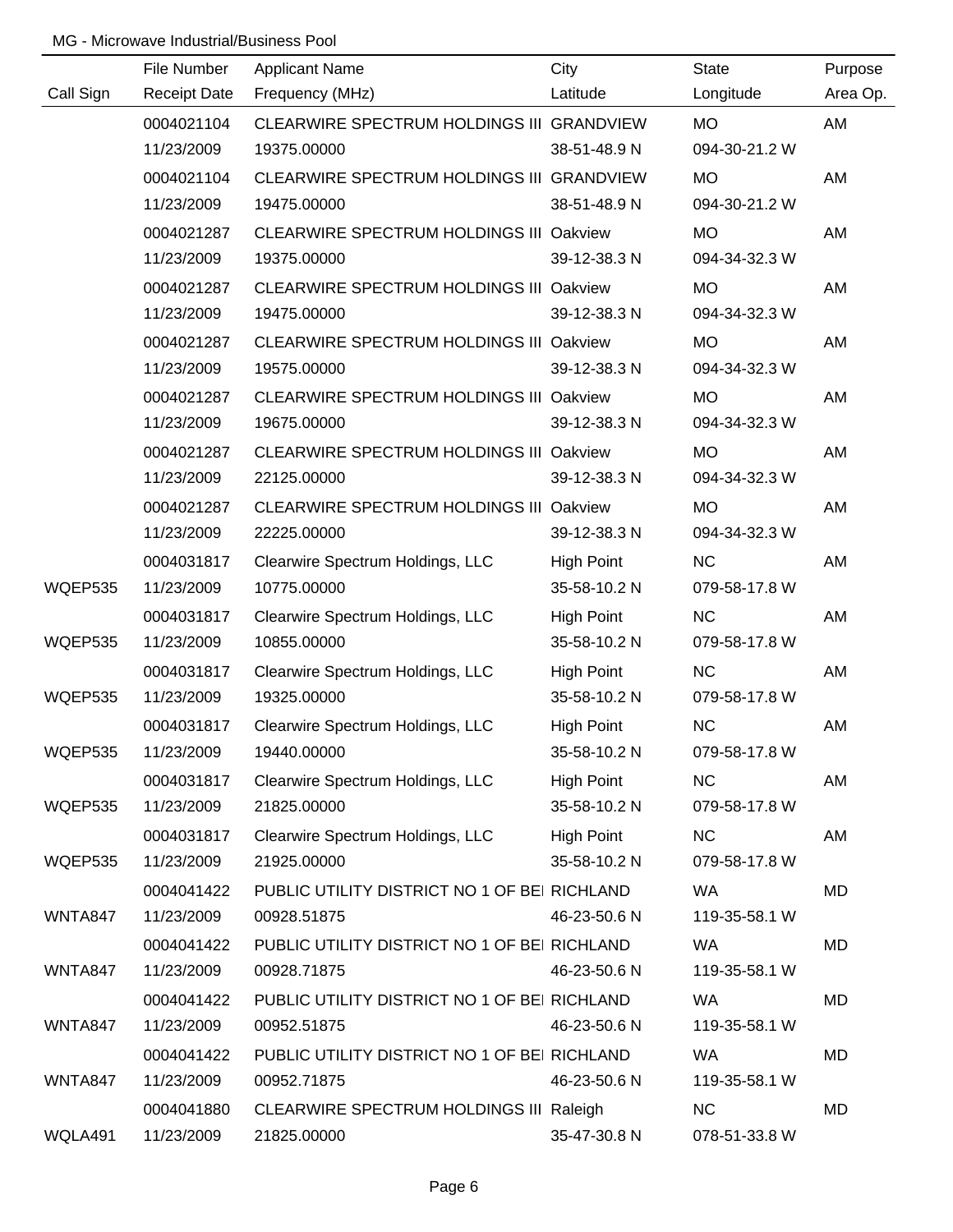|           | File Number         | <b>Applicant Name</b>                       | City         | <b>State</b>  | Purpose   |
|-----------|---------------------|---------------------------------------------|--------------|---------------|-----------|
| Call Sign | <b>Receipt Date</b> | Frequency (MHz)                             | Latitude     | Longitude     | Area Op.  |
|           | 0004041880          | CLEARWIRE SPECTRUM HOLDINGS III Raleigh     |              | <b>NC</b>     | <b>MD</b> |
| WQLA491   | 11/23/2009          | 21925.00000                                 | 35-47-30.8 N | 078-51-33.8 W |           |
|           | 0004041944          | Clearwire Spectrum Holdings, LLC            | Cary, NC     | <b>NC</b>     | <b>MD</b> |
| WQEY734   | 11/23/2009          | 11345.00000                                 | 35-48-02.6 N | 078-52-20.9 W |           |
|           | 0004041944          | Clearwire Spectrum Holdings, LLC            | Cary, NC     | <b>NC</b>     | <b>MD</b> |
| WQEY734   | 11/23/2009          | 11425.00000                                 | 35-48-02.6 N | 078-52-20.9 W |           |
|           | 0004041944          | Clearwire Spectrum Holdings, LLC            | Cary, NC     | <b>NC</b>     | <b>MD</b> |
| WQEY734   | 11/23/2009          | 11545.00000                                 | 35-48-02.6 N | 078-52-20.9 W |           |
|           | 0004041944          | Clearwire Spectrum Holdings, LLC            | Cary, NC     | <b>NC</b>     | MD        |
| WQEY734   | 11/23/2009          | 11625.00000                                 | 35-48-02.6 N | 078-52-20.9 W |           |
|           | 0004041944          | Clearwire Spectrum Holdings, LLC            | Cary, NC     | NC            | MD        |
| WQEY734   | 11/23/2009          | 23025.00000                                 | 35-48-02.6 N | 078-52-20.9 W |           |
|           | 0004041944          | Clearwire Spectrum Holdings, LLC            | Cary, NC     | <b>NC</b>     | MD        |
| WQEY734   | 11/23/2009          | 23125.00000                                 | 35-48-02.6 N | 078-52-20.9 W |           |
|           | 0004042003          | CLEARWIRE SPECTRUM HOLDINGS III Broadview   |              | IL            | MD        |
| WQKP733   | 11/23/2009          | 11015.00000                                 | 41-50-52.9 N | 087-51-50.9 W |           |
|           | 0004042003          | CLEARWIRE SPECTRUM HOLDINGS III Broadview   |              | IL            | MD        |
| WQKP733   | 11/23/2009          | 11095.00000                                 | 41-50-52.9 N | 087-51-50.9 W |           |
|           | 0004042003          | CLEARWIRE SPECTRUM HOLDINGS III Broadview   |              | IL            | MD        |
| WQKP733   | 11/23/2009          | 19575.00000                                 | 41-50-52.9 N | 087-51-50.9 W |           |
|           | 0004042003          | CLEARWIRE SPECTRUM HOLDINGS III Broadview   |              | IL            | MD        |
| WQKP733   | 11/23/2009          | 19675.00000                                 | 41-50-52.9 N | 087-51-50.9 W |           |
|           | 0004042022          | CLEARWIRE SPECTRUM HOLDINGS III Joliet      |              | IL            | <b>MD</b> |
| WQKP729   | 11/23/2009          | 10815.00000                                 | 41-32-43.0 N | 088-12-07.0 W |           |
|           | 0004042022          | CLEARWIRE SPECTRUM HOLDINGS III Joliet      |              | IL.           | MD        |
| WQKP729   | 11/23/2009          | 10855.00000                                 | 41-32-43.0 N | 088-12-07.0 W |           |
|           | 0004042022          | CLEARWIRE SPECTRUM HOLDINGS III Joliet      |              | IL            | MD.       |
| WQKP729   | 11/23/2009          | 10895.00000                                 | 41-32-43.0 N | 088-12-07.0 W |           |
|           | 0004042022          | CLEARWIRE SPECTRUM HOLDINGS III Joliet      |              | IL.           | <b>MD</b> |
| WQKP729   | 11/23/2009          | 10935.00000                                 | 41-32-43.0 N | 088-12-07.0 W |           |
|           | 0004042022          | CLEARWIRE SPECTRUM HOLDINGS III Joliet      |              | IL.           | <b>MD</b> |
| WQKP729   | 11/23/2009          | 23125.00000                                 | 41-32-43.0 N | 088-12-07.0 W |           |
|           | 0004042027          | CLEARWIRE SPECTRUM HOLDINGS III WARRENVILLE |              | IL.           | MD.       |
| WQKP342   | 11/23/2009          | 19375.00000                                 | 41-49-54.2 N | 088-11-52.3 W |           |
|           | 0004042027          | CLEARWIRE SPECTRUM HOLDINGS III WARRENVILLE |              | IL.           | MD        |
| WQKP342   | 11/23/2009          | 19475.00000                                 | 41-49-54.2 N | 088-11-52.3 W |           |
|           | 0004042027          | CLEARWIRE SPECTRUM HOLDINGS III WARRENVILLE |              | IL.           | MD.       |
|           | WQKP342 11/23/2009  | 19525.00000                                 | 41-49-54.2 N | 088-11-52.3 W |           |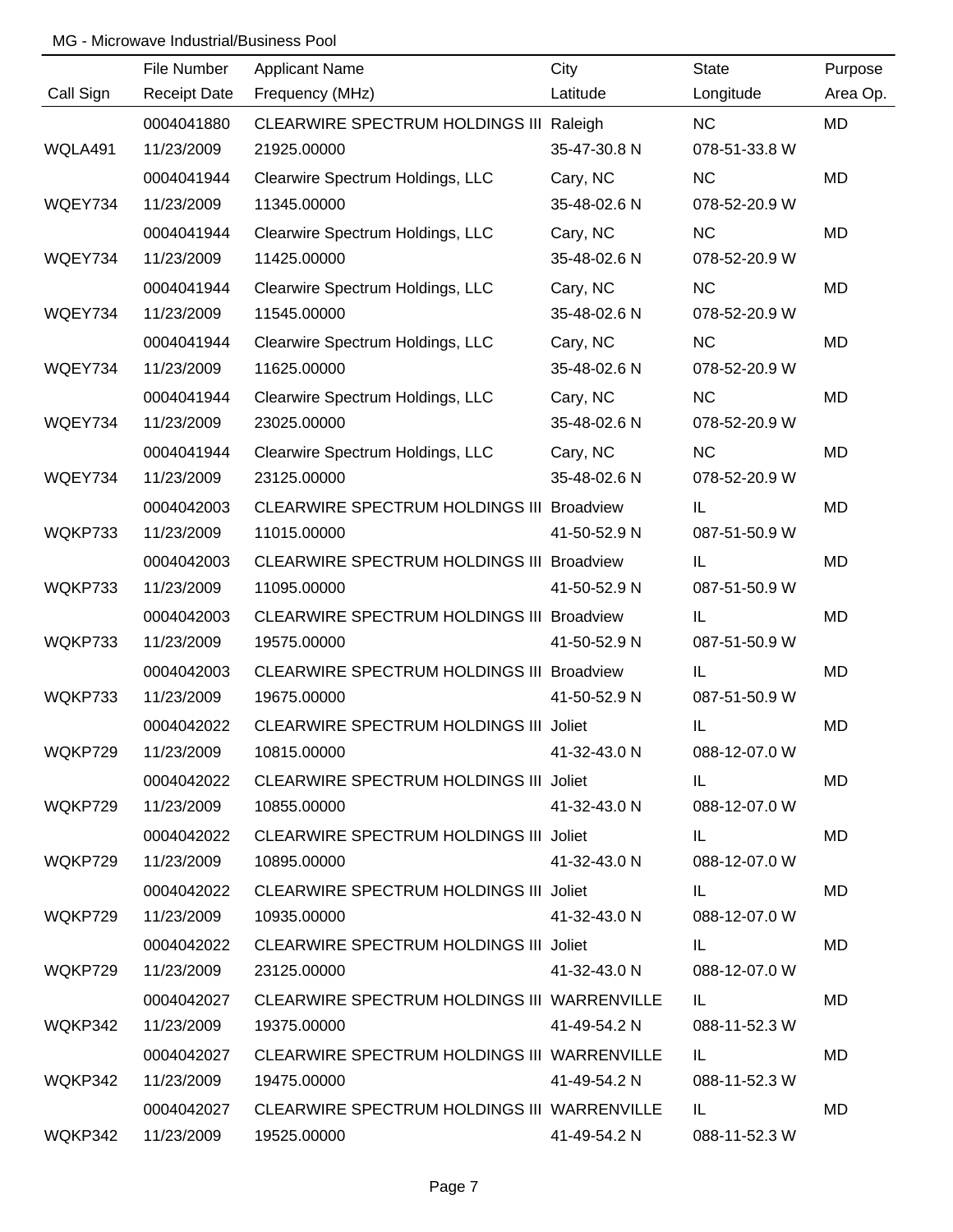|           | File Number         | <b>Applicant Name</b>                         | City         | State              | Purpose   |
|-----------|---------------------|-----------------------------------------------|--------------|--------------------|-----------|
| Call Sign | <b>Receipt Date</b> | Frequency (MHz)                               | Latitude     | Longitude          | Area Op.  |
|           | 0004042027          | CLEARWIRE SPECTRUM HOLDINGS III WARRENVILLE   |              | IL.                | <b>MD</b> |
| WQKP342   | 11/23/2009          | 19625.00000                                   | 41-49-54.2 N | 088-11-52.3 W      |           |
|           | 0004042027          | CLEARWIRE SPECTRUM HOLDINGS III WARRENVILLE   |              | IL                 | <b>MD</b> |
| WQKP342   | 11/23/2009          | 19675.00000                                   | 41-49-54.2 N | 088-11-52.3 W      |           |
|           | 0004042052          | CLEARWIRE SPECTRUM HOLDINGS III South Holland |              | IL                 | <b>MD</b> |
| WQKP761   | 11/23/2009          | 10775.00000                                   | 41-36-15.8 N | 087-36-39.6 W      |           |
|           | 0004042052          | CLEARWIRE SPECTRUM HOLDINGS III South Holland |              | IL                 | <b>MD</b> |
| WQKP761   | 11/23/2009          | 10895.00000                                   | 41-36-15.8 N | 087-36-39.6 W      |           |
|           | 0004042052          | CLEARWIRE SPECTRUM HOLDINGS III South Holland |              | IL                 | MD        |
| WQKP761   | 11/23/2009          | 17965.00000                                   | 41-36-15.8 N | 087-36-39.6 W      |           |
|           | 0004042052          | CLEARWIRE SPECTRUM HOLDINGS III South Holland |              | IL                 | MD        |
| WQKP761   | 11/23/2009          | 18065.00000                                   | 41-36-15.8 N | 087-36-39.6 W      |           |
|           | 0004042066          | CLEARWIRE SPECTRUM HOLDINGS III Aurora        |              | IL                 | MD        |
| WQKP735   | 11/23/2009          | 11055.00000                                   | 41-48-01.0 N | 088-14-22.8 W      |           |
|           | 0004042066          | CLEARWIRE SPECTRUM HOLDINGS III Aurora        |              | IL                 | MD        |
| WQKP735   | 11/23/2009          | 11175.00000                                   | 41-48-01.0 N | 088-14-22.8 W      |           |
|           | 0004042066          | CLEARWIRE SPECTRUM HOLDINGS III Aurora        |              | IL                 | MD        |
| WQKP735   | 11/23/2009          | 21825.00000                                   | 41-48-01.0 N | 088-14-22.8 W      |           |
|           | 0004042066          | CLEARWIRE SPECTRUM HOLDINGS III Aurora        |              | IL                 | MD        |
| WQKP735   | 11/23/2009          | 21925.00000                                   | 41-48-01.0 N | 088-14-22.8 W      |           |
|           | 0004042066          | CLEARWIRE SPECTRUM HOLDINGS III Aurora        |              | IL                 | MD        |
| WQKP735   | 11/23/2009          | 22175.00000                                   | 41-48-01.0 N | 088-14-22.8 W      |           |
|           | 0004042066          | <b>CLEARWIRE SPECTRUM HOLDINGS III Aurora</b> |              | IL                 | <b>MD</b> |
| WQKP735   | 11/23/2009          | 22275.00000                                   | 41-48-01.0 N | 088-14-22.8 W      |           |
|           | 0004042068          | CLEARWIRE SPECTRUM HOLDINGS III Joliet        |              | IL.                | MD        |
| WQKP352   | 11/23/2009          | 10735.00000                                   | 41-29-05.6 N | 088-10-47.2 W      |           |
|           | 0004042068          | CLEARWIRE SPECTRUM HOLDINGS III Joliet        |              | IL Service Service | MD        |
| WQKP352   | 11/23/2009          | 10815.00000                                   | 41-29-05.6 N | 088-10-47.2 W      |           |
|           | 0004042068          | CLEARWIRE SPECTRUM HOLDINGS III Joliet        |              | IL.                | MD        |
| WQKP352   | 11/23/2009          | 17815.00000                                   | 41-29-05.6 N | 088-10-47.2 W      |           |
|           | 0004042068          | CLEARWIRE SPECTRUM HOLDINGS III Joliet        |              | IL.                | <b>MD</b> |
| WQKP352   | 11/23/2009          | 17915.00000                                   | 41-29-05.6 N | 088-10-47.2 W      |           |
|           | 0004042068          | CLEARWIRE SPECTRUM HOLDINGS III Joliet        |              | IL.                | MD.       |
| WQKP352   | 11/23/2009          | 17965.00000                                   | 41-29-05.6 N | 088-10-47.2 W      |           |
|           | 0004042068          | CLEARWIRE SPECTRUM HOLDINGS III Joliet        |              | IL.                | MD        |
| WQKP352   | 11/23/2009          | 18065.00000                                   | 41-29-05.6 N | 088-10-47.2 W      |           |
|           | 0004042077          | CLEARWIRE SPECTRUM HOLDINGS III Joliet        |              | IL.                | MD        |
| WQKP450   | 11/23/2009          | 17815.00000                                   | 41-30-26.1 N | 088-05-00.9 W      |           |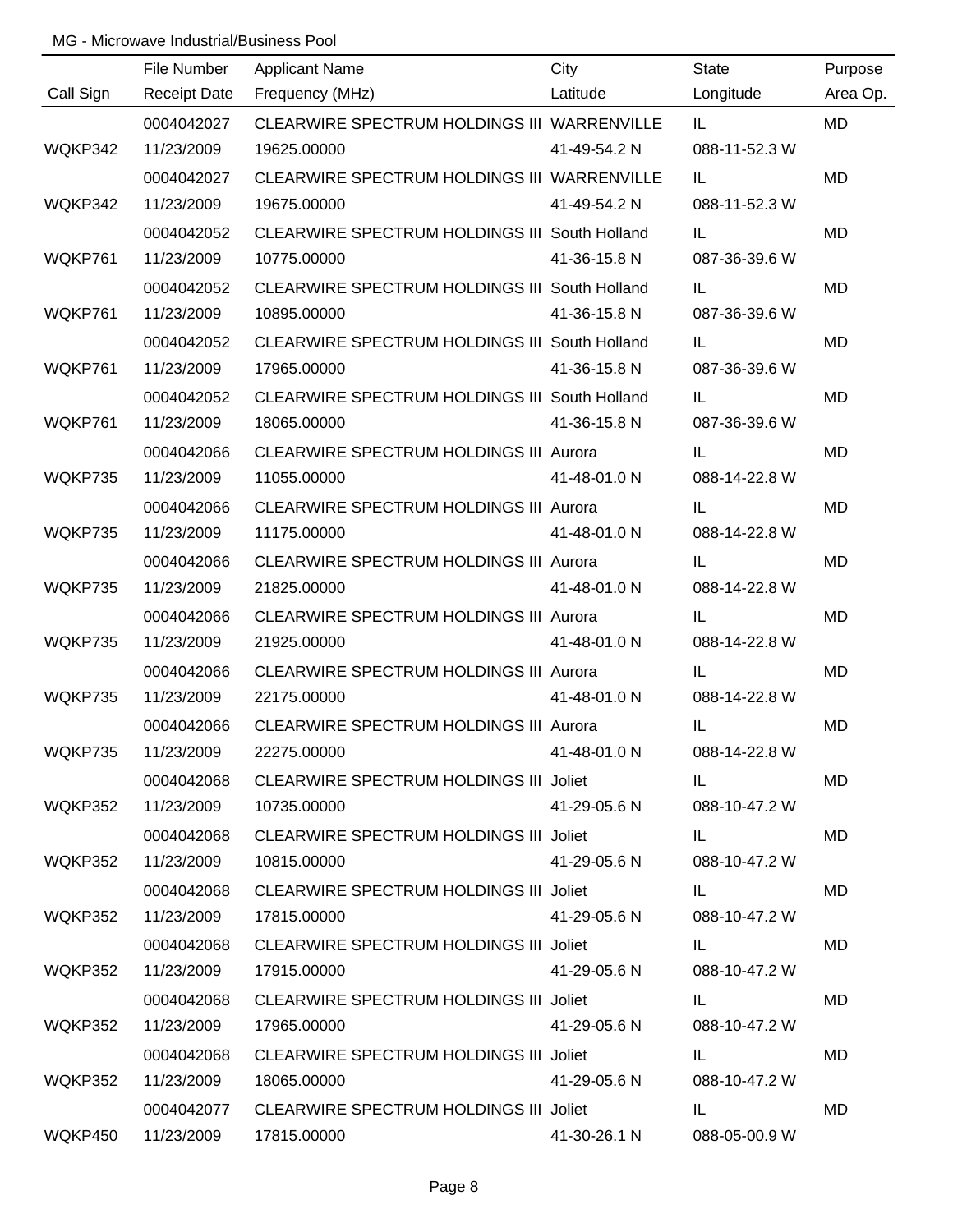|           | File Number         | <b>Applicant Name</b>                              | City         | <b>State</b>  | Purpose   |
|-----------|---------------------|----------------------------------------------------|--------------|---------------|-----------|
| Call Sign | <b>Receipt Date</b> | Frequency (MHz)                                    | Latitude     | Longitude     | Area Op.  |
|           | 0004042077          | CLEARWIRE SPECTRUM HOLDINGS III Joliet             |              | IL.           | <b>MD</b> |
| WQKP450   | 11/23/2009          | 17915.00000                                        | 41-30-26.1 N | 088-05-00.9 W |           |
|           | 0004042077          | CLEARWIRE SPECTRUM HOLDINGS III Joliet             |              | IL            | <b>MD</b> |
| WQKP450   | 11/23/2009          | 18015.00000                                        | 41-30-26.1 N | 088-05-00.9 W |           |
|           | 0004042077          | CLEARWIRE SPECTRUM HOLDINGS III Joliet             |              | IL            | <b>MD</b> |
| WQKP450   | 11/23/2009          | 18115.00000                                        | 41-30-26.1 N | 088-05-00.9 W |           |
|           | 0004042080          | CLEARWIRE SPECTRUM HOLDINGS III Markham            |              | IL            | MD        |
| WQKP639   | 11/23/2009          | 19525.00000                                        | 41-36-43.3 N | 087-41-10.9 W |           |
|           | 0004042080          | CLEARWIRE SPECTRUM HOLDINGS III Markham            |              | IL            | MD        |
| WQKP639   | 11/23/2009          | 19575.00000                                        | 41-36-43.3 N | 087-41-10.9 W |           |
|           | 0004042080          | CLEARWIRE SPECTRUM HOLDINGS III Markham            |              | IL            | MD        |
| WQKP639   | 11/23/2009          | 19625.00000                                        | 41-36-43.3 N | 087-41-10.9 W |           |
|           | 0004042080          | CLEARWIRE SPECTRUM HOLDINGS III Markham            |              | IL            | <b>MD</b> |
| WQKP639   | 11/23/2009          | 19675.00000                                        | 41-36-43.3 N | 087-41-10.9 W |           |
|           | 0004042080          | CLEARWIRE SPECTRUM HOLDINGS III Markham            |              | IL            | MD        |
| WQKP639   | 11/23/2009          | 21825.00000                                        | 41-36-43.3 N | 087-41-10.9 W |           |
|           | 0004042080          | CLEARWIRE SPECTRUM HOLDINGS III Markham            |              | IL            | MD        |
| WQKP639   | 11/23/2009          | 21925.00000                                        | 41-36-43.3 N | 087-41-10.9 W |           |
|           | 0004042086          | CLEARWIRE SPECTRUM HOLDINGS III New Lenox          |              | IL            | MD        |
| WQKP337   | 11/23/2009          | 17765.00000                                        | 41-30-15.7 N | 087-57-46.4 W |           |
|           | 0004042086          | CLEARWIRE SPECTRUM HOLDINGS III New Lenox          |              | IL            | <b>MD</b> |
| WQKP337   | 11/23/2009          | 17815.00000                                        | 41-30-15.7 N | 087-57-46.4 W |           |
|           | 0004042086          | CLEARWIRE SPECTRUM HOLDINGS III New Lenox          |              | IL            | MD        |
| WQKP337   | 11/23/2009          | 17915.00000                                        | 41-30-15.7 N | 087-57-46.4 W |           |
|           | 0004042089          | CLEARWIRE SPECTRUM HOLDINGS III Forest View        |              | IL.           | MD        |
| WQKQ482   | 11/23/2009          | 17865.00000                                        | 41-48-31.7 N | 087-45-35.0 W |           |
|           | 0004042089          | CLEARWIRE SPECTRUM HOLDINGS III Forest View        |              | IL            | MD        |
| WQKQ482   | 11/23/2009          | 21825.00000                                        | 41-48-31.7 N | 087-45-35.0 W |           |
|           | 0004042089          | <b>CLEARWIRE SPECTRUM HOLDINGS III Forest View</b> |              | IL            | <b>MD</b> |
| WQKQ482   | 11/23/2009          | 21925.00000                                        | 41-48-31.7 N | 087-45-35.0 W |           |
|           | 0004042091          | CLEARWIRE SPECTRUM HOLDINGS III Lockport           |              | IL.           | MD        |
| WQKP646   | 11/23/2009          | 10815.00000                                        | 41-37-48.8 N | 087-55-09.7 W |           |
|           | 0004042091          | CLEARWIRE SPECTRUM HOLDINGS III Lockport           |              | IL            | MD        |
| WQKP646   | 11/23/2009          | 10895.00000                                        | 41-37-48.8 N | 087-55-09.7 W |           |
|           | 0004042091          | CLEARWIRE SPECTRUM HOLDINGS III Lockport           |              | IL            | MD        |
| WQKP646   | 11/23/2009          | 10975.00000                                        | 41-37-48.8 N | 087-55-09.7 W |           |
|           | 0004040858          | CLEARWIRE SPECTRUM HOLDINGS III Oak Lawn           |              | IL            | <b>NE</b> |
|           | 11/23/2009          | 17965.00000                                        | 41-43-01.6 N | 087-44-23.1 W |           |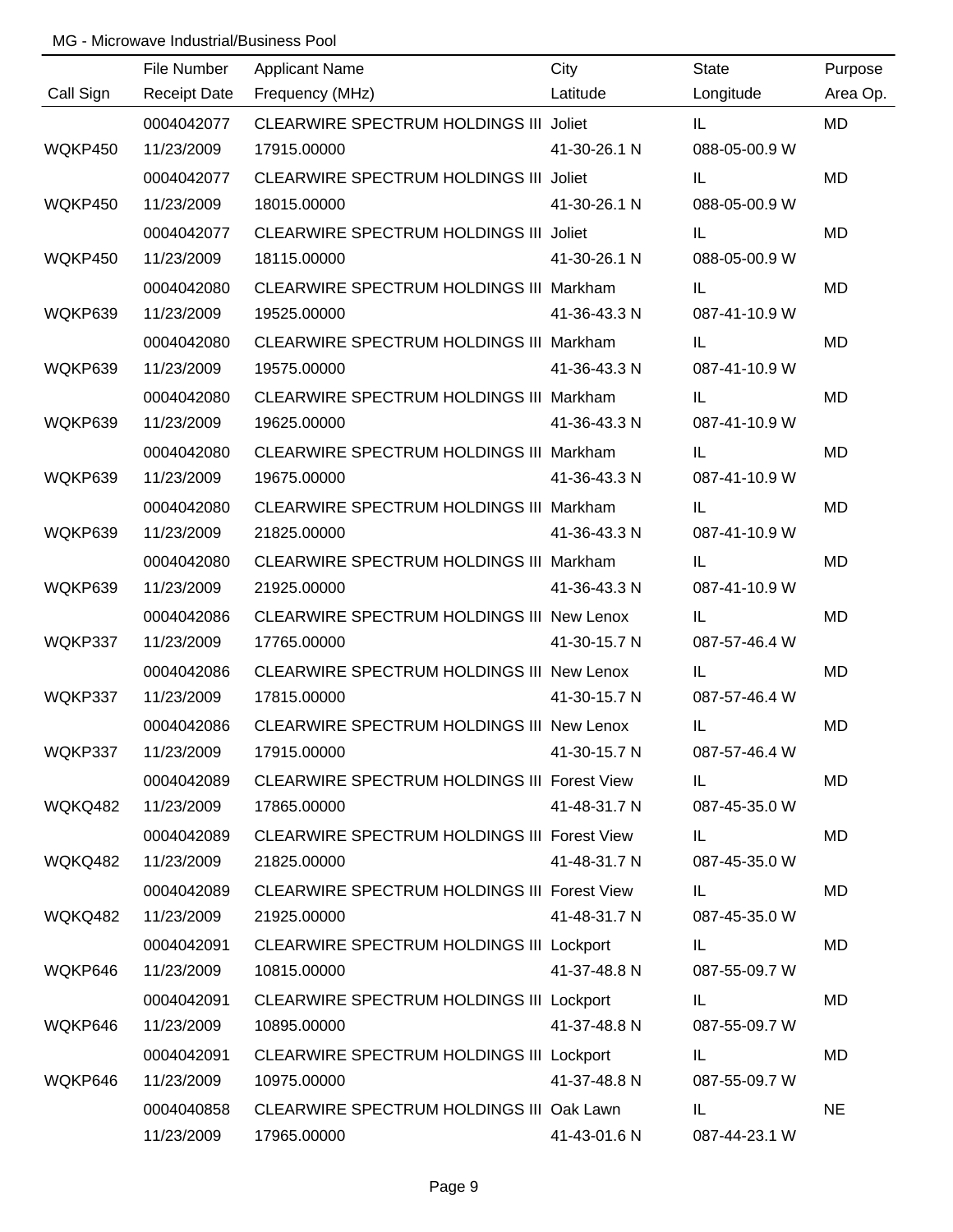|           | File Number         | <b>Applicant Name</b>                            | City         | <b>State</b>  | Purpose   |
|-----------|---------------------|--------------------------------------------------|--------------|---------------|-----------|
| Call Sign | <b>Receipt Date</b> | Frequency (MHz)                                  | Latitude     | Longitude     | Area Op.  |
|           | 0004040858          | CLEARWIRE SPECTRUM HOLDINGS III Oak Lawn         |              | IL.           | <b>NE</b> |
|           | 11/23/2009          | 18065.00000                                      | 41-43-01.6 N | 087-44-23.1 W |           |
|           | 0004040858          | CLEARWIRE SPECTRUM HOLDINGS III Oak Lawn         |              | IL            | <b>NE</b> |
|           | 11/23/2009          | 21875.00000                                      | 41-43-01.6 N | 087-44-23.1 W |           |
|           | 0004040858          | CLEARWIRE SPECTRUM HOLDINGS III Oak Lawn         |              | IL.           | <b>NE</b> |
|           | 11/23/2009          | 22075.00000                                      | 41-43-01.6 N | 087-44-23.1 W |           |
|           | 0004040858          | CLEARWIRE SPECTRUM HOLDINGS III Oak Lawn         |              | IL            | <b>NE</b> |
|           | 11/23/2009          | 22125.00000                                      | 41-43-01.6 N | 087-44-23.1 W |           |
|           | 0004040858          | CLEARWIRE SPECTRUM HOLDINGS III Oak Lawn         |              | IL.           | <b>NE</b> |
|           | 11/23/2009          | 22225.00000                                      | 41-43-01.6 N | 087-44-23.1 W |           |
|           | 0004040859          | <b>CLEARWIRE SPECTRUM HOLDINGS III Northlake</b> |              | IL.           | <b>NE</b> |
|           | 11/23/2009          | 10735.00000                                      | 41-55-32.0 N | 087-55-08.9 W |           |
|           | 0004040859          | CLEARWIRE SPECTRUM HOLDINGS III Northlake        |              | IL            | <b>NE</b> |
|           | 11/23/2009          | 10855.00000                                      | 41-55-32.0 N | 087-55-08.9 W |           |
|           | 0004040860          | CLEARWIRE SPECTRUM HOLDINGS III PARK RIDGE       |              | IL            | <b>NE</b> |
|           | 11/23/2009          | 18015.00000                                      | 42-01-25.6 N | 087-51-20.2 W |           |
|           | 0004040860          | CLEARWIRE SPECTRUM HOLDINGS III PARK RIDGE       |              | IL            | <b>NE</b> |
|           | 11/23/2009          | 18115.00000                                      | 42-01-25.6 N | 087-51-20.2 W |           |
|           | 0004040861          | <b>CLEARWIRE SPECTRUM HOLDINGS III Houston</b>   |              | TX            | <b>NE</b> |
|           | 11/23/2009          | 21825.00000                                      | 29-47-42.7 N | 095-16-04.0 W |           |
|           | 0004040862          | CLEARWIRE SPECTRUM HOLDINGS III HOUSTON          |              | <b>TX</b>     | <b>NE</b> |
|           | 11/23/2009          | 23225.00000                                      | 29-51-07.3 N | 095-41-18.3 W |           |
|           | 0004040863          | CLEARWIRE SPECTRUM HOLDINGS III Houston          |              | <b>TX</b>     | <b>NE</b> |
|           | 11/23/2009          | 23025.00000                                      | 29-56-26.7 N | 095-15-41.1 W |           |
|           | 0004040863          | <b>CLEARWIRE SPECTRUM HOLDINGS III Houston</b>   |              | TX.           | <b>NE</b> |
|           | 11/23/2009          | 23075.00000                                      | 29-56-26.7 N | 095-15-41.1 W |           |
|           | 0004040863          | CLEARWIRE SPECTRUM HOLDINGS III Houston          |              | TX.           | NE.       |
|           | 11/23/2009          | 23125.00000                                      | 29-56-26.7 N | 095-15-41.1 W |           |
|           | 0004040863          | <b>CLEARWIRE SPECTRUM HOLDINGS III Houston</b>   |              | TX            | <b>NE</b> |
|           | 11/23/2009          | 23175.00000                                      | 29-56-26.7 N | 095-15-41.1 W |           |
|           | 0004040864          | <b>CLEARWIRE SPECTRUM HOLDINGS III Houston</b>   |              | TX.           | <b>NE</b> |
|           | 11/23/2009          | 21825.00000                                      | 29-52-45.5 N | 095-28-57.0 W |           |
|           | 0004040864          | <b>CLEARWIRE SPECTRUM HOLDINGS III Houston</b>   |              | TX.           | <b>NE</b> |
|           | 11/23/2009          | 21925.00000                                      | 29-52-45.5 N | 095-28-57.0 W |           |
|           | 0004040865          | <b>CLEARWIRE SPECTRUM HOLDINGS III Houston</b>   |              | TX.           | <b>NE</b> |
|           | 11/23/2009          | 23275.00000                                      | 29-59-41.9 N | 095-25-59.7 W |           |
|           | 0004040866          | <b>CLEARWIRE SPECTRUM HOLDINGS III Houston</b>   |              | TX            | <b>NE</b> |
|           | 11/23/2009          | 21825.00000                                      | 29-50-34.8 N | 095-29-13.2 W |           |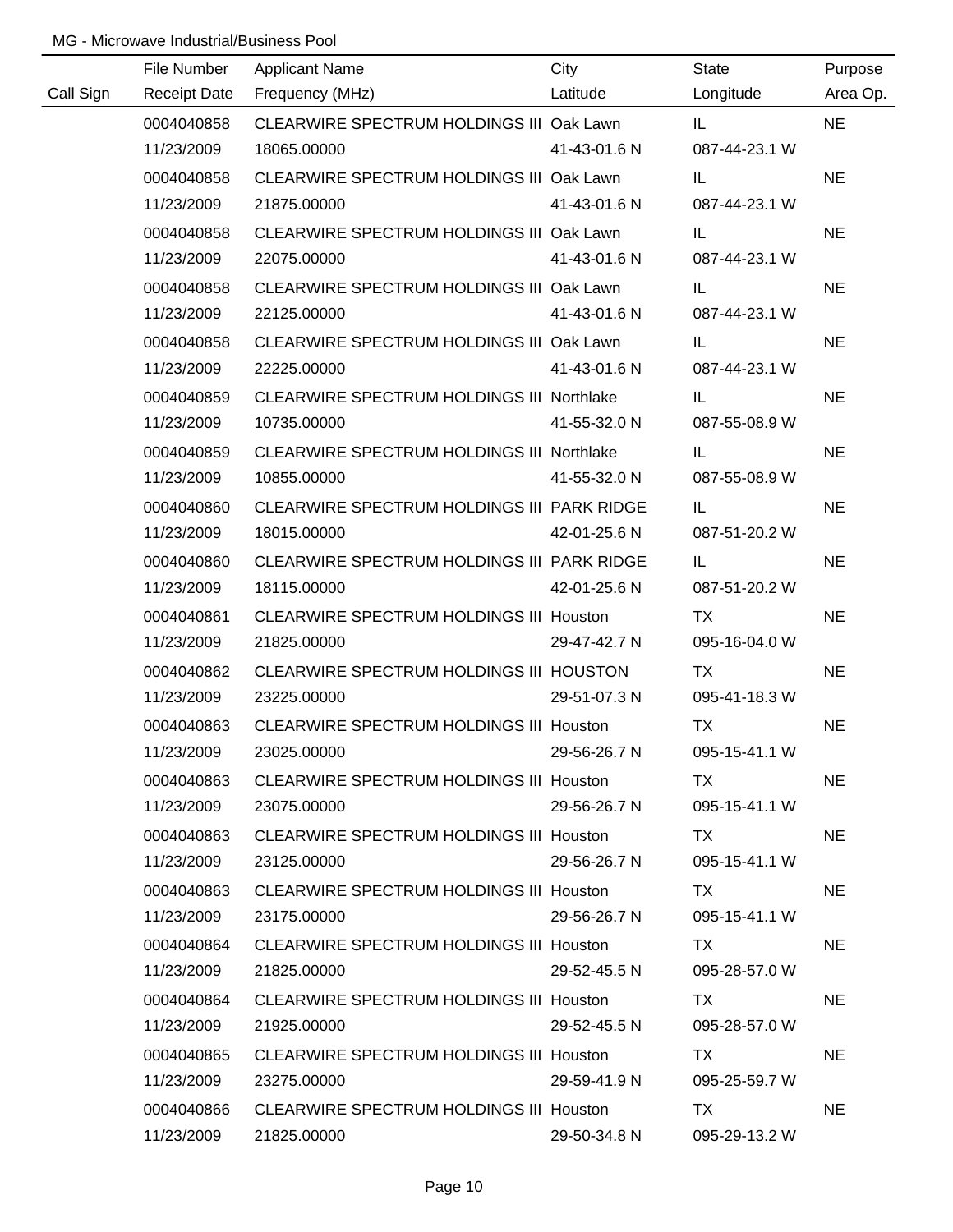|           | File Number         | <b>Applicant Name</b>                          | City         | State         | Purpose   |
|-----------|---------------------|------------------------------------------------|--------------|---------------|-----------|
| Call Sign | <b>Receipt Date</b> | Frequency (MHz)                                | Latitude     | Longitude     | Area Op.  |
|           | 0004040866          | CLEARWIRE SPECTRUM HOLDINGS III Houston        |              | <b>TX</b>     | <b>NE</b> |
|           | 11/23/2009          | 21875.00000                                    | 29-50-34.8 N | 095-29-13.2 W |           |
|           | 0004040866          | CLEARWIRE SPECTRUM HOLDINGS III Houston        |              | <b>TX</b>     | <b>NE</b> |
|           | 11/23/2009          | 21925.00000                                    | 29-50-34.8 N | 095-29-13.2 W |           |
|           | 0004040866          | CLEARWIRE SPECTRUM HOLDINGS III Houston        |              | TX            | <b>NE</b> |
|           | 11/23/2009          | 21975.00000                                    | 29-50-34.8 N | 095-29-13.2 W |           |
|           | 0004040867          | <b>CLEARWIRE SPECTRUM HOLDINGS III Houston</b> |              | TX            | <b>NE</b> |
|           | 11/23/2009          | 11225.00000                                    | 29-34-34.8 N | 095-06-29.3 W |           |
|           | 0004040867          | <b>CLEARWIRE SPECTRUM HOLDINGS III Houston</b> |              | TX            | <b>NE</b> |
|           | 11/23/2009          | 11385.00000                                    | 29-34-34.8 N | 095-06-29.3 W |           |
|           | 0004040868          | CLEARWIRE SPECTRUM HOLDINGS III HOUSTON        |              | TX            | <b>NE</b> |
|           | 11/23/2009          | 21875.00000                                    | 30-01-13.2 N | 095-21-16.1 W |           |
|           | 0004040868          | CLEARWIRE SPECTRUM HOLDINGS III HOUSTON        |              | TX            | <b>NE</b> |
|           | 11/23/2009          | 21975.00000                                    | 30-01-13.2 N | 095-21-16.1 W |           |
|           | 0004040868          | CLEARWIRE SPECTRUM HOLDINGS III HOUSTON        |              | TX            | <b>NE</b> |
|           | 11/23/2009          | 22175.00000                                    | 30-01-13.2 N | 095-21-16.1 W |           |
|           | 0004040868          | CLEARWIRE SPECTRUM HOLDINGS III HOUSTON        |              | TX            | <b>NE</b> |
|           | 11/23/2009          | 22275.00000                                    | 30-01-13.2 N | 095-21-16.1 W |           |
|           | 0004040869          | <b>CLEARWIRE SPECTRUM HOLDINGS III Houston</b> |              | <b>TX</b>     | <b>NE</b> |
|           | 11/23/2009          | 19375.00000                                    | 29-57-45.0 N | 095-27-03.6 W |           |
|           | 0004040869          | CLEARWIRE SPECTRUM HOLDINGS III Houston        |              | <b>TX</b>     | <b>NE</b> |
|           | 11/23/2009          | 19475.00000                                    | 29-57-45.0 N | 095-27-03.6 W |           |
|           | 0004040869          | CLEARWIRE SPECTRUM HOLDINGS III Houston        |              | <b>TX</b>     | <b>NE</b> |
|           | 11/23/2009          | 19575.00000                                    | 29-57-45.0 N | 095-27-03.6 W |           |
|           | 0004040869          | CLEARWIRE SPECTRUM HOLDINGS III Houston        |              | TX.           | <b>NE</b> |
|           | 11/23/2009          | 19675.00000                                    | 29-57-45.0 N | 095-27-03.6 W |           |
|           | 0004040869          | CLEARWIRE SPECTRUM HOLDINGS III Houston        |              | TX.           | <b>NE</b> |
|           | 11/23/2009          | 23075.00000                                    | 29-57-45.0 N | 095-27-03.6 W |           |
|           | 0004040869          | CLEARWIRE SPECTRUM HOLDINGS III Houston        |              | TX.           | <b>NE</b> |
|           | 11/23/2009          | 23175.00000                                    | 29-57-45.0 N | 095-27-03.6 W |           |
|           | 0004040870          | <b>CLEARWIRE SPECTRUM HOLDINGS III Houston</b> |              | TX.           | <b>NE</b> |
|           | 11/23/2009          | 18015.00000                                    | 29-56-39.7 N | 095-26-06.4 W |           |
|           | 0004040870          | CLEARWIRE SPECTRUM HOLDINGS III Houston        |              | TX.           | <b>NE</b> |
|           | 11/23/2009          | 18115.00000                                    | 29-56-39.7 N | 095-26-06.4 W |           |
|           | 0004040870          | <b>CLEARWIRE SPECTRUM HOLDINGS III Houston</b> |              | TX            | <b>NE</b> |
|           | 11/23/2009          | 21875.00000                                    | 29-56-39.7 N | 095-26-06.4 W |           |
|           | 0004040870          | CLEARWIRE SPECTRUM HOLDINGS III Houston        |              | TX            | <b>NE</b> |
|           | 11/23/2009          | 21975.00000                                    | 29-56-39.7 N | 095-26-06.4 W |           |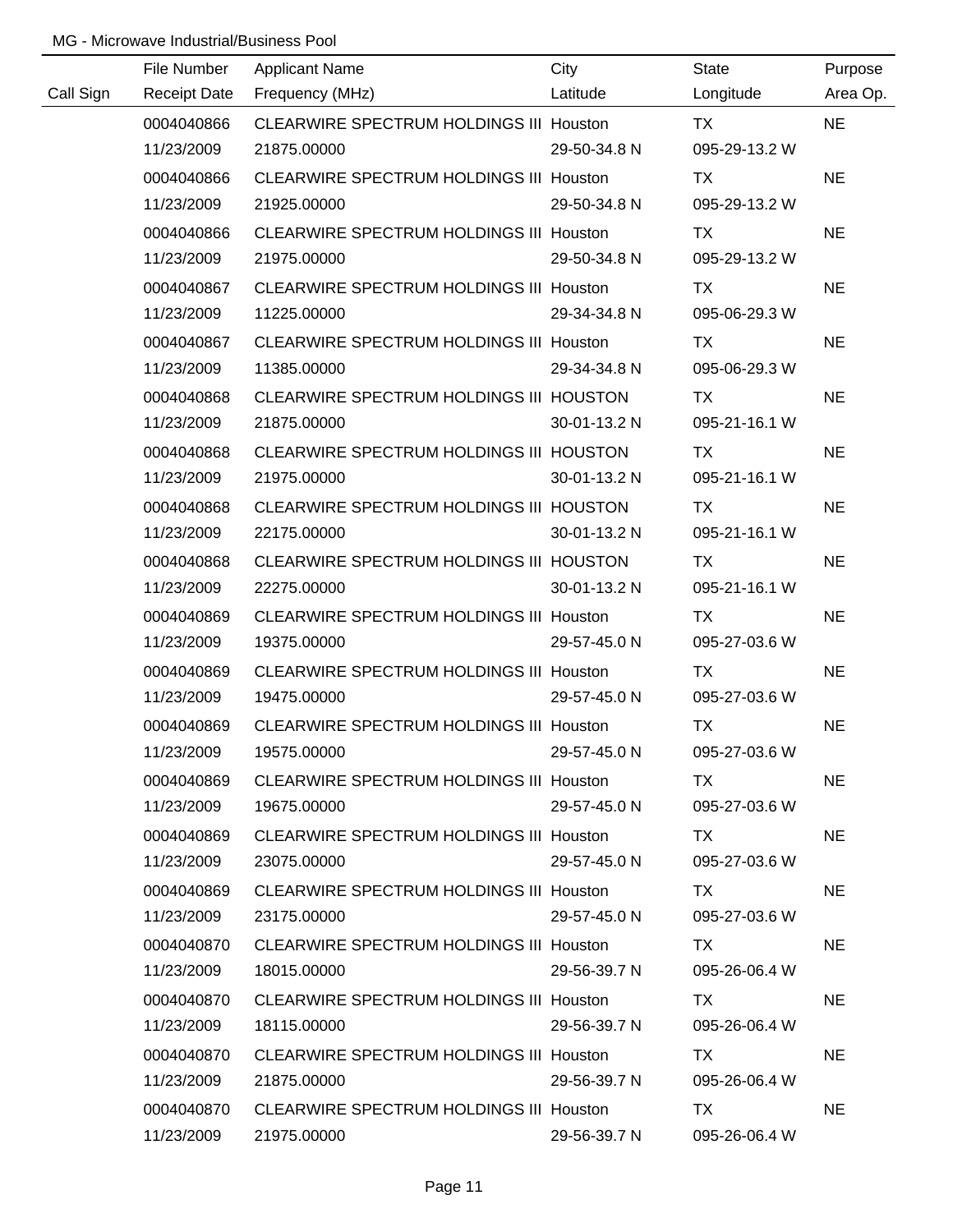|           | File Number         | <b>Applicant Name</b>                             | City         | State                                                                                                                                                                                                                               | Purpose   |
|-----------|---------------------|---------------------------------------------------|--------------|-------------------------------------------------------------------------------------------------------------------------------------------------------------------------------------------------------------------------------------|-----------|
| Call Sign | <b>Receipt Date</b> | Frequency (MHz)                                   | Latitude     | Longitude                                                                                                                                                                                                                           | Area Op.  |
|           | 0004041997          | CLEARWIRE SPECTRUM HOLDINGS III Homer Glen        |              | IL.                                                                                                                                                                                                                                 | <b>NE</b> |
|           | 11/23/2009          | 23025.00000                                       | 41-36-09.5 N | 087-57-03.4 W                                                                                                                                                                                                                       |           |
|           | 0004042000          | CLEARWIRE SPECTRUM HOLDINGS III LEMONT            |              | IL                                                                                                                                                                                                                                  | <b>NE</b> |
|           | 11/23/2009          | 19425.00000                                       | 41-42-06.9 N | 088-01-00.2 W                                                                                                                                                                                                                       |           |
|           | 0004042006          | CLEARWIRE SPECTRUM HOLDINGS III Aurora            |              | IL.                                                                                                                                                                                                                                 | <b>NE</b> |
|           | 11/23/2009          | 23075.00000                                       | 41-46-53.3 N | 088-20-50.5 W                                                                                                                                                                                                                       |           |
|           | 0004042006          | CLEARWIRE SPECTRUM HOLDINGS III Aurora            |              | IL.                                                                                                                                                                                                                                 | <b>NE</b> |
|           | 11/23/2009          | 23225.00000                                       | 41-46-53.3 N | 088-20-50.5 W                                                                                                                                                                                                                       |           |
|           | 0004042009          | CLEARWIRE SPECTRUM HOLDINGS III LaGrange          |              | IL.                                                                                                                                                                                                                                 | <b>NE</b> |
|           | 11/23/2009          | 19575.00000                                       | 41-46-57.4 N | 087-53-19.2 W                                                                                                                                                                                                                       |           |
|           | 0004042009          | CLEARWIRE SPECTRUM HOLDINGS III LaGrange          |              | IL.                                                                                                                                                                                                                                 | <b>NE</b> |
|           | 11/23/2009          | 19675.00000                                       | 41-46-57.4 N | 087-53-19.2 W                                                                                                                                                                                                                       |           |
|           | 0004042011          | CLEARWIRE SPECTRUM HOLDINGS III PLAINFIELD        |              | IL.                                                                                                                                                                                                                                 | <b>NE</b> |
|           | 11/23/2009          | 18015.00000                                       | 41-36-44.5 N | 088-12-47.7 W                                                                                                                                                                                                                       |           |
|           | 0004042011          | CLEARWIRE SPECTRUM HOLDINGS III PLAINFIELD        |              | IL.                                                                                                                                                                                                                                 | <b>NE</b> |
|           | 11/23/2009          | 18115.00000                                       | 41-36-44.5 N | 088-12-47.7 W                                                                                                                                                                                                                       |           |
|           | 0004042017          | CLEARWIRE SPECTRUM HOLDINGS III Plainfield        |              | IL.                                                                                                                                                                                                                                 | <b>NE</b> |
|           | 11/23/2009          | 11265.00000                                       | 41-39-46.1 N | 088-12-10.1 W                                                                                                                                                                                                                       |           |
|           | 0004042017          | CLEARWIRE SPECTRUM HOLDINGS III Plainfield        |              | IL.                                                                                                                                                                                                                                 | <b>NE</b> |
|           | 11/23/2009          | 11385.00000                                       | 41-39-46.1 N | 088-12-10.1 W                                                                                                                                                                                                                       |           |
|           | 0004042020          | CLEARWIRE SPECTRUM HOLDINGS III Glen Ellyn        |              | IL.                                                                                                                                                                                                                                 | <b>NE</b> |
|           | 11/23/2009          | 22025.00000                                       | 41-51-32.9 N | 088-02-18.3 W                                                                                                                                                                                                                       |           |
|           | 0004042029          | CLEARWIRE SPECTRUM HOLDINGS III aurora            |              | IL                                                                                                                                                                                                                                  | <b>NE</b> |
|           | 11/23/2009          | 17965.00000                                       | 41-44-15.6 N | 088-15-46.0 W                                                                                                                                                                                                                       |           |
|           | 0004042029          | CLEARWIRE SPECTRUM HOLDINGS III aurora            |              | IL.                                                                                                                                                                                                                                 | <b>NE</b> |
|           | 11/23/2009          | 18065.00000                                       | 41-44-15.6 N | 088-15-46.0 W                                                                                                                                                                                                                       |           |
|           | 0004042030          | CLEARWIRE SPECTRUM HOLDINGS III Aurora            |              | <b>IL Experimental</b>                                                                                                                                                                                                              | <b>NE</b> |
|           | 11/23/2009          | 23075.00000                                       | 41-46-03.6 N | 088-16-44.2 W                                                                                                                                                                                                                       |           |
|           | 0004042033          | CLEARWIRE SPECTRUM HOLDINGS III Plainfield        |              | <b>IL</b> and the same of the same of                                                                                                                                                                                               | <b>NE</b> |
|           | 11/23/2009          | 18015.00000                                       | 41-42-54.7 N | 088-15-05.7 W                                                                                                                                                                                                                       |           |
|           | 0004042033          | CLEARWIRE SPECTRUM HOLDINGS III Plainfield        |              | <b>IL</b> and the same                                                                                                                                                                                                              | <b>NE</b> |
|           | 11/23/2009          | 18115.00000                                       | 41-42-54.7 N | 088-15-05.7 W                                                                                                                                                                                                                       |           |
|           | 0004042033          | CLEARWIRE SPECTRUM HOLDINGS III Plainfield        |              | <b>IL</b> the contract of the contract of the contract of the contract of the contract of the contract of the contract of the contract of the contract of the contract of the contract of the contract of the contract of the contr | <b>NE</b> |
|           | 11/23/2009          | 23025.00000                                       | 41-42-54.7 N | 088-15-05.7 W                                                                                                                                                                                                                       |           |
|           | 0004042033          | CLEARWIRE SPECTRUM HOLDINGS III Plainfield        |              | IL.                                                                                                                                                                                                                                 | <b>NE</b> |
|           | 11/23/2009          | 23125.00000                                       | 41-42-54.7 N | 088-15-05.7 W                                                                                                                                                                                                                       |           |
|           | 0004042033          | <b>CLEARWIRE SPECTRUM HOLDINGS III Plainfield</b> |              | IL.                                                                                                                                                                                                                                 | <b>NE</b> |
|           | 11/23/2009          | 23225.00000                                       | 41-42-54.7 N | 088-15-05.7 W                                                                                                                                                                                                                       |           |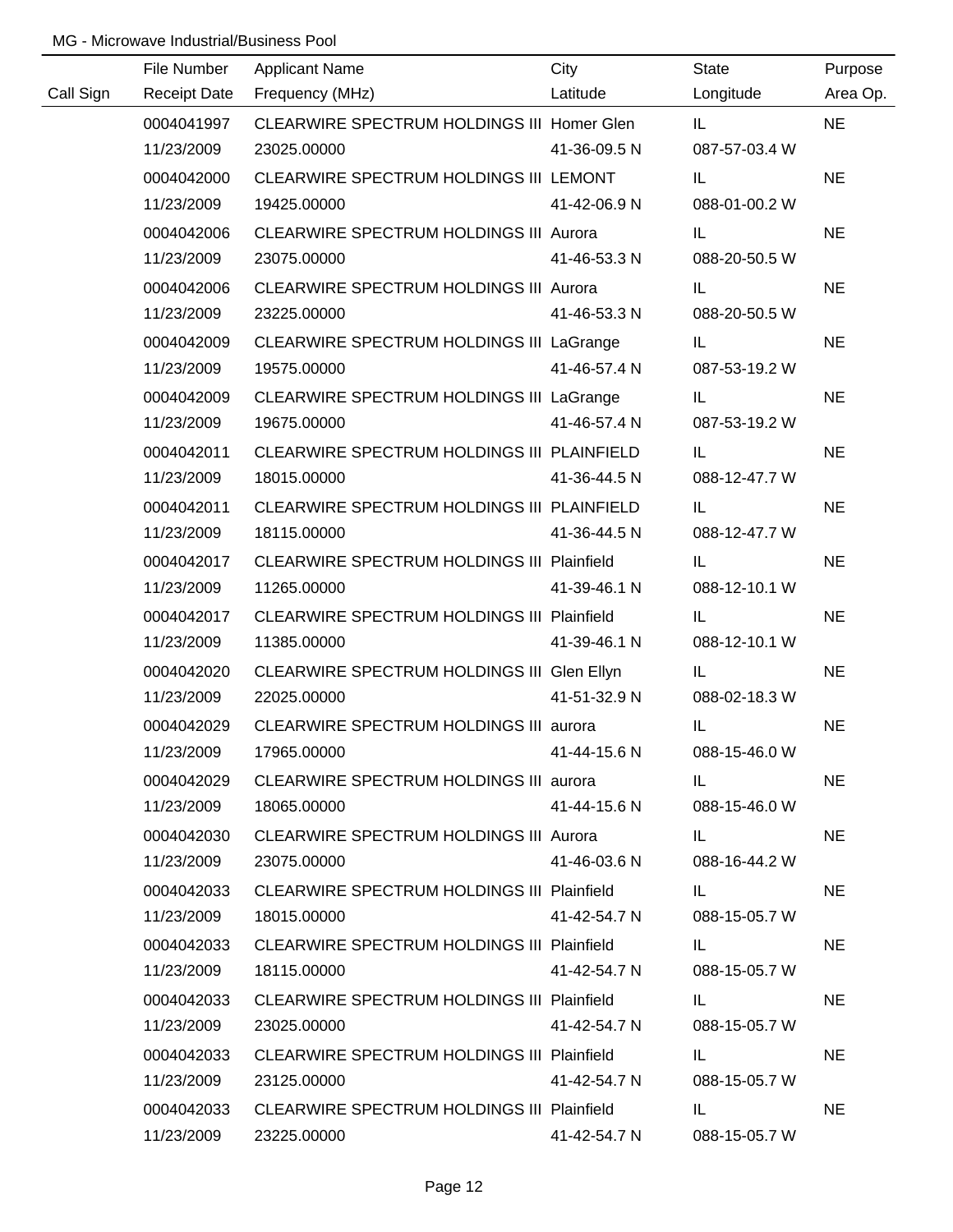|           | File Number         | <b>Applicant Name</b>                         | City         | State                                                                                                                                                                                                                               | Purpose   |
|-----------|---------------------|-----------------------------------------------|--------------|-------------------------------------------------------------------------------------------------------------------------------------------------------------------------------------------------------------------------------------|-----------|
| Call Sign | <b>Receipt Date</b> | Frequency (MHz)                               | Latitude     | Longitude                                                                                                                                                                                                                           | Area Op.  |
|           | 0004042036          | CLEARWIRE SPECTRUM HOLDINGS III Oak Forest    |              | IL.                                                                                                                                                                                                                                 | <b>NE</b> |
|           | 11/23/2009          | 21825.00000                                   | 41-36-37.2 N | 087-47-11.3 W                                                                                                                                                                                                                       |           |
|           | 0004042036          | CLEARWIRE SPECTRUM HOLDINGS III Oak Forest    |              | IL.                                                                                                                                                                                                                                 | <b>NE</b> |
|           | 11/23/2009          | 21925.00000                                   | 41-36-37.2 N | 087-47-11.3 W                                                                                                                                                                                                                       |           |
|           | 0004042036          | CLEARWIRE SPECTRUM HOLDINGS III Oak Forest    |              | IL.                                                                                                                                                                                                                                 | <b>NE</b> |
|           | 11/23/2009          | 21975.00000                                   | 41-36-37.2 N | 087-47-11.3 W                                                                                                                                                                                                                       |           |
|           | 0004042036          | CLEARWIRE SPECTRUM HOLDINGS III Oak Forest    |              | IL.                                                                                                                                                                                                                                 | <b>NE</b> |
|           | 11/23/2009          | 22075.00000                                   | 41-36-37.2 N | 087-47-11.3 W                                                                                                                                                                                                                       |           |
|           | 0004042040          | CLEARWIRE SPECTRUM HOLDINGS III Homewood      |              | IL.                                                                                                                                                                                                                                 | <b>NE</b> |
|           | 11/23/2009          | 22025.00000                                   | 41-33-48.6 N | 087-37-47.6 W                                                                                                                                                                                                                       |           |
|           | 0004042040          | CLEARWIRE SPECTRUM HOLDINGS III Homewood      |              | IL.                                                                                                                                                                                                                                 | <b>NE</b> |
|           | 11/23/2009          | 22225.00000                                   | 41-33-48.6 N | 087-37-47.6 W                                                                                                                                                                                                                       |           |
|           | 0004042042          | CLEARWIRE SPECTRUM HOLDINGS III Aurora        |              | IL.                                                                                                                                                                                                                                 | <b>NE</b> |
|           | 11/23/2009          | 19375.00000                                   | 41-46-02.4 N | 088-22-06.5 W                                                                                                                                                                                                                       |           |
|           | 0004042042          | CLEARWIRE SPECTRUM HOLDINGS III Aurora        |              | IL.                                                                                                                                                                                                                                 | <b>NE</b> |
|           | 11/23/2009          | 19475.00000                                   | 41-46-02.4 N | 088-22-06.5 W                                                                                                                                                                                                                       |           |
|           | 0004042042          | <b>CLEARWIRE SPECTRUM HOLDINGS III Aurora</b> |              | IL.                                                                                                                                                                                                                                 | <b>NE</b> |
|           | 11/23/2009          | 21825.00000                                   | 41-46-02.4 N | 088-22-06.5 W                                                                                                                                                                                                                       |           |
|           | 0004042042          | <b>CLEARWIRE SPECTRUM HOLDINGS III Aurora</b> |              | IL.                                                                                                                                                                                                                                 | <b>NE</b> |
|           | 11/23/2009          | 21975.00000                                   | 41-46-02.4 N | 088-22-06.5 W                                                                                                                                                                                                                       |           |
|           | 0004042046          | CLEARWIRE SPECTRUM HOLDINGS III Plainfield    |              | IL.                                                                                                                                                                                                                                 | <b>NE</b> |
|           | 11/23/2009          | 21925.00000                                   | 41-36-35.3 N | 088-10-40.6 W                                                                                                                                                                                                                       |           |
|           | 0004042046          | CLEARWIRE SPECTRUM HOLDINGS III Plainfield    |              | IL                                                                                                                                                                                                                                  | <b>NE</b> |
|           | 11/23/2009          | 21975.00000                                   | 41-36-35.3 N | 088-10-40.6 W                                                                                                                                                                                                                       |           |
|           | 0004042046          | CLEARWIRE SPECTRUM HOLDINGS III Plainfield    |              | IL.                                                                                                                                                                                                                                 | <b>NE</b> |
|           | 11/23/2009          | 22075.00000                                   | 41-36-35.3 N | 088-10-40.6 W                                                                                                                                                                                                                       |           |
|           | 0004042049          | CLEARWIRE SPECTRUM HOLDINGS III SUMMIT        |              | <b>IL Experimental</b>                                                                                                                                                                                                              | <b>NE</b> |
|           | 11/23/2009          | 11505.00000                                   | 41-47-02.5 N | 087-48-15.0 W                                                                                                                                                                                                                       |           |
|           | 0004042049          | CLEARWIRE SPECTRUM HOLDINGS III SUMMIT        |              | <b>IL</b> and the same of the same of                                                                                                                                                                                               | <b>NE</b> |
|           | 11/23/2009          | 11625.00000                                   | 41-47-02.5 N | 087-48-15.0 W                                                                                                                                                                                                                       |           |
|           | 0004042049          | CLEARWIRE SPECTRUM HOLDINGS III SUMMIT        |              | IL.                                                                                                                                                                                                                                 | <b>NE</b> |
|           | 11/23/2009          | 17865.00000                                   | 41-47-02.5 N | 087-48-15.0 W                                                                                                                                                                                                                       |           |
|           | 0004042049          | CLEARWIRE SPECTRUM HOLDINGS III SUMMIT        |              | <b>IL</b> the state of the state of the state of the state of the state of the state of the state of the state of the state of the state of the state of the state of the state of the state of the state of the state of the state | <b>NE</b> |
|           | 11/23/2009          | 21975.00000                                   | 41-47-02.5 N | 087-48-15.0 W                                                                                                                                                                                                                       |           |
|           | 0004042056          | CLEARWIRE SPECTRUM HOLDINGS III Aurora        |              | IL.                                                                                                                                                                                                                                 | <b>NE</b> |
|           | 11/23/2009          | 19375.00000                                   | 41-45-55.0 N | 088-14-14.2 W                                                                                                                                                                                                                       |           |
|           | 0004042056          | CLEARWIRE SPECTRUM HOLDINGS III Aurora        |              | IL.                                                                                                                                                                                                                                 | <b>NE</b> |
|           | 11/23/2009          | 19475.00000                                   | 41-45-55.0 N | 088-14-14.2 W                                                                                                                                                                                                                       |           |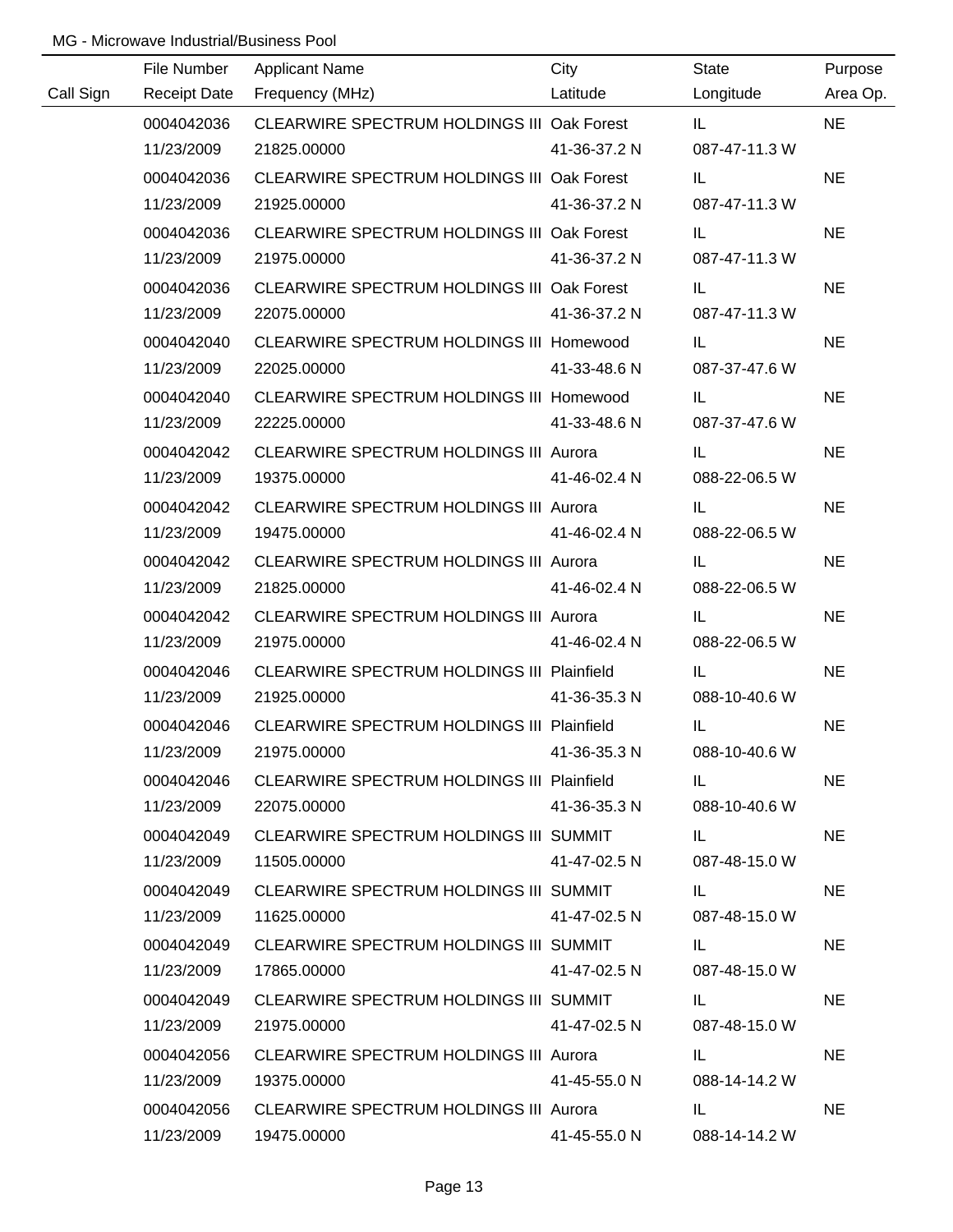|           | File Number         | <b>Applicant Name</b>                              | City         | <b>State</b>  | Purpose   |
|-----------|---------------------|----------------------------------------------------|--------------|---------------|-----------|
| Call Sign | <b>Receipt Date</b> | Frequency (MHz)                                    | Latitude     | Longitude     | Area Op.  |
|           | 0004042056          | CLEARWIRE SPECTRUM HOLDINGS III Aurora             |              | IL.           | <b>NE</b> |
|           | 11/23/2009          | 19525.00000                                        | 41-45-55.0 N | 088-14-14.2 W |           |
|           | 0004042056          | CLEARWIRE SPECTRUM HOLDINGS III Aurora             |              | IL.           | <b>NE</b> |
|           | 11/23/2009          | 19625.00000                                        | 41-45-55.0 N | 088-14-14.2 W |           |
|           | 0004042060          | CLEARWIRE SPECTRUM HOLDINGS III Tinley Park        |              | IL.           | <b>NE</b> |
|           | 11/23/2009          | 17765.00000                                        | 41-35-44.9 N | 087-49-06.7 W |           |
|           | 0004042063          | CLEARWIRE SPECTRUM HOLDINGS III Plainfield         |              | IL.           | <b>NE</b> |
|           | 11/23/2009          | 11265.00000                                        | 41-37-32.2 N | 088-09-52.0 W |           |
|           | 0004042063          | CLEARWIRE SPECTRUM HOLDINGS III Plainfield         |              | IL.           | <b>NE</b> |
|           | 11/23/2009          | 11345.00000                                        | 41-37-32.2 N | 088-09-52.0 W |           |
|           | 0004042063          | CLEARWIRE SPECTRUM HOLDINGS III Plainfield         |              | IL.           | <b>NE</b> |
|           | 11/23/2009          | 23175.00000                                        | 41-37-32.2 N | 088-09-52.0 W |           |
|           | 0004042063          | <b>CLEARWIRE SPECTRUM HOLDINGS III Plainfield</b>  |              | IL.           | <b>NE</b> |
|           | 11/23/2009          | 23275.00000                                        | 41-37-32.2 N | 088-09-52.0 W |           |
|           | 0004042070          | CLEARWIRE SPECTRUM HOLDINGS III Willowbrook        |              | IL.           | <b>NE</b> |
|           | 11/23/2009          | 11095.00000                                        | 41-45-09.8 N | 087-56-04.1 W |           |
|           | 0004042070          | CLEARWIRE SPECTRUM HOLDINGS III Willowbrook        |              | IL.           | <b>NE</b> |
|           | 11/23/2009          | 23375.00000                                        | 41-45-09.8 N | 087-56-04.1 W |           |
|           | 0004042070          | CLEARWIRE SPECTRUM HOLDINGS III Willowbrook        |              | IL            | <b>NE</b> |
|           | 11/23/2009          | 23475.00000                                        | 41-45-09.8 N | 087-56-04.1 W |           |
|           | 0004042074          | CLEARWIRE SPECTRUM HOLDINGS III Glen Ellyn         |              | IL.           | <b>NE</b> |
|           | 11/23/2009          | 21825.00000                                        | 41-49-39.9 N | 088-03-59.7 W |           |
|           | 0004042082          | CLEARWIRE SPECTRUM HOLDINGS III Westchester        |              | IL            | <b>NE</b> |
|           | 11/23/2009          | 11505.00000                                        | 41-50-39.8 N | 087-54-35.5 W |           |
|           | 0004042082          | CLEARWIRE SPECTRUM HOLDINGS III Westchester        |              | IL.           | <b>NE</b> |
|           | 11/23/2009          | 11585.00000                                        | 41-50-39.8 N | 087-54-35.5 W |           |
|           | 0004042082          | <b>CLEARWIRE SPECTRUM HOLDINGS III Westchester</b> |              | IL.           | <b>NE</b> |
|           | 11/23/2009          | 17815.00000                                        | 41-50-39.8 N | 087-54-35.5 W |           |
|           | 0004042082          | <b>CLEARWIRE SPECTRUM HOLDINGS III Westchester</b> |              | IL.           | <b>NE</b> |
|           | 11/23/2009          | 17915.00000                                        | 41-50-39.8 N | 087-54-35.5 W |           |
|           | 0004042083          | CLEARWIRE SPECTRUM HOLDINGS III Oswego             |              | IL.           | <b>NE</b> |
|           | 11/23/2009          | 11225.00000                                        | 41-42-53.4 N | 088-17-36.0 W |           |
|           | 0004042083          | CLEARWIRE SPECTRUM HOLDINGS III Oswego             |              | IL.           | <b>NE</b> |
|           | 11/23/2009          | 11345.00000                                        | 41-42-53.4 N | 088-17-36.0 W |           |
|           | 0004042083          | CLEARWIRE SPECTRUM HOLDINGS III Oswego             |              | IL.           | <b>NE</b> |
|           | 11/23/2009          | 11385.00000                                        | 41-42-53.4 N | 088-17-36.0 W |           |
|           | 0004042083          | CLEARWIRE SPECTRUM HOLDINGS III Oswego             |              | IL.           | <b>NE</b> |
|           | 11/23/2009          | 11465.00000                                        | 41-42-53.4 N | 088-17-36.0 W |           |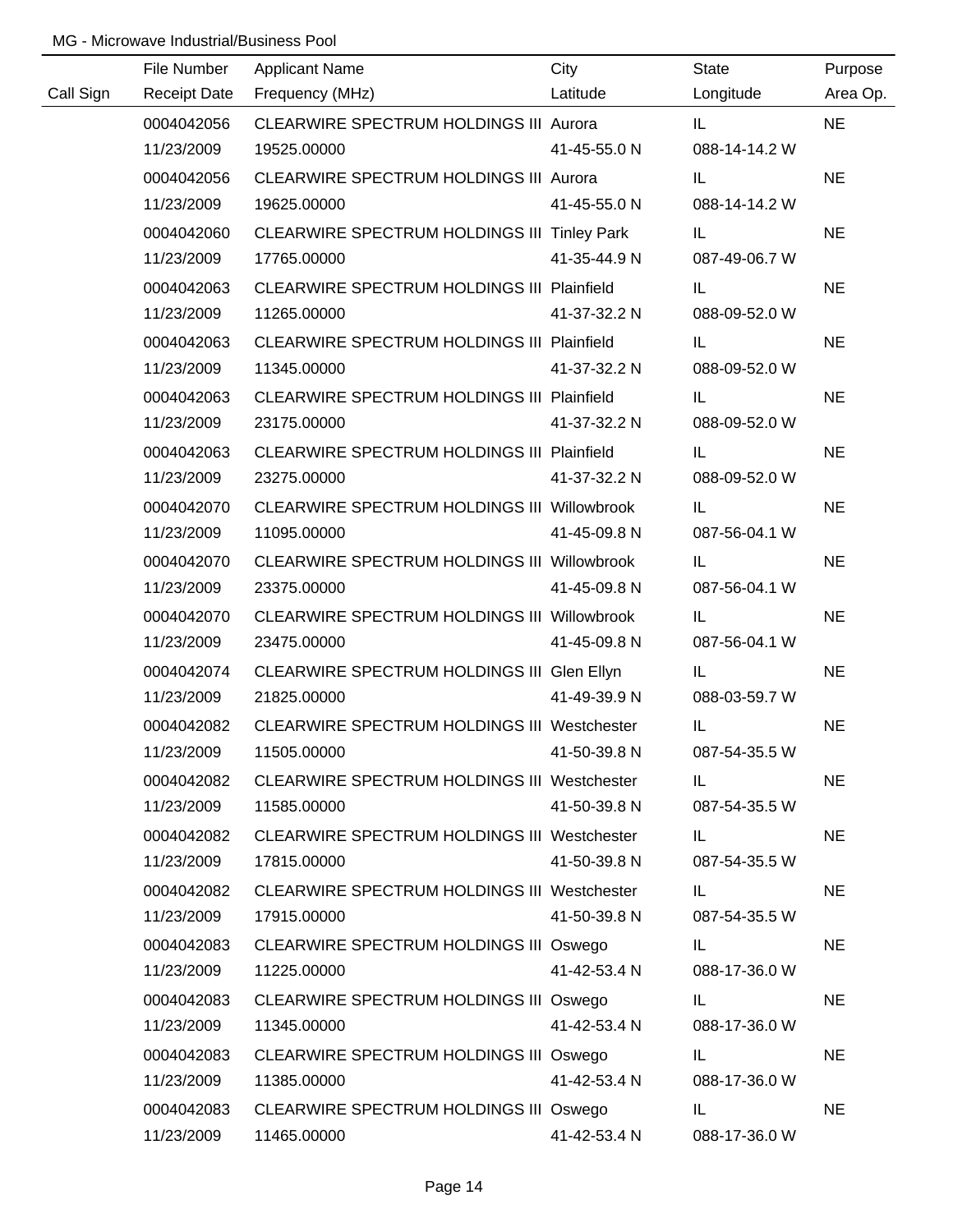|           | File Number         | <b>Applicant Name</b>                       | City         | <b>State</b>  | Purpose   |
|-----------|---------------------|---------------------------------------------|--------------|---------------|-----------|
| Call Sign | <b>Receipt Date</b> | Frequency (MHz)                             | Latitude     | Longitude     | Area Op.  |
|           | 0004042083          | CLEARWIRE SPECTRUM HOLDINGS III Oswego      |              | IL.           | <b>NE</b> |
|           | 11/23/2009          | 11545.00000                                 | 41-42-53.4 N | 088-17-36.0 W |           |
|           | 0004042083          | CLEARWIRE SPECTRUM HOLDINGS III Oswego      |              | IL.           | <b>NE</b> |
|           | 11/23/2009          | 19525.00000                                 | 41-42-53.4 N | 088-17-36.0 W |           |
|           | 0004042083          | CLEARWIRE SPECTRUM HOLDINGS III Oswego      |              | IL.           | <b>NE</b> |
|           | 11/23/2009          | 19575.00000                                 | 41-42-53.4 N | 088-17-36.0 W |           |
|           | 0004042083          | CLEARWIRE SPECTRUM HOLDINGS III Oswego      |              | IL.           | <b>NE</b> |
|           | 11/23/2009          | 19625.00000                                 | 41-42-53.4 N | 088-17-36.0 W |           |
|           | 0004042083          | CLEARWIRE SPECTRUM HOLDINGS III Oswego      |              | IL.           | <b>NE</b> |
|           | 11/23/2009          | 19675.00000                                 | 41-42-53.4 N | 088-17-36.0 W |           |
|           | 0004042084          | CLEARWIRE SPECTRUM HOLDINGS III Chicago     |              | IL.           | <b>NE</b> |
|           | 11/23/2009          | 22025.00000                                 | 41-45-17.0 N | 087-37-27.8 W |           |
|           | 0004042084          | CLEARWIRE SPECTRUM HOLDINGS III Chicago     |              | IL.           | <b>NE</b> |
|           | 11/23/2009          | 22275.00000                                 | 41-45-17.0 N | 087-37-27.8 W |           |
|           | 0004042085          | CLEARWIRE SPECTRUM HOLDINGS III JOLIET      |              | IL.           | <b>NE</b> |
|           | 11/23/2009          | 23075.00000                                 | 41-30-41.6 N | 088-07-59.2 W |           |
|           | 0004042087          | CLEARWIRE SPECTRUM HOLDINGS III Chicago     |              | IL.           | <b>NE</b> |
|           | 11/23/2009          | 19425.00000                                 | 41-47-04.6 N | 087-45-59.9 W |           |
|           | 0004042087          | CLEARWIRE SPECTRUM HOLDINGS III Chicago     |              | IL            | <b>NE</b> |
|           | 11/23/2009          | 21825.00000                                 | 41-47-04.6 N | 087-45-59.9 W |           |
|           | 0004042087          | CLEARWIRE SPECTRUM HOLDINGS III Chicago     |              | IL            | <b>NE</b> |
|           | 11/23/2009          | 21875.00000                                 | 41-47-04.6 N | 087-45-59.9 W |           |
|           | 0004042087          | CLEARWIRE SPECTRUM HOLDINGS III Chicago     |              | IL            | <b>NE</b> |
|           | 11/23/2009          | 22025.00000                                 | 41-47-04.6 N | 087-45-59.9 W |           |
|           | 0004042088          | CLEARWIRE SPECTRUM HOLDINGS III Orland Park |              | IL.           | <b>NE</b> |
|           | 11/23/2009          | 19375.00000                                 | 41-35-35.3 N | 087-52-47.2 W |           |
|           | 0004042088          | CLEARWIRE SPECTRUM HOLDINGS III Orland Park |              | IL.           | <b>NE</b> |
|           | 11/23/2009          | 19475.00000                                 | 41-35-35.3 N | 087-52-47.2 W |           |
|           | 0004042090          | CLEARWIRE SPECTRUM HOLDINGS III Frankfort   |              | IL.           | <b>NE</b> |
|           | 11/23/2009          | 10815.00000                                 | 41-30-13.4 N | 087-53-05.9 W |           |
|           | 0004042090          | CLEARWIRE SPECTRUM HOLDINGS III Frankfort   |              | IL.           | <b>NE</b> |
|           | 11/23/2009          | 10935.00000                                 | 41-30-13.4 N | 087-53-05.9 W |           |
|           | 0004042092          | CLEARWIRE SPECTRUM HOLDINGS III Chicago     |              | IL.           | <b>NE</b> |
|           | 11/23/2009          | 21925.00000                                 | 41-50-21.5 N | 087-39-44.8 W |           |
|           | 0004042092          | CLEARWIRE SPECTRUM HOLDINGS III Chicago     |              | IL.           | <b>NE</b> |
|           | 11/23/2009          | 22075.00000                                 | 41-50-21.5 N | 087-39-44.8 W |           |
|           | 0004042092          | CLEARWIRE SPECTRUM HOLDINGS III Chicago     |              | IL            | <b>NE</b> |
|           | 11/23/2009          | 22125.00000                                 | 41-50-21.5 N | 087-39-44.8 W |           |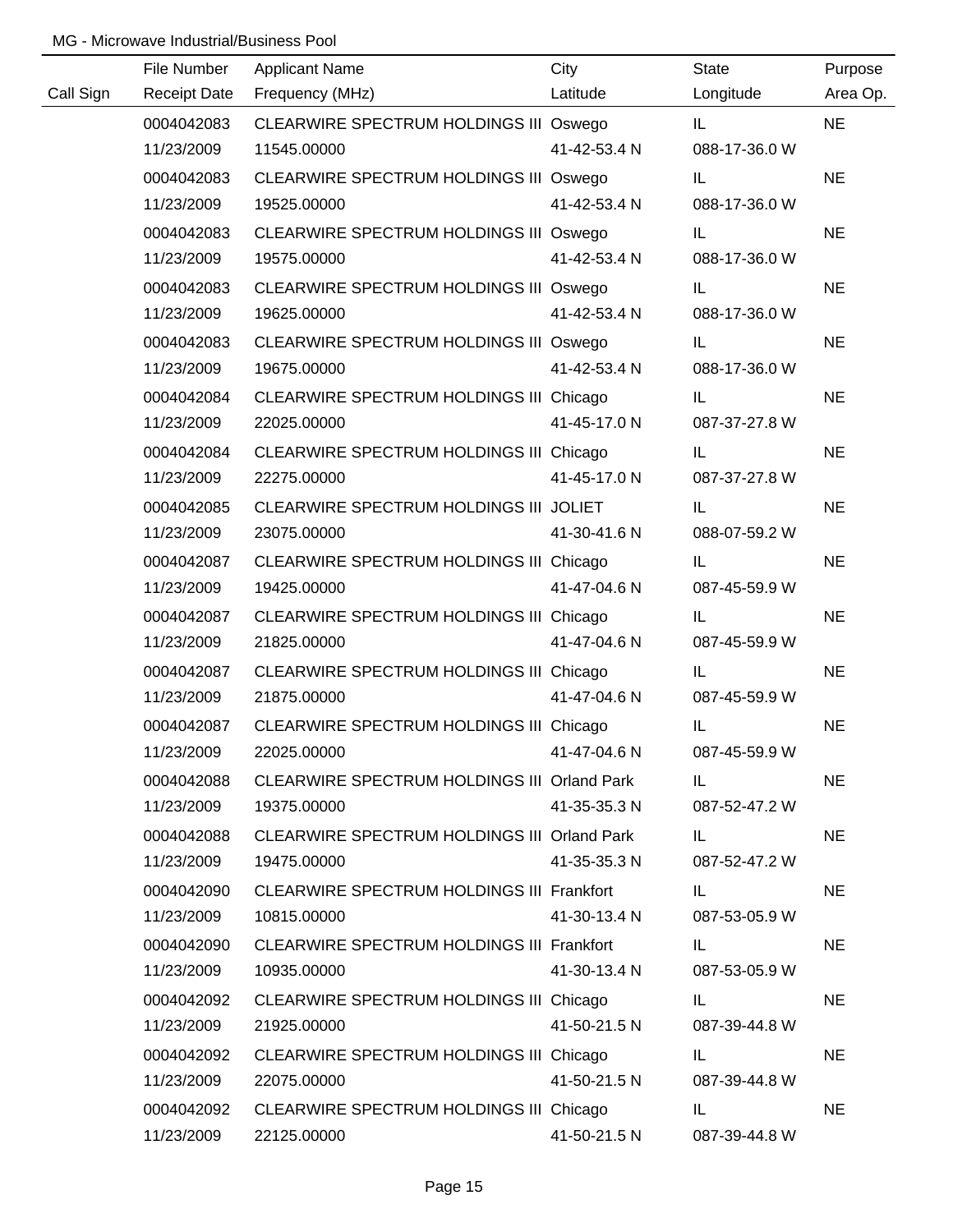|           | File Number         | <b>Applicant Name</b>                          | City         | State         | Purpose   |
|-----------|---------------------|------------------------------------------------|--------------|---------------|-----------|
| Call Sign | <b>Receipt Date</b> | Frequency (MHz)                                | Latitude     | Longitude     | Area Op.  |
|           | 0004042092          | CLEARWIRE SPECTRUM HOLDINGS III Chicago        |              | IL.           | <b>NE</b> |
|           | 11/23/2009          | 22225.00000                                    | 41-50-21.5 N | 087-39-44.8 W |           |
|           | 0004042093          | CLEARWIRE SPECTRUM HOLDINGS III Thornton       |              | IL.           | <b>NE</b> |
|           | 11/23/2009          | 19375.00000                                    | 41-34-31.4 N | 087-36-44.6 W |           |
|           | 0004042093          | CLEARWIRE SPECTRUM HOLDINGS III Thornton       |              | IL.           | <b>NE</b> |
|           | 11/23/2009          | 19475.00000                                    | 41-34-31.4 N | 087-36-44.6 W |           |
|           | 0004042093          | CLEARWIRE SPECTRUM HOLDINGS III Thornton       |              | IL.           | <b>NE</b> |
|           | 11/23/2009          | 21825.00000                                    | 41-34-31.4 N | 087-36-44.6 W |           |
|           | 0004042094          | CLEARWIRE SPECTRUM HOLDINGS III Houston        |              | TX            | <b>NE</b> |
|           | 11/23/2009          | 23025.00000                                    | 29-50-21.8 N | 095-28-19.2 W |           |
|           | 0004042094          | CLEARWIRE SPECTRUM HOLDINGS III Houston        |              | TX            | <b>NE</b> |
|           | 11/23/2009          | 23125.00000                                    | 29-50-21.8 N | 095-28-19.2 W |           |
|           | 0004042095          | CLEARWIRE SPECTRUM HOLDINGS III Houston        |              | TX            | <b>NE</b> |
|           | 11/23/2009          | 23075.00000                                    | 29-52-04.6 N | 095-31-13.7 W |           |
|           | 0004042096          | CLEARWIRE SPECTRUM HOLDINGS III Houston        |              | TX            | <b>NE</b> |
|           | 11/23/2009          | 11225.00000                                    | 29-39-38.3 N | 095-28-32.6 W |           |
|           | 0004042096          | <b>CLEARWIRE SPECTRUM HOLDINGS III Houston</b> |              | TX            | <b>NE</b> |
|           | 11/23/2009          | 11385.00000                                    | 29-39-38.3 N | 095-28-32.6 W |           |
|           | 0004042096          | CLEARWIRE SPECTRUM HOLDINGS III Houston        |              | <b>TX</b>     | <b>NE</b> |
|           | 11/23/2009          | 11505.00000                                    | 29-39-38.3 N | 095-28-32.6 W |           |
|           | 0004042096          | CLEARWIRE SPECTRUM HOLDINGS III Houston        |              | <b>TX</b>     | <b>NE</b> |
|           | 11/23/2009          | 11585.00000                                    | 29-39-38.3 N | 095-28-32.6 W |           |
|           | 0004042097          | CLEARWIRE SPECTRUM HOLDINGS III Houston        |              | <b>TX</b>     | <b>NE</b> |
|           | 11/23/2009          | 11265.00000                                    | 30-08-03.4 N | 095-25-46.7 W |           |
|           | 0004042097          | CLEARWIRE SPECTRUM HOLDINGS III Houston        |              | TX.           | <b>NE</b> |
|           | 11/23/2009          | 11385.00000                                    | 30-08-03.4 N | 095-25-46.7 W |           |
|           | 0004042097          | <b>CLEARWIRE SPECTRUM HOLDINGS III Houston</b> |              | TX.           | <b>NE</b> |
|           | 11/23/2009          | 11465.00000                                    | 30-08-03.4 N | 095-25-46.7 W |           |
|           | 0004042097          | <b>CLEARWIRE SPECTRUM HOLDINGS III Houston</b> |              | TX            | <b>NE</b> |
|           | 11/23/2009          | 11545.00000                                    | 30-08-03.4 N | 095-25-46.7 W |           |
|           | 0004042098          | <b>CLEARWIRE SPECTRUM HOLDINGS III Houston</b> |              | <b>TX</b>     | <b>NE</b> |
|           | 11/23/2009          | 17865.00000                                    | 29-36-30.0 N | 095-13-30.0 W |           |
|           | 0004042099          | CLEARWIRE SPECTRUM HOLDINGS III Cypress        |              | TX            | <b>NE</b> |
|           | 11/23/2009          | 23275.00000                                    | 29-58-11.6 N | 095-38-17.6 W |           |
|           | 0004042100          | <b>CLEARWIRE SPECTRUM HOLDINGS III Houston</b> |              | TX            | <b>NE</b> |
|           | 11/23/2009          | 22075.00000                                    | 29-43-06.5 N | 095-18-46.8 W |           |
|           | 0004042101          | <b>CLEARWIRE SPECTRUM HOLDINGS III Houston</b> |              | TX            | <b>NE</b> |
|           | 11/23/2009          | 19525.00000                                    | 29-47-12.6 N | 095-10-18.4 W |           |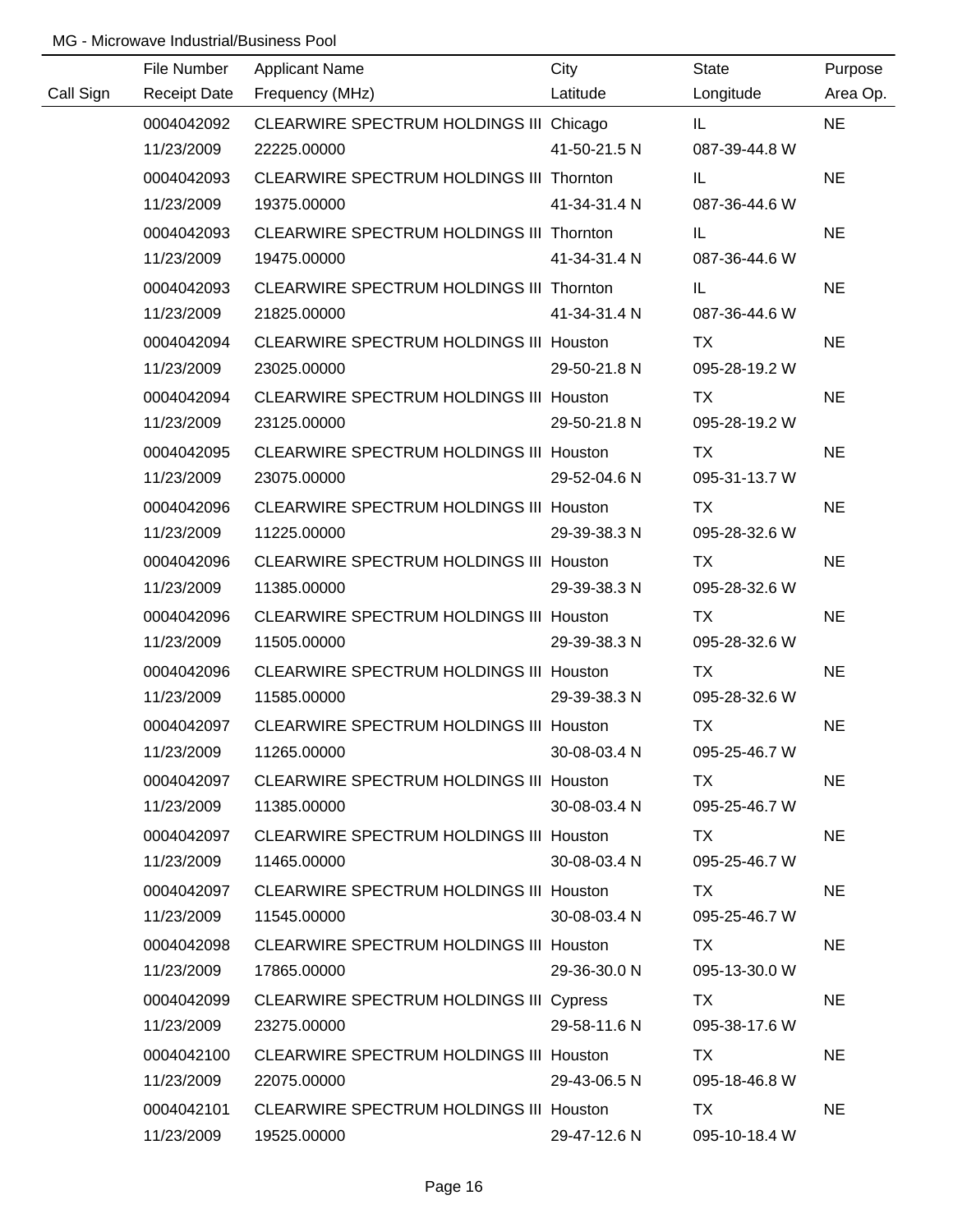|           | File Number         | <b>Applicant Name</b>                          | City         | <b>State</b>  | Purpose   |
|-----------|---------------------|------------------------------------------------|--------------|---------------|-----------|
| Call Sign | <b>Receipt Date</b> | Frequency (MHz)                                | Latitude     | Longitude     | Area Op.  |
|           | 0004042101          | CLEARWIRE SPECTRUM HOLDINGS III Houston        |              | <b>TX</b>     | <b>NE</b> |
|           | 11/23/2009          | 19575.00000                                    | 29-47-12.6 N | 095-10-18.4 W |           |
|           | 0004042101          | CLEARWIRE SPECTRUM HOLDINGS III Houston        |              | <b>TX</b>     | <b>NE</b> |
|           | 11/23/2009          | 19625.00000                                    | 29-47-12.6 N | 095-10-18.4 W |           |
|           | 0004042101          | <b>CLEARWIRE SPECTRUM HOLDINGS III Houston</b> |              | TX            | <b>NE</b> |
|           | 11/23/2009          | 19675.00000                                    | 29-47-12.6 N | 095-10-18.4 W |           |
|           | 0004042102          | <b>CLEARWIRE SPECTRUM HOLDINGS III Houston</b> |              | TX            | <b>NE</b> |
|           | 11/23/2009          | 22075.00000                                    | 29-39-26.0 N | 095-30-39.1 W |           |
|           | 0004042103          | CLEARWIRE SPECTRUM HOLDINGS III Cypress        |              | TX            | <b>NE</b> |
|           | 11/23/2009          | 23025.00000                                    | 29-57-47.6 N | 095-39-08.6 W |           |
|           | 0004042104          | CLEARWIRE SPECTRUM HOLDINGS III SPRING         |              | TX            | <b>NE</b> |
|           | 11/23/2009          | 23225.00000                                    | 30-02-12.5 N | 095-21-58.5 W |           |
|           | 0004042105          | CLEARWIRE SPECTRUM HOLDINGS III Houston        | 77034        | TX.           | <b>NE</b> |
|           | 11/23/2009          | 19375.00000                                    | 29-36-57.3 N | 095-11-24.5 W |           |
|           | 0004042105          | CLEARWIRE SPECTRUM HOLDINGS III Houston        | 77034        | <b>TX</b>     | <b>NE</b> |
|           | 11/23/2009          | 19425.00000                                    | 29-36-57.3 N | 095-11-24.5 W |           |
|           | 0004042105          | CLEARWIRE SPECTRUM HOLDINGS III Houston        | 77034        | TX            | <b>NE</b> |
|           | 11/23/2009          | 19475.00000                                    | 29-36-57.3 N | 095-11-24.5 W |           |
|           | 0004042105          | CLEARWIRE SPECTRUM HOLDINGS III Houston 77034  |              | <b>TX</b>     | <b>NE</b> |
|           | 11/23/2009          | 19525.00000                                    | 29-36-57.3 N | 095-11-24.5 W |           |
|           | 0004042105          | CLEARWIRE SPECTRUM HOLDINGS III Houston        | 77034        | TX.           | <b>NE</b> |
|           | 11/23/2009          | 19625.00000                                    | 29-36-57.3 N | 095-11-24.5 W |           |
|           | 0004042106          | CLEARWIRE SPECTRUM HOLDINGS III PORTER         |              | <b>TX</b>     | <b>NE</b> |
|           | 11/23/2009          | 11345.00000                                    | 30-03-15.8 N | 095-13-51.8 W |           |
|           | 0004042106          | CLEARWIRE SPECTRUM HOLDINGS III PORTER         |              | TX.           | <b>NE</b> |
|           | 11/23/2009          | 11425.00000                                    | 30-03-15.8 N | 095-13-51.8 W |           |
|           | 0004042106          | CLEARWIRE SPECTRUM HOLDINGS III PORTER         |              | TX TX         | <b>NE</b> |
|           | 11/23/2009          | 11465.00000                                    | 30-03-15.8 N | 095-13-51.8 W |           |
|           | 0004042106          | CLEARWIRE SPECTRUM HOLDINGS III PORTER         |              | TX.           | <b>NE</b> |
|           | 11/23/2009          | 11545.00000                                    | 30-03-15.8 N | 095-13-51.8 W |           |
|           | 0004042106          | CLEARWIRE SPECTRUM HOLDINGS III PORTER         |              | TX.           | <b>NE</b> |
|           | 11/23/2009          | 23075.00000                                    | 30-03-15.8 N | 095-13-51.8 W |           |
|           | 0004042106          | CLEARWIRE SPECTRUM HOLDINGS III PORTER         |              | TX.           | <b>NE</b> |
|           | 11/23/2009          | 23175.00000                                    | 30-03-15.8 N | 095-13-51.8 W |           |
|           | 0004042107          | CLEARWIRE SPECTRUM HOLDINGS III Houston        |              | TX.           | <b>NE</b> |
|           | 11/23/2009          | 19525.00000                                    | 29-53-53.4 N | 095-24-30.5 W |           |
|           | 0004042107          | CLEARWIRE SPECTRUM HOLDINGS III Houston        |              | TX.           | <b>NE</b> |
|           | 11/23/2009          | 19625.00000                                    | 29-53-53.4 N | 095-24-30.5 W |           |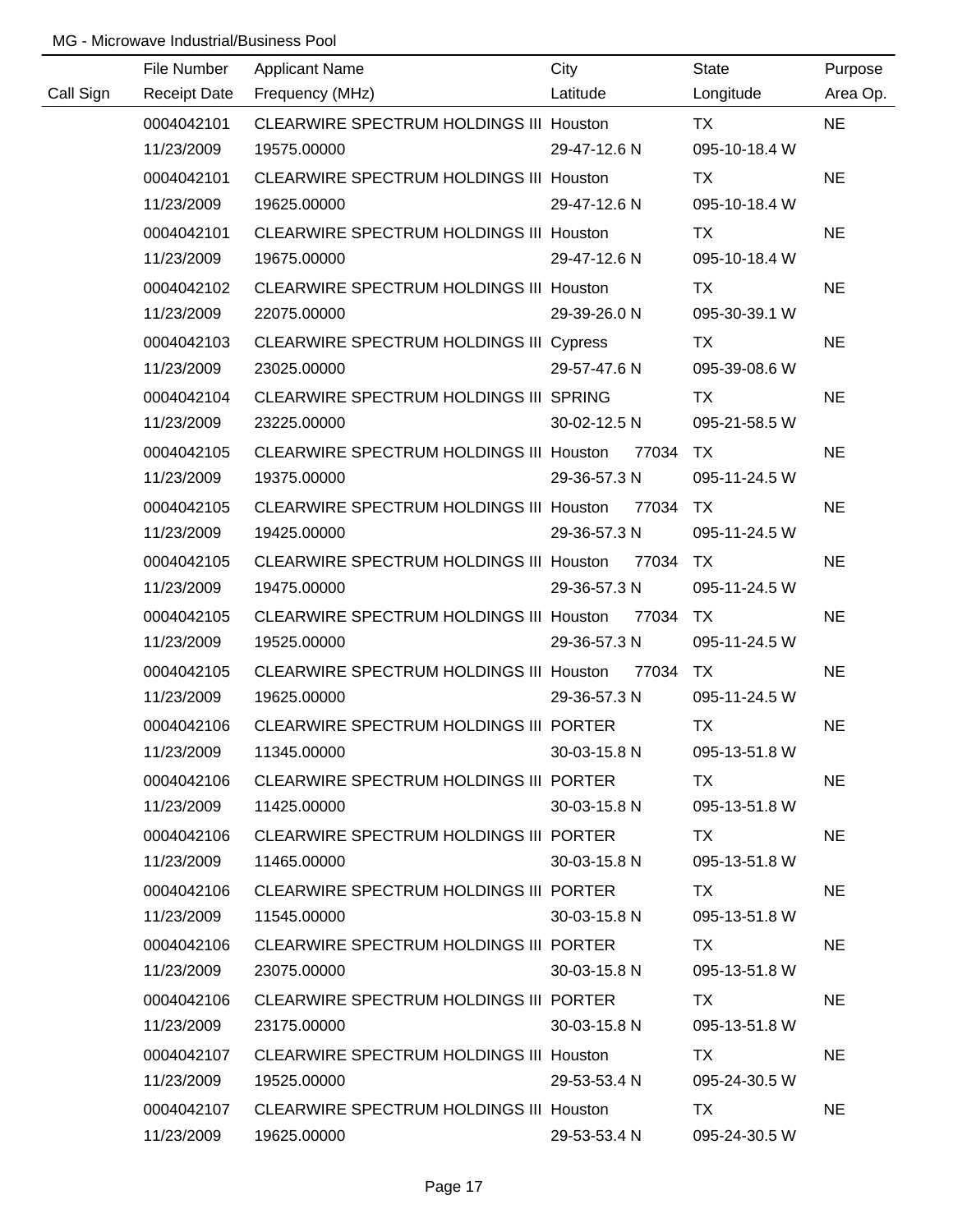|           | File Number         | <b>Applicant Name</b>                          | City         | State         | Purpose   |
|-----------|---------------------|------------------------------------------------|--------------|---------------|-----------|
| Call Sign | <b>Receipt Date</b> | Frequency (MHz)                                | Latitude     | Longitude     | Area Op.  |
|           | 0004042107          | CLEARWIRE SPECTRUM HOLDINGS III Houston        |              | <b>TX</b>     | <b>NE</b> |
|           | 11/23/2009          | 23025.00000                                    | 29-53-53.4 N | 095-24-30.5 W |           |
|           | 0004042107          | CLEARWIRE SPECTRUM HOLDINGS III Houston        |              | TX            | <b>NE</b> |
|           | 11/23/2009          | 23125.00000                                    | 29-53-53.4 N | 095-24-30.5 W |           |
|           | 0004042108          | <b>CLEARWIRE SPECTRUM HOLDINGS III Houston</b> |              | TX            | <b>NE</b> |
|           | 11/23/2009          | 19375.00000                                    | 29-48-00.0 N | 095-34-18.8 W |           |
|           | 0004042108          | CLEARWIRE SPECTRUM HOLDINGS III Houston        |              | TX            | <b>NE</b> |
|           | 11/23/2009          | 19475.00000                                    | 29-48-00.0 N | 095-34-18.8 W |           |
|           | 0004042108          | CLEARWIRE SPECTRUM HOLDINGS III Houston        |              | TX            | <b>NE</b> |
|           | 11/23/2009          | 19575.00000                                    | 29-48-00.0 N | 095-34-18.8 W |           |
|           | 0004042108          | CLEARWIRE SPECTRUM HOLDINGS III Houston        |              | TX            | <b>NE</b> |
|           | 11/23/2009          | 19675.00000                                    | 29-48-00.0 N | 095-34-18.8 W |           |
|           | 0004042108          | <b>CLEARWIRE SPECTRUM HOLDINGS III Houston</b> |              | TX            | <b>NE</b> |
|           | 11/23/2009          | 21825.00000                                    | 29-48-00.0 N | 095-34-18.8 W |           |
|           | 0004042108          | <b>CLEARWIRE SPECTRUM HOLDINGS III Houston</b> |              | TX            | <b>NE</b> |
|           | 11/23/2009          | 21925.00000                                    | 29-48-00.0 N | 095-34-18.8 W |           |
|           | 0004042108          | <b>CLEARWIRE SPECTRUM HOLDINGS III Houston</b> |              | TX            | <b>NE</b> |
|           | 11/23/2009          | 22125.00000                                    | 29-48-00.0 N | 095-34-18.8 W |           |
|           | 0004042108          | <b>CLEARWIRE SPECTRUM HOLDINGS III Houston</b> |              | <b>TX</b>     | <b>NE</b> |
|           | 11/23/2009          | 22225.00000                                    | 29-48-00.0 N | 095-34-18.8 W |           |
|           | 0004042109          | CLEARWIRE SPECTRUM HOLDINGS III HOUSTON        |              | <b>TX</b>     | <b>NE</b> |
|           | 11/23/2009          | 11015.00000                                    | 29-00-42.9 N | 095-24-23.1 W |           |
|           | 0004042109          | CLEARWIRE SPECTRUM HOLDINGS III HOUSTON        |              | <b>TX</b>     | <b>NE</b> |
|           | 11/23/2009          | 11095.00000                                    | 29-00-42.9 N | 095-24-23.1 W |           |
|           | 0004042109          | CLEARWIRE SPECTRUM HOLDINGS III HOUSTON        |              | TX.           | <b>NE</b> |
|           | 11/23/2009          | 18015.00000                                    | 29-00-42.9 N | 095-24-23.1 W |           |
|           | 0004042109          | CLEARWIRE SPECTRUM HOLDINGS III HOUSTON        |              | TX.           | <b>NE</b> |
|           | 11/23/2009          | 18115.00000                                    | 29-00-42.9 N | 095-24-23.1 W |           |
|           | 0004042110          | CLEARWIRE SPECTRUM HOLDINGS III Houston        |              | TX.           | <b>NE</b> |
|           | 11/23/2009          | 18015.00000                                    | 29-55-41.0 N | 095-23-30.2 W |           |
|           | 0004042110          | CLEARWIRE SPECTRUM HOLDINGS III Houston        |              | TX.           | <b>NE</b> |
|           | 11/23/2009          | 18115.00000                                    | 29-55-41.0 N | 095-23-30.2 W |           |
|           | 0004042110          | CLEARWIRE SPECTRUM HOLDINGS III Houston        |              | TX.           | <b>NE</b> |
|           | 11/23/2009          | 23025.00000                                    | 29-55-41.0 N | 095-23-30.2 W |           |
|           | 0004042110          | CLEARWIRE SPECTRUM HOLDINGS III Houston        |              | TX            | <b>NE</b> |
|           | 11/23/2009          | 23125.00000                                    | 29-55-41.0 N | 095-23-30.2 W |           |
|           | 0004042111          | CLEARWIRE SPECTRUM HOLDINGS III Humble         |              | <b>TX</b>     | <b>NE</b> |
|           | 11/23/2009          | 18015.00000                                    | 29-58-59.5 N | 095-15-29.5 W |           |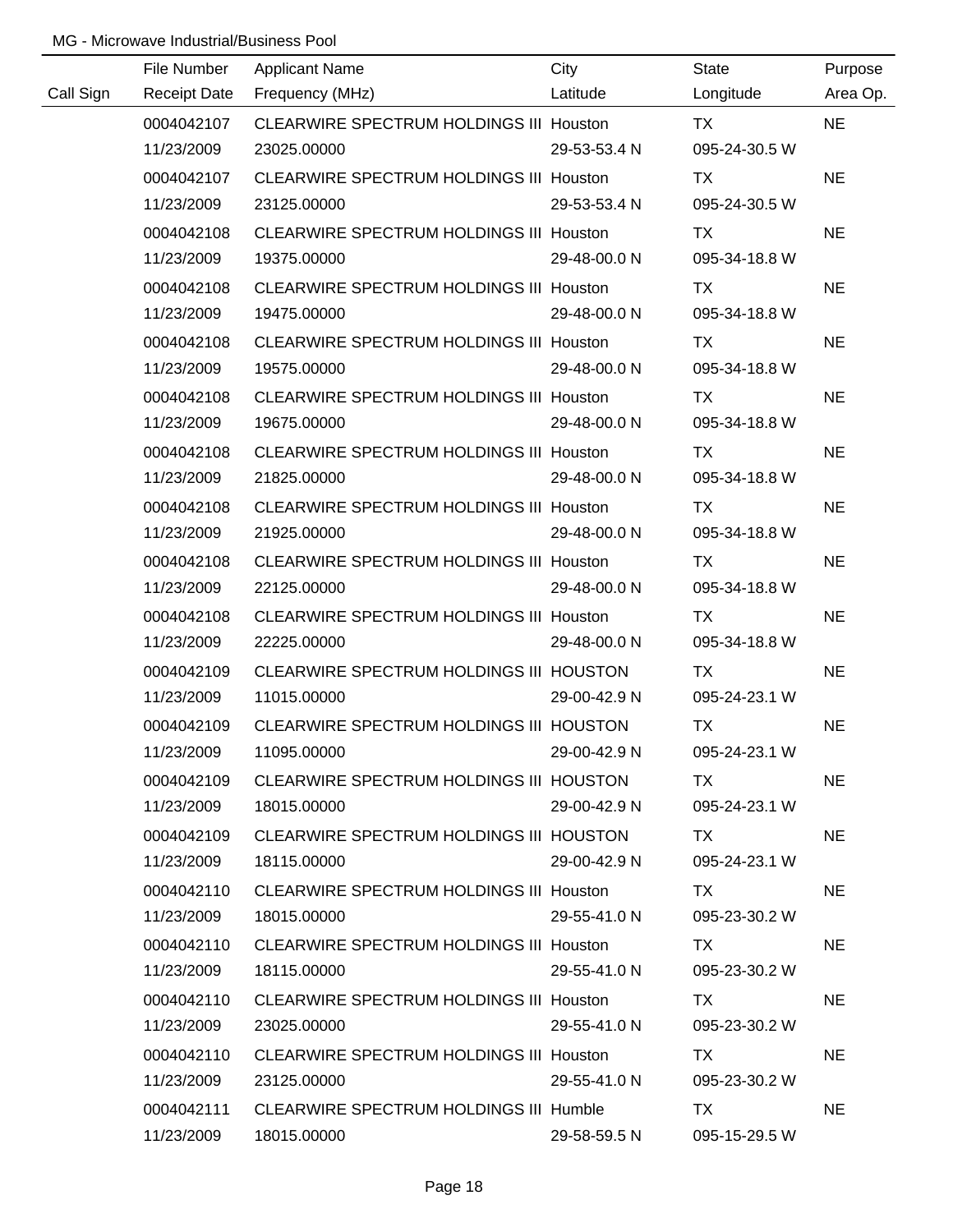|           | File Number         | <b>Applicant Name</b>                          | City         | <b>State</b>  | Purpose   |
|-----------|---------------------|------------------------------------------------|--------------|---------------|-----------|
| Call Sign | <b>Receipt Date</b> | Frequency (MHz)                                | Latitude     | Longitude     | Area Op.  |
|           | 0004042111          | CLEARWIRE SPECTRUM HOLDINGS III Humble         |              | <b>TX</b>     | <b>NE</b> |
|           | 11/23/2009          | 18115.00000                                    | 29-58-59.5 N | 095-15-29.5 W |           |
|           | 0004042111          | CLEARWIRE SPECTRUM HOLDINGS III Humble         |              | TX            | <b>NE</b> |
|           | 11/23/2009          | 19375.00000                                    | 29-58-59.5 N | 095-15-29.5 W |           |
|           | 0004042111          | <b>CLEARWIRE SPECTRUM HOLDINGS III Humble</b>  |              | TX            | <b>NE</b> |
|           | 11/23/2009          | 19475.00000                                    | 29-58-59.5 N | 095-15-29.5 W |           |
|           | 0004042111          | <b>CLEARWIRE SPECTRUM HOLDINGS III Humble</b>  |              | TX            | <b>NE</b> |
|           | 11/23/2009          | 23225.00000                                    | 29-58-59.5 N | 095-15-29.5 W |           |
|           | 0004042113          | CLEARWIRE SPECTRUM HOLDINGS III Houston        |              | TX            | <b>NE</b> |
|           | 11/23/2009          | 11225.00000                                    | 29-44-09.9 N | 095-31-13.3 W |           |
|           | 0004042113          | CLEARWIRE SPECTRUM HOLDINGS III Houston        |              | TX            | <b>NE</b> |
|           | 11/23/2009          | 11385.00000                                    | 29-44-09.9 N | 095-31-13.3 W |           |
|           | 0004042113          | CLEARWIRE SPECTRUM HOLDINGS III Houston        |              | TX            | <b>NE</b> |
|           | 11/23/2009          | 11465.00000                                    | 29-44-09.9 N | 095-31-13.3 W |           |
|           | 0004042113          | <b>CLEARWIRE SPECTRUM HOLDINGS III Houston</b> |              | TX            | <b>NE</b> |
|           | 11/23/2009          | 11585.00000                                    | 29-44-09.9 N | 095-31-13.3 W |           |
|           | 0004042114          | CLEARWIRE SPECTRUM HOLDINGS III Houston        |              | TX            | <b>NE</b> |
|           | 11/23/2009          | 10735.00000                                    | 29-51-51.0 N | 095-36-33.0 W |           |
|           | 0004042114          | CLEARWIRE SPECTRUM HOLDINGS III Houston        |              | TX            | <b>NE</b> |
|           | 11/23/2009          | 10815.00000                                    | 29-51-51.0 N | 095-36-33.0 W |           |
|           | 0004042114          | <b>CLEARWIRE SPECTRUM HOLDINGS III Houston</b> |              | <b>TX</b>     | <b>NE</b> |
|           | 11/23/2009          | 11015.00000                                    | 29-51-51.0 N | 095-36-33.0 W |           |
|           | 0004042114          | CLEARWIRE SPECTRUM HOLDINGS III Houston        |              | <b>TX</b>     | <b>NE</b> |
|           | 11/23/2009          | 11095.00000                                    | 29-51-51.0 N | 095-36-33.0 W |           |
|           | 0004042114          | CLEARWIRE SPECTRUM HOLDINGS III Houston        |              | TX.           | <b>NE</b> |
|           | 11/23/2009          | 19525.00000                                    | 29-51-51.0 N | 095-36-33.0 W |           |
|           | 0004042114          | CLEARWIRE SPECTRUM HOLDINGS III Houston        |              | TX.           | <b>NE</b> |
|           | 11/23/2009          | 19625.00000                                    | 29-51-51.0 N | 095-36-33.0 W |           |
|           | 0004042115          | CLEARWIRE SPECTRUM HOLDINGS III HOUSTON        |              | TX.           | <b>NE</b> |
|           | 11/23/2009          | 17765.00000                                    | 29-54-29.5 N | 095-26-09.4 W |           |
|           | 0004042115          | CLEARWIRE SPECTRUM HOLDINGS III HOUSTON        |              | TX.           | <b>NE</b> |
|           | 11/23/2009          | 17965.00000                                    | 29-54-29.5 N | 095-26-09.4 W |           |
|           | 0004042115          | CLEARWIRE SPECTRUM HOLDINGS III HOUSTON        |              | TX            | <b>NE</b> |
|           | 11/23/2009          | 18065.00000                                    | 29-54-29.5 N | 095-26-09.4 W |           |
|           | 0004042116          | CLEARWIRE SPECTRUM HOLDINGS III HOUSTON        |              | TX.           | <b>NE</b> |
|           | 11/23/2009          | 23025.00000                                    | 29-47-09.1 N | 095-26-39.9 W |           |
|           | 0004042116          | CLEARWIRE SPECTRUM HOLDINGS III HOUSTON        |              | TX            | <b>NE</b> |
|           | 11/23/2009          | 23125.00000                                    | 29-47-09.1 N | 095-26-39.9 W |           |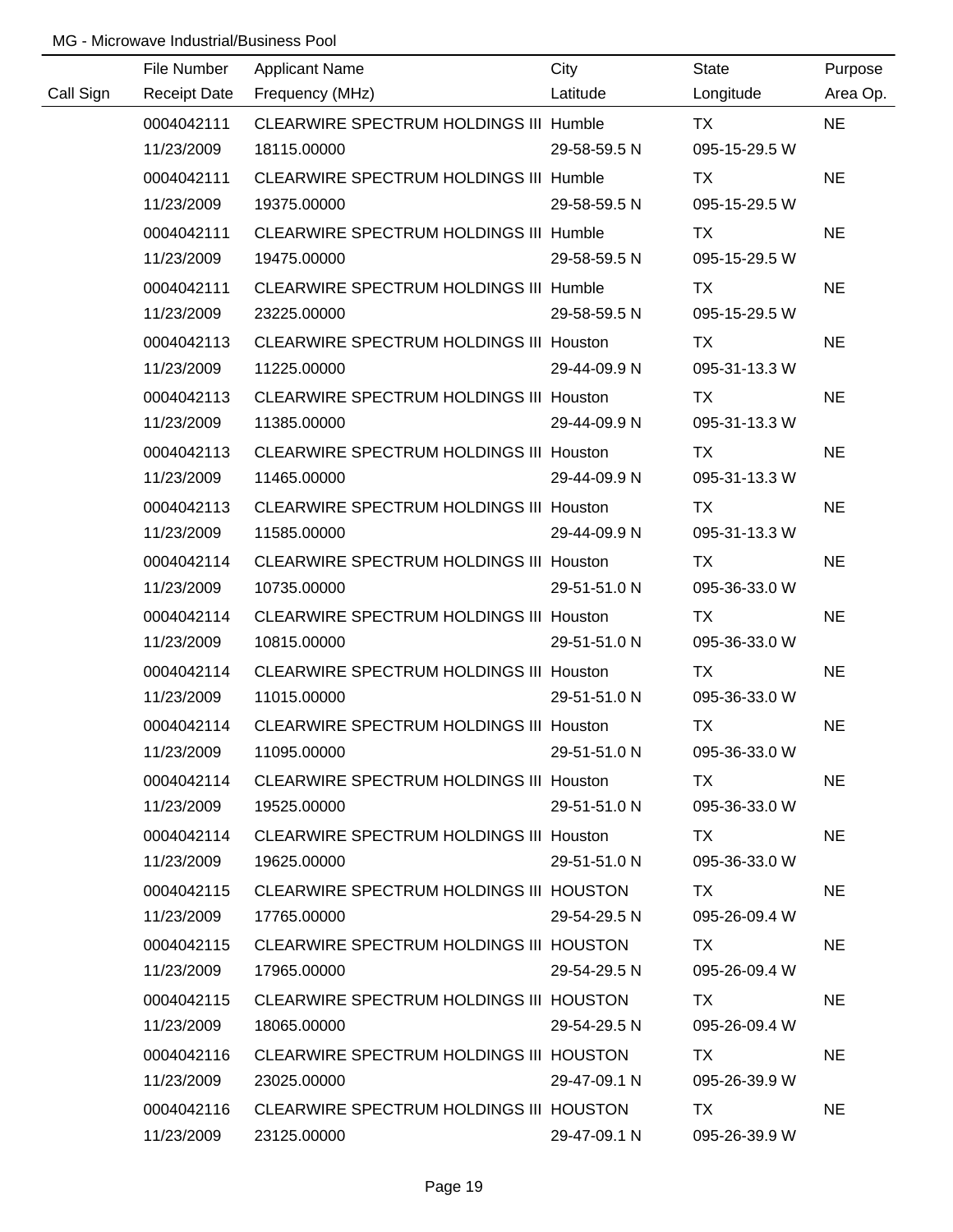|           | File Number         | <b>Applicant Name</b>                          | City         | State         | Purpose   |
|-----------|---------------------|------------------------------------------------|--------------|---------------|-----------|
| Call Sign | <b>Receipt Date</b> | Frequency (MHz)                                | Latitude     | Longitude     | Area Op.  |
|           | 0004042116          | CLEARWIRE SPECTRUM HOLDINGS III HOUSTON        |              | <b>TX</b>     | <b>NE</b> |
|           | 11/23/2009          | 23275.00000                                    | 29-47-09.1 N | 095-26-39.9 W |           |
|           | 0004042117          | CLEARWIRE SPECTRUM HOLDINGS III HOUSTON        |              | TX            | <b>NE</b> |
|           | 11/23/2009          | 17815.00000                                    | 29-51-11.8 N | 095-38-39.8 W |           |
|           | 0004042117          | CLEARWIRE SPECTRUM HOLDINGS III HOUSTON        |              | TX            | <b>NE</b> |
|           | 11/23/2009          | 17915.00000                                    | 29-51-11.8 N | 095-38-39.8 W |           |
|           | 0004042117          | CLEARWIRE SPECTRUM HOLDINGS III HOUSTON        |              | TX            | <b>NE</b> |
|           | 11/23/2009          | 17965.00000                                    | 29-51-11.8 N | 095-38-39.8 W |           |
|           | 0004042117          | CLEARWIRE SPECTRUM HOLDINGS III HOUSTON        |              | TX            | <b>NE</b> |
|           | 11/23/2009          | 18065.00000                                    | 29-51-11.8 N | 095-38-39.8 W |           |
|           | 0004042117          | CLEARWIRE SPECTRUM HOLDINGS III HOUSTON        |              | TX            | <b>NE</b> |
|           | 11/23/2009          | 22075.00000                                    | 29-51-11.8 N | 095-38-39.8 W |           |
|           | 0004042118          | CLEARWIRE SPECTRUM HOLDINGS III Houston        |              | TX            | <b>NE</b> |
|           | 11/23/2009          | 11265.00000                                    | 29-58-25.8 N | 095-10-22.8 W |           |
|           | 0004042118          | CLEARWIRE SPECTRUM HOLDINGS III Houston        |              | TX            | <b>NE</b> |
|           | 11/23/2009          | 11425.00000                                    | 29-58-25.8 N | 095-10-22.8 W |           |
|           | 0004042118          | <b>CLEARWIRE SPECTRUM HOLDINGS III Houston</b> |              | TX            | <b>NE</b> |
|           | 11/23/2009          | 11465.00000                                    | 29-58-25.8 N | 095-10-22.8 W |           |
|           | 0004042118          | CLEARWIRE SPECTRUM HOLDINGS III Houston        |              | <b>TX</b>     | <b>NE</b> |
|           | 11/23/2009          | 11545.00000                                    | 29-58-25.8 N | 095-10-22.8 W |           |
|           | 0004042118          | <b>CLEARWIRE SPECTRUM HOLDINGS III Houston</b> |              | <b>TX</b>     | <b>NE</b> |
|           | 11/23/2009          | 17815.00000                                    | 29-58-25.8 N | 095-10-22.8 W |           |
|           | 0004042118          | CLEARWIRE SPECTRUM HOLDINGS III Houston        |              | <b>TX</b>     | <b>NE</b> |
|           | 11/23/2009          | 17915.00000                                    | 29-58-25.8 N | 095-10-22.8 W |           |
|           | 0004042118          | CLEARWIRE SPECTRUM HOLDINGS III Houston        |              | TX.           | <b>NE</b> |
|           | 11/23/2009          | 17965.00000                                    | 29-58-25.8 N | 095-10-22.8 W |           |
|           | 0004042118          | CLEARWIRE SPECTRUM HOLDINGS III Houston        |              | TX.           | <b>NE</b> |
|           | 11/23/2009          | 18065.00000                                    | 29-58-25.8 N | 095-10-22.8 W |           |
|           | 0004042119          | CLEARWIRE SPECTRUM HOLDINGS III Houston        |              | TX            | <b>NE</b> |
|           | 11/23/2009          | 19425.00000                                    | 29-58-41.2 N | 095-36-07.9 W |           |
|           | 0004042119          | <b>CLEARWIRE SPECTRUM HOLDINGS III Houston</b> |              | TX.           | <b>NE</b> |
|           | 11/23/2009          | 23225.00000                                    | 29-58-41.2 N | 095-36-07.9 W |           |
|           | 0004042120          | CLEARWIRE SPECTRUM HOLDINGS III Houston        |              | TX.           | <b>NE</b> |
|           | 11/23/2009          | 22075.00000                                    | 29-37-26.6 N | 095-17-06.4 W |           |
|           | 0004042121          | CLEARWIRE SPECTRUM HOLDINGS III Woodlands      |              | TX            | <b>NE</b> |
|           | 11/23/2009          | 10815.00000                                    | 30-07-30.0 N | 095-28-08.4 W |           |
|           | 0004042121          | CLEARWIRE SPECTRUM HOLDINGS III Woodlands      |              | <b>TX</b>     | <b>NE</b> |
|           | 11/23/2009          | 10895.00000                                    | 30-07-30.0 N | 095-28-08.4 W |           |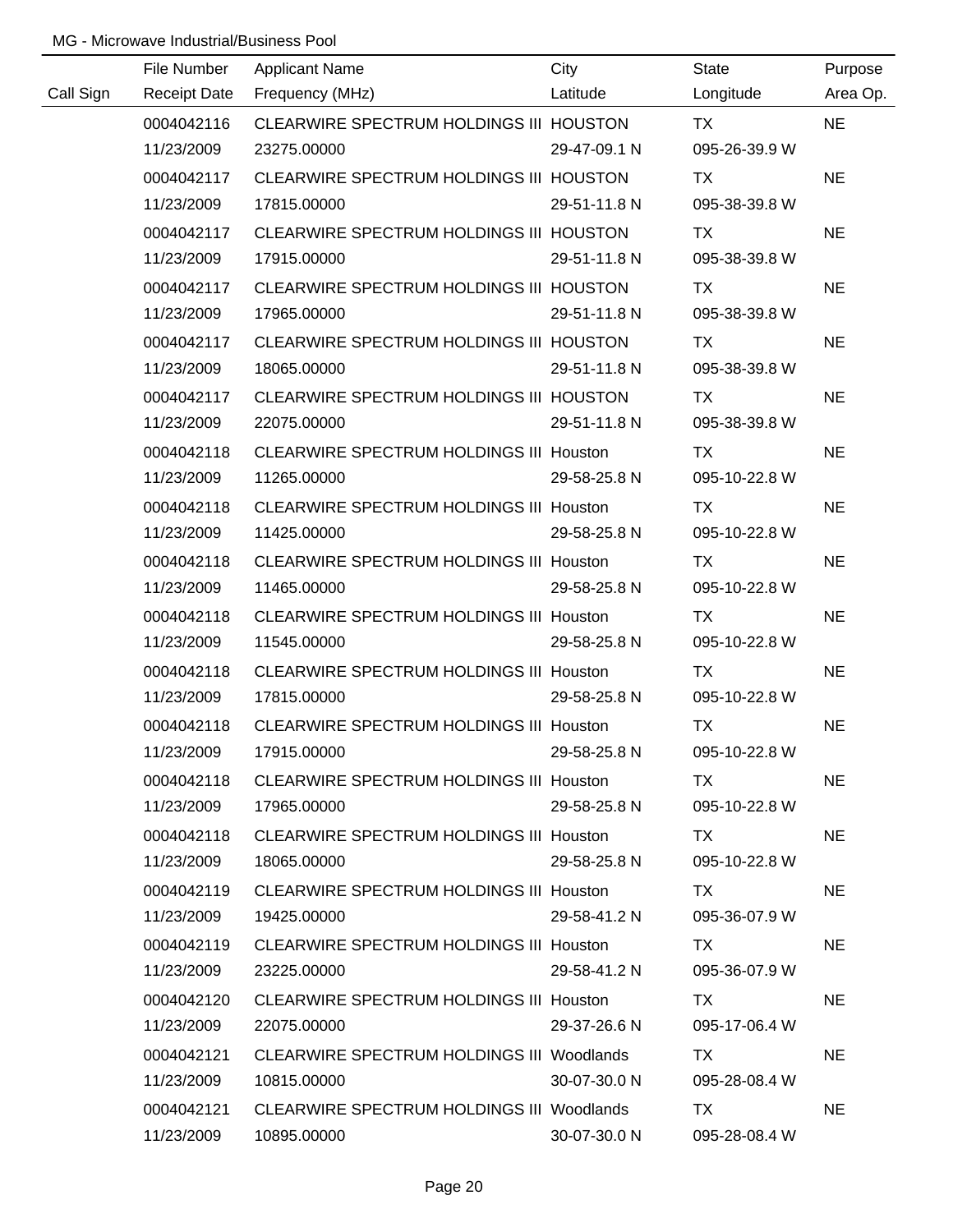|           | File Number         | <b>Applicant Name</b>                            | City         | <b>State</b>  | Purpose   |
|-----------|---------------------|--------------------------------------------------|--------------|---------------|-----------|
| Call Sign | <b>Receipt Date</b> | Frequency (MHz)                                  | Latitude     | Longitude     | Area Op.  |
|           | 0004042121          | CLEARWIRE SPECTRUM HOLDINGS III Woodlands        |              | <b>TX</b>     | <b>NE</b> |
|           | 11/23/2009          | 11095.00000                                      | 30-07-30.0 N | 095-28-08.4 W |           |
|           | 0004042121          | CLEARWIRE SPECTRUM HOLDINGS III Woodlands        |              | TX            | <b>NE</b> |
|           | 11/23/2009          | 11175.00000                                      | 30-07-30.0 N | 095-28-08.4 W |           |
|           | 0004042121          | <b>CLEARWIRE SPECTRUM HOLDINGS III Woodlands</b> |              | TX            | <b>NE</b> |
|           | 11/23/2009          | 17815.00000                                      | 30-07-30.0 N | 095-28-08.4 W |           |
|           | 0004042121          | CLEARWIRE SPECTRUM HOLDINGS III Woodlands        |              | TX            | <b>NE</b> |
|           | 11/23/2009          | 17915.00000                                      | 30-07-30.0 N | 095-28-08.4 W |           |
|           | 0004042121          | CLEARWIRE SPECTRUM HOLDINGS III Woodlands        |              | TX            | <b>NE</b> |
|           | 11/23/2009          | 22075.00000                                      | 30-07-30.0 N | 095-28-08.4 W |           |
|           | 0004042122          | CLEARWIRE SPECTRUM HOLDINGS III Houston          |              | TX            | <b>NE</b> |
|           | 11/23/2009          | 17815.00000                                      | 29-36-36.4 N | 095-21-35.0 W |           |
|           | 0004042122          | CLEARWIRE SPECTRUM HOLDINGS III Houston          |              | TX            | <b>NE</b> |
|           | 11/23/2009          | 17915.00000                                      | 29-36-36.4 N | 095-21-35.0 W |           |
|           | 0004042122          | <b>CLEARWIRE SPECTRUM HOLDINGS III Houston</b>   |              | TX            | <b>NE</b> |
|           | 11/23/2009          | 18015.00000                                      | 29-36-36.4 N | 095-21-35.0 W |           |
|           | 0004042122          | CLEARWIRE SPECTRUM HOLDINGS III Houston          |              | TX            | <b>NE</b> |
|           | 11/23/2009          | 18115.00000                                      | 29-36-36.4 N | 095-21-35.0 W |           |
|           | 0004042123          | CLEARWIRE SPECTRUM HOLDINGS III HOUSTON          |              | <b>TX</b>     | <b>NE</b> |
|           | 11/23/2009          | 23275.00000                                      | 29-55-17.0 N | 095-28-47.0 W |           |
|           | 0004042124          | <b>CLEARWIRE SPECTRUM HOLDINGS III Houston</b>   |              | <b>TX</b>     | <b>NE</b> |
|           | 11/23/2009          | 21925.00000                                      | 29-51-19.1 N | 095-18-08.2 W |           |
|           | 0004042125          | CLEARWIRE SPECTRUM HOLDINGS III Woodsland        |              | <b>TX</b>     | <b>NE</b> |
|           | 11/23/2009          | 23075.00000                                      | 30-12-19.8 N | 095-30-53.8 W |           |
|           | 0004042126          | CLEARWIRE SPECTRUM HOLDINGS III Houston          |              | TX.           | <b>NE</b> |
|           | 11/23/2009          | 22075.00000                                      | 29-43-25.5 N | 095-38-57.5 W |           |
|           | 0004042127          | CLEARWIRE SPECTRUM HOLDINGS III Houston          |              | TX .          | <b>NE</b> |
|           | 11/23/2009          | 22075.00000                                      | 29-54-01.6 N | 095-29-38.8 W |           |
|           | 0004042128          | CLEARWIRE SPECTRUM HOLDINGS III Houston          |              | TX.           | <b>NE</b> |
|           | 11/23/2009          | 10855.00000                                      | 29-24-59.2 N | 095-14-33.8 W |           |
|           | 0004042128          | CLEARWIRE SPECTRUM HOLDINGS III Houston          |              | TX.           | <b>NE</b> |
|           | 11/23/2009          | 22075.00000                                      | 29-24-59.2 N | 095-14-33.8 W |           |
|           | 0004042130          | CLEARWIRE SPECTRUM HOLDINGS III Houston          |              | TX            | <b>NE</b> |
|           | 11/23/2009          | 11305.00000                                      | 29-50-43.3 N | 095-41-55.1 W |           |
|           | 0004042130          | <b>CLEARWIRE SPECTRUM HOLDINGS III Houston</b>   |              | TX.           | <b>NE</b> |
|           | 11/23/2009          | 11385.00000                                      | 29-50-43.3 N | 095-41-55.1 W |           |
|           | 0004042130          | <b>CLEARWIRE SPECTRUM HOLDINGS III Houston</b>   |              | TX            | <b>NE</b> |
|           | 11/23/2009          | 11505.00000                                      | 29-50-43.3 N | 095-41-55.1 W |           |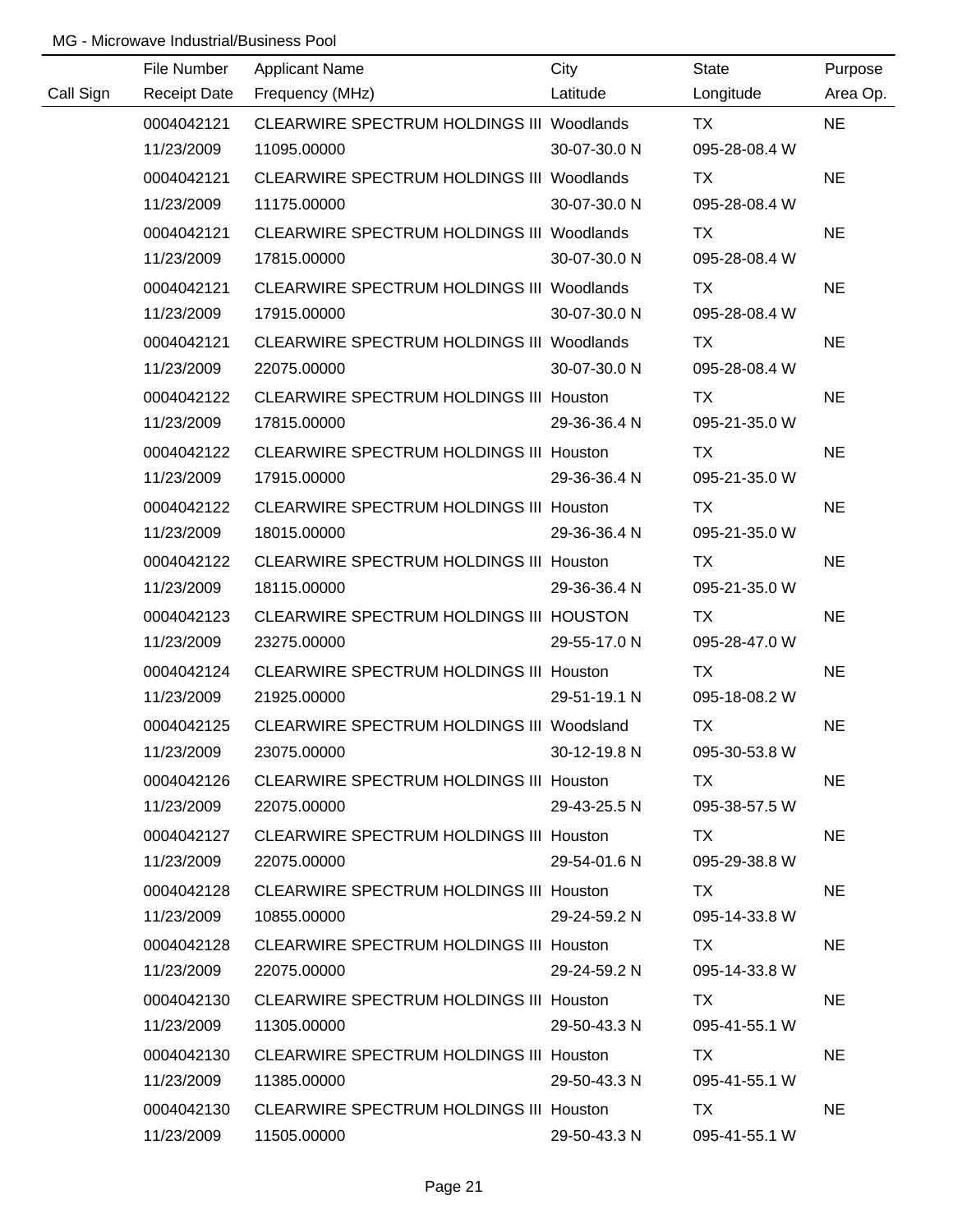|           | File Number         | <b>Applicant Name</b>                           | City         | <b>State</b>  | Purpose   |
|-----------|---------------------|-------------------------------------------------|--------------|---------------|-----------|
| Call Sign | <b>Receipt Date</b> | Frequency (MHz)                                 | Latitude     | Longitude     | Area Op.  |
|           | 0004042130          | CLEARWIRE SPECTRUM HOLDINGS III Houston         |              | <b>TX</b>     | <b>NE</b> |
|           | 11/23/2009          | 11585.00000                                     | 29-50-43.3 N | 095-41-55.1 W |           |
|           | 0004042130          | CLEARWIRE SPECTRUM HOLDINGS III Houston         |              | TX            | <b>NE</b> |
|           | 11/23/2009          | 17815.00000                                     | 29-50-43.3 N | 095-41-55.1 W |           |
|           | 0004042130          | CLEARWIRE SPECTRUM HOLDINGS III Houston         |              | TX            | <b>NE</b> |
|           | 11/23/2009          | 17915.00000                                     | 29-50-43.3 N | 095-41-55.1 W |           |
|           | 0004042130          | <b>CLEARWIRE SPECTRUM HOLDINGS III Houston</b>  |              | <b>TX</b>     | <b>NE</b> |
|           | 11/23/2009          | 22025.00000                                     | 29-50-43.3 N | 095-41-55.1 W |           |
|           | 0004042131          | CLEARWIRE SPECTRUM HOLDINGS III Houston         |              | TX            | <b>NE</b> |
|           | 11/23/2009          | 21875.00000                                     | 29-55-09.8 N | 095-19-55.9 W |           |
|           | 0004042131          | CLEARWIRE SPECTRUM HOLDINGS III Houston         |              | <b>TX</b>     | <b>NE</b> |
|           | 11/23/2009          | 21975.00000                                     | 29-55-09.8 N | 095-19-55.9 W |           |
|           | 0004042132          | CLEARWIRE SPECTRUM HOLDINGS III Alvin           |              | TX            | <b>NE</b> |
|           | 11/23/2009          | 23275.00000                                     | 29-23-06.7 N | 095-14-08.5 W |           |
|           | 0004042133          | <b>CLEARWIRE SPECTRUM HOLDINGS III Pearland</b> |              | TX            | <b>NE</b> |
|           | 11/23/2009          | 10775.00000                                     | 29-31-31.7 N | 095-19-51.0 W |           |
|           | 0004042133          | CLEARWIRE SPECTRUM HOLDINGS III Pearland        |              | TX            | <b>NE</b> |
|           | 11/23/2009          | 10855.00000                                     | 29-31-31.7 N | 095-19-51.0 W |           |
|           | 0004042133          | <b>CLEARWIRE SPECTRUM HOLDINGS III Pearland</b> |              | TX            | <b>NE</b> |
|           | 11/23/2009          | 19525.00000                                     | 29-31-31.7 N | 095-19-51.0 W |           |
|           | 0004042133          | CLEARWIRE SPECTRUM HOLDINGS III Pearland        |              | <b>TX</b>     | <b>NE</b> |
|           | 11/23/2009          | 19625.00000                                     | 29-31-31.7 N | 095-19-51.0 W |           |
|           | 0004042134          | CLEARWIRE SPECTRUM HOLDINGS III Porter          |              | <b>TX</b>     | <b>NE</b> |
|           | 11/23/2009          | 17865.00000                                     | 30-06-22.0 N | 095-13-46.1 W |           |
|           | 0004042135          | CLEARWIRE SPECTRUM HOLDINGS III LAKE JACKSON    |              | TX.           | <b>NE</b> |
|           | 11/23/2009          | 17815.00000                                     | 29-03-27.0 N | 095-25-33.0 W |           |
|           | 0004042135          | CLEARWIRE SPECTRUM HOLDINGS III LAKE JACKSON    |              | TX.           | <b>NE</b> |
|           | 11/23/2009          | 17915.00000                                     | 29-03-27.0 N | 095-25-33.0 W |           |
|           | 0004042135          | CLEARWIRE SPECTRUM HOLDINGS III LAKE JACKSON    |              | TX.           | <b>NE</b> |
|           | 11/23/2009          | 17965.00000                                     | 29-03-27.0 N | 095-25-33.0 W |           |
|           | 0004042135          | CLEARWIRE SPECTRUM HOLDINGS III LAKE JACKSON    |              | TX.           | <b>NE</b> |
|           | 11/23/2009          | 18065.00000                                     | 29-03-27.0 N | 095-25-33.0 W |           |
|           | 0004042136          | <b>CLEARWIRE SPECTRUM HOLDINGS III Houston</b>  |              | TX.           | <b>NE</b> |
|           | 11/23/2009          | 23275.00000                                     | 29-44-39.2 N | 095-15-56.1 W |           |
|           | 0004042137          | CLEARWIRE SPECTRUM HOLDINGS III Houston         |              | TX.           | <b>NE</b> |
|           | 11/23/2009          | 11345.00000                                     | 30-01-29.3 N | 095-29-04.9 W |           |
|           | 0004042137          | CLEARWIRE SPECTRUM HOLDINGS III Houston         |              | TX            | <b>NE</b> |
|           | 11/23/2009          | 11425.00000                                     | 30-01-29.3 N | 095-29-04.9 W |           |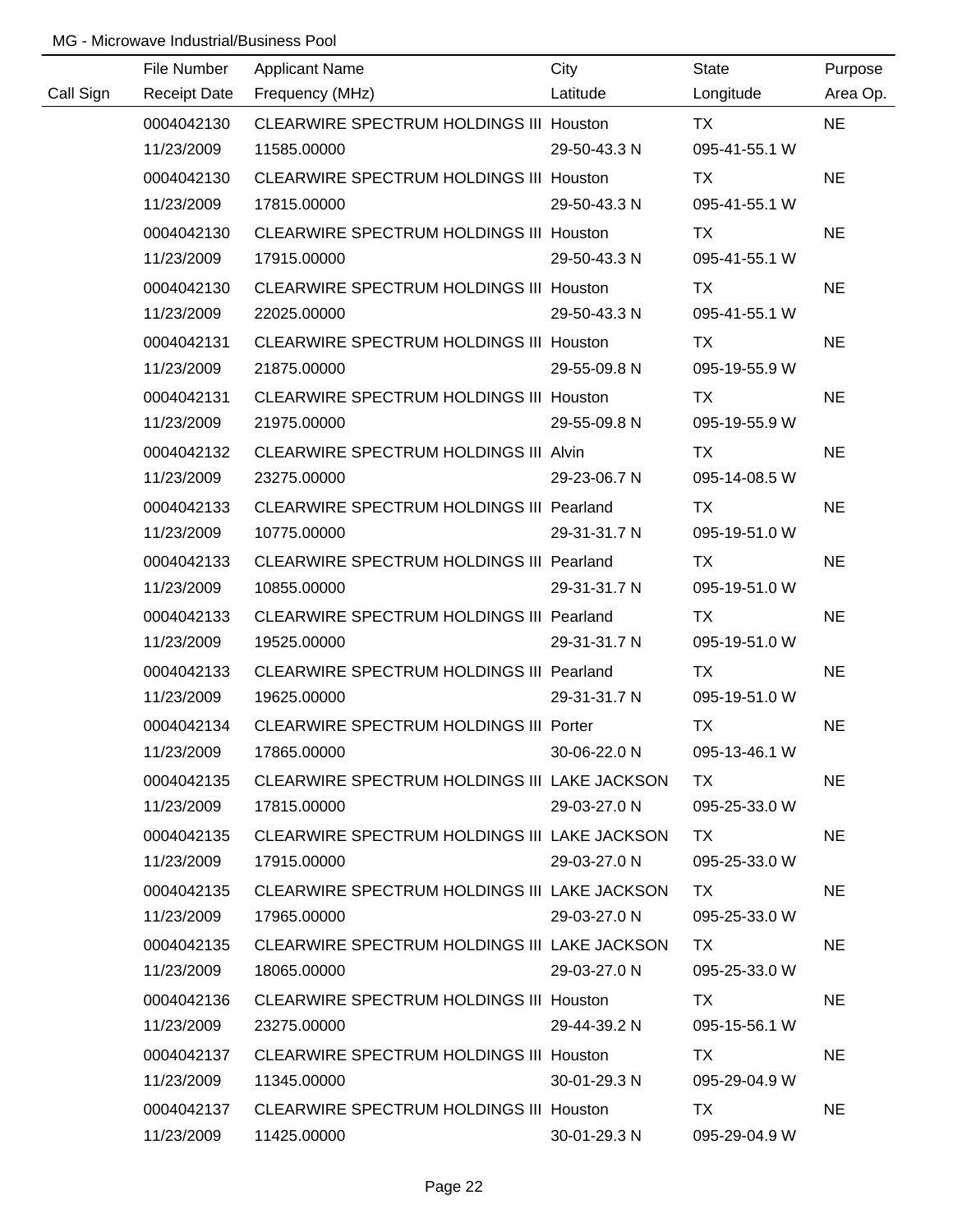|           | File Number         | <b>Applicant Name</b>                          | City         | <b>State</b>  | Purpose   |
|-----------|---------------------|------------------------------------------------|--------------|---------------|-----------|
| Call Sign | <b>Receipt Date</b> | Frequency (MHz)                                | Latitude     | Longitude     | Area Op.  |
|           | 0004042137          | CLEARWIRE SPECTRUM HOLDINGS III Houston        |              | TX            | <b>NE</b> |
|           | 11/23/2009          | 11505.00000                                    | 30-01-29.3 N | 095-29-04.9 W |           |
|           | 0004042137          | CLEARWIRE SPECTRUM HOLDINGS III Houston        |              | TX            | <b>NE</b> |
|           | 11/23/2009          | 11585.00000                                    | 30-01-29.3 N | 095-29-04.9 W |           |
|           | 0004042137          | CLEARWIRE SPECTRUM HOLDINGS III Houston        |              | TX            | <b>NE</b> |
|           | 11/23/2009          | 23025.00000                                    | 30-01-29.3 N | 095-29-04.9 W |           |
|           | 0004042137          | CLEARWIRE SPECTRUM HOLDINGS III Houston        |              | TX            | <b>NE</b> |
|           | 11/23/2009          | 23125.00000                                    | 30-01-29.3 N | 095-29-04.9 W |           |
|           | 0004042138          | CLEARWIRE SPECTRUM HOLDINGS III Pasadena       |              | TX            | <b>NE</b> |
|           | 11/23/2009          | 10775.00000                                    | 29-40-22.3 N | 095-08-35.0 W |           |
|           | 0004042138          | CLEARWIRE SPECTRUM HOLDINGS III Pasadena       |              | <b>TX</b>     | <b>NE</b> |
|           | 11/23/2009          | 10935.00000                                    | 29-40-22.3 N | 095-08-35.0 W |           |
|           | 0004042138          | CLEARWIRE SPECTRUM HOLDINGS III Pasadena       |              | TX            | <b>NE</b> |
|           | 11/23/2009          | 11055.00000                                    | 29-40-22.3 N | 095-08-35.0 W |           |
|           | 0004042138          | CLEARWIRE SPECTRUM HOLDINGS III Pasadena       |              | TX            | <b>NE</b> |
|           | 11/23/2009          | 23025.00000                                    | 29-40-22.3 N | 095-08-35.0 W |           |
|           | 0004042138          | CLEARWIRE SPECTRUM HOLDINGS III Pasadena       |              | TX            | <b>NE</b> |
|           | 11/23/2009          | 23125.00000                                    | 29-40-22.3 N | 095-08-35.0 W |           |
|           | 0004042139          | CLEARWIRE SPECTRUM HOLDINGS III Katy           |              | TX            | <b>NE</b> |
|           | 11/23/2009          | 10775.00000                                    | 29-43-50.5 N | 095-45-42.5 W |           |
|           | 0004042139          | CLEARWIRE SPECTRUM HOLDINGS III Katy           |              | <b>TX</b>     | <b>NE</b> |
|           | 11/23/2009          | 10935.00000                                    | 29-43-50.5 N | 095-45-42.5 W |           |
|           | 0004042139          | CLEARWIRE SPECTRUM HOLDINGS III Katy           |              | <b>TX</b>     | <b>NE</b> |
|           | 11/23/2009          | 10975.00000                                    | 29-43-50.5 N | 095-45-42.5 W |           |
|           | 0004042139          | CLEARWIRE SPECTRUM HOLDINGS III Katy           |              | TX.           | <b>NE</b> |
|           | 11/23/2009          | 11055.00000                                    | 29-43-50.5 N | 095-45-42.5 W |           |
|           | 0004042139          | CLEARWIRE SPECTRUM HOLDINGS III Katy           |              | TX TX         | <b>NE</b> |
|           | 11/23/2009          | 23025.00000                                    | 29-43-50.5 N | 095-45-42.5 W |           |
|           | 0004042139          | CLEARWIRE SPECTRUM HOLDINGS III Katy           |              | TX TX         | <b>NE</b> |
|           | 11/23/2009          | 23125.00000                                    | 29-43-50.5 N | 095-45-42.5 W |           |
|           | 0004042140          | CLEARWIRE SPECTRUM HOLDINGS III Houston        |              | TX.           | <b>NE</b> |
|           | 11/23/2009          | 18015.00000                                    | 29-58-12.5 N | 095-23-34.8 W |           |
|           | 0004042140          | <b>CLEARWIRE SPECTRUM HOLDINGS III Houston</b> |              | TX.           | <b>NE</b> |
|           | 11/23/2009          | 18115.00000                                    | 29-58-12.5 N | 095-23-34.8 W |           |
|           | 0004042141          | <b>CLEARWIRE SPECTRUM HOLDINGS III Houston</b> |              | TX.           | <b>NE</b> |
|           | 11/23/2009          | 21875.00000                                    | 29-58-19.2 N | 095-26-08.8 W |           |
|           | 0004042141          | CLEARWIRE SPECTRUM HOLDINGS III Houston        |              | TX            | <b>NE</b> |
|           | 11/23/2009          | 21975.00000                                    | 29-58-19.2 N | 095-26-08.8 W |           |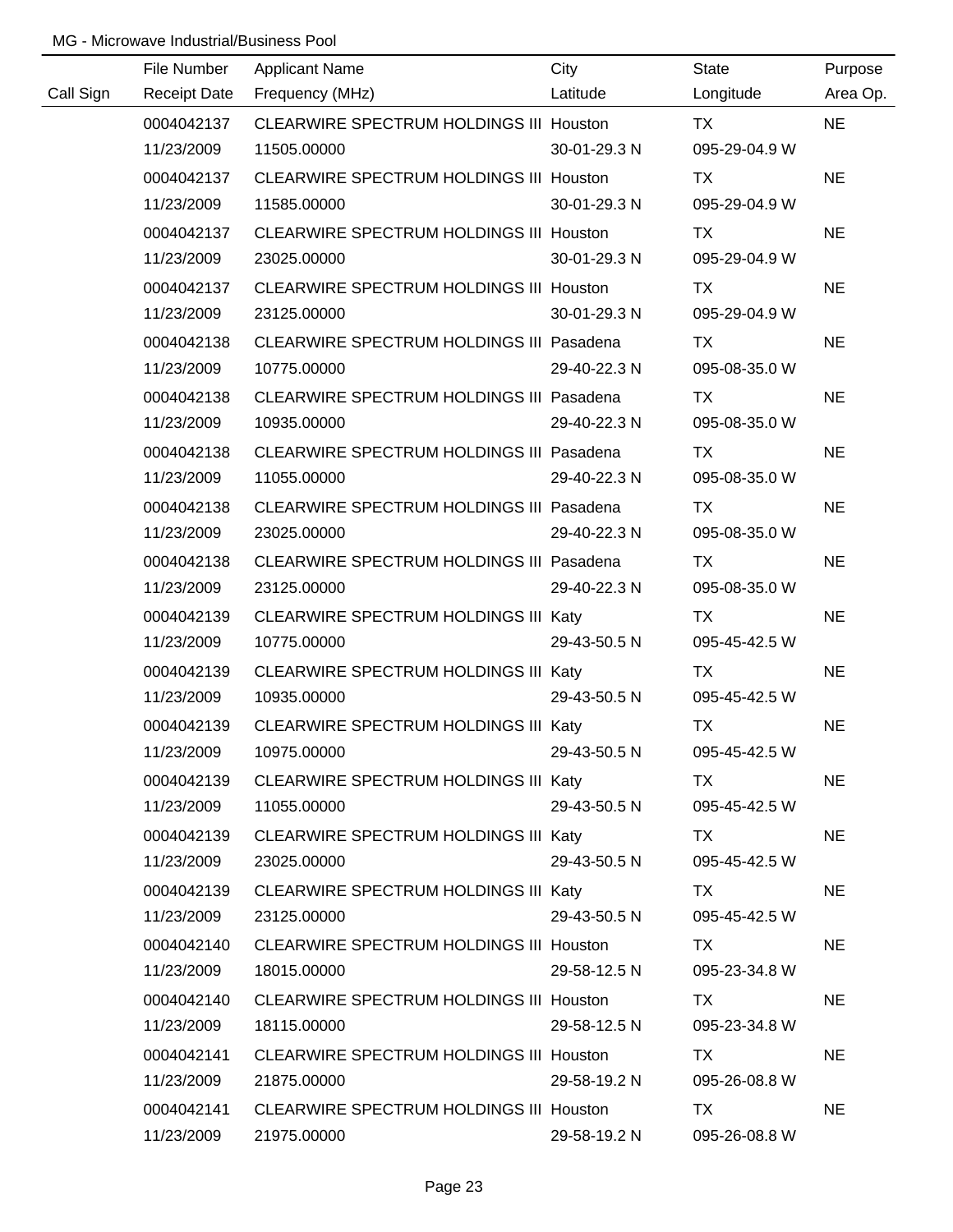|           | File Number         | <b>Applicant Name</b>                              | City         | State         | Purpose   |
|-----------|---------------------|----------------------------------------------------|--------------|---------------|-----------|
| Call Sign | <b>Receipt Date</b> | Frequency (MHz)                                    | Latitude     | Longitude     | Area Op.  |
|           | 0004042141          | CLEARWIRE SPECTRUM HOLDINGS III Houston            |              | <b>TX</b>     | <b>NE</b> |
|           | 11/23/2009          | 22175.00000                                        | 29-58-19.2 N | 095-26-08.8 W |           |
|           | 0004042141          | CLEARWIRE SPECTRUM HOLDINGS III Houston            |              | TX            | <b>NE</b> |
|           | 11/23/2009          | 22275.00000                                        | 29-58-19.2 N | 095-26-08.8 W |           |
|           | 0004042142          | CLEARWIRE SPECTRUM HOLDINGS III Pasadena           |              | TX            | <b>NE</b> |
|           | 11/23/2009          | 17965.00000                                        | 29-40-59.6 N | 095-09-29.5 W |           |
|           | 0004042142          | CLEARWIRE SPECTRUM HOLDINGS III Pasadena           |              | TX            | <b>NE</b> |
|           | 11/23/2009          | 18065.00000                                        | 29-40-59.6 N | 095-09-29.5 W |           |
|           | 0004042142          | CLEARWIRE SPECTRUM HOLDINGS III Pasadena           |              | <b>TX</b>     | <b>NE</b> |
|           | 11/23/2009          | 21825.00000                                        | 29-40-59.6 N | 095-09-29.5 W |           |
|           | 0004042142          | CLEARWIRE SPECTRUM HOLDINGS III Pasadena           |              | TX            | <b>NE</b> |
|           | 11/23/2009          | 21925.00000                                        | 29-40-59.6 N | 095-09-29.5 W |           |
|           | 0004042143          | CLEARWIRE SPECTRUM HOLDINGS III Channelview        |              | TX            | <b>NE</b> |
|           | 11/23/2009          | 11345.00000                                        | 29-47-25.3 N | 095-05-44.9 W |           |
|           | 0004042143          | <b>CLEARWIRE SPECTRUM HOLDINGS III Channelview</b> |              | TX            | <b>NE</b> |
|           | 11/23/2009          | 11425.00000                                        | 29-47-25.3 N | 095-05-44.9 W |           |
|           | 0004042143          | CLEARWIRE SPECTRUM HOLDINGS III Channelview        |              | <b>TX</b>     | <b>NE</b> |
|           | 11/23/2009          | 11465.00000                                        | 29-47-25.3 N | 095-05-44.9 W |           |
|           | 0004042143          | CLEARWIRE SPECTRUM HOLDINGS III Channelview        |              | <b>TX</b>     | <b>NE</b> |
|           | 11/23/2009          | 11545.00000                                        | 29-47-25.3 N | 095-05-44.9 W |           |
|           | 0004042144          | CLEARWIRE SPECTRUM HOLDINGS III ANGLETON           |              | <b>TX</b>     | <b>NE</b> |
|           | 11/23/2009          | 11525.00000                                        | 29-09-16.7 N | 095-25-55.8 W |           |
|           | 0004042144          | CLEARWIRE SPECTRUM HOLDINGS III ANGLETON           |              | <b>TX</b>     | <b>NE</b> |
|           | 11/23/2009          | 11605.00000                                        | 29-09-16.7 N | 095-25-55.8 W |           |
|           | 0004042145          | CLEARWIRE SPECTRUM HOLDINGS III Houston            |              | TX.           | <b>NE</b> |
|           | 11/23/2009          | 11225.00000                                        | 29-35-51.4 N | 095-14-56.0 W |           |
|           | 0004042145          | CLEARWIRE SPECTRUM HOLDINGS III Houston            |              | TX.           | <b>NE</b> |
|           | 11/23/2009          | 11345.00000                                        | 29-35-51.4 N | 095-14-56.0 W |           |
|           | 0004042145          | CLEARWIRE SPECTRUM HOLDINGS III Houston            |              | TX.           | <b>NE</b> |
|           | 11/23/2009          | 11465.00000                                        | 29-35-51.4 N | 095-14-56.0 W |           |
|           | 0004042145          | CLEARWIRE SPECTRUM HOLDINGS III Houston            |              | TX.           | <b>NE</b> |
|           | 11/23/2009          | 11545.00000                                        | 29-35-51.4 N | 095-14-56.0 W |           |
|           | 0004042145          | CLEARWIRE SPECTRUM HOLDINGS III Houston            |              | TX.           | <b>NE</b> |
|           | 11/23/2009          | 21875.00000                                        | 29-35-51.4 N | 095-14-56.0 W |           |
|           | 0004042145          | CLEARWIRE SPECTRUM HOLDINGS III Houston            |              | TX            | <b>NE</b> |
|           | 11/23/2009          | 21975.00000                                        | 29-35-51.4 N | 095-14-56.0 W |           |
|           | 0004042147          | CLEARWIRE SPECTRUM HOLDINGS III Houston            |              | TX.           | <b>NE</b> |
|           | 11/23/2009          | 10855.00000                                        | 29-52-45.3 N | 095-36-52.9 W |           |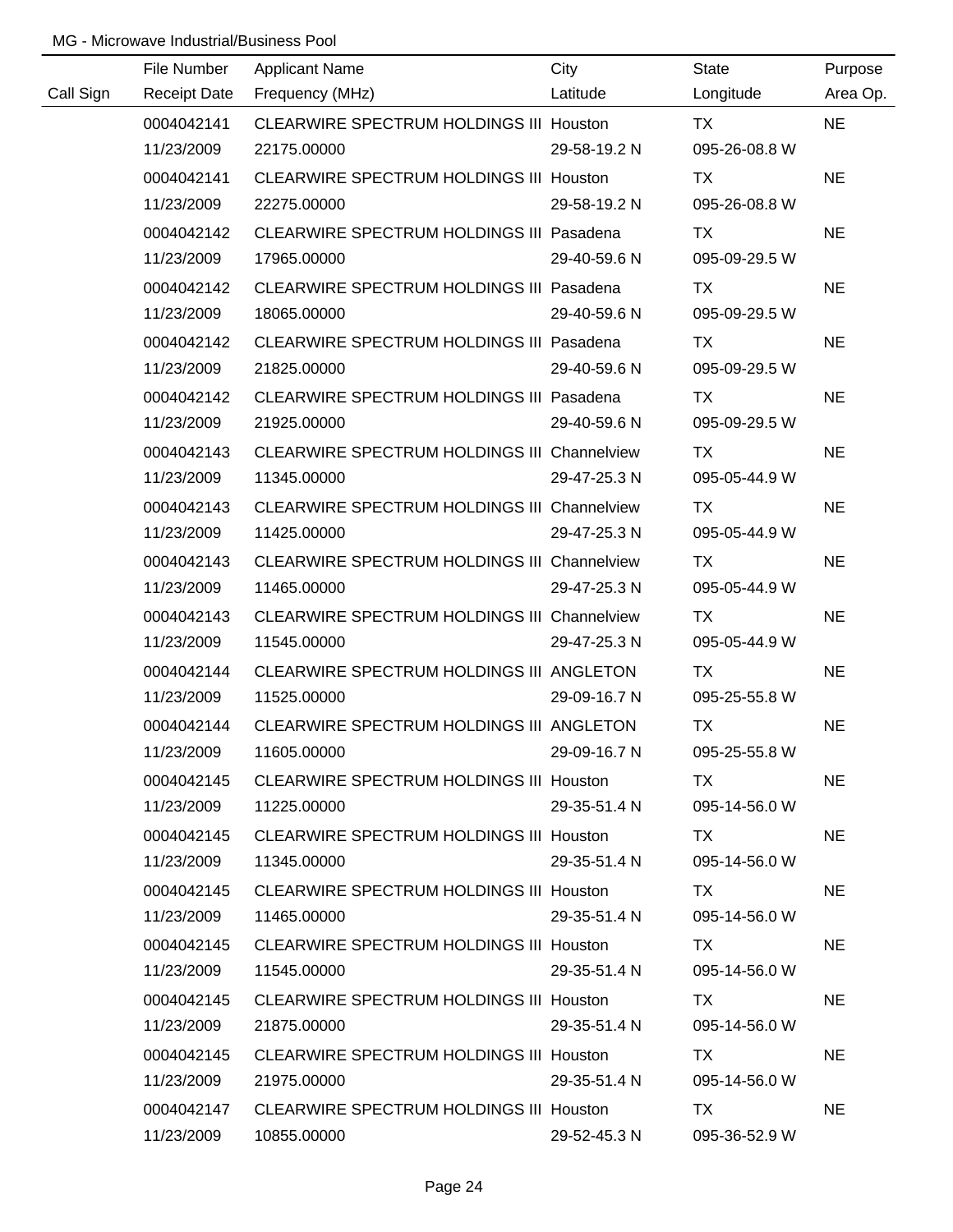|           | File Number         | <b>Applicant Name</b>                          | City         | <b>State</b>  | Purpose   |
|-----------|---------------------|------------------------------------------------|--------------|---------------|-----------|
| Call Sign | <b>Receipt Date</b> | Frequency (MHz)                                | Latitude     | Longitude     | Area Op.  |
|           | 0004042147          | CLEARWIRE SPECTRUM HOLDINGS III Houston        |              | <b>TX</b>     | <b>NE</b> |
|           | 11/23/2009          | 10935.00000                                    | 29-52-45.3 N | 095-36-52.9 W |           |
|           | 0004042147          | CLEARWIRE SPECTRUM HOLDINGS III Houston        |              | TX            | <b>NE</b> |
|           | 11/23/2009          | 10975.00000                                    | 29-52-45.3 N | 095-36-52.9 W |           |
|           | 0004042147          | CLEARWIRE SPECTRUM HOLDINGS III Houston        |              | TX            | <b>NE</b> |
|           | 11/23/2009          | 11055.00000                                    | 29-52-45.3 N | 095-36-52.9 W |           |
|           | 0004042147          | <b>CLEARWIRE SPECTRUM HOLDINGS III Houston</b> |              | TX            | <b>NE</b> |
|           | 11/23/2009          | 18015.00000                                    | 29-52-45.3 N | 095-36-52.9 W |           |
|           | 0004042147          | CLEARWIRE SPECTRUM HOLDINGS III Houston        |              | TX            | <b>NE</b> |
|           | 11/23/2009          | 18115.00000                                    | 29-52-45.3 N | 095-36-52.9 W |           |
|           | 0004042147          | CLEARWIRE SPECTRUM HOLDINGS III Houston        |              | TX            | <b>NE</b> |
|           | 11/23/2009          | 22025.00000                                    | 29-52-45.3 N | 095-36-52.9 W |           |
|           | 0004042148          | CLEARWIRE SPECTRUM HOLDINGS III Houston        |              | TX            | <b>NE</b> |
|           | 11/23/2009          | 17815.00000                                    | 29-38-57.3 N | 095-18-11.6 W |           |
|           | 0004042148          | <b>CLEARWIRE SPECTRUM HOLDINGS III Houston</b> |              | TX            | <b>NE</b> |
|           | 11/23/2009          | 17915.00000                                    | 29-38-57.3 N | 095-18-11.6 W |           |
|           | 0004042148          | CLEARWIRE SPECTRUM HOLDINGS III Houston        |              | TX            | <b>NE</b> |
|           | 11/23/2009          | 17965.00000                                    | 29-38-57.3 N | 095-18-11.6 W |           |
|           | 0004042148          | <b>CLEARWIRE SPECTRUM HOLDINGS III Houston</b> |              | <b>TX</b>     | <b>NE</b> |
|           | 11/23/2009          | 18065.00000                                    | 29-38-57.3 N | 095-18-11.6 W |           |
|           | 0004042149          | <b>CLEARWIRE SPECTRUM HOLDINGS III Houston</b> |              | <b>TX</b>     | <b>NE</b> |
|           | 11/23/2009          | 17765.00000                                    | 29-50-27.1 N | 095-15-47.8 W |           |
|           | 0004042150          | CLEARWIRE SPECTRUM HOLDINGS III Houston        |              | <b>TX</b>     | <b>NE</b> |
|           | 11/23/2009          | 10735.00000                                    | 30-01-19.1 N | 095-26-36.7 W |           |
|           | 0004042150          | CLEARWIRE SPECTRUM HOLDINGS III Houston        |              | TX.           | <b>NE</b> |
|           | 11/23/2009          | 10895.00000                                    | 30-01-19.1 N | 095-26-36.7 W |           |
|           | 0004042150          | CLEARWIRE SPECTRUM HOLDINGS III Houston        |              | TX.           | <b>NE</b> |
|           | 11/23/2009          | 11095.00000                                    | 30-01-19.1 N | 095-26-36.7 W |           |
|           | 0004042150          | CLEARWIRE SPECTRUM HOLDINGS III Houston        |              | TX.           | <b>NE</b> |
|           | 11/23/2009          | 11175.00000                                    | 30-01-19.1 N | 095-26-36.7 W |           |
|           | 0004042150          | CLEARWIRE SPECTRUM HOLDINGS III Houston        |              | TX.           | <b>NE</b> |
|           | 11/23/2009          | 19525.00000                                    | 30-01-19.1 N | 095-26-36.7 W |           |
|           | 0004042150          | <b>CLEARWIRE SPECTRUM HOLDINGS III Houston</b> |              | TX            | <b>NE</b> |
|           | 11/23/2009          | 19575.00000                                    | 30-01-19.1 N | 095-26-36.7 W |           |
|           | 0004042150          | <b>CLEARWIRE SPECTRUM HOLDINGS III Houston</b> |              | TX.           | <b>NE</b> |
|           | 11/23/2009          | 19625.00000                                    | 30-01-19.1 N | 095-26-36.7 W |           |
|           | 0004042150          | <b>CLEARWIRE SPECTRUM HOLDINGS III Houston</b> |              | TX            | <b>NE</b> |
|           | 11/23/2009          | 19675.00000                                    | 30-01-19.1 N | 095-26-36.7 W |           |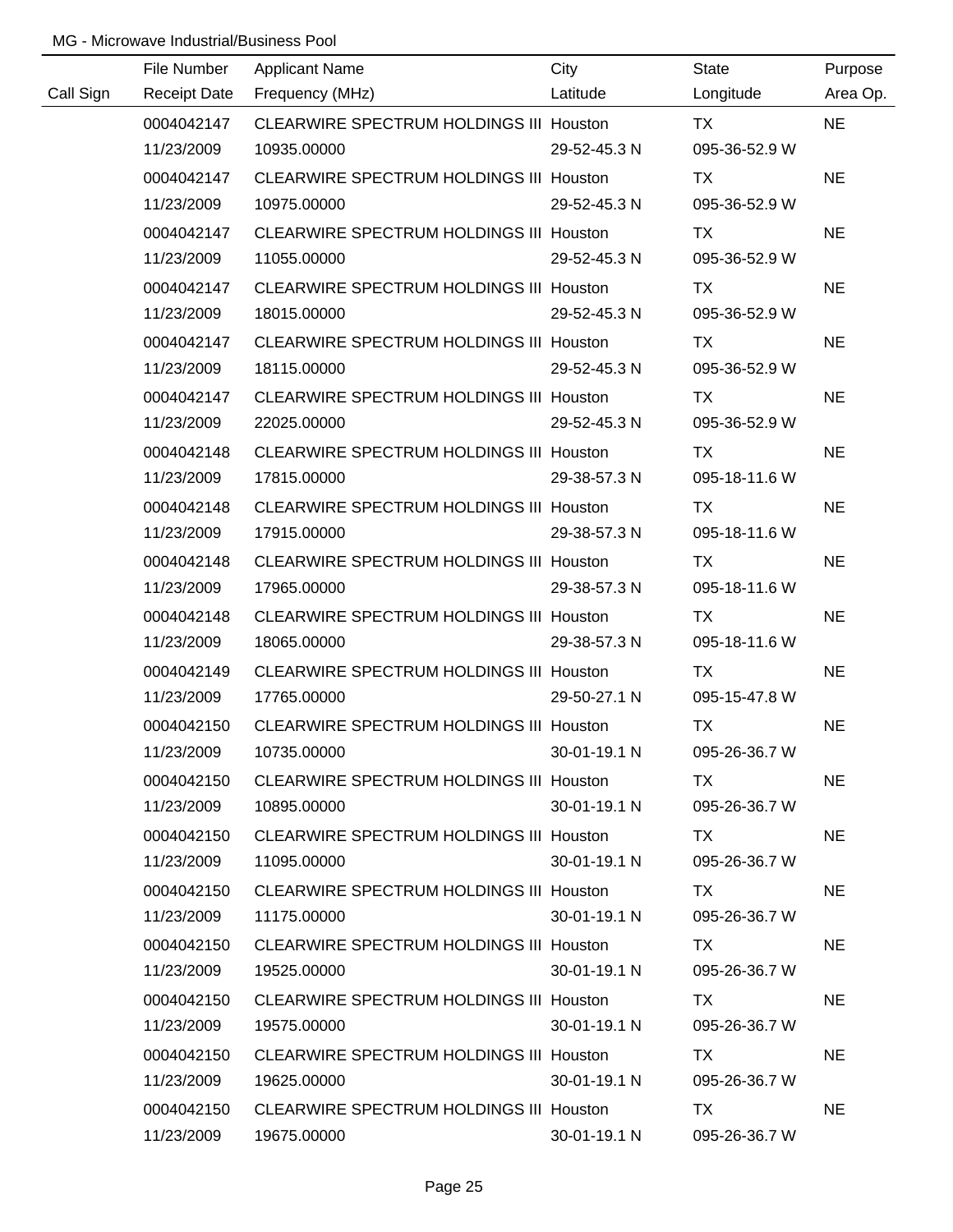|           | File Number         | <b>Applicant Name</b>                          | City         | <b>State</b>  | Purpose   |
|-----------|---------------------|------------------------------------------------|--------------|---------------|-----------|
| Call Sign | <b>Receipt Date</b> | Frequency (MHz)                                | Latitude     | Longitude     | Area Op.  |
|           | 0004042150          | CLEARWIRE SPECTRUM HOLDINGS III Houston        |              | <b>TX</b>     | <b>NE</b> |
|           | 11/23/2009          | 21825.00000                                    | 30-01-19.1 N | 095-26-36.7 W |           |
|           | 0004042150          | CLEARWIRE SPECTRUM HOLDINGS III Houston        |              | <b>TX</b>     | <b>NE</b> |
|           | 11/23/2009          | 21925.00000                                    | 30-01-19.1 N | 095-26-36.7 W |           |
|           | 0004042150          | <b>CLEARWIRE SPECTRUM HOLDINGS III Houston</b> |              | TX            | <b>NE</b> |
|           | 11/23/2009          | 22125.00000                                    | 30-01-19.1 N | 095-26-36.7 W |           |
|           | 0004042150          | CLEARWIRE SPECTRUM HOLDINGS III Houston        |              | TX            | <b>NE</b> |
|           | 11/23/2009          | 22175.00000                                    | 30-01-19.1 N | 095-26-36.7 W |           |
|           | 0004042150          | <b>CLEARWIRE SPECTRUM HOLDINGS III Houston</b> |              | TX            | <b>NE</b> |
|           | 11/23/2009          | 22225.00000                                    | 30-01-19.1 N | 095-26-36.7 W |           |
|           | 0004042150          | CLEARWIRE SPECTRUM HOLDINGS III Houston        |              | TX            | <b>NE</b> |
|           | 11/23/2009          | 22275.00000                                    | 30-01-19.1 N | 095-26-36.7 W |           |
|           | 0004042151          | CLEARWIRE SPECTRUM HOLDINGS III HOUSTON        |              | TX            | <b>NE</b> |
|           | 11/23/2009          | 11305.00000                                    | 29-46-53.8 N | 095-25-53.8 W |           |
|           | 0004042151          | CLEARWIRE SPECTRUM HOLDINGS III HOUSTON        |              | TX            | <b>NE</b> |
|           | 11/23/2009          | 11385.00000                                    | 29-46-53.8 N | 095-25-53.8 W |           |
|           | 0004042151          | CLEARWIRE SPECTRUM HOLDINGS III HOUSTON        |              | TX            | <b>NE</b> |
|           | 11/23/2009          | 11505.00000                                    | 29-46-53.8 N | 095-25-53.8 W |           |
|           | 0004042151          | CLEARWIRE SPECTRUM HOLDINGS III HOUSTON        |              | <b>TX</b>     | <b>NE</b> |
|           | 11/23/2009          | 11625.00000                                    | 29-46-53.8 N | 095-25-53.8 W |           |
|           | 0004042151          | CLEARWIRE SPECTRUM HOLDINGS III HOUSTON        |              | <b>TX</b>     | <b>NE</b> |
|           | 11/23/2009          | 21825.00000                                    | 29-46-53.8 N | 095-25-53.8 W |           |
|           | 0004042151          | CLEARWIRE SPECTRUM HOLDINGS III HOUSTON        |              | <b>TX</b>     | <b>NE</b> |
|           | 11/23/2009          | 21925.00000                                    | 29-46-53.8 N | 095-25-53.8 W |           |
|           | 0004042152          | CLEARWIRE SPECTRUM HOLDINGS III Pearland       |              | TX.           | <b>NE</b> |
|           | 11/23/2009          | 17965.00000                                    | 29-33-48.5 N | 095-19-49.3 W |           |
|           | 0004042152          | CLEARWIRE SPECTRUM HOLDINGS III Pearland       |              | TX TX         | <b>NE</b> |
|           | 11/23/2009          | 18065.00000                                    | 29-33-48.5 N | 095-19-49.3 W |           |
|           | 0004042153          | CLEARWIRE SPECTRUM HOLDINGS III Houston        |              | TX.           | <b>NE</b> |
|           | 11/23/2009          | 23025.00000                                    | 29-48-30.6 N | 095-28-58.1 W |           |
|           | 0004042153          | <b>CLEARWIRE SPECTRUM HOLDINGS III Houston</b> |              | TX.           | <b>NE</b> |
|           | 11/23/2009          | 23125.00000                                    | 29-48-30.6 N | 095-28-58.1 W |           |
|           | 0004042154          | CLEARWIRE SPECTRUM HOLDINGS III Houston        |              | TX.           | <b>NE</b> |
|           | 11/23/2009          | 22025.00000                                    | 29-39-11.0 N | 095-11-25.0 W |           |
|           | 0004042155          | CLEARWIRE SPECTRUM HOLDINGS III Pasadena       |              | TX.           | <b>NE</b> |
|           | 11/23/2009          | 22025.00000                                    | 29-40-59.6 N | 095-10-59.5 W |           |
|           | 0004042156          | <b>CLEARWIRE SPECTRUM HOLDINGS III Houston</b> |              | TX            | <b>NE</b> |
|           | 11/23/2009          | 22025.00000                                    | 29-52-07.7 N | 095-38-36.2 W |           |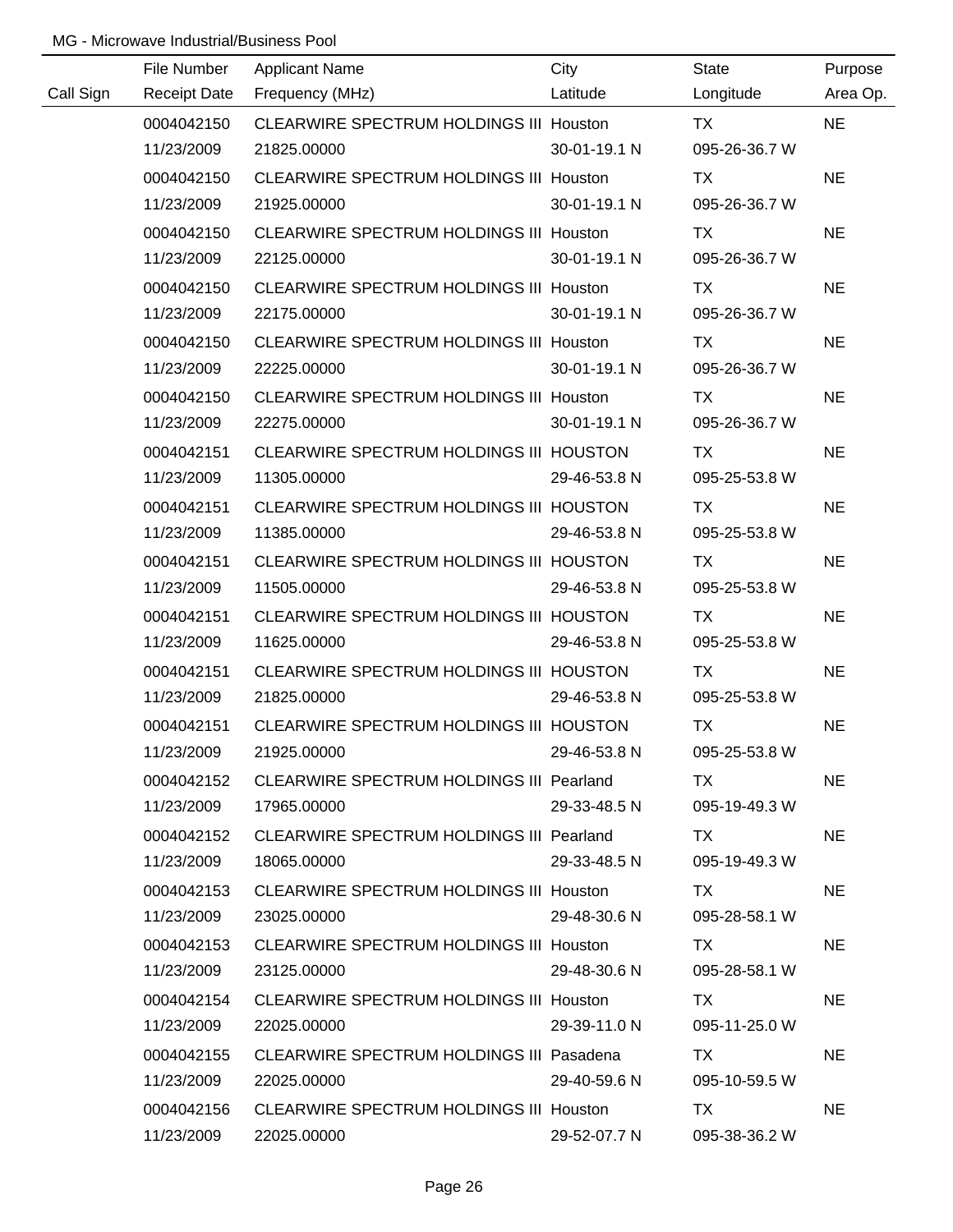|           | File Number | <b>Applicant Name</b>                    | City         | State                      | Purpose   |
|-----------|-------------|------------------------------------------|--------------|----------------------------|-----------|
| Call Sign |             | Latitude<br>Receipt Date Frequency (MHz) |              | Longitude                  | Area Op.  |
|           | 0004042157  | CLEARWIRE SPECTRUM HOLDINGS III KATY     |              | TX Particular Section 1987 | <b>NE</b> |
|           | 11/23/2009  | 17815.00000                              | 29-51-11.9 N | 095-43-05.5 W              |           |
|           | 0004042157  | CLEARWIRE SPECTRUM HOLDINGS III KATY     |              | <b>TX</b>                  | <b>NE</b> |
|           | 11/23/2009  | 17915.00000                              | 29-51-11.9 N | 095-43-05.5 W              |           |
|           | 0004042157  | CLEARWIRE SPECTRUM HOLDINGS III KATY     |              | TX                         | <b>NE</b> |
|           | 11/23/2009  | 17965.00000                              | 29-51-11.9 N | 095-43-05.5 W              |           |
|           | 0004042157  | CLEARWIRE SPECTRUM HOLDINGS III KATY     |              | TX                         | <b>NE</b> |
|           | 11/23/2009  | 18065.00000                              | 29-51-11.9 N | 095-43-05.5 W              |           |
|           | 0004042158  | CLEARWIRE SPECTRUM HOLDINGS III Houston  |              | <b>TX</b>                  | <b>NE</b> |
|           | 11/23/2009  | 11345.00000                              | 29-50-08.8 N | 095-12-06.6 W              |           |
|           | 0004042158  | CLEARWIRE SPECTRUM HOLDINGS III Houston  |              | TX.                        | <b>NE</b> |
|           | 11/23/2009  | 11425.00000                              | 29-50-08.8 N | 095-12-06.6 W              |           |
|           | 0004042158  | CLEARWIRE SPECTRUM HOLDINGS III Houston  |              | TX.                        | <b>NE</b> |
|           | 11/23/2009  | 11465.00000                              | 29-50-08.8 N | 095-12-06.6 W              |           |
|           | 0004042158  | CLEARWIRE SPECTRUM HOLDINGS III Houston  |              | <b>TX</b>                  | <b>NE</b> |
|           | 11/23/2009  | 11545.00000                              | 29-50-08.8 N | 095-12-06.6 W              |           |
|           | 0004042158  | CLEARWIRE SPECTRUM HOLDINGS III Houston  |              | TX                         | <b>NE</b> |
|           | 11/23/2009  | 19525.00000                              | 29-50-08.8 N | 095-12-06.6 W              |           |
|           | 0004042158  | CLEARWIRE SPECTRUM HOLDINGS III Houston  |              | <b>TX</b>                  | <b>NE</b> |
|           | 11/23/2009  | 19625.00000                              | 29-50-08.8 N | 095-12-06.6 W              |           |
|           | 0004042160  | CLEARWIRE SPECTRUM HOLDINGS III HOUSTON  |              | <b>TX</b>                  | <b>NE</b> |
|           | 11/23/2009  | 10735.00000                              | 29-33-43.3 N | 095-08-38.9 W              |           |
|           | 0004042160  | CLEARWIRE SPECTRUM HOLDINGS III HOUSTON  |              | <b>TX</b>                  | <b>NE</b> |
|           | 11/23/2009  | 10815.00000                              | 29-33-43.3 N | 095-08-38.9 W              |           |
|           | 0004042160  | CLEARWIRE SPECTRUM HOLDINGS III HOUSTON  |              | TX.                        | <b>NE</b> |
|           | 11/23/2009  | 11055.00000                              | 29-33-43.3 N | 095-08-38.9 W              |           |
|           | 0004042160  | CLEARWIRE SPECTRUM HOLDINGS III HOUSTON  |              | TX.                        | <b>NE</b> |
|           | 11/23/2009  | 11135.00000                              | 29-33-43.3 N | 095-08-38.9 W              |           |
|           | 0004042160  | CLEARWIRE SPECTRUM HOLDINGS III HOUSTON  |              | TX.                        | <b>NE</b> |
|           | 11/23/2009  | 19375.00000                              | 29-33-43.3 N | 095-08-38.9 W              |           |
|           | 0004042160  | CLEARWIRE SPECTRUM HOLDINGS III HOUSTON  |              | TX.                        | <b>NE</b> |
|           | 11/23/2009  | 19425.00000                              | 29-33-43.3 N | 095-08-38.9 W              |           |
|           | 0004042160  | CLEARWIRE SPECTRUM HOLDINGS III HOUSTON  |              | TX                         | <b>NE</b> |
|           | 11/23/2009  | 19475.00000                              | 29-33-43.3 N | 095-08-38.9 W              |           |
|           | 0004042160  | CLEARWIRE SPECTRUM HOLDINGS III HOUSTON  |              | TX.                        | <b>NE</b> |
|           | 11/23/2009  | 19525.00000                              | 29-33-43.3 N | 095-08-38.9 W              |           |
|           | 0004042160  | CLEARWIRE SPECTRUM HOLDINGS III HOUSTON  |              | TX                         | <b>NE</b> |
|           | 11/23/2009  | 19625.00000                              | 29-33-43.3 N | 095-08-38.9 W              |           |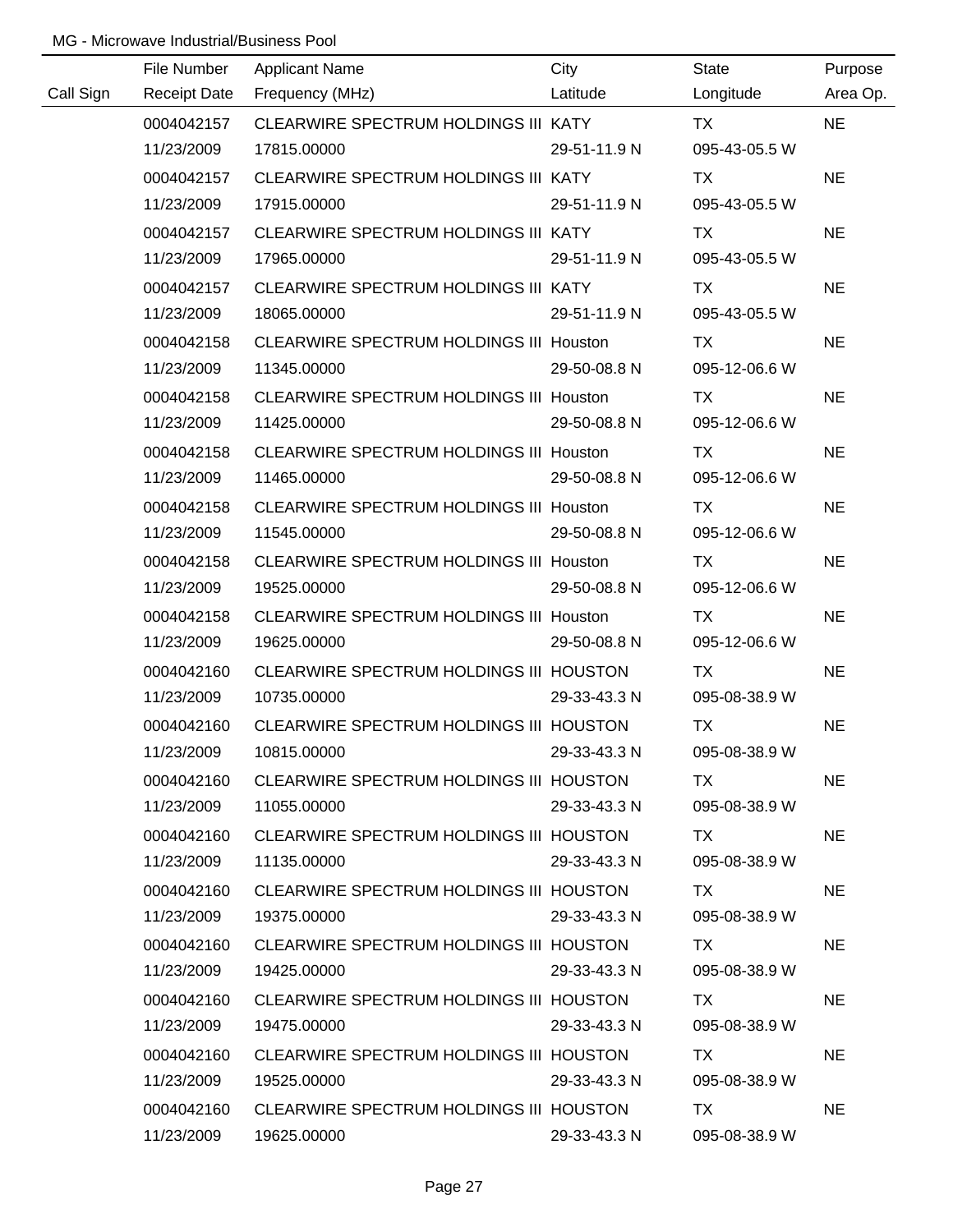|           | File Number         | <b>Applicant Name</b>                          | City         | State         | Purpose   |
|-----------|---------------------|------------------------------------------------|--------------|---------------|-----------|
| Call Sign | <b>Receipt Date</b> | Frequency (MHz)                                | Latitude     | Longitude     | Area Op.  |
|           | 0004042160          | CLEARWIRE SPECTRUM HOLDINGS III HOUSTON        |              | <b>TX</b>     | <b>NE</b> |
|           | 11/23/2009          | 23075.00000                                    | 29-33-43.3 N | 095-08-38.9 W |           |
|           | 0004042160          | CLEARWIRE SPECTRUM HOLDINGS III HOUSTON        |              | TX            | <b>NE</b> |
|           | 11/23/2009          | 23175.00000                                    | 29-33-43.3 N | 095-08-38.9 W |           |
|           | 0004042160          | CLEARWIRE SPECTRUM HOLDINGS III HOUSTON        |              | TX            | <b>NE</b> |
|           | 11/23/2009          | 23375.00000                                    | 29-33-43.3 N | 095-08-38.9 W |           |
|           | 0004042160          | CLEARWIRE SPECTRUM HOLDINGS III HOUSTON        |              | TX            | <b>NE</b> |
|           | 11/23/2009          | 23475.00000                                    | 29-33-43.3 N | 095-08-38.9 W |           |
|           | 0004042161          | CLEARWIRE SPECTRUM HOLDINGS III HOUSTON        |              | TX            | <b>NE</b> |
|           | 11/23/2009          | 19375.00000                                    | 29-39-30.4 N | 095-16-42.2 W |           |
|           | 0004042161          | CLEARWIRE SPECTRUM HOLDINGS III HOUSTON        |              | TX            | <b>NE</b> |
|           | 11/23/2009          | 19475.00000                                    | 29-39-30.4 N | 095-16-42.2 W |           |
|           | 0004042162          | CLEARWIRE SPECTRUM HOLDINGS III Houston        |              | TX            | <b>NE</b> |
|           | 11/23/2009          | 17815.00000                                    | 29-53-00.8 N | 095-22-36.5 W |           |
|           | 0004042162          | CLEARWIRE SPECTRUM HOLDINGS III Houston        |              | TX            | <b>NE</b> |
|           | 11/23/2009          | 17915.00000                                    | 29-53-00.8 N | 095-22-36.5 W |           |
|           | 0004042162          | <b>CLEARWIRE SPECTRUM HOLDINGS III Houston</b> |              | TX            | <b>NE</b> |
|           | 11/23/2009          | 23075.00000                                    | 29-53-00.8 N | 095-22-36.5 W |           |
|           | 0004042162          | CLEARWIRE SPECTRUM HOLDINGS III Houston        |              | <b>TX</b>     | <b>NE</b> |
|           | 11/23/2009          | 23175.00000                                    | 29-53-00.8 N | 095-22-36.5 W |           |
|           | 0004042163          | CLEARWIRE SPECTRUM HOLDINGS III HUMBLE         |              | <b>TX</b>     | <b>NE</b> |
|           | 11/23/2009          | 11465.00000                                    | 29-59-55.8 N | 095-09-29.8 W |           |
|           | 0004042163          | CLEARWIRE SPECTRUM HOLDINGS III HUMBLE         |              | <b>TX</b>     | <b>NE</b> |
|           | 11/23/2009          | 11545.00000                                    | 29-59-55.8 N | 095-09-29.8 W |           |
|           | 0004042163          | CLEARWIRE SPECTRUM HOLDINGS III HUMBLE         |              | TX            | <b>NE</b> |
|           | 11/23/2009          | 19375.00000                                    | 29-59-55.8 N | 095-09-29.8 W |           |
|           | 0004042163          | CLEARWIRE SPECTRUM HOLDINGS III HUMBLE         |              | TX            | <b>NE</b> |
|           | 11/23/2009          | 19475.00000                                    | 29-59-55.8 N | 095-09-29.8 W |           |
|           | 0004042163          | CLEARWIRE SPECTRUM HOLDINGS III HUMBLE         |              | TX            | <b>NE</b> |
|           | 11/23/2009          | 19525.00000                                    | 29-59-55.8 N | 095-09-29.8 W |           |
|           | 0004042163          | CLEARWIRE SPECTRUM HOLDINGS III HUMBLE         |              | TX            | <b>NE</b> |
|           | 11/23/2009          | 19625.00000                                    | 29-59-55.8 N | 095-09-29.8 W |           |
|           | 0004042164          | CLEARWIRE SPECTRUM HOLDINGS III Spring         |              | TX            | <b>NE</b> |
|           | 11/23/2009          | 11305.00000                                    | 30-04-52.6 N | 095-26-18.2 W |           |
|           | 0004042164          | CLEARWIRE SPECTRUM HOLDINGS III Spring         |              | TX            | <b>NE</b> |
|           | 11/23/2009          | 11385.00000                                    | 30-04-52.6 N | 095-26-18.2 W |           |
|           | 0004042164          | CLEARWIRE SPECTRUM HOLDINGS III Spring         |              | TX            | <b>NE</b> |
|           | 11/23/2009          | 11585.00000                                    | 30-04-52.6 N | 095-26-18.2 W |           |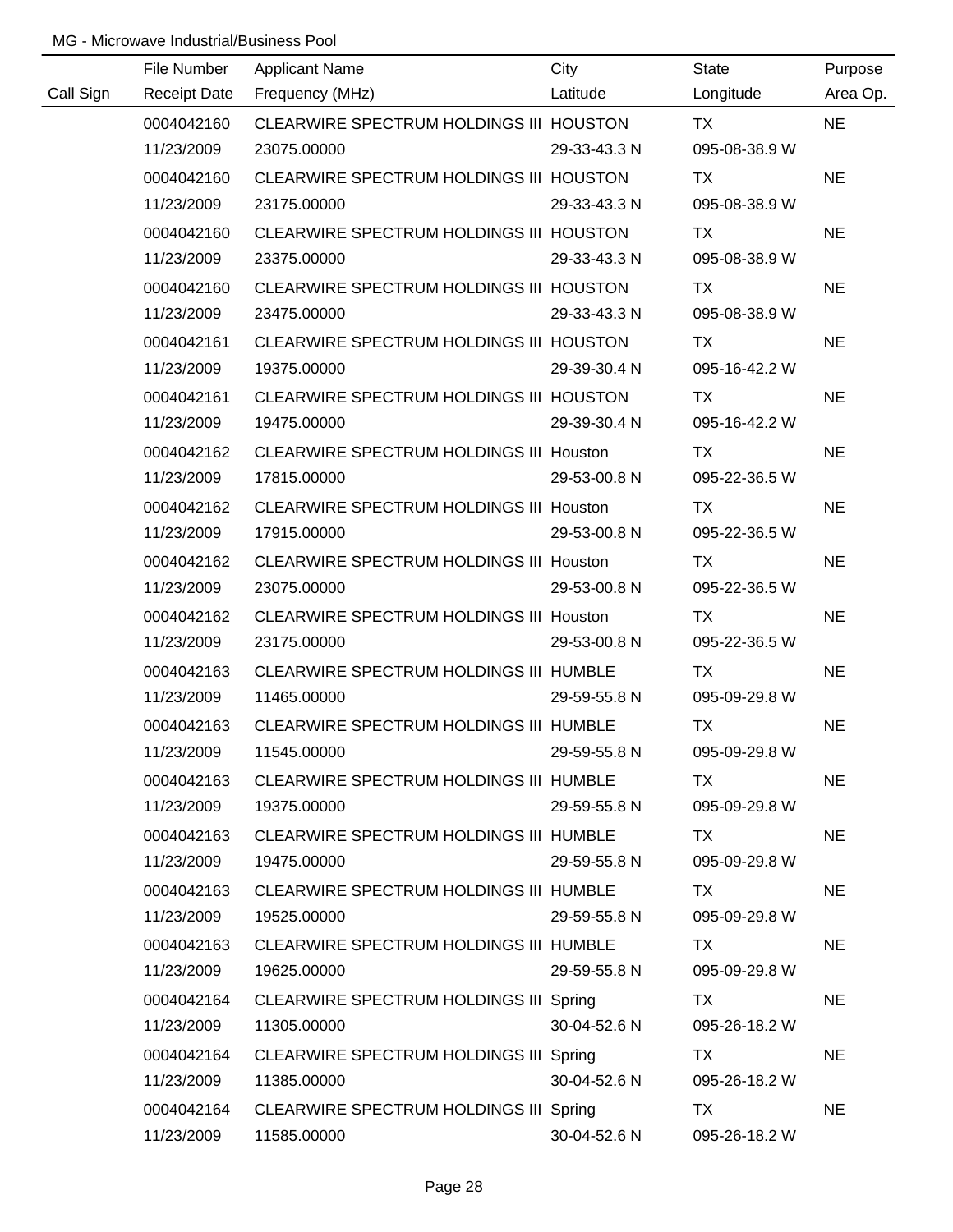|           | File Number         | <b>Applicant Name</b>                          | City         | <b>State</b>  | Purpose   |
|-----------|---------------------|------------------------------------------------|--------------|---------------|-----------|
| Call Sign | <b>Receipt Date</b> | Frequency (MHz)                                | Latitude     | Longitude     | Area Op.  |
|           | 0004042164          | CLEARWIRE SPECTRUM HOLDINGS III Spring         |              | <b>TX</b>     | <b>NE</b> |
|           | 11/23/2009          | 11665.00000                                    | 30-04-52.6 N | 095-26-18.2 W |           |
|           | 0004042164          | CLEARWIRE SPECTRUM HOLDINGS III Spring         |              | TX            | <b>NE</b> |
|           | 11/23/2009          | 21875.00000                                    | 30-04-52.6 N | 095-26-18.2 W |           |
|           | 0004042164          | CLEARWIRE SPECTRUM HOLDINGS III Spring         |              | TX            | <b>NE</b> |
|           | 11/23/2009          | 21975.00000                                    | 30-04-52.6 N | 095-26-18.2 W |           |
|           | 0004042165          | CLEARWIRE SPECTRUM HOLDINGS III PEARLAND       |              | <b>TX</b>     | <b>NE</b> |
|           | 11/23/2009          | 23075.00000                                    | 29-36-06.5 N | 095-16-00.8 W |           |
|           | 0004042165          | CLEARWIRE SPECTRUM HOLDINGS III PEARLAND       |              | <b>TX</b>     | <b>NE</b> |
|           | 11/23/2009          | 23175.00000                                    | 29-36-06.5 N | 095-16-00.8 W |           |
|           | 0004042165          | CLEARWIRE SPECTRUM HOLDINGS III PEARLAND       |              | TX            | <b>NE</b> |
|           | 11/23/2009          | 23275.00000                                    | 29-36-06.5 N | 095-16-00.8 W |           |
|           | 0004042166          | <b>CLEARWIRE SPECTRUM HOLDINGS III Houston</b> |              | <b>TX</b>     | <b>NE</b> |
|           | 11/23/2009          | 19375.00000                                    | 29-59-58.3 N | 095-28-35.0 W |           |
|           | 0004042166          | CLEARWIRE SPECTRUM HOLDINGS III Houston        |              | TX            | <b>NE</b> |
|           | 11/23/2009          | 19475.00000                                    | 29-59-58.3 N | 095-28-35.0 W |           |
|           | 0004042166          | <b>CLEARWIRE SPECTRUM HOLDINGS III Houston</b> |              | TX            | <b>NE</b> |
|           | 11/23/2009          | 19575.00000                                    | 29-59-58.3 N | 095-28-35.0 W |           |
|           | 0004042166          | CLEARWIRE SPECTRUM HOLDINGS III Houston        |              | <b>TX</b>     | <b>NE</b> |
|           | 11/23/2009          | 19675.00000                                    | 29-59-58.3 N | 095-28-35.0 W |           |
|           | 0004042167          | CLEARWIRE SPECTRUM HOLDINGS III FRIENDSWOOD    |              | TX            | <b>NE</b> |
|           | 11/23/2009          | 22025.00000                                    | 29-31-46.8 N | 095-11-58.8 W |           |
|           | 0004042168          | CLEARWIRE SPECTRUM HOLDINGS III Houston        |              | <b>TX</b>     | <b>NE</b> |
|           | 11/23/2009          | 19425.00000                                    | 29-52-35.4 N | 095-24-14.9 W |           |
|           | 0004042168          | CLEARWIRE SPECTRUM HOLDINGS III Houston        |              | TX.           | <b>NE</b> |
|           | 11/23/2009          | 22075.00000                                    | 29-52-35.4 N | 095-24-14.9 W |           |
|           | 0004042169          | CLEARWIRE SPECTRUM HOLDINGS III Houston        |              | TX.           | <b>NE</b> |
|           | 11/23/2009          | 17815.00000                                    | 29-47-33.4 N | 095-11-18.3 W |           |
|           | 0004042169          | CLEARWIRE SPECTRUM HOLDINGS III Houston        |              | TX.           | <b>NE</b> |
|           | 11/23/2009          | 17915.00000                                    | 29-47-33.4 N | 095-11-18.3 W |           |
|           | 0004042170          | CLEARWIRE SPECTRUM HOLDINGS III HOUSTON        |              | TX.           | <b>NE</b> |
|           | 11/23/2009          | 17815.00000                                    | 29-34-58.2 N | 095-11-27.4 W |           |
|           | 0004042170          | CLEARWIRE SPECTRUM HOLDINGS III HOUSTON        |              | TX.           | <b>NE</b> |
|           | 11/23/2009          | 17915.00000                                    | 29-34-58.2 N | 095-11-27.4 W |           |
|           | 0004042170          | CLEARWIRE SPECTRUM HOLDINGS III HOUSTON        |              | TX            | <b>NE</b> |
|           | 11/23/2009          | 17965.00000                                    | 29-34-58.2 N | 095-11-27.4 W |           |
|           | 0004042170          | CLEARWIRE SPECTRUM HOLDINGS III HOUSTON        |              | <b>TX</b>     | <b>NE</b> |
|           | 11/23/2009          | 18065.00000                                    | 29-34-58.2 N | 095-11-27.4 W |           |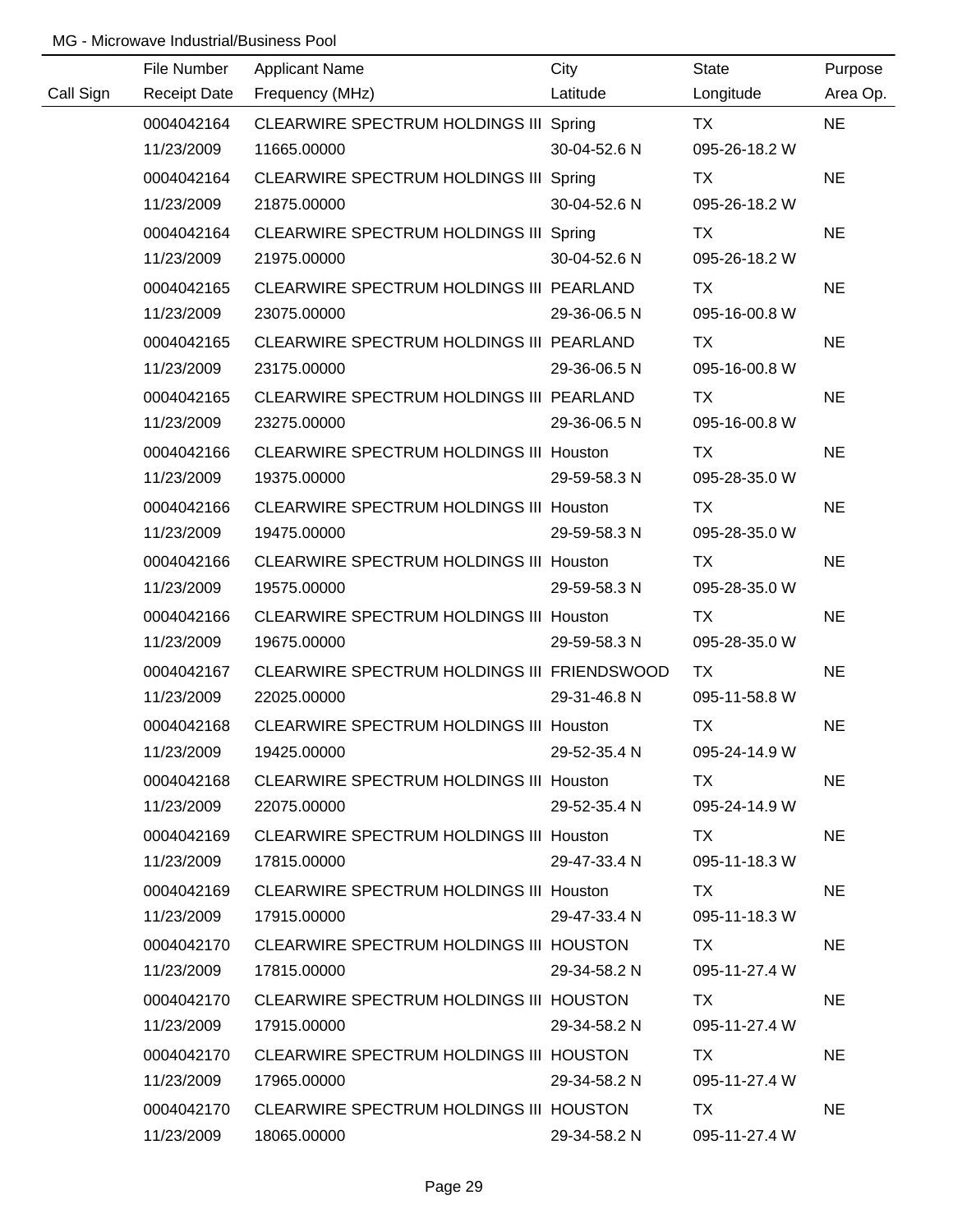|           | File Number         | <b>Applicant Name</b>                          | City         | <b>State</b>  | Purpose   |
|-----------|---------------------|------------------------------------------------|--------------|---------------|-----------|
| Call Sign | <b>Receipt Date</b> | Frequency (MHz)                                | Latitude     | Longitude     | Area Op.  |
|           | 0004042171          | CLEARWIRE SPECTRUM HOLDINGS III Houston        |              | <b>TX</b>     | <b>NE</b> |
|           | 11/23/2009          | 19425.00000                                    | 29-50-41.4 N | 095-17-12.6 W |           |
|           | 0004042172          | CLEARWIRE SPECTRUM HOLDINGS III Baytown        |              | TX            | <b>NE</b> |
|           | 11/23/2009          | 10735.00000                                    | 29-45-45.8 N | 094-58-08.4 W |           |
|           | 0004042172          | CLEARWIRE SPECTRUM HOLDINGS III Baytown        |              | <b>TX</b>     | <b>NE</b> |
|           | 11/23/2009          | 10775.00000                                    | 29-45-45.8 N | 094-58-08.4 W |           |
|           | 0004042172          | CLEARWIRE SPECTRUM HOLDINGS III Baytown        |              | TX            | <b>NE</b> |
|           | 11/23/2009          | 10855.00000                                    | 29-45-45.8 N | 094-58-08.4 W |           |
|           | 0004042172          | CLEARWIRE SPECTRUM HOLDINGS III Baytown        |              | TX            | <b>NE</b> |
|           | 11/23/2009          | 10895.00000                                    | 29-45-45.8 N | 094-58-08.4 W |           |
|           | 0004042172          | CLEARWIRE SPECTRUM HOLDINGS III Baytown        |              | TX            | <b>NE</b> |
|           | 11/23/2009          | 10935.00000                                    | 29-45-45.8 N | 094-58-08.4 W |           |
|           | 0004042172          | CLEARWIRE SPECTRUM HOLDINGS III Baytown        |              | <b>TX</b>     | <b>NE</b> |
|           | 11/23/2009          | 10975.00000                                    | 29-45-45.8 N | 094-58-08.4 W |           |
|           | 0004042172          | CLEARWIRE SPECTRUM HOLDINGS III Baytown        |              | TX            | <b>NE</b> |
|           | 11/23/2009          | 11015.00000                                    | 29-45-45.8 N | 094-58-08.4 W |           |
|           | 0004042172          | CLEARWIRE SPECTRUM HOLDINGS III Baytown        |              | TX            | <b>NE</b> |
|           | 11/23/2009          | 11055.00000                                    | 29-45-45.8 N | 094-58-08.4 W |           |
|           | 0004042173          | CLEARWIRE SPECTRUM HOLDINGS III HOUSTON        |              | <b>TX</b>     | <b>NE</b> |
|           | 11/23/2009          | 18015.00000                                    | 29-42-23.2 N | 095-31-11.9 W |           |
|           | 0004042173          | CLEARWIRE SPECTRUM HOLDINGS III HOUSTON        |              | <b>TX</b>     | <b>NE</b> |
|           | 11/23/2009          | 18115.00000                                    | 29-42-23.2 N | 095-31-11.9 W |           |
|           | 0004042173          | CLEARWIRE SPECTRUM HOLDINGS III HOUSTON        |              | <b>TX</b>     | <b>NE</b> |
|           | 11/23/2009          | 21825.00000                                    | 29-42-23.2 N | 095-31-11.9 W |           |
|           | 0004042173          | CLEARWIRE SPECTRUM HOLDINGS III HOUSTON        |              | TX.           | <b>NE</b> |
|           | 11/23/2009          | 21925.00000                                    | 29-42-23.2 N | 095-31-11.9 W |           |
|           | 0004042173          | CLEARWIRE SPECTRUM HOLDINGS III HOUSTON        |              | TX.           | <b>NE</b> |
|           | 11/23/2009          | 22125.00000                                    | 29-42-23.2 N | 095-31-11.9 W |           |
|           | 0004042173          | CLEARWIRE SPECTRUM HOLDINGS III HOUSTON        |              | TX.           | <b>NE</b> |
|           | 11/23/2009          | 22225.00000                                    | 29-42-23.2 N | 095-31-11.9 W |           |
|           | 0004042174          | <b>CLEARWIRE SPECTRUM HOLDINGS III Houston</b> |              | TX            | <b>NE</b> |
|           | 11/23/2009          | 17965.00000                                    | 30-02-56.2 N | 095-26-00.8 W |           |
|           | 0004042174          | <b>CLEARWIRE SPECTRUM HOLDINGS III Houston</b> |              | TX.           | <b>NE</b> |
|           | 11/23/2009          | 18065.00000                                    | 30-02-56.2 N | 095-26-00.8 W |           |
|           | 0004042174          | <b>CLEARWIRE SPECTRUM HOLDINGS III Houston</b> |              | TX            | <b>NE</b> |
|           | 11/23/2009          | 21825.00000                                    | 30-02-56.2 N | 095-26-00.8 W |           |
|           | 0004042174          | CLEARWIRE SPECTRUM HOLDINGS III Houston        |              | TX.           | <b>NE</b> |
|           | 11/23/2009          | 21925.00000                                    | 30-02-56.2 N | 095-26-00.8 W |           |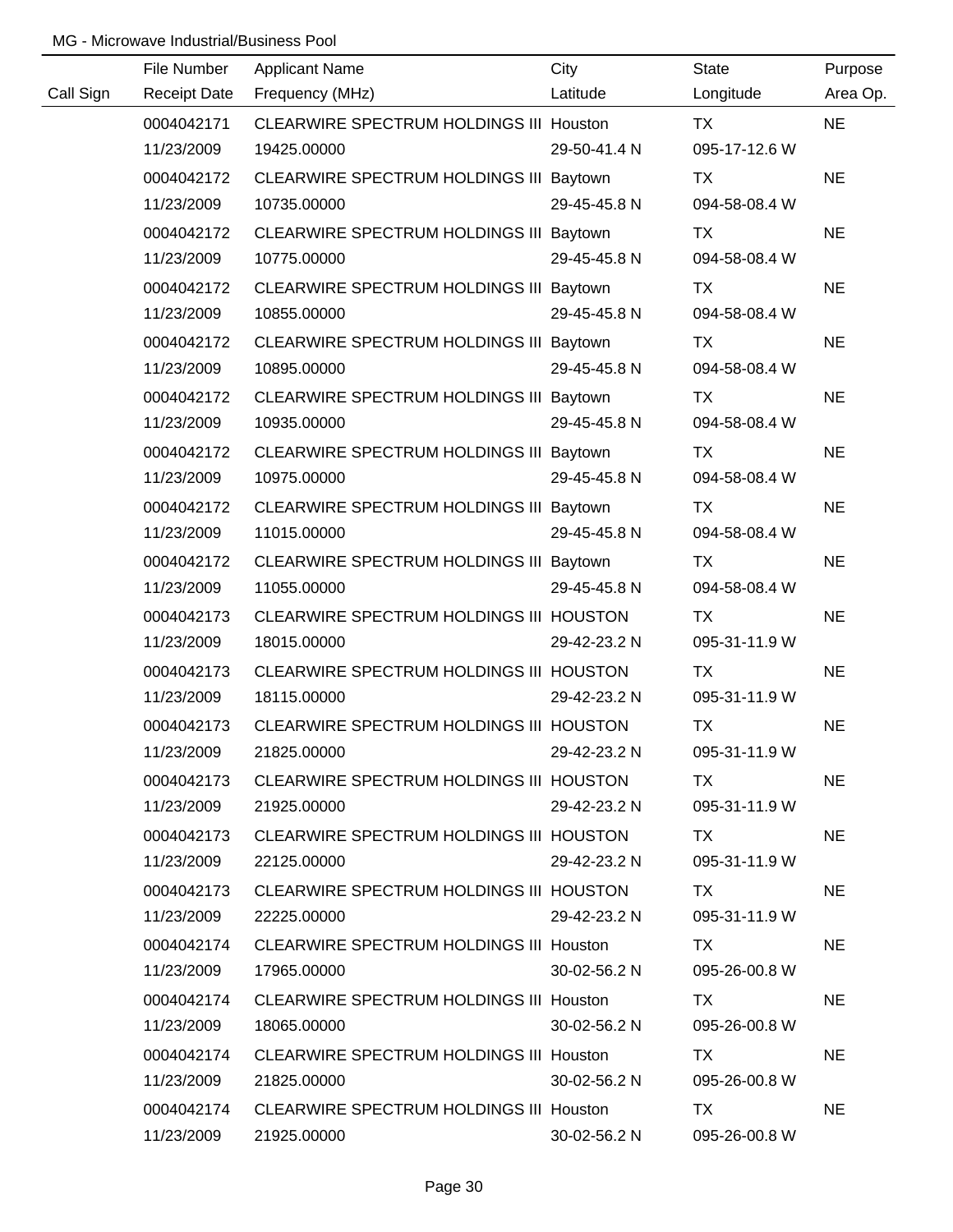|           | File Number | <b>Applicant Name</b>                          | City         | State         | Purpose   |
|-----------|-------------|------------------------------------------------|--------------|---------------|-----------|
| Call Sign |             | Receipt Date Frequency (MHz)                   | Latitude     | Longitude     | Area Op.  |
|           | 0004042175  | CLEARWIRE SPECTRUM HOLDINGS III Pearland       |              | <b>TX</b>     | <b>NE</b> |
|           | 11/23/2009  | 17965.00000                                    | 29-32-57.5 N | 095-18-44.4 W |           |
|           | 0004042175  | CLEARWIRE SPECTRUM HOLDINGS III Pearland       |              | <b>TX</b>     | <b>NE</b> |
|           | 11/23/2009  | 18065.00000                                    | 29-32-57.5 N | 095-18-44.4 W |           |
|           | 0004042176  | CLEARWIRE SPECTRUM HOLDINGS III Pearland       |              | TX            | <b>NE</b> |
|           | 11/23/2009  | 10975.00000                                    | 29-34-58.2 N | 095-20-04.7 W |           |
|           | 0004042176  | CLEARWIRE SPECTRUM HOLDINGS III Pearland       |              | TX            | <b>NE</b> |
|           | 11/23/2009  | 11055.00000                                    | 29-34-58.2 N | 095-20-04.7 W |           |
|           | 0004042176  | CLEARWIRE SPECTRUM HOLDINGS III Pearland       |              | TX            | <b>NE</b> |
|           | 11/23/2009  | 19375.00000                                    | 29-34-58.2 N | 095-20-04.7 W |           |
|           | 0004042176  | CLEARWIRE SPECTRUM HOLDINGS III Pearland       |              | TX            | <b>NE</b> |
|           | 11/23/2009  | 19475.00000                                    | 29-34-58.2 N | 095-20-04.7 W |           |
|           | 0004042176  | CLEARWIRE SPECTRUM HOLDINGS III Pearland       |              | TX            | <b>NE</b> |
|           | 11/23/2009  | 19525.00000                                    | 29-34-58.2 N | 095-20-04.7 W |           |
|           | 0004042176  | CLEARWIRE SPECTRUM HOLDINGS III Pearland       |              | TX            | <b>NE</b> |
|           | 11/23/2009  | 19625.00000                                    | 29-34-58.2 N | 095-20-04.7 W |           |
|           | 0004042177  | CLEARWIRE SPECTRUM HOLDINGS III Houston        |              | TX            | <b>NE</b> |
|           | 11/23/2009  | 22075.00000                                    | 29-59-19.6 N | 095-25-17.7 W |           |
|           | 0004042177  | <b>CLEARWIRE SPECTRUM HOLDINGS III Houston</b> |              | TX            | <b>NE</b> |
|           | 11/23/2009  | 23375.00000                                    | 29-59-19.6 N | 095-25-17.7 W |           |
|           | 0004042177  | CLEARWIRE SPECTRUM HOLDINGS III Houston        |              | <b>TX</b>     | <b>NE</b> |
|           | 11/23/2009  | 23475.00000                                    | 29-59-19.6 N | 095-25-17.7 W |           |
|           | 0004042178  | <b>CLEARWIRE SPECTRUM HOLDINGS III Houston</b> |              | <b>TX</b>     | <b>NE</b> |
|           | 11/23/2009  | 21875.00000                                    | 29-43-09.2 N | 095-28-51.3 W |           |
|           | 0004042178  | CLEARWIRE SPECTRUM HOLDINGS III Houston        |              | TX            | <b>NE</b> |
|           | 11/23/2009  | 21975.00000                                    | 29-43-09.2 N | 095-28-51.3 W |           |
|           | 0004042179  | CLEARWIRE SPECTRUM HOLDINGS III Cypress        |              | TX.           | <b>NE</b> |
|           | 11/23/2009  | 17965.00000                                    | 29-56-59.1 N | 095-38-00.3 W |           |
|           | 0004042179  | CLEARWIRE SPECTRUM HOLDINGS III Cypress        |              | TX            | <b>NE</b> |
|           | 11/23/2009  | 18015.00000                                    | 29-56-59.1 N | 095-38-00.3 W |           |
|           | 0004042179  | CLEARWIRE SPECTRUM HOLDINGS III Cypress        |              | TX            | <b>NE</b> |
|           | 11/23/2009  | 18065.00000                                    | 29-56-59.1 N | 095-38-00.3 W |           |
|           | 0004042179  | CLEARWIRE SPECTRUM HOLDINGS III Cypress        |              | TX            | <b>NE</b> |
|           | 11/23/2009  | 18115.00000                                    | 29-56-59.1 N | 095-38-00.3 W |           |
|           | 0004042180  | CLEARWIRE SPECTRUM HOLDINGS III Houston        |              | TX            | <b>NE</b> |
|           | 11/23/2009  | 23225.00000                                    | 29-41-38.0 N | 095-21-39.6 W |           |
|           | 0004042181  | CLEARWIRE SPECTRUM HOLDINGS III Houston        |              | TX            | <b>NE</b> |
|           | 11/23/2009  | 21875.00000                                    | 29-47-37.6 N | 095-22-13.8 W |           |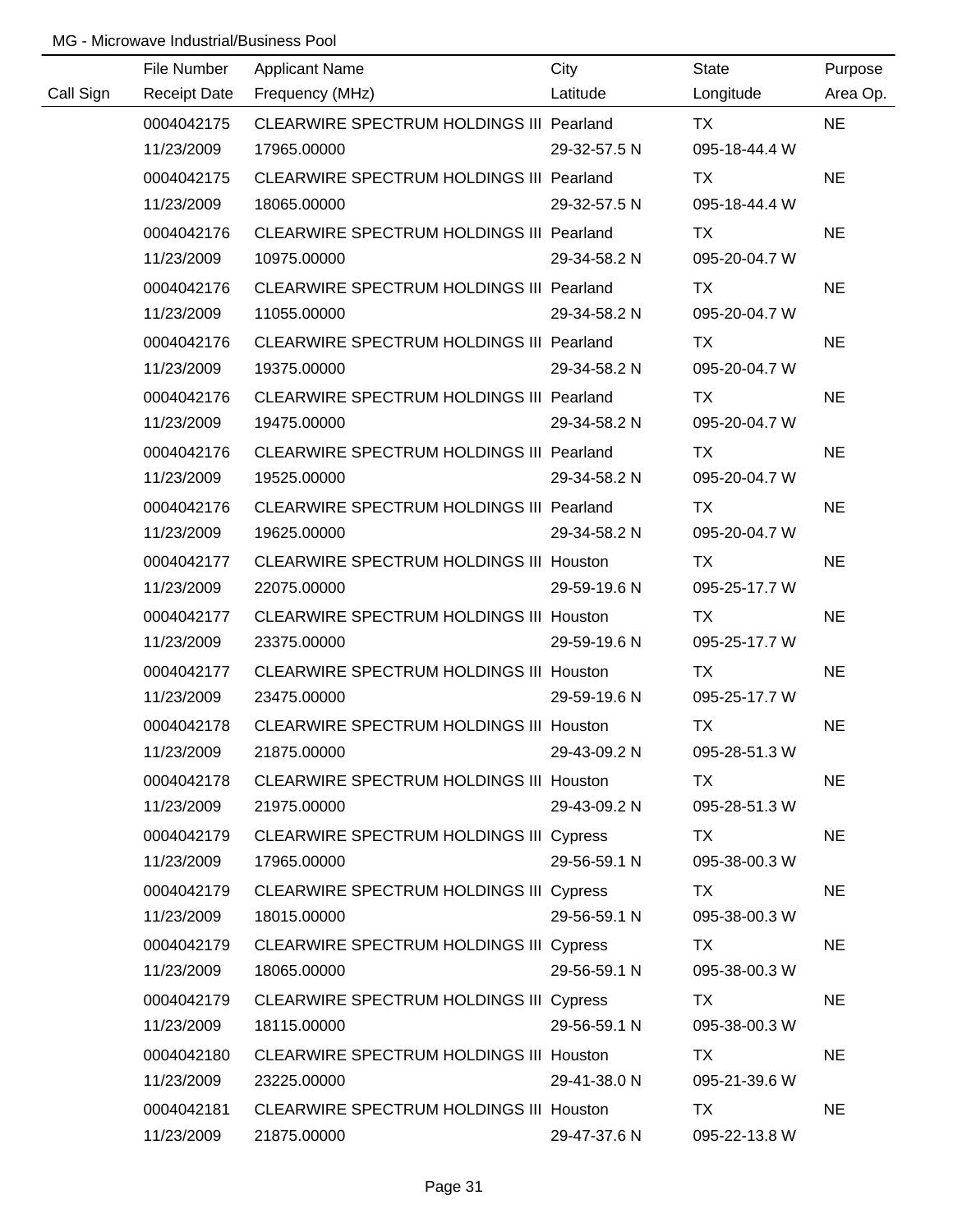|           | File Number         | <b>Applicant Name</b>                          | City         | State         | Purpose   |
|-----------|---------------------|------------------------------------------------|--------------|---------------|-----------|
| Call Sign | <b>Receipt Date</b> | Frequency (MHz)                                | Latitude     | Longitude     | Area Op.  |
|           | 0004042182          | CLEARWIRE SPECTRUM HOLDINGS III HOUSTON        |              | <b>TX</b>     | <b>NE</b> |
|           | 11/23/2009          | 19525.00000                                    | 30-03-07.9 N | 095-21-17.1 W |           |
|           | 0004042182          | CLEARWIRE SPECTRUM HOLDINGS III HOUSTON        |              | <b>TX</b>     | <b>NE</b> |
|           | 11/23/2009          | 19625.00000                                    | 30-03-07.9 N | 095-21-17.1 W |           |
|           | 0004042182          | CLEARWIRE SPECTRUM HOLDINGS III HOUSTON        |              | TX            | <b>NE</b> |
|           | 11/23/2009          | 23075.00000                                    | 30-03-07.9 N | 095-21-17.1 W |           |
|           | 0004042182          | CLEARWIRE SPECTRUM HOLDINGS III HOUSTON        |              | TX            | <b>NE</b> |
|           | 11/23/2009          | 23175.00000                                    | 30-03-07.9 N | 095-21-17.1 W |           |
|           | 0004042183          | CLEARWIRE SPECTRUM HOLDINGS III Houston        |              | TX            | <b>NE</b> |
|           | 11/23/2009          | 22075.00000                                    | 29-44-49.1 N | 095-14-18.7 W |           |
|           | 0004042184          | CLEARWIRE SPECTRUM HOLDINGS III HOUSTON        |              | TX            | <b>NE</b> |
|           | 11/23/2009          | 18015.00000                                    | 29-56-45.8 N | 095-18-21.8 W |           |
|           | 0004042184          | CLEARWIRE SPECTRUM HOLDINGS III HOUSTON        |              | <b>TX</b>     | <b>NE</b> |
|           | 11/23/2009          | 18115.00000                                    | 29-56-45.8 N | 095-18-21.8 W |           |
|           | 0004042185          | <b>CLEARWIRE SPECTRUM HOLDINGS III Houston</b> |              | TX            | <b>NE</b> |
|           | 11/23/2009          | 23275.00000                                    | 29-46-18.1 N | 095-09-57.7 W |           |
|           | 0004042186          | <b>CLEARWIRE SPECTRUM HOLDINGS III Houston</b> |              | TX            | <b>NE</b> |
|           | 11/23/2009          | 19575.00000                                    | 29-39-13.4 N | 095-33-09.2 W |           |
|           | 0004042186          | <b>CLEARWIRE SPECTRUM HOLDINGS III Houston</b> |              | <b>TX</b>     | <b>NE</b> |
|           | 11/23/2009          | 19675.00000                                    | 29-39-13.4 N | 095-33-09.2 W |           |
|           | 0004042187          | <b>CLEARWIRE SPECTRUM HOLDINGS III Houston</b> |              | <b>TX</b>     | <b>NE</b> |
|           | 11/23/2009          | 19375.00000                                    | 29-01-40.7 N | 095-25-13.7 W |           |
|           | 0004042187          | CLEARWIRE SPECTRUM HOLDINGS III Houston        |              | <b>TX</b>     | <b>NE</b> |
|           | 11/23/2009          | 19475.00000                                    | 29-01-40.7 N | 095-25-13.7 W |           |
|           | 0004042187          | CLEARWIRE SPECTRUM HOLDINGS III Houston        |              | TX.           | <b>NE</b> |
|           | 11/23/2009          | 19525.00000                                    | 29-01-40.7 N | 095-25-13.7 W |           |
|           | 0004042187          | CLEARWIRE SPECTRUM HOLDINGS III Houston        |              | TX.           | <b>NE</b> |
|           | 11/23/2009          | 19575.00000                                    | 29-01-40.7 N | 095-25-13.7 W |           |
|           | 0004042187          | <b>CLEARWIRE SPECTRUM HOLDINGS III Houston</b> |              | TX            | <b>NE</b> |
|           | 11/23/2009          | 19625.00000                                    | 29-01-40.7 N | 095-25-13.7 W |           |
|           | 0004042187          | <b>CLEARWIRE SPECTRUM HOLDINGS III Houston</b> |              | TX.           | <b>NE</b> |
|           | 11/23/2009          | 19675.00000                                    | 29-01-40.7 N | 095-25-13.7 W |           |
|           | 0004042188          | <b>CLEARWIRE SPECTRUM HOLDINGS III Houston</b> |              | TX.           | <b>NE</b> |
|           | 11/23/2009          | 19375.00000                                    | 29-38-14.3 N | 095-24-40.3 W |           |
|           | 0004042188          | <b>CLEARWIRE SPECTRUM HOLDINGS III Houston</b> |              | TX            | <b>NE</b> |
|           | 11/23/2009          | 19475.00000                                    | 29-38-14.3 N | 095-24-40.3 W |           |
|           | 0004042189          | CLEARWIRE SPECTRUM HOLDINGS III Houston        |              | <b>TX</b>     | <b>NE</b> |
|           | 11/23/2009          | 19375.00000                                    | 30-02-37.3 N | 095-29-10.3 W |           |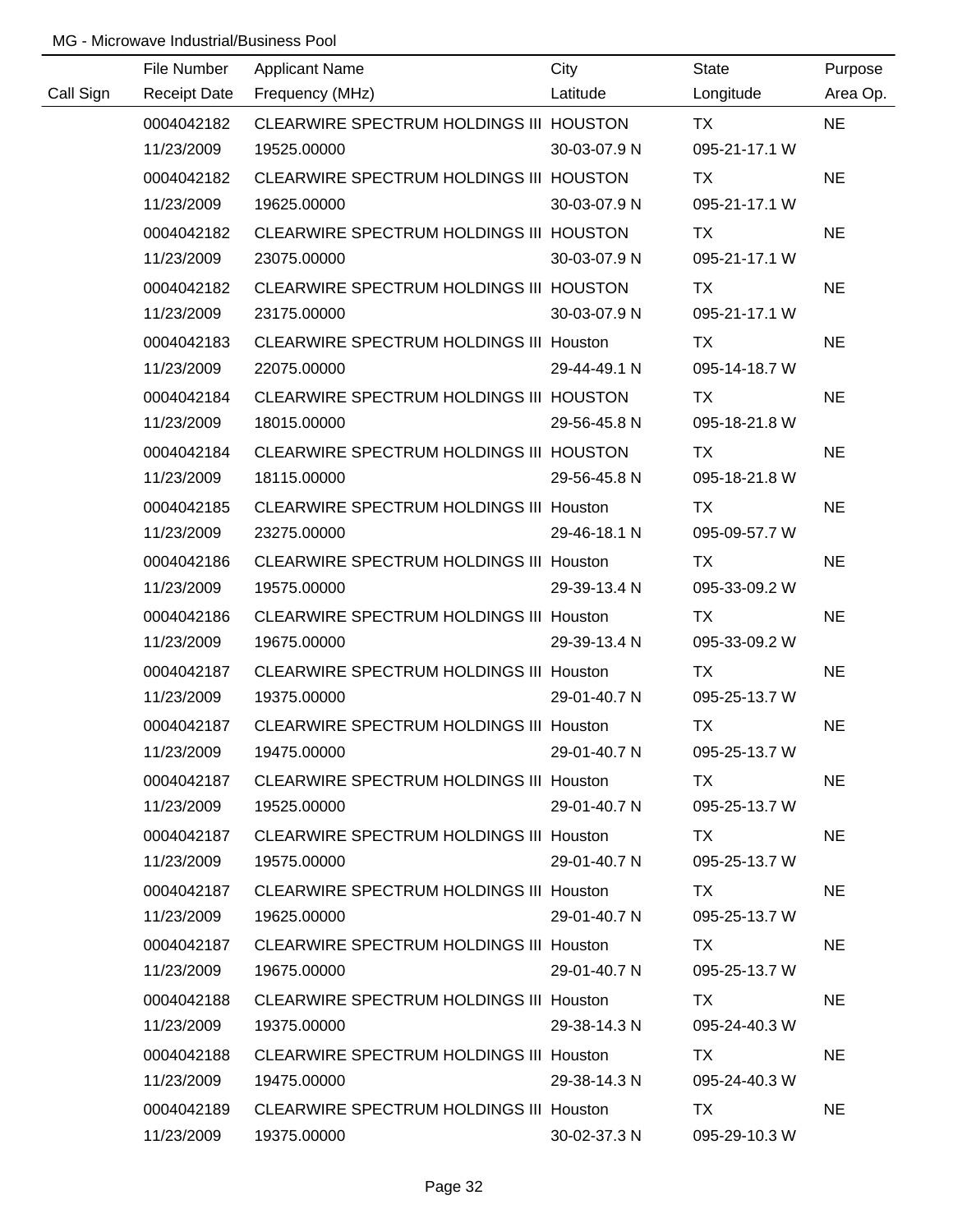|           | File Number         | <b>Applicant Name</b>                          | City         | <b>State</b>  | Purpose   |
|-----------|---------------------|------------------------------------------------|--------------|---------------|-----------|
| Call Sign | <b>Receipt Date</b> | Frequency (MHz)                                | Latitude     | Longitude     | Area Op.  |
|           | 0004042189          | CLEARWIRE SPECTRUM HOLDINGS III Houston        |              | <b>TX</b>     | <b>NE</b> |
|           | 11/23/2009          | 19475.00000                                    | 30-02-37.3 N | 095-29-10.3 W |           |
|           | 0004042190          | CLEARWIRE SPECTRUM HOLDINGS III Houston        |              | <b>TX</b>     | <b>NE</b> |
|           | 11/23/2009          | 11465.00000                                    | 29-58-02.8 N | 095-14-16.4 W |           |
|           | 0004042190          | CLEARWIRE SPECTRUM HOLDINGS III Houston        |              | TX            | <b>NE</b> |
|           | 11/23/2009          | 11545.00000                                    | 29-58-02.8 N | 095-14-16.4 W |           |
|           | 0004042190          | CLEARWIRE SPECTRUM HOLDINGS III Houston        |              | TX            | <b>NE</b> |
|           | 11/23/2009          | 19525.00000                                    | 29-58-02.8 N | 095-14-16.4 W |           |
|           | 0004042190          | CLEARWIRE SPECTRUM HOLDINGS III Houston        |              | <b>TX</b>     | <b>NE</b> |
|           | 11/23/2009          | 19575.00000                                    | 29-58-02.8 N | 095-14-16.4 W |           |
|           | 0004042190          | CLEARWIRE SPECTRUM HOLDINGS III Houston        |              | TX            | <b>NE</b> |
|           | 11/23/2009          | 19625.00000                                    | 29-58-02.8 N | 095-14-16.4 W |           |
|           | 0004042190          | <b>CLEARWIRE SPECTRUM HOLDINGS III Houston</b> |              | TX            | <b>NE</b> |
|           | 11/23/2009          | 19675.00000                                    | 29-58-02.8 N | 095-14-16.4 W |           |
|           | 0004042191          | CLEARWIRE SPECTRUM HOLDINGS III CONROE         |              | TX            | <b>NE</b> |
|           | 11/23/2009          | 23225.00000                                    | 30-20-14.2 N | 095-27-57.2 W |           |
|           | 0004042192          | <b>CLEARWIRE SPECTRUM HOLDINGS III Houston</b> |              | TX            | <b>NE</b> |
|           | 11/23/2009          | 19575.00000                                    | 29-53-19.0 N | 095-38-21.0 W |           |
|           | 0004042192          | <b>CLEARWIRE SPECTRUM HOLDINGS III Houston</b> |              | <b>TX</b>     | <b>NE</b> |
|           | 11/23/2009          | 19675.00000                                    | 29-53-19.0 N | 095-38-21.0 W |           |
|           | 0004042193          | CLEARWIRE SPECTRUM HOLDINGS III HOUSTON        |              | <b>TX</b>     | <b>NE</b> |
|           | 11/23/2009          | 19525.00000                                    | 30-01-11.1 N | 095-23-35.5 W |           |
|           | 0004042193          | CLEARWIRE SPECTRUM HOLDINGS III HOUSTON        |              | <b>TX</b>     | <b>NE</b> |
|           | 11/23/2009          | 19575.00000                                    | 30-01-11.1 N | 095-23-35.5 W |           |
|           | 0004042193          | CLEARWIRE SPECTRUM HOLDINGS III HOUSTON        |              | TX.           | <b>NE</b> |
|           | 11/23/2009          | 19625.00000                                    | 30-01-11.1 N | 095-23-35.5 W |           |
|           | 0004042193          | CLEARWIRE SPECTRUM HOLDINGS III HOUSTON        |              | TX.           | <b>NE</b> |
|           | 11/23/2009          | 19675.00000                                    | 30-01-11.1 N | 095-23-35.5 W |           |
|           | 0004042194          | <b>CLEARWIRE SPECTRUM HOLDINGS III Houston</b> |              | TX.           | <b>NE</b> |
|           | 11/23/2009          | 10735.00000                                    | 30-02-19.4 N | 095-21-12.9 W |           |
|           | 0004042194          | <b>CLEARWIRE SPECTRUM HOLDINGS III Houston</b> |              | TX.           | <b>NE</b> |
|           | 11/23/2009          | 10815.00000                                    | 30-02-19.4 N | 095-21-12.9 W |           |
|           | 0004042194          | CLEARWIRE SPECTRUM HOLDINGS III Houston        |              | TX.           | <b>NE</b> |
|           | 11/23/2009          | 11095.00000                                    | 30-02-19.4 N | 095-21-12.9 W |           |
|           | 0004042194          | CLEARWIRE SPECTRUM HOLDINGS III Houston        |              | TX            | <b>NE</b> |
|           | 11/23/2009          | 11175.00000                                    | 30-02-19.4 N | 095-21-12.9 W |           |
|           | 0004042194          | CLEARWIRE SPECTRUM HOLDINGS III Houston        |              | TX.           | <b>NE</b> |
|           | 11/23/2009          | 21875.00000                                    | 30-02-19.4 N | 095-21-12.9 W |           |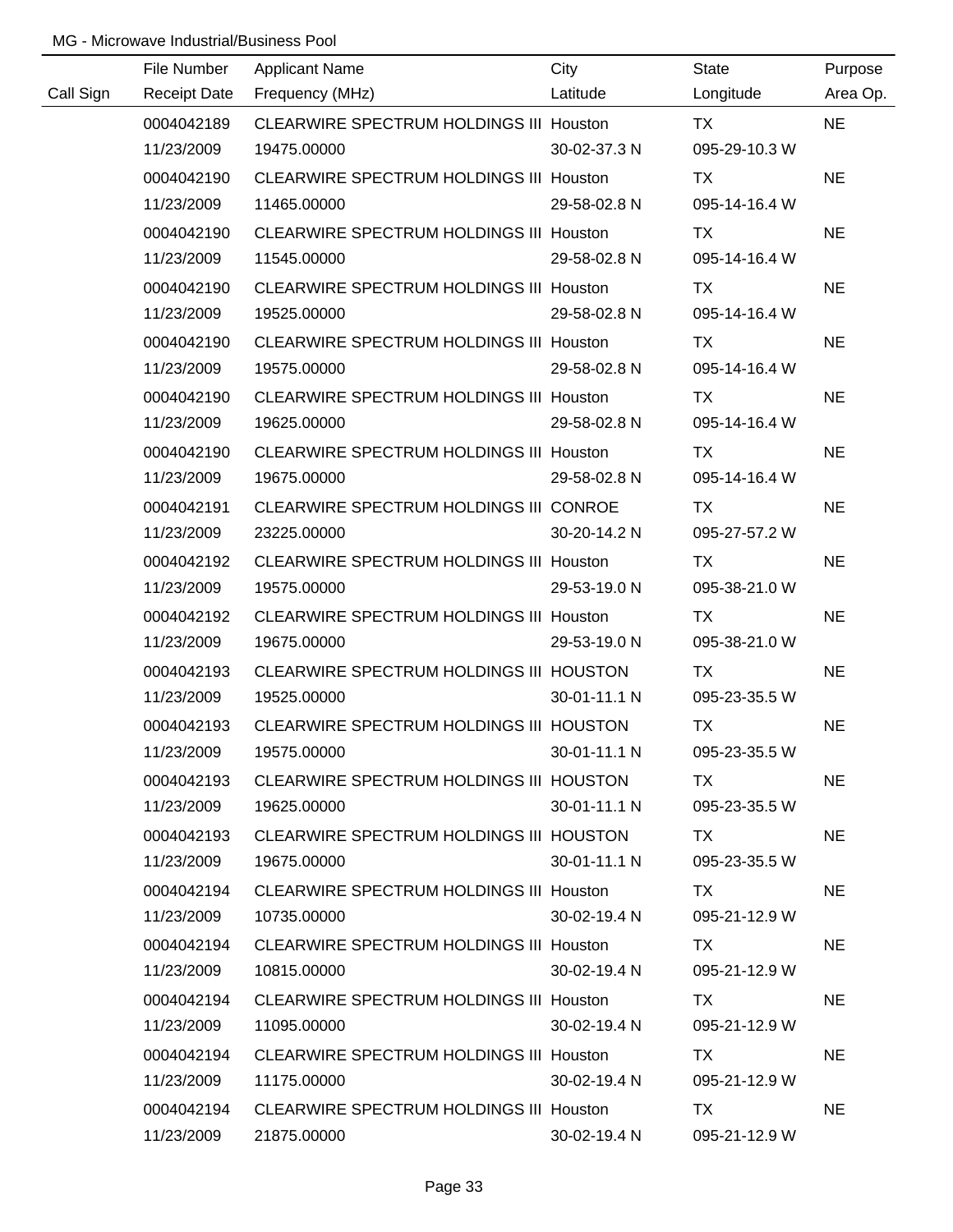|           | File Number         | <b>Applicant Name</b>                          | City         | State         | Purpose   |
|-----------|---------------------|------------------------------------------------|--------------|---------------|-----------|
| Call Sign | <b>Receipt Date</b> | Frequency (MHz)                                | Latitude     | Longitude     | Area Op.  |
|           | 0004042194          | CLEARWIRE SPECTRUM HOLDINGS III Houston        |              | <b>TX</b>     | <b>NE</b> |
|           | 11/23/2009          | 21975.00000                                    | 30-02-19.4 N | 095-21-12.9 W |           |
|           | 0004042194          | CLEARWIRE SPECTRUM HOLDINGS III Houston        |              | <b>TX</b>     | <b>NE</b> |
|           | 11/23/2009          | 22025.00000                                    | 30-02-19.4 N | 095-21-12.9 W |           |
|           | 0004042196          | CLEARWIRE SPECTRUM HOLDINGS III WOODLANDS      |              | TX            | <b>NE</b> |
|           | 11/23/2009          | 23225.00000                                    | 30-08-09.0 N | 095-28-28.0 W |           |
|           | 0004042196          | CLEARWIRE SPECTRUM HOLDINGS III WOODLANDS      |              | TX            | <b>NE</b> |
|           | 11/23/2009          | 23275.00000                                    | 30-08-09.0 N | 095-28-28.0 W |           |
|           | 0004042197          | CLEARWIRE SPECTRUM HOLDINGS III Houston        |              | TX            | <b>NE</b> |
|           | 11/23/2009          | 10815.00000                                    | 29-47-39.3 N | 095-14-38.2 W |           |
|           | 0004042197          | CLEARWIRE SPECTRUM HOLDINGS III Houston        |              | TX            | <b>NE</b> |
|           | 11/23/2009          | 10935.00000                                    | 29-47-39.3 N | 095-14-38.2 W |           |
|           | 0004042197          | CLEARWIRE SPECTRUM HOLDINGS III Houston        |              | <b>TX</b>     | <b>NE</b> |
|           | 11/23/2009          | 10975.00000                                    | 29-47-39.3 N | 095-14-38.2 W |           |
|           | 0004042197          | CLEARWIRE SPECTRUM HOLDINGS III Houston        |              | TX            | <b>NE</b> |
|           | 11/23/2009          | 11175.00000                                    | 29-47-39.3 N | 095-14-38.2 W |           |
|           | 0004042197          | <b>CLEARWIRE SPECTRUM HOLDINGS III Houston</b> |              | TX            | <b>NE</b> |
|           | 11/23/2009          | 19480.00000                                    | 29-47-39.3 N | 095-14-38.2 W |           |
|           | 0004042197          | CLEARWIRE SPECTRUM HOLDINGS III Houston        |              | <b>TX</b>     | <b>NE</b> |
|           | 11/23/2009          | 19520.00000                                    | 29-47-39.3 N | 095-14-38.2 W |           |
|           | 0004042197          | <b>CLEARWIRE SPECTRUM HOLDINGS III Houston</b> |              | <b>TX</b>     | <b>NE</b> |
|           | 11/23/2009          | 19600.00000                                    | 29-47-39.3 N | 095-14-38.2 W |           |
|           | 0004042197          | CLEARWIRE SPECTRUM HOLDINGS III Houston        |              | <b>TX</b>     | <b>NE</b> |
|           | 11/23/2009          | 22125.00000                                    | 29-47-39.3 N | 095-14-38.2 W |           |
|           | 0004042198          | CLEARWIRE SPECTRUM HOLDINGS III Houston        |              | TX.           | <b>NE</b> |
|           | 11/23/2009          | 19525.00000                                    | 29-53-27.1 N | 095-18-44.4 W |           |
|           | 0004042198          | CLEARWIRE SPECTRUM HOLDINGS III Houston        |              | TX.           | <b>NE</b> |
|           | 11/23/2009          | 19575.00000                                    | 29-53-27.1 N | 095-18-44.4 W |           |
|           | 0004042198          | CLEARWIRE SPECTRUM HOLDINGS III Houston        |              | TX            | <b>NE</b> |
|           | 11/23/2009          | 19625.00000                                    | 29-53-27.1 N | 095-18-44.4 W |           |
|           | 0004042198          | <b>CLEARWIRE SPECTRUM HOLDINGS III Houston</b> |              | TX.           | <b>NE</b> |
|           | 11/23/2009          | 19675.00000                                    | 29-53-27.1 N | 095-18-44.4 W |           |
|           | 0004042199          | CLEARWIRE SPECTRUM HOLDINGS III Tomball        |              | TX.           | <b>NE</b> |
|           | 11/23/2009          | 10935.00000                                    | 30-03-20.6 N | 095-36-26.1 W |           |
|           | 0004042199          | CLEARWIRE SPECTRUM HOLDINGS III Tomball        |              | TX            | <b>NE</b> |
|           | 11/23/2009          | 21825.00000                                    | 30-03-20.6 N | 095-36-26.1 W |           |
|           | 0004042200          | CLEARWIRE SPECTRUM HOLDINGS III HOUSTON        |              | <b>TX</b>     | <b>NE</b> |
|           | 11/23/2009          | 17815.00000                                    | 29-55-46.6 N | 095-21-22.4 W |           |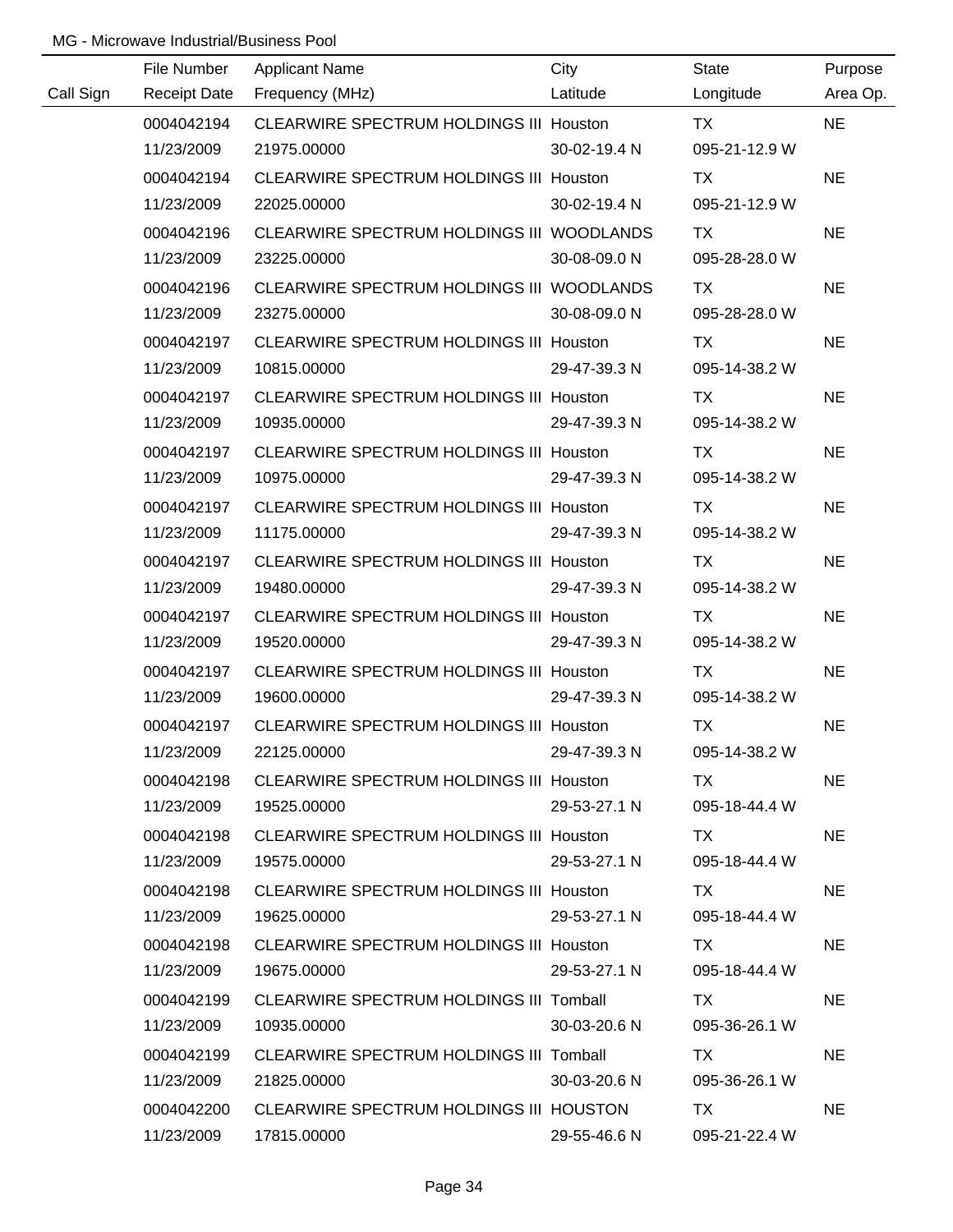|           | File Number         | <b>Applicant Name</b>                                  | City         | <b>State</b>  | Purpose   |
|-----------|---------------------|--------------------------------------------------------|--------------|---------------|-----------|
| Call Sign | <b>Receipt Date</b> | Frequency (MHz)                                        | Latitude     | Longitude     | Area Op.  |
|           | 0004042200          | CLEARWIRE SPECTRUM HOLDINGS III HOUSTON                |              | TX            | <b>NE</b> |
|           | 11/23/2009          | 17915.00000                                            | 29-55-46.6 N | 095-21-22.4 W |           |
|           | 0004042201          | <b>CLEARWIRE SPECTRUM HOLDINGS III Seabrook</b>        |              | <b>TX</b>     | <b>NE</b> |
|           | 11/23/2009          | 23225.00000                                            | 29-33-55.8 N | 095-02-22.0 W |           |
|           | 0004042202          | CLEARWIRE SPECTRUM HOLDINGS III Houston                |              | TX            | <b>NE</b> |
|           | 11/23/2009          | 17965.00000                                            | 29-58-55.8 N | 095-29-27.1 W |           |
|           | 0004042202          | CLEARWIRE SPECTRUM HOLDINGS III Houston                |              | <b>TX</b>     | <b>NE</b> |
|           | 11/23/2009          | 18015.00000                                            | 29-58-55.8 N | 095-29-27.1 W |           |
|           | 0004042202          | CLEARWIRE SPECTRUM HOLDINGS III Houston                |              | TX            | <b>NE</b> |
|           | 11/23/2009          | 18065.00000                                            | 29-58-55.8 N | 095-29-27.1 W |           |
|           | 0004042202          | <b>CLEARWIRE SPECTRUM HOLDINGS III Houston</b>         |              | <b>TX</b>     | <b>NE</b> |
|           | 11/23/2009          | 18115.00000                                            | 29-58-55.8 N | 095-29-27.1 W |           |
|           | 0004042203          | CLEARWIRE SPECTRUM HOLDINGS III Baytown                |              | TX            | <b>NE</b> |
|           | 11/23/2009          | 11225.00000                                            | 29-46-17.8 N | 095-01-56.0 W |           |
|           | 0004042203          | CLEARWIRE SPECTRUM HOLDINGS III Baytown                |              | TX            | <b>NE</b> |
|           | 11/23/2009          | 11265.00000                                            | 29-46-17.8 N | 095-01-56.0 W |           |
|           | 0004042203          | CLEARWIRE SPECTRUM HOLDINGS III Baytown                |              | TX            | <b>NE</b> |
|           | 11/23/2009          | 11345.00000                                            | 29-46-17.8 N | 095-01-56.0 W |           |
|           | 0004042203          | CLEARWIRE SPECTRUM HOLDINGS III Baytown                |              | TX            | <b>NE</b> |
|           | 11/23/2009          | 11385.00000                                            | 29-46-17.8 N | 095-01-56.0 W |           |
|           | 0004042203          | CLEARWIRE SPECTRUM HOLDINGS III Baytown                |              | <b>TX</b>     | <b>NE</b> |
|           | 11/23/2009          | 11425.00000                                            | 29-46-17.8 N | 095-01-56.0 W |           |
|           | 0004042203          | CLEARWIRE SPECTRUM HOLDINGS III Baytown                |              | <b>TX</b>     | <b>NE</b> |
|           | 11/23/2009          | 11465.00000                                            | 29-46-17.8 N | 095-01-56.0 W |           |
|           | 0004042203          | CLEARWIRE SPECTRUM HOLDINGS III Baytown                |              | TX            | <b>NE</b> |
|           | 11/23/2009          | 11505.00000                                            | 29-46-17.8 N | 095-01-56.0 W |           |
|           | 0004042203          | CLEARWIRE SPECTRUM HOLDINGS III Baytown                |              | TX            | <b>NE</b> |
|           | 11/23/2009          | 11545.00000                                            | 29-46-17.8 N | 095-01-56.0 W |           |
|           | 0004042204          | CLEARWIRE SPECTRUM HOLDINGS III Taylor Lake Village TX |              |               | <b>NE</b> |
|           | 11/23/2009          | 10735.00000                                            | 29-34-23.0 N | 095-03-25.7 W |           |
|           | 0004042204          | CLEARWIRE SPECTRUM HOLDINGS III Taylor Lake Village TX |              |               | <b>NE</b> |
|           | 11/23/2009          | 10895.00000                                            | 29-34-23.0 N | 095-03-25.7 W |           |
|           | 0004042204          | CLEARWIRE SPECTRUM HOLDINGS III Taylor Lake Village TX |              |               | <b>NE</b> |
|           | 11/23/2009          | 18015.00000                                            | 29-34-23.0 N | 095-03-25.7 W |           |
|           | 0004042204          | CLEARWIRE SPECTRUM HOLDINGS III Taylor Lake Village TX |              |               | <b>NE</b> |
|           | 11/23/2009          | 18115.00000                                            | 29-34-23.0 N | 095-03-25.7 W |           |
|           | 0004042204          | CLEARWIRE SPECTRUM HOLDINGS III Taylor Lake Village TX |              |               | <b>NE</b> |
|           | 11/23/2009          | 22025.00000                                            | 29-34-23.0 N | 095-03-25.7 W |           |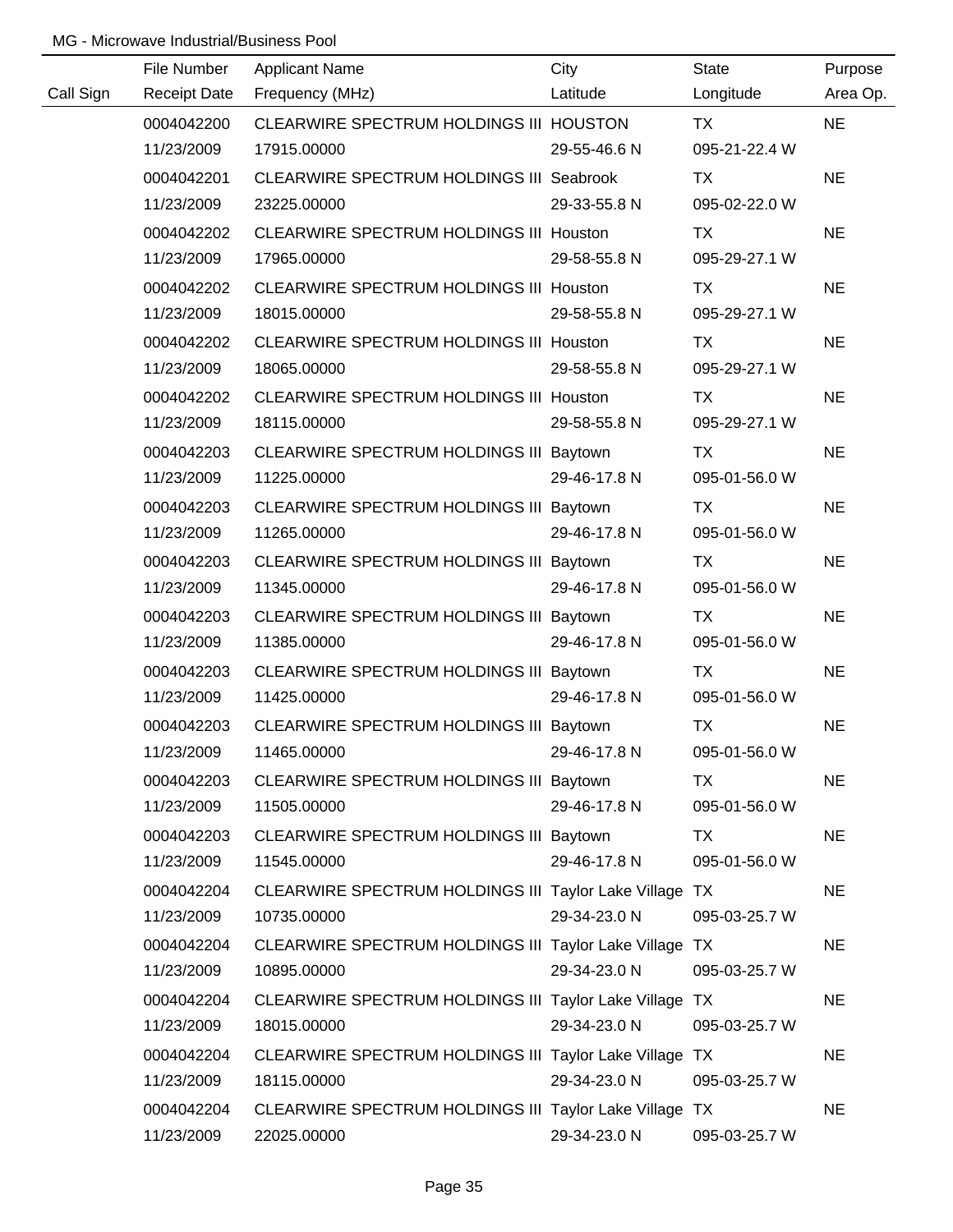|           | File Number         | <b>Applicant Name</b>                          | City         | State         | Purpose   |
|-----------|---------------------|------------------------------------------------|--------------|---------------|-----------|
| Call Sign | <b>Receipt Date</b> | Frequency (MHz)                                | Latitude     | Longitude     | Area Op.  |
|           | 0004042205          | CLEARWIRE SPECTRUM HOLDINGS III HOUSTON        |              | <b>TX</b>     | <b>NE</b> |
|           | 11/23/2009          | 10775.00000                                    | 29-57-56.8 N | 095-40-55.8 W |           |
|           | 0004042205          | CLEARWIRE SPECTRUM HOLDINGS III HOUSTON        |              | TX            | <b>NE</b> |
|           | 11/23/2009          | 21825.00000                                    | 29-57-56.8 N | 095-40-55.8 W |           |
|           | 0004042206          | <b>CLEARWIRE SPECTRUM HOLDINGS III Houston</b> |              | TX            | <b>NE</b> |
|           | 11/23/2009          | 22025.00000                                    | 29-44-12.4 N | 095-36-51.7 W |           |
|           | 0004042207          | CLEARWIRE SPECTRUM HOLDINGS III SPRING         |              | TX            | <b>NE</b> |
|           | 11/23/2009          | 10775.00000                                    | 30-04-51.8 N | 095-24-50.3 W |           |
|           | 0004042207          | CLEARWIRE SPECTRUM HOLDINGS III SPRING         |              | TX            | <b>NE</b> |
|           | 11/23/2009          | 10895.00000                                    | 30-04-51.8 N | 095-24-50.3 W |           |
|           | 0004042207          | CLEARWIRE SPECTRUM HOLDINGS III SPRING         |              | TX            | <b>NE</b> |
|           | 11/23/2009          | 10975.00000                                    | 30-04-51.8 N | 095-24-50.3 W |           |
|           | 0004042207          | CLEARWIRE SPECTRUM HOLDINGS III SPRING         |              | TX            | <b>NE</b> |
|           | 11/23/2009          | 11055.00000                                    | 30-04-51.8 N | 095-24-50.3 W |           |
|           | 0004042207          | CLEARWIRE SPECTRUM HOLDINGS III SPRING         |              | TX            | <b>NE</b> |
|           | 11/23/2009          | 18015.00000                                    | 30-04-51.8 N | 095-24-50.3 W |           |
|           | 0004042207          | CLEARWIRE SPECTRUM HOLDINGS III SPRING         |              | TX            | <b>NE</b> |
|           | 11/23/2009          | 18115.00000                                    | 30-04-51.8 N | 095-24-50.3 W |           |
|           | 0004042209          | CLEARWIRE SPECTRUM HOLDINGS III CYPRESS        |              | <b>TX</b>     | <b>NE</b> |
|           | 11/23/2009          | 19575.00000                                    | 29-59-52.4 N | 095-37-28.9 W |           |
|           | 0004042209          | CLEARWIRE SPECTRUM HOLDINGS III CYPRESS        |              | <b>TX</b>     | <b>NE</b> |
|           | 11/23/2009          | 19675.00000                                    | 29-59-52.4 N | 095-37-28.9 W |           |
|           | 0004042209          | CLEARWIRE SPECTRUM HOLDINGS III CYPRESS        |              | <b>TX</b>     | <b>NE</b> |
|           | 11/23/2009          | 23025.00000                                    | 29-59-52.4 N | 095-37-28.9 W |           |
|           | 0004042209          | CLEARWIRE SPECTRUM HOLDINGS III CYPRESS        |              | TX.           | <b>NE</b> |
|           | 11/23/2009          | 23125.00000                                    | 29-59-52.4 N | 095-37-28.9 W |           |
|           | 0004042210          | CLEARWIRE SPECTRUM HOLDINGS III Houston        |              | TX TX         | <b>NE</b> |
|           | 11/23/2009          | 23275.00000                                    | 29-38-35.9 N | 095-14-31.6 W |           |
|           | 0004042211          | CLEARWIRE SPECTRUM HOLDINGS III LA PORTE       |              | TX.           | <b>NE</b> |
|           | 11/23/2009          | 10775.00000                                    | 29-39-48.8 N | 095-01-41.9 W |           |
|           | 0004042211          | CLEARWIRE SPECTRUM HOLDINGS III LA PORTE       |              | TX.           | <b>NE</b> |
|           | 11/23/2009          | 10815.00000                                    | 29-39-48.8 N | 095-01-41.9 W |           |
|           | 0004042211          | CLEARWIRE SPECTRUM HOLDINGS III LA PORTE       |              | TX.           | <b>NE</b> |
|           | 11/23/2009          | 10895.00000                                    | 29-39-48.8 N | 095-01-41.9 W |           |
|           | 0004042211          | CLEARWIRE SPECTRUM HOLDINGS III LA PORTE       |              | TX.           | <b>NE</b> |
|           | 11/23/2009          | 10935.00000                                    | 29-39-48.8 N | 095-01-41.9 W |           |
|           | 0004042211          | CLEARWIRE SPECTRUM HOLDINGS III LA PORTE       |              | TX            | <b>NE</b> |
|           | 11/23/2009          | 10975.00000                                    | 29-39-48.8 N | 095-01-41.9 W |           |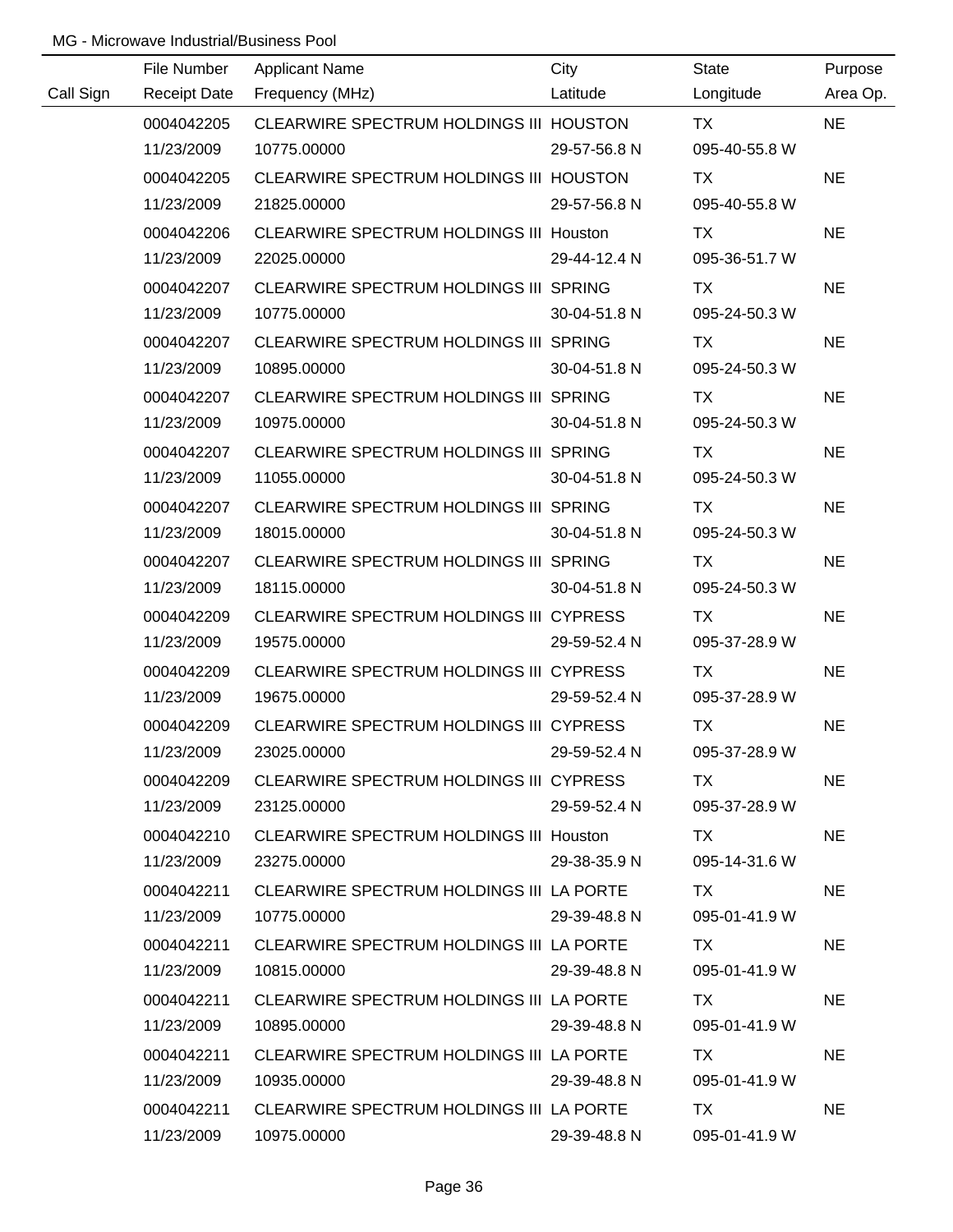|           | File Number         | <b>Applicant Name</b>                         | City         | <b>State</b>  | Purpose   |
|-----------|---------------------|-----------------------------------------------|--------------|---------------|-----------|
| Call Sign | <b>Receipt Date</b> | Frequency (MHz)                               | Latitude     | Longitude     | Area Op.  |
|           | 0004042211          | CLEARWIRE SPECTRUM HOLDINGS III LA PORTE      |              | <b>TX</b>     | <b>NE</b> |
|           | 11/23/2009          | 11015.00000                                   | 29-39-48.8 N | 095-01-41.9 W |           |
|           | 0004042211          | CLEARWIRE SPECTRUM HOLDINGS III LA PORTE      |              | <b>TX</b>     | <b>NE</b> |
|           | 11/23/2009          | 11095.00000                                   | 29-39-48.8 N | 095-01-41.9 W |           |
|           | 0004042211          | CLEARWIRE SPECTRUM HOLDINGS III LA PORTE      |              | TX            | <b>NE</b> |
|           | 11/23/2009          | 11135.00000                                   | 29-39-48.8 N | 095-01-41.9 W |           |
|           | 0004042212          | CLEARWIRE SPECTRUM HOLDINGS III Pearland      |              | <b>TX</b>     | <b>NE</b> |
|           | 11/23/2009          | 17815.00000                                   | 29-31-04.7 N | 095-13-27.7 W |           |
|           | 0004042212          | CLEARWIRE SPECTRUM HOLDINGS III Pearland      |              | TX            | <b>NE</b> |
|           | 11/23/2009          | 17915.00000                                   | 29-31-04.7 N | 095-13-27.7 W |           |
|           | 0004042212          | CLEARWIRE SPECTRUM HOLDINGS III Pearland      |              | TX            | <b>NE</b> |
|           | 11/23/2009          | 18015.00000                                   | 29-31-04.7 N | 095-13-27.7 W |           |
|           | 0004042212          | CLEARWIRE SPECTRUM HOLDINGS III Pearland      |              | TX            | <b>NE</b> |
|           | 11/23/2009          | 18115.00000                                   | 29-31-04.7 N | 095-13-27.7 W |           |
|           | 0004042213          | CLEARWIRE SPECTRUM HOLDINGS III Sugar Land    |              | TX            | <b>NE</b> |
|           | 11/23/2009          | 10775.00000                                   | 29-40-18.8 N | 095-40-05.9 W |           |
|           | 0004042213          | CLEARWIRE SPECTRUM HOLDINGS III Sugar Land    |              | TX            | <b>NE</b> |
|           | 11/23/2009          | 10855.00000                                   | 29-40-18.8 N | 095-40-05.9 W |           |
|           | 0004042213          | CLEARWIRE SPECTRUM HOLDINGS III Sugar Land    |              | <b>TX</b>     | <b>NE</b> |
|           | 11/23/2009          | 10975.00000                                   | 29-40-18.8 N | 095-40-05.9 W |           |
|           | 0004042213          | CLEARWIRE SPECTRUM HOLDINGS III Sugar Land    |              | <b>TX</b>     | <b>NE</b> |
|           | 11/23/2009          | 11055.00000                                   | 29-40-18.8 N | 095-40-05.9 W |           |
|           | 0004042213          | CLEARWIRE SPECTRUM HOLDINGS III Sugar Land    |              | <b>TX</b>     | <b>NE</b> |
|           | 11/23/2009          | 19525.00000                                   | 29-40-18.8 N | 095-40-05.9 W |           |
|           | 0004042213          | CLEARWIRE SPECTRUM HOLDINGS III Sugar Land    |              | TX            | <b>NE</b> |
|           | 11/23/2009          | 19625.00000                                   | 29-40-18.8 N | 095-40-05.9 W |           |
|           | 0004042213          | CLEARWIRE SPECTRUM HOLDINGS III Sugar Land    |              | TX            | <b>NE</b> |
|           | 11/23/2009          | 21825.00000                                   | 29-40-18.8 N | 095-40-05.9 W |           |
|           | 0004042213          | CLEARWIRE SPECTRUM HOLDINGS III Sugar Land    |              | TX            | <b>NE</b> |
|           | 11/23/2009          | 21925.00000                                   | 29-40-18.8 N | 095-40-05.9 W |           |
|           | 0004042213          | CLEARWIRE SPECTRUM HOLDINGS III Sugar Land    |              | TX            | <b>NE</b> |
|           | 11/23/2009          | 22175.00000                                   | 29-40-18.8 N | 095-40-05.9 W |           |
|           | 0004042213          | CLEARWIRE SPECTRUM HOLDINGS III Sugar Land    |              | TX            | <b>NE</b> |
|           | 11/23/2009          | 22275.00000                                   | 29-40-18.8 N | 095-40-05.9 W |           |
|           | 0004042214          | CLEARWIRE SPECTRUM HOLDINGS III Conroe        |              | TX            | <b>NE</b> |
|           | 11/23/2009          | 19325.00000                                   | 30-19-20.4 N | 095-28-36.2 W |           |
|           | 0004042214          | <b>CLEARWIRE SPECTRUM HOLDINGS III Conroe</b> |              | <b>TX</b>     | <b>NE</b> |
|           | 11/23/2009          | 22025.00000                                   | 30-19-20.4 N | 095-28-36.2 W |           |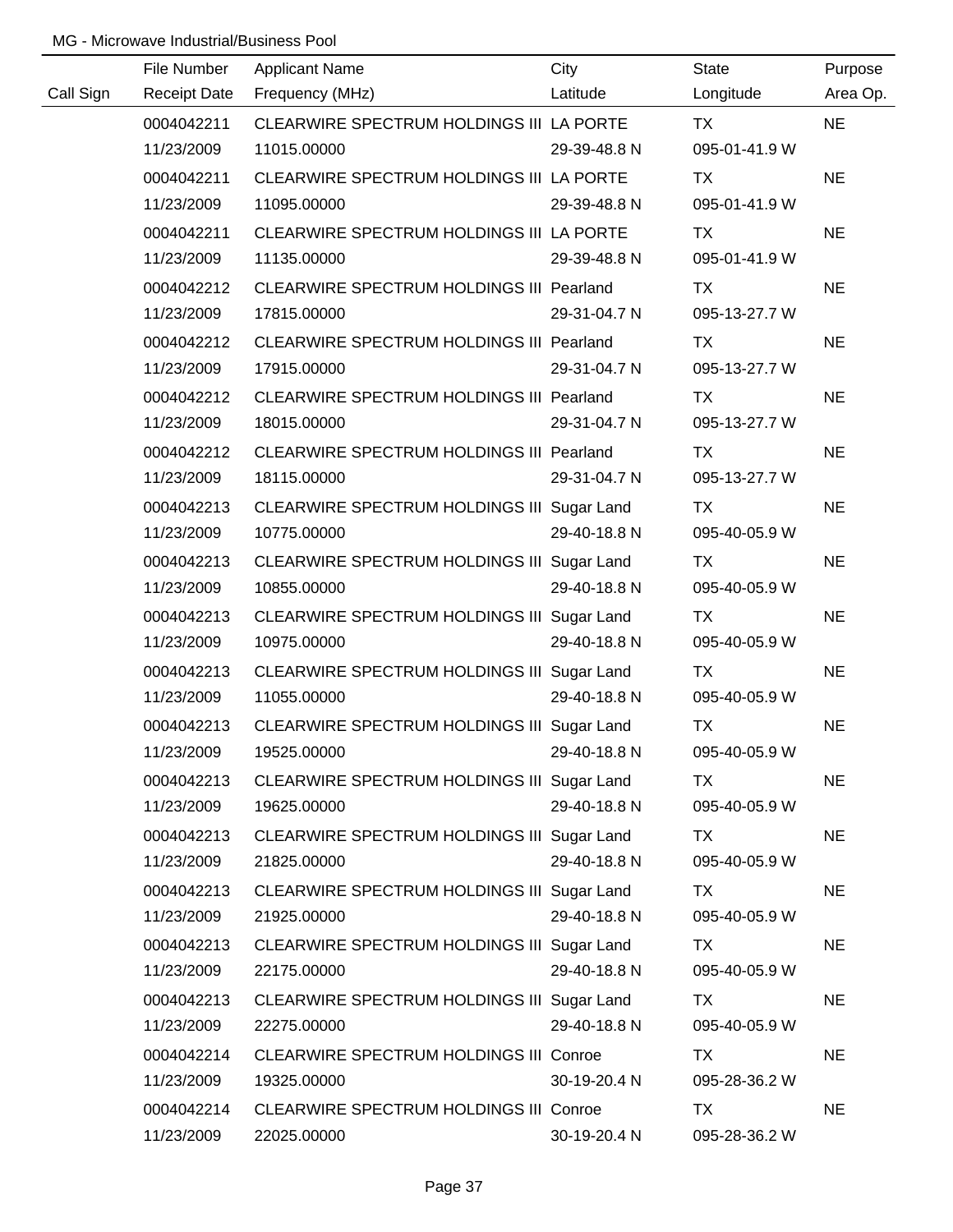|           | File Number         | <b>Applicant Name</b>                          | City         | State                                                                                                                                                                                                                          | Purpose   |
|-----------|---------------------|------------------------------------------------|--------------|--------------------------------------------------------------------------------------------------------------------------------------------------------------------------------------------------------------------------------|-----------|
| Call Sign | <b>Receipt Date</b> | Frequency (MHz)                                | Latitude     | Longitude                                                                                                                                                                                                                      | Area Op.  |
|           | 0004042215          | CLEARWIRE SPECTRUM HOLDINGS III Houston        |              | <b>TX</b>                                                                                                                                                                                                                      | <b>NE</b> |
|           | 11/23/2009          | 22075.00000                                    | 30-00-57.5 N | 095-18-23.6 W                                                                                                                                                                                                                  |           |
|           | 0004042216          | CLEARWIRE SPECTRUM HOLDINGS III Spring         |              | TX                                                                                                                                                                                                                             | <b>NE</b> |
|           | 11/23/2009          | 11305.00000                                    | 30-04-25.3 N | 095-28-36.1 W                                                                                                                                                                                                                  |           |
|           | 0004042216          | CLEARWIRE SPECTRUM HOLDINGS III Spring         |              | TX                                                                                                                                                                                                                             | <b>NE</b> |
|           | 11/23/2009          | 11425.00000                                    | 30-04-25.3 N | 095-28-36.1 W                                                                                                                                                                                                                  |           |
|           | 0004042216          | CLEARWIRE SPECTRUM HOLDINGS III Spring         |              | TX                                                                                                                                                                                                                             | <b>NE</b> |
|           | 11/23/2009          | 11545.00000                                    | 30-04-25.3 N | 095-28-36.1 W                                                                                                                                                                                                                  |           |
|           | 0004042216          | CLEARWIRE SPECTRUM HOLDINGS III Spring         |              | TX                                                                                                                                                                                                                             | <b>NE</b> |
|           | 11/23/2009          | 11665.00000                                    | 30-04-25.3 N | 095-28-36.1 W                                                                                                                                                                                                                  |           |
|           | 0004042216          | CLEARWIRE SPECTRUM HOLDINGS III Spring         |              | TX                                                                                                                                                                                                                             | <b>NE</b> |
|           | 11/23/2009          | 19525.00000                                    | 30-04-25.3 N | 095-28-36.1 W                                                                                                                                                                                                                  |           |
|           | 0004042216          | CLEARWIRE SPECTRUM HOLDINGS III Spring         |              | TX                                                                                                                                                                                                                             | <b>NE</b> |
|           | 11/23/2009          | 19625.00000                                    | 30-04-25.3 N | 095-28-36.1 W                                                                                                                                                                                                                  |           |
|           | 0004042217          | CLEARWIRE SPECTRUM HOLDINGS III Houston        |              | TX                                                                                                                                                                                                                             | <b>NE</b> |
|           | 11/23/2009          | 17815.00000                                    | 29-49-14.0 N | 095-28-16.0 W                                                                                                                                                                                                                  |           |
|           | 0004042217          | <b>CLEARWIRE SPECTRUM HOLDINGS III Houston</b> |              | TX                                                                                                                                                                                                                             | <b>NE</b> |
|           | 11/23/2009          | 17915.00000                                    | 29-49-14.0 N | 095-28-16.0 W                                                                                                                                                                                                                  |           |
|           | 0004042217          | <b>CLEARWIRE SPECTRUM HOLDINGS III Houston</b> |              | <b>TX</b>                                                                                                                                                                                                                      | <b>NE</b> |
|           | 11/23/2009          | 21825.00000                                    | 29-49-14.0 N | 095-28-16.0 W                                                                                                                                                                                                                  |           |
|           | 0004042217          | <b>CLEARWIRE SPECTRUM HOLDINGS III Houston</b> |              | <b>TX</b>                                                                                                                                                                                                                      | <b>NE</b> |
|           | 11/23/2009          | 21925.00000                                    | 29-49-14.0 N | 095-28-16.0 W                                                                                                                                                                                                                  |           |
|           | 0004042218          | CLEARWIRE SPECTRUM HOLDINGS III Houston        |              | <b>TX</b>                                                                                                                                                                                                                      | <b>NE</b> |
|           | 11/23/2009          | 18015.00000                                    | 29-45-15.5 N | 095-37-40.4 W                                                                                                                                                                                                                  |           |
|           | 0004042218          | CLEARWIRE SPECTRUM HOLDINGS III Houston        |              | TX.                                                                                                                                                                                                                            | <b>NE</b> |
|           | 11/23/2009          | 18115.00000                                    | 29-45-15.5 N | 095-37-40.4 W                                                                                                                                                                                                                  |           |
|           | 0004042218          | CLEARWIRE SPECTRUM HOLDINGS III Houston        |              | TX Development of the set of the set of the set of the set of the set of the set of the set of the set of the set of the set of the set of the set of the set of the set of the set of the set of the set of the set of the se | <b>NE</b> |
|           | 11/23/2009          | 21825.00000                                    | 29-45-15.5 N | 095-37-40.4 W                                                                                                                                                                                                                  |           |
|           | 0004042218          | CLEARWIRE SPECTRUM HOLDINGS III Houston        |              | TX.                                                                                                                                                                                                                            | <b>NE</b> |
|           | 11/23/2009          | 21925.00000                                    | 29-45-15.5 N | 095-37-40.4 W                                                                                                                                                                                                                  |           |
|           | 0004042218          | CLEARWIRE SPECTRUM HOLDINGS III Houston        |              | TX.                                                                                                                                                                                                                            | <b>NE</b> |
|           | 11/23/2009          | 22175.00000                                    | 29-45-15.5 N | 095-37-40.4 W                                                                                                                                                                                                                  |           |
|           | 0004042218          | <b>CLEARWIRE SPECTRUM HOLDINGS III Houston</b> |              | TX.                                                                                                                                                                                                                            | <b>NE</b> |
|           | 11/23/2009          | 22275.00000                                    | 29-45-15.5 N | 095-37-40.4 W                                                                                                                                                                                                                  |           |
|           | 0004042219          | CLEARWIRE SPECTRUM HOLDINGS III HOUSTON        |              | TX.                                                                                                                                                                                                                            | <b>NE</b> |
|           | 11/23/2009          | 17965.00000                                    | 29-57-13.0 N | 095-21-12.4 W                                                                                                                                                                                                                  |           |
|           | 0004042219          | CLEARWIRE SPECTRUM HOLDINGS III HOUSTON        |              | TX                                                                                                                                                                                                                             | <b>NE</b> |
|           | 11/23/2009          | 18065.00000                                    | 29-57-13.0 N | 095-21-12.4 W                                                                                                                                                                                                                  |           |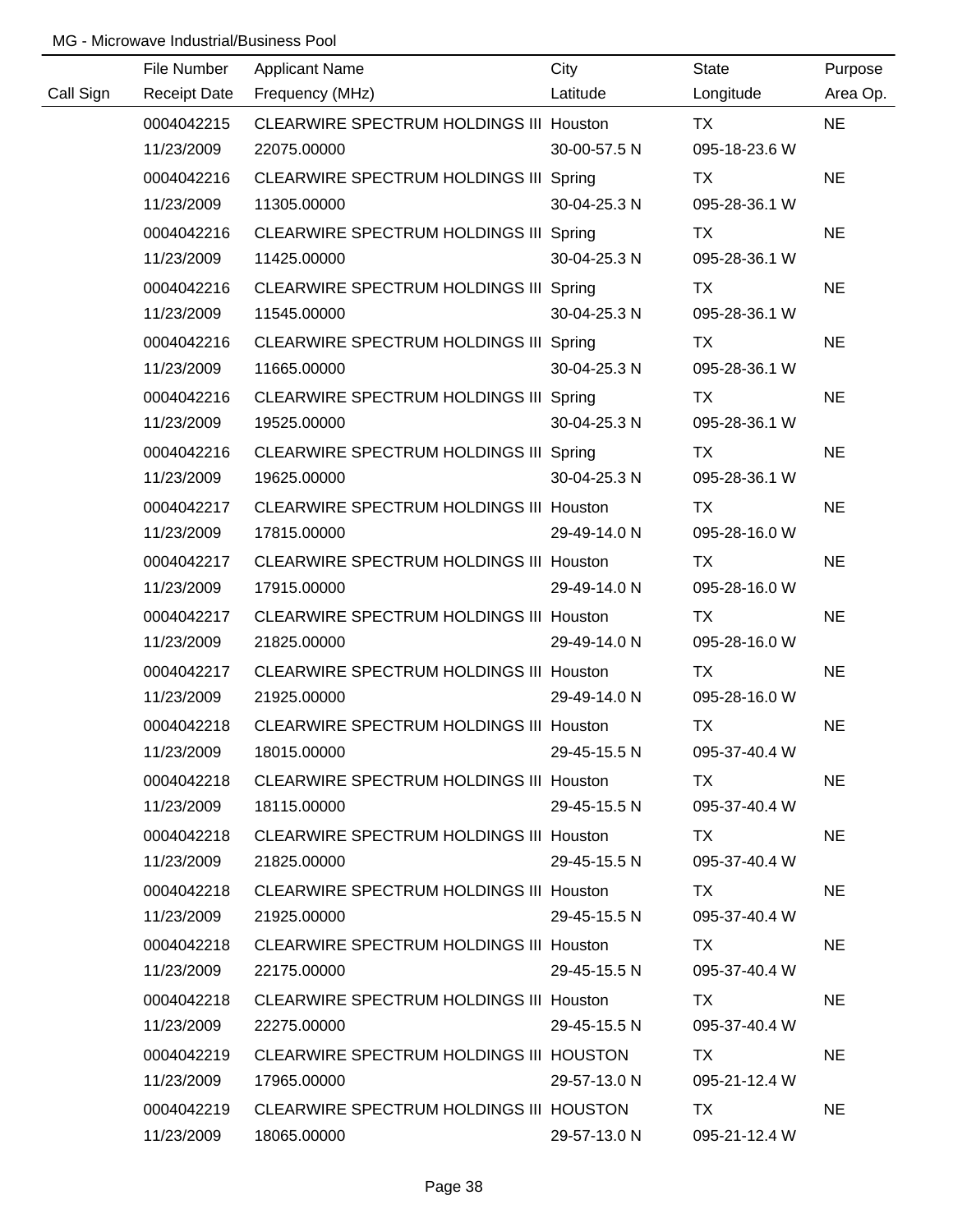|           | File Number         | <b>Applicant Name</b>                             | City         | <b>State</b>  | Purpose   |
|-----------|---------------------|---------------------------------------------------|--------------|---------------|-----------|
| Call Sign | <b>Receipt Date</b> | Frequency (MHz)                                   | Latitude     | Longitude     | Area Op.  |
|           | 0004042220          | CLEARWIRE SPECTRUM HOLDINGS III HOUSTON           |              | <b>TX</b>     | <b>NE</b> |
|           | 11/23/2009          | 10815.00000                                       | 29-48-30.6 N | 095-25-50.3 W |           |
|           | 0004042220          | CLEARWIRE SPECTRUM HOLDINGS III HOUSTON           |              | <b>TX</b>     | <b>NE</b> |
|           | 11/23/2009          | 10895.00000                                       | 29-48-30.6 N | 095-25-50.3 W |           |
|           | 0004042220          | CLEARWIRE SPECTRUM HOLDINGS III HOUSTON           |              | TX            | <b>NE</b> |
|           | 11/23/2009          | 11015.00000                                       | 29-48-30.6 N | 095-25-50.3 W |           |
|           | 0004042220          | CLEARWIRE SPECTRUM HOLDINGS III HOUSTON           |              | TX            | <b>NE</b> |
|           | 11/23/2009          | 11135.00000                                       | 29-48-30.6 N | 095-25-50.3 W |           |
|           | 0004042221          | CLEARWIRE SPECTRUM HOLDINGS III TOMBALL           |              | TX            | <b>NE</b> |
|           | 11/23/2009          | 11345.00000                                       | 30-06-08.5 N | 095-31-56.0 W |           |
|           | 0004042221          | CLEARWIRE SPECTRUM HOLDINGS III TOMBALL           |              | TX            | <b>NE</b> |
|           | 11/23/2009          | 11425.00000                                       | 30-06-08.5 N | 095-31-56.0 W |           |
|           | 0004042221          | CLEARWIRE SPECTRUM HOLDINGS III TOMBALL           |              | TX            | <b>NE</b> |
|           | 11/23/2009          | 19375.00000                                       | 30-06-08.5 N | 095-31-56.0 W |           |
|           | 0004042221          | CLEARWIRE SPECTRUM HOLDINGS III TOMBALL           |              | TX            | <b>NE</b> |
|           | 11/23/2009          | 19475.00000                                       | 30-06-08.5 N | 095-31-56.0 W |           |
|           | 0004042221          | CLEARWIRE SPECTRUM HOLDINGS III TOMBALL           |              | TX            | <b>NE</b> |
|           | 11/23/2009          | 19525.00000                                       | 30-06-08.5 N | 095-31-56.0 W |           |
|           | 0004042221          | CLEARWIRE SPECTRUM HOLDINGS III TOMBALL           |              | <b>TX</b>     | <b>NE</b> |
|           | 11/23/2009          | 19625.00000                                       | 30-06-08.5 N | 095-31-56.0 W |           |
|           | 0004042222          | CLEARWIRE SPECTRUM HOLDINGS III Tomball           |              | <b>TX</b>     | <b>NE</b> |
|           | 11/23/2009          | 23025.00000                                       | 30-03-37.1 N | 095-34-23.6 W |           |
|           | 0004042223          | CLEARWIRE SPECTRUM HOLDINGS III Humble            |              | <b>TX</b>     | <b>NE</b> |
|           | 11/23/2009          | 17865.00000                                       | 29-59-37.7 N | 095-10-32.4 W |           |
|           | 0004042224          | CLEARWIRE SPECTRUM HOLDINGS III Pearland          |              | TX.           | <b>NE</b> |
|           | 11/23/2009          | 11465.00000                                       | 29-34-48.5 N | 095-22-39.7 W |           |
|           | 0004042224          | CLEARWIRE SPECTRUM HOLDINGS III Pearland          |              | TX.           | <b>NE</b> |
|           | 11/23/2009          | 11545.00000                                       | 29-34-48.5 N | 095-22-39.7 W |           |
|           | 0004042224          | CLEARWIRE SPECTRUM HOLDINGS III Pearland          |              | TX.           | <b>NE</b> |
|           | 11/23/2009          | 19375.00000                                       | 29-34-48.5 N | 095-22-39.7 W |           |
|           | 0004042224          | CLEARWIRE SPECTRUM HOLDINGS III Pearland          |              | TX.           | <b>NE</b> |
|           | 11/23/2009          | 19475.00000                                       | 29-34-48.5 N | 095-22-39.7 W |           |
|           | 0004042225          | <b>CLEARWIRE SPECTRUM HOLDINGS III Atascocita</b> |              | TX.           | NE        |
|           | 11/23/2009          | 10975.00000                                       | 29-59-28.6 N | 095-11-50.1 W |           |
|           | 0004042225          | <b>CLEARWIRE SPECTRUM HOLDINGS III Atascocita</b> |              | TX.           | <b>NE</b> |
|           | 11/23/2009          | 11055.00000                                       | 29-59-28.6 N | 095-11-50.1 W |           |
|           | 0004042225          | <b>CLEARWIRE SPECTRUM HOLDINGS III Atascocita</b> |              | TX            | <b>NE</b> |
|           | 11/23/2009          | 19425.00000                                       | 29-59-28.6 N | 095-11-50.1 W |           |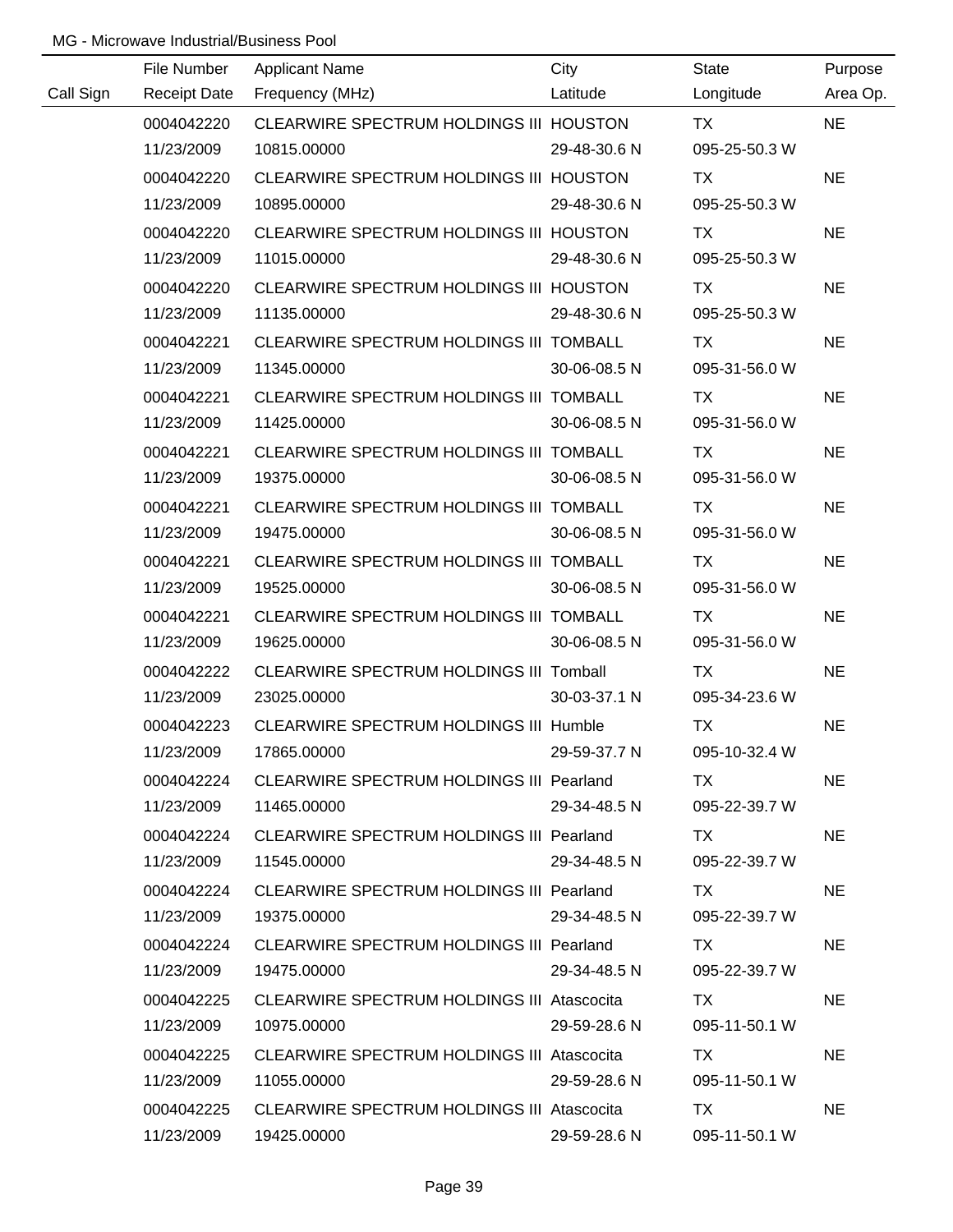|           | File Number         | <b>Applicant Name</b>                          | City         | State         | Purpose   |
|-----------|---------------------|------------------------------------------------|--------------|---------------|-----------|
| Call Sign | <b>Receipt Date</b> | Frequency (MHz)                                | Latitude     | Longitude     | Area Op.  |
|           | 0004042226          | CLEARWIRE SPECTRUM HOLDINGS III ALDINE         |              | <b>TX</b>     | <b>NE</b> |
|           | 11/23/2009          | 18015.00000                                    | 29-54-41.0 N | 095-17-58.0 W |           |
|           | 0004042226          | CLEARWIRE SPECTRUM HOLDINGS III ALDINE         |              | <b>TX</b>     | <b>NE</b> |
|           | 11/23/2009          | 18115.00000                                    | 29-54-41.0 N | 095-17-58.0 W |           |
|           | 0004042226          | CLEARWIRE SPECTRUM HOLDINGS III ALDINE         |              | TX            | <b>NE</b> |
|           | 11/23/2009          | 21825.00000                                    | 29-54-41.0 N | 095-17-58.0 W |           |
|           | 0004042226          | CLEARWIRE SPECTRUM HOLDINGS III ALDINE         |              | TX            | <b>NE</b> |
|           | 11/23/2009          | 21925.00000                                    | 29-54-41.0 N | 095-17-58.0 W |           |
|           | 0004042227          | CLEARWIRE SPECTRUM HOLDINGS III Houston        |              | TX            | <b>NE</b> |
|           | 11/23/2009          | 19425.00000                                    | 29-52-19.6 N | 095-17-18.6 W |           |
|           | 0004042228          | <b>CLEARWIRE SPECTRUM HOLDINGS III Cypress</b> |              | <b>TX</b>     | <b>NE</b> |
|           | 11/23/2009          | 11505.00000                                    | 30-00-13.7 N | 095-43-51.2 W |           |
|           | 0004042229          | CLEARWIRE SPECTRUM HOLDINGS III Houston        |              | TX            | <b>NE</b> |
|           | 11/23/2009          | 10815.00000                                    | 29-48-31.2 N | 095-41-57.1 W |           |
|           | 0004042229          | <b>CLEARWIRE SPECTRUM HOLDINGS III Houston</b> |              | TX            | <b>NE</b> |
|           | 11/23/2009          | 10895.00000                                    | 29-48-31.2 N | 095-41-57.1 W |           |
|           | 0004042229          | <b>CLEARWIRE SPECTRUM HOLDINGS III Houston</b> |              | TX            | <b>NE</b> |
|           | 11/23/2009          | 11015.00000                                    | 29-48-31.2 N | 095-41-57.1 W |           |
|           | 0004042229          | CLEARWIRE SPECTRUM HOLDINGS III Houston        |              | <b>TX</b>     | <b>NE</b> |
|           | 11/23/2009          | 11095.00000                                    | 29-48-31.2 N | 095-41-57.1 W |           |
|           | 0004042229          | <b>CLEARWIRE SPECTRUM HOLDINGS III Houston</b> |              | <b>TX</b>     | <b>NE</b> |
|           | 11/23/2009          | 17815.00000                                    | 29-48-31.2 N | 095-41-57.1 W |           |
|           | 0004042229          | CLEARWIRE SPECTRUM HOLDINGS III Houston        |              | <b>TX</b>     | <b>NE</b> |
|           | 11/23/2009          | 17915.00000                                    | 29-48-31.2 N | 095-41-57.1 W |           |
|           | 0004042229          | CLEARWIRE SPECTRUM HOLDINGS III Houston        |              | TX            | <b>NE</b> |
|           | 11/23/2009          | 23025.00000                                    | 29-48-31.2 N | 095-41-57.1 W |           |
|           | 0004042229          | <b>CLEARWIRE SPECTRUM HOLDINGS III Houston</b> |              | TX            | <b>NE</b> |
|           | 11/23/2009          | 23275.00000                                    | 29-48-31.2 N | 095-41-57.1 W |           |
|           | 0004042230          | CLEARWIRE SPECTRUM HOLDINGS III Sugar Land     |              | TX            | <b>NE</b> |
|           | 11/23/2009          | 17815.00000                                    | 29-40-21.0 N | 095-37-59.2 W |           |
|           | 0004042230          | CLEARWIRE SPECTRUM HOLDINGS III Sugar Land     |              | TX            | <b>NE</b> |
|           | 11/23/2009          | 17915.00000                                    | 29-40-21.0 N | 095-37-59.2 W |           |
|           | 0004042230          | CLEARWIRE SPECTRUM HOLDINGS III Sugar Land     |              | TX            | <b>NE</b> |
|           | 11/23/2009          | 17965.00000                                    | 29-40-21.0 N | 095-37-59.2 W |           |
|           | 0004042230          | CLEARWIRE SPECTRUM HOLDINGS III Sugar Land     |              | TX            | <b>NE</b> |
|           | 11/23/2009          | 18065.00000                                    | 29-40-21.0 N | 095-37-59.2 W |           |
|           | 0004042231          | CLEARWIRE SPECTRUM HOLDINGS III Houston        |              | <b>TX</b>     | <b>NE</b> |
|           | 11/23/2009          | 17815.00000                                    | 29-48-22.3 N | 095-32-39.8 W |           |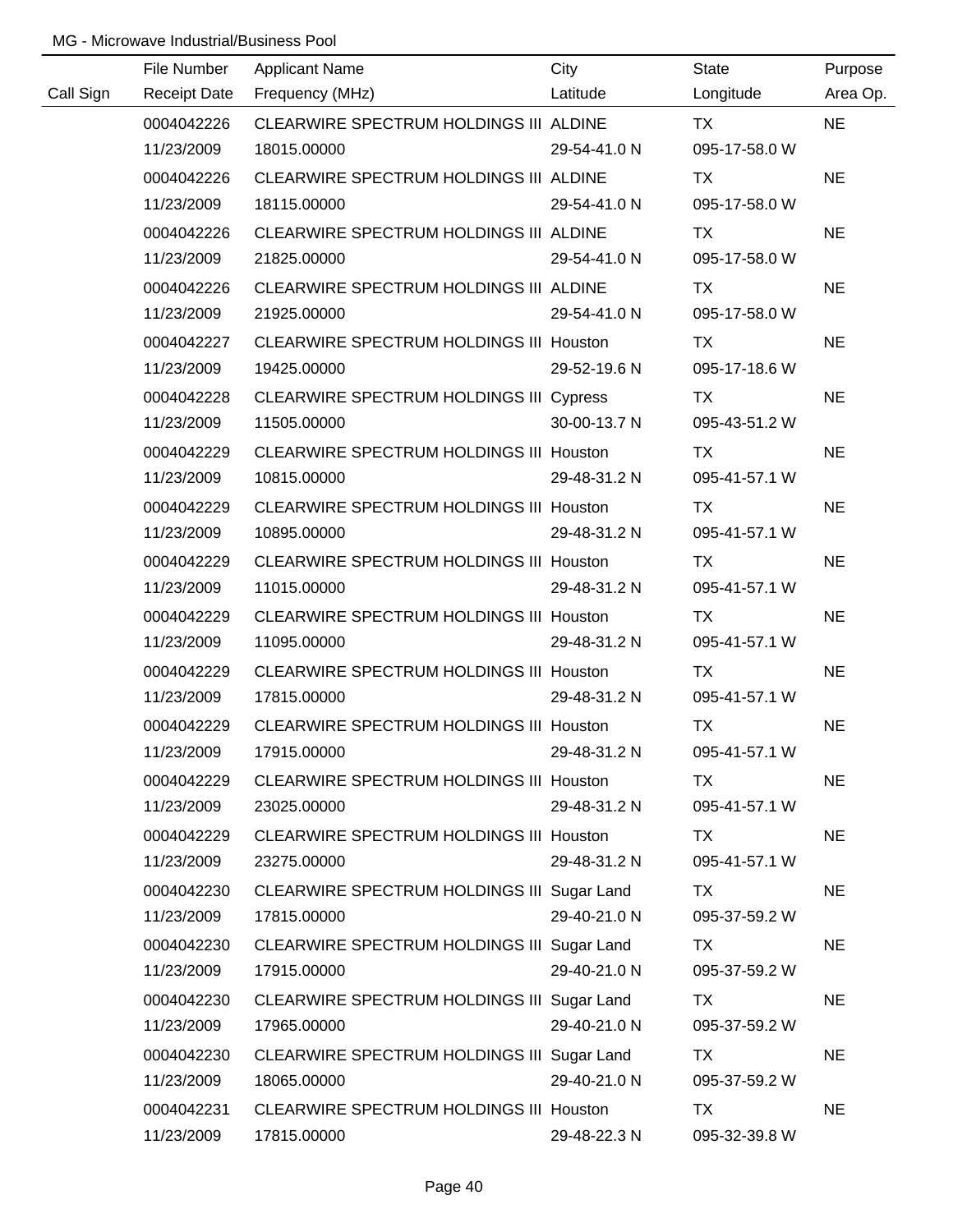|           | File Number         | <b>Applicant Name</b>                          | City         | <b>State</b>  | Purpose   |
|-----------|---------------------|------------------------------------------------|--------------|---------------|-----------|
| Call Sign | <b>Receipt Date</b> | Frequency (MHz)                                | Latitude     | Longitude     | Area Op.  |
|           | 0004042231          | CLEARWIRE SPECTRUM HOLDINGS III Houston        |              | TX            | <b>NE</b> |
|           | 11/23/2009          | 17915.00000                                    | 29-48-22.3 N | 095-32-39.8 W |           |
|           | 0004042231          | CLEARWIRE SPECTRUM HOLDINGS III Houston        |              | TX            | <b>NE</b> |
|           | 11/23/2009          | 18015.00000                                    | 29-48-22.3 N | 095-32-39.8 W |           |
|           | 0004042231          | CLEARWIRE SPECTRUM HOLDINGS III Houston        |              | TX            | <b>NE</b> |
|           | 11/23/2009          | 18115.00000                                    | 29-48-22.3 N | 095-32-39.8 W |           |
|           | 0004042231          | CLEARWIRE SPECTRUM HOLDINGS III Houston        |              | TX            | <b>NE</b> |
|           | 11/23/2009          | 21825.00000                                    | 29-48-22.3 N | 095-32-39.8 W |           |
|           | 0004042231          | CLEARWIRE SPECTRUM HOLDINGS III Houston        |              | TX            | <b>NE</b> |
|           | 11/23/2009          | 21925.00000                                    | 29-48-22.3 N | 095-32-39.8 W |           |
|           | 0004042231          | CLEARWIRE SPECTRUM HOLDINGS III Houston        |              | <b>TX</b>     | <b>NE</b> |
|           | 11/23/2009          | 22025.00000                                    | 29-48-22.3 N | 095-32-39.8 W |           |
|           | 0004042231          | CLEARWIRE SPECTRUM HOLDINGS III Houston        |              | TX            | <b>NE</b> |
|           | 11/23/2009          | 22125.00000                                    | 29-48-22.3 N | 095-32-39.8 W |           |
|           | 0004042231          | CLEARWIRE SPECTRUM HOLDINGS III Houston        |              | TX            | <b>NE</b> |
|           | 11/23/2009          | 22225.00000                                    | 29-48-22.3 N | 095-32-39.8 W |           |
|           | 0004042232          | CLEARWIRE SPECTRUM HOLDINGS III Sugarland      |              | TX            | <b>NE</b> |
|           | 11/23/2009          | 11345.00000                                    | 29-33-12.8 N | 095-35-32.2 W |           |
|           | 0004042232          | CLEARWIRE SPECTRUM HOLDINGS III Sugarland      |              | TX            | <b>NE</b> |
|           | 11/23/2009          | 11425.00000                                    | 29-33-12.8 N | 095-35-32.2 W |           |
|           | 0004042232          | CLEARWIRE SPECTRUM HOLDINGS III Sugarland      |              | <b>TX</b>     | <b>NE</b> |
|           | 11/23/2009          | 11465.00000                                    | 29-33-12.8 N | 095-35-32.2 W |           |
|           | 0004042232          | CLEARWIRE SPECTRUM HOLDINGS III Sugarland      |              | <b>TX</b>     | <b>NE</b> |
|           | 11/23/2009          | 11545.00000                                    | 29-33-12.8 N | 095-35-32.2 W |           |
|           | 0004042233          | CLEARWIRE SPECTRUM HOLDINGS III HOUSTON        |              | TX            | <b>NE</b> |
|           | 11/23/2009          | 22025.00000                                    | 29-58-08.0 N | 095-37-00.0 W |           |
|           | 0004042233          | CLEARWIRE SPECTRUM HOLDINGS III HOUSTON        |              | TX.           | <b>NE</b> |
|           | 11/23/2009          | 22075.00000                                    | 29-58-08.0 N | 095-37-00.0 W |           |
|           | 0004042234          | <b>CLEARWIRE SPECTRUM HOLDINGS III Houston</b> |              | TX            | <b>NE</b> |
|           | 11/23/2009          | 19575.00000                                    | 29-55-39.5 N | 095-24-30.2 W |           |
|           | 0004042234          | CLEARWIRE SPECTRUM HOLDINGS III Houston        |              | TX.           | <b>NE</b> |
|           | 11/23/2009          | 19675.00000                                    | 29-55-39.5 N | 095-24-30.2 W |           |
|           | 0004042234          | <b>CLEARWIRE SPECTRUM HOLDINGS III Houston</b> |              | TX            | <b>NE</b> |
|           | 11/23/2009          | 21825.00000                                    | 29-55-39.5 N | 095-24-30.2 W |           |
|           | 0004042234          | <b>CLEARWIRE SPECTRUM HOLDINGS III Houston</b> |              | TX.           | <b>NE</b> |
|           | 11/23/2009          | 21925.00000                                    | 29-55-39.5 N | 095-24-30.2 W |           |
|           | 0004042235          | CLEARWIRE SPECTRUM HOLDINGS III Spring         |              | TX.           | <b>NE</b> |
|           | 11/23/2009          | 17815.00000                                    | 30-01-53.5 N | 095-27-45.1 W |           |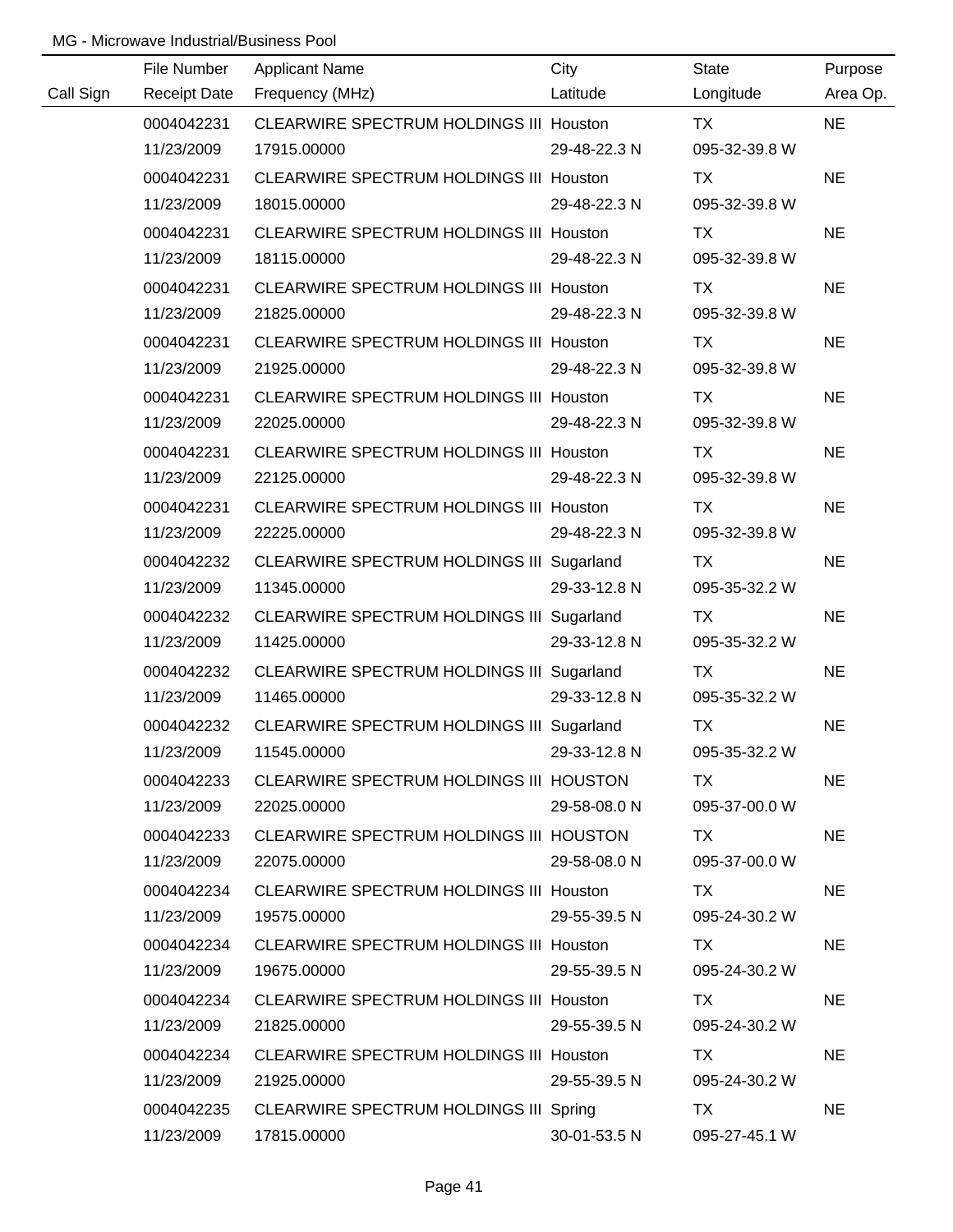|           | File Number         | <b>Applicant Name</b>                           | City         | <b>State</b>  | Purpose   |
|-----------|---------------------|-------------------------------------------------|--------------|---------------|-----------|
| Call Sign | <b>Receipt Date</b> | Frequency (MHz)                                 | Latitude     | Longitude     | Area Op.  |
|           | 0004042235          | CLEARWIRE SPECTRUM HOLDINGS III Spring          |              | <b>TX</b>     | <b>NE</b> |
|           | 11/23/2009          | 17915.00000                                     | 30-01-53.5 N | 095-27-45.1 W |           |
|           | 0004042235          | CLEARWIRE SPECTRUM HOLDINGS III Spring          |              | TX            | <b>NE</b> |
|           | 11/23/2009          | 18015.00000                                     | 30-01-53.5 N | 095-27-45.1 W |           |
|           | 0004042235          | CLEARWIRE SPECTRUM HOLDINGS III Spring          |              | TX            | <b>NE</b> |
|           | 11/23/2009          | 18115.00000                                     | 30-01-53.5 N | 095-27-45.1 W |           |
|           | 0004042236          | CLEARWIRE SPECTRUM HOLDINGS III Houston         |              | TX            | <b>NE</b> |
|           | 11/23/2009          | 19575.00000                                     | 29-36-24.8 N | 095-23-32.7 W |           |
|           | 0004042236          | CLEARWIRE SPECTRUM HOLDINGS III Houston         |              | TX            | <b>NE</b> |
|           | 11/23/2009          | 19675.00000                                     | 29-36-24.8 N | 095-23-32.7 W |           |
|           | 0004042237          | CLEARWIRE SPECTRUM HOLDINGS III Houston         |              | TX            | <b>NE</b> |
|           | 11/23/2009          | 18015.00000                                     | 29-50-16.1 N | 095-21-16.8 W |           |
|           | 0004042237          | CLEARWIRE SPECTRUM HOLDINGS III Houston         |              | TX            | <b>NE</b> |
|           | 11/23/2009          | 18115.00000                                     | 29-50-16.1 N | 095-21-16.8 W |           |
|           | 0004042238          | <b>CLEARWIRE SPECTRUM HOLDINGS III Houston</b>  |              | TX            | <b>NE</b> |
|           | 11/23/2009          | 21825.00000                                     | 29-38-28.9 N | 095-30-23.9 W |           |
|           | 0004042238          | <b>CLEARWIRE SPECTRUM HOLDINGS III Houston</b>  |              | TX            | <b>NE</b> |
|           | 11/23/2009          | 21925.00000                                     | 29-38-28.9 N | 095-30-23.9 W |           |
|           | 0004042239          | CLEARWIRE SPECTRUM HOLDINGS III Houston         |              | TX            | <b>NE</b> |
|           | 11/23/2009          | 19525.00000                                     | 29-46-25.5 N | 095-17-15.5 W |           |
|           | 0004042239          | CLEARWIRE SPECTRUM HOLDINGS III Houston         |              | <b>TX</b>     | <b>NE</b> |
|           | 11/23/2009          | 19575.00000                                     | 29-46-25.5 N | 095-17-15.5 W |           |
|           | 0004042239          | CLEARWIRE SPECTRUM HOLDINGS III Houston         |              | <b>TX</b>     | <b>NE</b> |
|           | 11/23/2009          | 19625.00000                                     | 29-46-25.5 N | 095-17-15.5 W |           |
|           | 0004042239          | CLEARWIRE SPECTRUM HOLDINGS III Houston         |              | TX.           | <b>NE</b> |
|           | 11/23/2009          | 19675.00000                                     | 29-46-25.5 N | 095-17-15.5 W |           |
|           | 0004042240          | CLEARWIRE SPECTRUM HOLDINGS III Houston         |              | TX T          | NE.       |
|           | 11/23/2009          | 22075.00000                                     | 29-38-00.8 N | 095-14-51.0 W |           |
|           | 0004042241          | CLEARWIRE SPECTRUM HOLDINGS III SPRING          |              | TX T          | <b>NE</b> |
|           | 11/23/2009          | 17815.00000                                     | 30-00-46.5 N | 095-24-08.8 W |           |
|           | 0004042241          | CLEARWIRE SPECTRUM HOLDINGS III SPRING          |              | TX .          | <b>NE</b> |
|           | 11/23/2009          | 17915.00000                                     | 30-00-46.5 N | 095-24-08.8 W |           |
|           | 0004042242          | <b>CLEARWIRE SPECTRUM HOLDINGS III Pasadena</b> |              | TX.           | <b>NE</b> |
|           | 11/23/2009          | 22075.00000                                     | 29-42-20.5 N | 095-12-02.2 W |           |
|           | 0004042243          | CLEARWIRE SPECTRUM HOLDINGS III HOUSTON         |              | TX.           | <b>NE</b> |
|           | 11/23/2009          | 17815.00000                                     | 29-43-30.9 N | 095-30-53.2 W |           |
|           | 0004042243          | CLEARWIRE SPECTRUM HOLDINGS III HOUSTON         |              | TX            | <b>NE</b> |
|           | 11/23/2009          | 17915.00000                                     | 29-43-30.9 N | 095-30-53.2 W |           |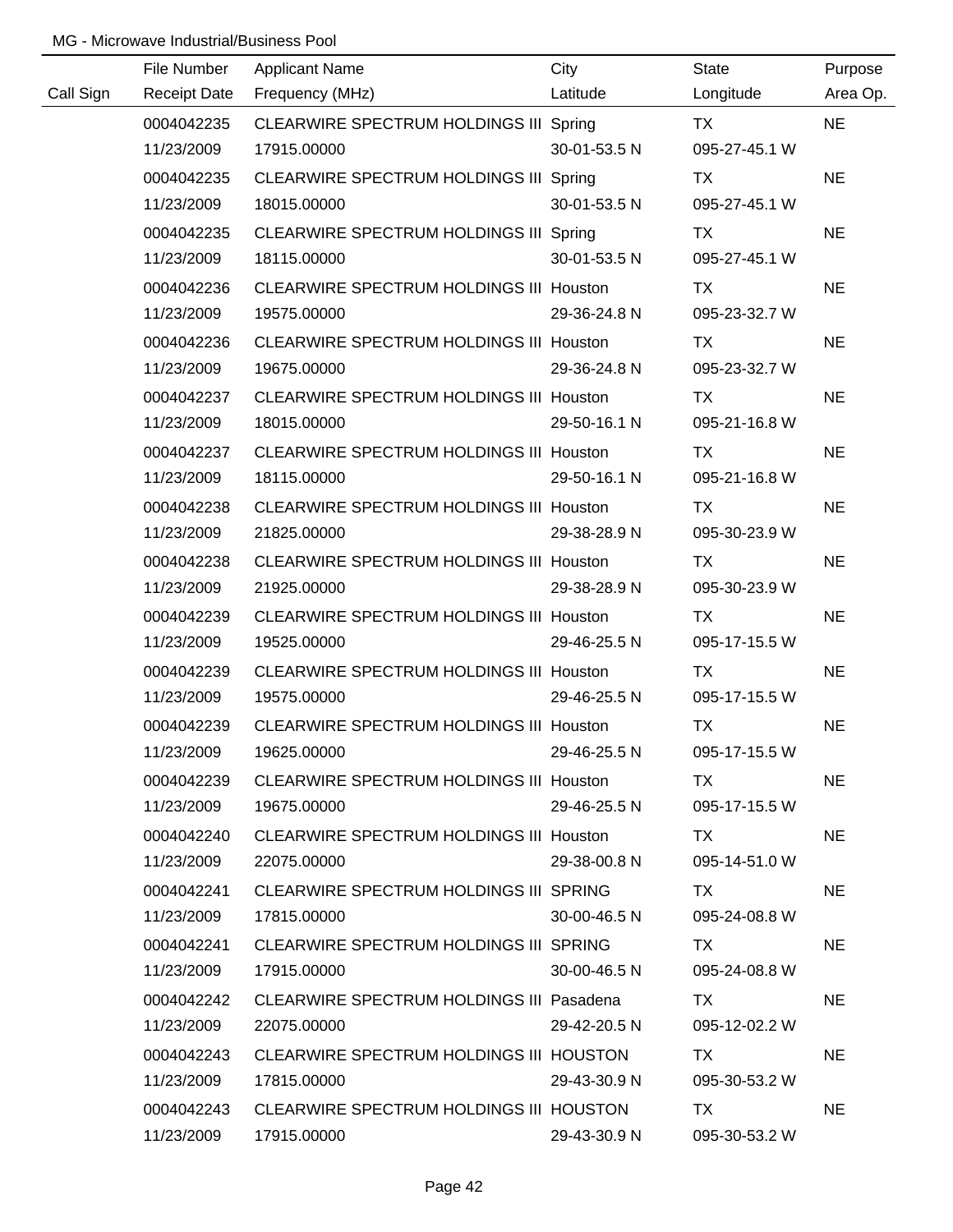|           | File Number         | <b>Applicant Name</b>                           | City         | State         | Purpose   |
|-----------|---------------------|-------------------------------------------------|--------------|---------------|-----------|
| Call Sign | <b>Receipt Date</b> | Frequency (MHz)                                 | Latitude     | Longitude     | Area Op.  |
|           | 0004042243          | CLEARWIRE SPECTRUM HOLDINGS III HOUSTON         |              | <b>TX</b>     | <b>NE</b> |
|           | 11/23/2009          | 23025.00000                                     | 29-43-30.9 N | 095-30-53.2 W |           |
|           | 0004042243          | CLEARWIRE SPECTRUM HOLDINGS III HOUSTON         |              | TX            | <b>NE</b> |
|           | 11/23/2009          | 23125.00000                                     | 29-43-30.9 N | 095-30-53.2 W |           |
|           | 0004042243          | CLEARWIRE SPECTRUM HOLDINGS III HOUSTON         |              | TX            | <b>NE</b> |
|           | 11/23/2009          | 23275.00000                                     | 29-43-30.9 N | 095-30-53.2 W |           |
|           | 0004042243          | CLEARWIRE SPECTRUM HOLDINGS III HOUSTON         |              | TX            | <b>NE</b> |
|           | 11/23/2009          | 23325.00000                                     | 29-43-30.9 N | 095-30-53.2 W |           |
|           | 0004042243          | CLEARWIRE SPECTRUM HOLDINGS III HOUSTON         |              | TX            | <b>NE</b> |
|           | 11/23/2009          | 23425.00000                                     | 29-43-30.9 N | 095-30-53.2 W |           |
|           | 0004042244          | CLEARWIRE SPECTRUM HOLDINGS III HOUSTON         |              | TX            | <b>NE</b> |
|           | 11/23/2009          | 19525.00000                                     | 29-58-20.0 N | 095-21-56.0 W |           |
|           | 0004042244          | CLEARWIRE SPECTRUM HOLDINGS III HOUSTON         |              | TX            | <b>NE</b> |
|           | 11/23/2009          | 19575.00000                                     | 29-58-20.0 N | 095-21-56.0 W |           |
|           | 0004042244          | CLEARWIRE SPECTRUM HOLDINGS III HOUSTON         |              | TX            | <b>NE</b> |
|           | 11/23/2009          | 19625.00000                                     | 29-58-20.0 N | 095-21-56.0 W |           |
|           | 0004042244          | CLEARWIRE SPECTRUM HOLDINGS III HOUSTON         |              | TX            | <b>NE</b> |
|           | 11/23/2009          | 19675.00000                                     | 29-58-20.0 N | 095-21-56.0 W |           |
|           | 0004042245          | CLEARWIRE SPECTRUM HOLDINGS III Pasadena        |              | <b>TX</b>     | <b>NE</b> |
|           | 11/23/2009          | 23225.00000                                     | 29-39-52.3 N | 095-10-40.8 W |           |
|           | 0004042245          | <b>CLEARWIRE SPECTRUM HOLDINGS III Pasadena</b> |              | <b>TX</b>     | <b>NE</b> |
|           | 11/23/2009          | 23275.00000                                     | 29-39-52.3 N | 095-10-40.8 W |           |
|           | 0004042246          | CLEARWIRE SPECTRUM HOLDINGS III Katy            |              | <b>TX</b>     | <b>NE</b> |
|           | 11/23/2009          | 11265.00000                                     | 29-45-31.7 N | 095-44-50.6 W |           |
|           | 0004042246          | CLEARWIRE SPECTRUM HOLDINGS III Katy            |              | TX T          | <b>NE</b> |
|           | 11/23/2009          | 11425.00000                                     | 29-45-31.7 N | 095-44-50.6 W |           |
|           | 0004042246          | CLEARWIRE SPECTRUM HOLDINGS III Katy            |              | TX TX         | <b>NE</b> |
|           | 11/23/2009          | 11465.00000                                     | 29-45-31.7 N | 095-44-50.6 W |           |
|           | 0004042246          | CLEARWIRE SPECTRUM HOLDINGS III Katy            |              | TX.           | <b>NE</b> |
|           | 11/23/2009          | 11545.00000                                     | 29-45-31.7 N | 095-44-50.6 W |           |
|           | 0004042247          | CLEARWIRE SPECTRUM HOLDINGS III Houston         |              | TX.           | <b>NE</b> |
|           | 11/23/2009          | 23025.00000                                     | 29-48-06.5 N | 095-31-32.0 W |           |
|           | 0004042247          | CLEARWIRE SPECTRUM HOLDINGS III Houston         |              | TX.           | <b>NE</b> |
|           | 11/23/2009          | 23125.00000                                     | 29-48-06.5 N | 095-31-32.0 W |           |
|           | 0004042247          | CLEARWIRE SPECTRUM HOLDINGS III Houston         |              | TX            | <b>NE</b> |
|           | 11/23/2009          | 23225.00000                                     | 29-48-06.5 N | 095-31-32.0 W |           |
|           | 0004042247          | CLEARWIRE SPECTRUM HOLDINGS III Houston         |              | <b>TX</b>     | <b>NE</b> |
|           | 11/23/2009          | 23325.00000                                     | 29-48-06.5 N | 095-31-32.0 W |           |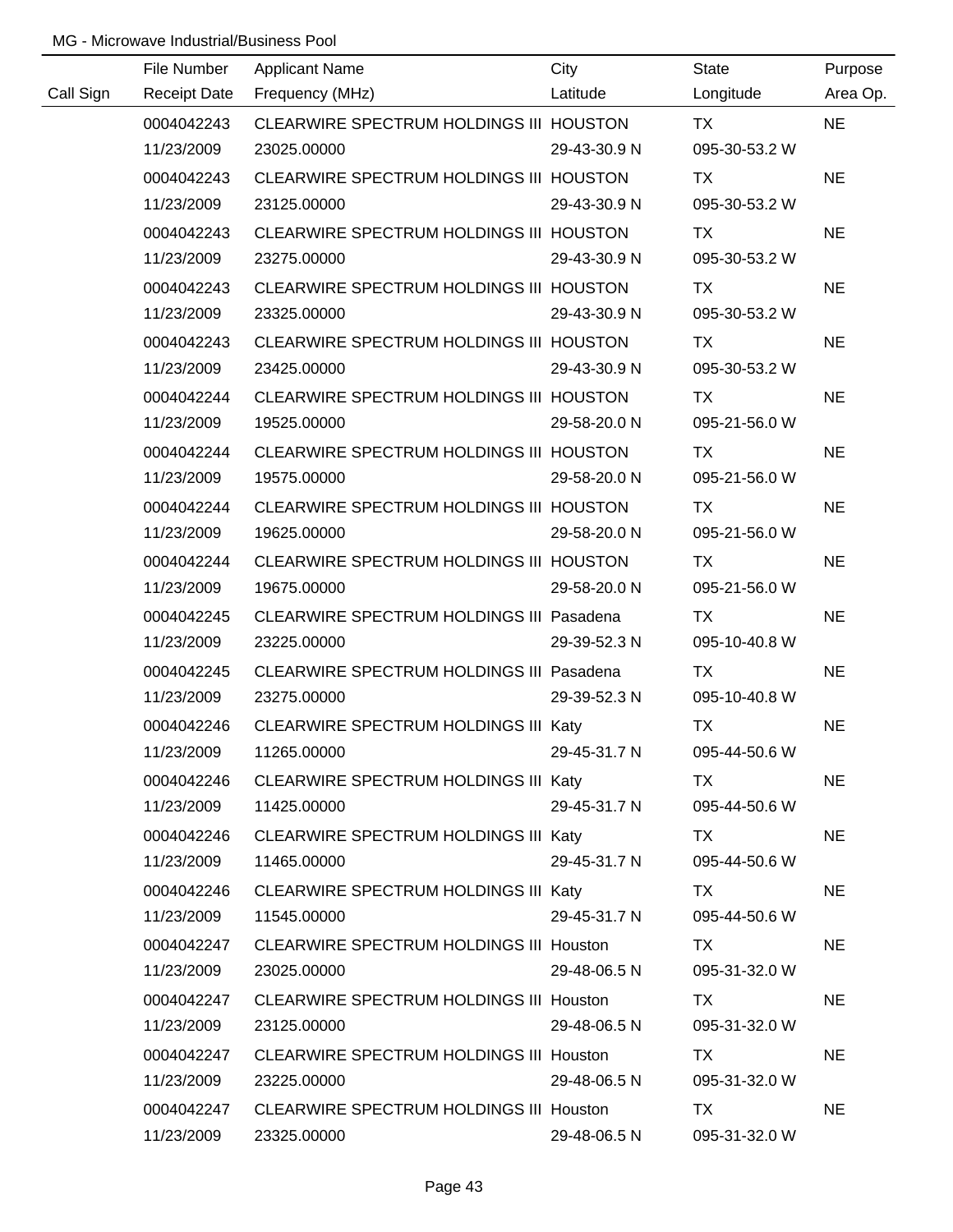|           | File Number         | <b>Applicant Name</b>                                | City         | <b>State</b>  | Purpose   |
|-----------|---------------------|------------------------------------------------------|--------------|---------------|-----------|
| Call Sign | <b>Receipt Date</b> | Frequency (MHz)                                      | Latitude     | Longitude     | Area Op.  |
|           | 0004042247          | CLEARWIRE SPECTRUM HOLDINGS III Houston              |              | TX            | <b>NE</b> |
|           | 11/23/2009          | 23425.00000                                          | 29-48-06.5 N | 095-31-32.0 W |           |
|           | 0004042248          | CLEARWIRE SPECTRUM HOLDINGS III Webster              |              | TX            | <b>NE</b> |
|           | 11/23/2009          | 17815.00000                                          | 29-30-33.2 N | 095-09-54.4 W |           |
|           | 0004042248          | CLEARWIRE SPECTRUM HOLDINGS III Webster              |              | TX            | <b>NE</b> |
|           | 11/23/2009          | 17915.00000                                          | 29-30-33.2 N | 095-09-54.4 W |           |
|           | 0004042248          | <b>CLEARWIRE SPECTRUM HOLDINGS III Webster</b>       |              | TX            | <b>NE</b> |
|           | 11/23/2009          | 17965.00000                                          | 29-30-33.2 N | 095-09-54.4 W |           |
|           | 0004042248          | CLEARWIRE SPECTRUM HOLDINGS III Webster              |              | TX            | <b>NE</b> |
|           | 11/23/2009          | 18015.00000                                          | 29-30-33.2 N | 095-09-54.4 W |           |
|           | 0004042248          | CLEARWIRE SPECTRUM HOLDINGS III Webster              |              | TX            | <b>NE</b> |
|           | 11/23/2009          | 18065.00000                                          | 29-30-33.2 N | 095-09-54.4 W |           |
|           | 0004042248          | CLEARWIRE SPECTRUM HOLDINGS III Webster              |              | TX            | <b>NE</b> |
|           | 11/23/2009          | 18115.00000                                          | 29-30-33.2 N | 095-09-54.4 W |           |
|           | 0004042249          | <b>CLEARWIRE SPECTRUM HOLDINGS III Missouri City</b> |              | TX            | <b>NE</b> |
|           | 11/23/2009          | 22075.00000                                          | 29-36-42.8 N | 095-16-32.8 W |           |
|           | 0004042250          | CLEARWIRE SPECTRUM HOLDINGS III La Porte             |              | TX            | <b>NE</b> |
|           | 11/23/2009          | 11265.00000                                          | 29-39-56.9 N | 095-05-14.5 W |           |
|           | 0004042250          | CLEARWIRE SPECTRUM HOLDINGS III La Porte             |              | TX            | <b>NE</b> |
|           | 11/23/2009          | 11425.00000                                          | 29-39-56.9 N | 095-05-14.5 W |           |
|           | 0004042250          | CLEARWIRE SPECTRUM HOLDINGS III La Porte             |              | <b>TX</b>     | <b>NE</b> |
|           | 11/23/2009          | 11465.00000                                          | 29-39-56.9 N | 095-05-14.5 W |           |
|           | 0004042250          | CLEARWIRE SPECTRUM HOLDINGS III La Porte             |              | <b>TX</b>     | <b>NE</b> |
|           | 11/23/2009          | 11545.00000                                          | 29-39-56.9 N | 095-05-14.5 W |           |
|           | 0004042250          | CLEARWIRE SPECTRUM HOLDINGS III La Porte             |              | TX.           | <b>NE</b> |
|           | 11/23/2009          | 11625.00000                                          | 29-39-56.9 N | 095-05-14.5 W |           |
|           | 0004042251          | CLEARWIRE SPECTRUM HOLDINGS III Houston              |              | TX.           | <b>NE</b> |
|           | 11/23/2009          | 11505.00000                                          | 29-02-14.4 N | 095-26-52.8 W |           |
|           | 0004042251          | CLEARWIRE SPECTRUM HOLDINGS III Houston              |              | TX.           | <b>NE</b> |
|           | 11/23/2009          | 11585.00000                                          | 29-02-14.4 N | 095-26-52.8 W |           |
|           | 0004042251          | CLEARWIRE SPECTRUM HOLDINGS III Houston              |              | TX.           | <b>NE</b> |
|           | 11/23/2009          | 18015.00000                                          | 29-02-14.4 N | 095-26-52.8 W |           |
|           | 0004042251          | <b>CLEARWIRE SPECTRUM HOLDINGS III Houston</b>       |              | TX.           | <b>NE</b> |
|           | 11/23/2009          | 18115.00000                                          | 29-02-14.4 N | 095-26-52.8 W |           |
|           | 0004042252          | CLEARWIRE SPECTRUM HOLDINGS III HOUSTON              |              | TX.           | <b>NE</b> |
|           | 11/23/2009          | 11265.00000                                          | 29-52-43.6 N | 095-33-37.3 W |           |
|           | 0004042252          | CLEARWIRE SPECTRUM HOLDINGS III HOUSTON              |              | TX            | <b>NE</b> |
|           | 11/23/2009          | 11345.00000                                          | 29-52-43.6 N | 095-33-37.3 W |           |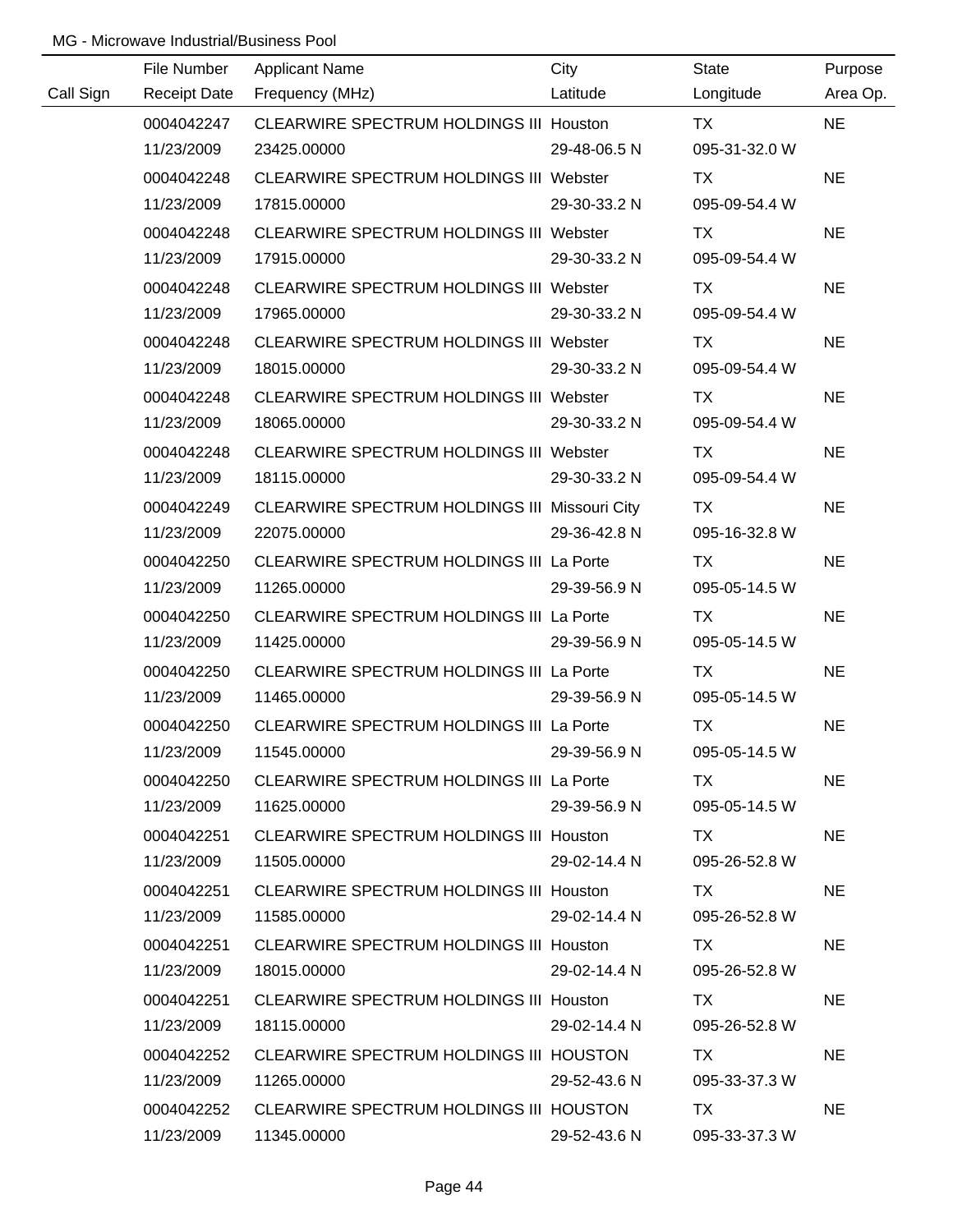|           | File Number | <b>Applicant Name</b>                              | City         | State         | Purpose   |
|-----------|-------------|----------------------------------------------------|--------------|---------------|-----------|
| Call Sign |             | Receipt Date Frequency (MHz)                       | Latitude     | Longitude     | Area Op.  |
|           | 0004042252  | CLEARWIRE SPECTRUM HOLDINGS III HOUSTON            |              | TX T          | <b>NE</b> |
|           | 11/23/2009  | 11465.00000                                        | 29-52-43.6 N | 095-33-37.3 W |           |
|           | 0004042252  | CLEARWIRE SPECTRUM HOLDINGS III HOUSTON            |              | TX            | <b>NE</b> |
|           | 11/23/2009  | 11545.00000                                        | 29-52-43.6 N | 095-33-37.3 W |           |
|           | 0004042252  | CLEARWIRE SPECTRUM HOLDINGS III HOUSTON            |              | TX.           | <b>NE</b> |
|           | 11/23/2009  | 18015.00000                                        | 29-52-43.6 N | 095-33-37.3 W |           |
|           | 0004042252  | CLEARWIRE SPECTRUM HOLDINGS III HOUSTON            |              | TX.           | <b>NE</b> |
|           | 11/23/2009  | 18115.00000                                        | 29-52-43.6 N | 095-33-37.3 W |           |
|           | 0004042253  | CLEARWIRE SPECTRUM HOLDINGS III Houston            |              | <b>TX</b>     | <b>NE</b> |
|           | 11/23/2009  | 11265.00000                                        | 29-48-48.6 N | 095-33-44.3 W |           |
|           | 0004042253  | CLEARWIRE SPECTRUM HOLDINGS III Houston            |              | TX.           | <b>NE</b> |
|           | 11/23/2009  | 11345.00000                                        | 29-48-48.6 N | 095-33-44.3 W |           |
|           | 0004042253  | CLEARWIRE SPECTRUM HOLDINGS III Houston            |              | <b>TX</b>     | <b>NE</b> |
|           | 11/23/2009  | 11585.00000                                        | 29-48-48.6 N | 095-33-44.3 W |           |
|           | 0004042253  | CLEARWIRE SPECTRUM HOLDINGS III Houston            |              | TX            | <b>NE</b> |
|           | 11/23/2009  | 11665.00000                                        | 29-48-48.6 N | 095-33-44.3 W |           |
|           | 0004042253  | CLEARWIRE SPECTRUM HOLDINGS III Houston            |              | <b>TX</b>     | <b>NE</b> |
|           | 11/23/2009  | 17815.00000                                        | 29-48-48.6 N | 095-33-44.3 W |           |
|           | 0004042253  | CLEARWIRE SPECTRUM HOLDINGS III Houston            |              | TX            | <b>NE</b> |
|           | 11/23/2009  | 17915.00000                                        | 29-48-48.6 N | 095-33-44.3 W |           |
|           | 0004042253  | CLEARWIRE SPECTRUM HOLDINGS III Houston            |              | <b>TX</b>     | <b>NE</b> |
|           | 11/23/2009  | 23025.00000                                        | 29-48-48.6 N | 095-33-44.3 W |           |
|           | 0004042253  | CLEARWIRE SPECTRUM HOLDINGS III Houston            |              | <b>TX</b>     | <b>NE</b> |
|           | 11/23/2009  | 23125.00000                                        | 29-48-48.6 N | 095-33-44.3 W |           |
|           | 0004042253  | CLEARWIRE SPECTRUM HOLDINGS III Houston            |              | TX .          | <b>NE</b> |
|           | 11/23/2009  | 23325.00000                                        | 29-48-48.6 N | 095-33-44.3 W |           |
|           | 0004042253  | CLEARWIRE SPECTRUM HOLDINGS III Houston            |              | TX.           | <b>NE</b> |
|           | 11/23/2009  | 23425.00000                                        | 29-48-48.6 N | 095-33-44.3 W |           |
|           | 0004042254  | <b>CLEARWIRE SPECTRUM HOLDINGS III Channelview</b> |              | TX .          | <b>NE</b> |
|           | 11/23/2009  | 23275.00000                                        | 29-47-35.9 N | 095-08-21.2 W |           |
|           | 0004042255  | CLEARWIRE SPECTRUM HOLDINGS III Houston            |              | TX.           | <b>NE</b> |
|           | 11/23/2009  | 19375.00000                                        | 29-44-12.6 N | 095-30-00.3 W |           |
|           | 0004042255  | CLEARWIRE SPECTRUM HOLDINGS III Houston            |              | TX.           | <b>NE</b> |
|           | 11/23/2009  | 19475.00000                                        | 29-44-12.6 N | 095-30-00.3 W |           |
|           | 0004042256  | CLEARWIRE SPECTRUM HOLDINGS III HOUSTON            |              | TX.           | <b>NE</b> |
|           | 11/23/2009  | 18015.00000                                        | 29-57-07.1 N | 095-30-08.3 W |           |
|           | 0004042256  | CLEARWIRE SPECTRUM HOLDINGS III HOUSTON            |              | TX.           | <b>NE</b> |
|           | 11/23/2009  | 18115.00000                                        | 29-57-07.1 N | 095-30-08.3 W |           |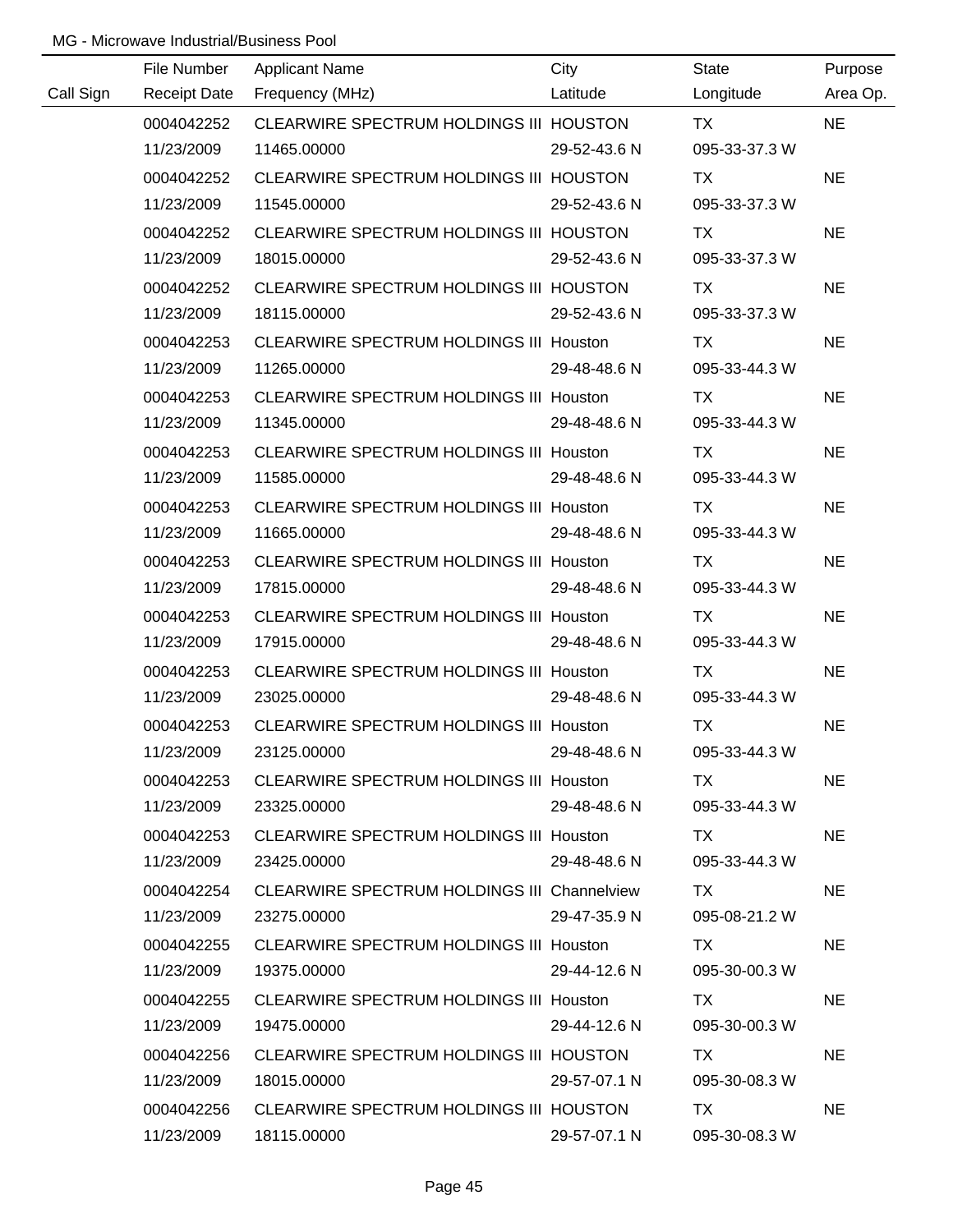|           | File Number         | <b>Applicant Name</b>                             | City         | <b>State</b>  | Purpose   |
|-----------|---------------------|---------------------------------------------------|--------------|---------------|-----------|
| Call Sign | <b>Receipt Date</b> | Frequency (MHz)                                   | Latitude     | Longitude     | Area Op.  |
|           | 0004042257          | CLEARWIRE SPECTRUM HOLDINGS III Highlands         |              | TX            | <b>NE</b> |
|           | 11/23/2009          | 11265.00000                                       | 29-48-59.7 N | 095-03-30.5 W |           |
|           | 0004042257          | CLEARWIRE SPECTRUM HOLDINGS III Highlands         |              | TX            | <b>NE</b> |
|           | 11/23/2009          | 11345.00000                                       | 29-48-59.7 N | 095-03-30.5 W |           |
|           | 0004042257          | CLEARWIRE SPECTRUM HOLDINGS III Highlands         |              | TX            | <b>NE</b> |
|           | 11/23/2009          | 11425.00000                                       | 29-48-59.7 N | 095-03-30.5 W |           |
|           | 0004042257          | CLEARWIRE SPECTRUM HOLDINGS III Highlands         |              | <b>TX</b>     | <b>NE</b> |
|           | 11/23/2009          | 11465.00000                                       | 29-48-59.7 N | 095-03-30.5 W |           |
|           | 0004042257          | CLEARWIRE SPECTRUM HOLDINGS III Highlands         |              | TX            | <b>NE</b> |
|           | 11/23/2009          | 11545.00000                                       | 29-48-59.7 N | 095-03-30.5 W |           |
|           | 0004042257          | CLEARWIRE SPECTRUM HOLDINGS III Highlands         |              | <b>TX</b>     | <b>NE</b> |
|           | 11/23/2009          | 11625.00000                                       | 29-48-59.7 N | 095-03-30.5 W |           |
|           | 0004042257          | CLEARWIRE SPECTRUM HOLDINGS III Highlands         |              | <b>TX</b>     | <b>NE</b> |
|           | 11/23/2009          | 17865.00000                                       | 29-48-59.7 N | 095-03-30.5 W |           |
|           | 0004042258          | CLEARWIRE SPECTRUM HOLDINGS III Brookside Village |              | TX            | <b>NE</b> |
|           | 11/23/2009          | 17815.00000                                       | 29-35-15.2 N | 095-18-12.2 W |           |
|           | 0004042258          | CLEARWIRE SPECTRUM HOLDINGS III Brookside Village |              | TX            | <b>NE</b> |
|           | 11/23/2009          | 17915.00000                                       | 29-35-15.2 N | 095-18-12.2 W |           |
|           | 0004042259          | CLEARWIRE SPECTRUM HOLDINGS III Houston           |              | TX            | <b>NE</b> |
|           | 11/23/2009          | 10775.00000                                       | 29-51-04.6 N | 095-32-18.7 W |           |
|           | 0004042259          | CLEARWIRE SPECTRUM HOLDINGS III Houston           |              | <b>TX</b>     | <b>NE</b> |
|           | 11/23/2009          | 10895.00000                                       | 29-51-04.6 N | 095-32-18.7 W |           |
|           | 0004042259          | CLEARWIRE SPECTRUM HOLDINGS III Houston           |              | <b>TX</b>     | <b>NE</b> |
|           | 11/23/2009          | 11015.00000                                       | 29-51-04.6 N | 095-32-18.7 W |           |
|           | 0004042259          | <b>CLEARWIRE SPECTRUM HOLDINGS III Houston</b>    |              | TX.           | <b>NE</b> |
|           | 11/23/2009          | 11095.00000                                       | 29-51-04.6 N | 095-32-18.7 W |           |
|           | 0004042259          | CLEARWIRE SPECTRUM HOLDINGS III Houston           |              | TX.           | <b>NE</b> |
|           | 11/23/2009          | 21875.00000                                       | 29-51-04.6 N | 095-32-18.7 W |           |
|           | 0004042260          | CLEARWIRE SPECTRUM HOLDINGS III Houston           |              | TX.           | <b>NE</b> |
|           | 11/23/2009          | 17815.00000                                       | 29-49-28.7 N | 095-15-29.8 W |           |
|           | 0004042260          | <b>CLEARWIRE SPECTRUM HOLDINGS III Houston</b>    |              | TX.           | <b>NE</b> |
|           | 11/23/2009          | 17865.00000                                       | 29-49-28.7 N | 095-15-29.8 W |           |
|           | 0004042260          | <b>CLEARWIRE SPECTRUM HOLDINGS III Houston</b>    |              | TX.           | <b>NE</b> |
|           | 11/23/2009          | 17915.00000                                       | 29-49-28.7 N | 095-15-29.8 W |           |
|           | 0004042260          | <b>CLEARWIRE SPECTRUM HOLDINGS III Houston</b>    |              | TX.           | <b>NE</b> |
|           | 11/23/2009          | 17920.00000                                       | 29-49-28.7 N | 095-15-29.8 W |           |
|           | 0004042260          | <b>CLEARWIRE SPECTRUM HOLDINGS III Houston</b>    |              | TX            | <b>NE</b> |
|           | 11/23/2009          | 17960.00000                                       | 29-49-28.7 N | 095-15-29.8 W |           |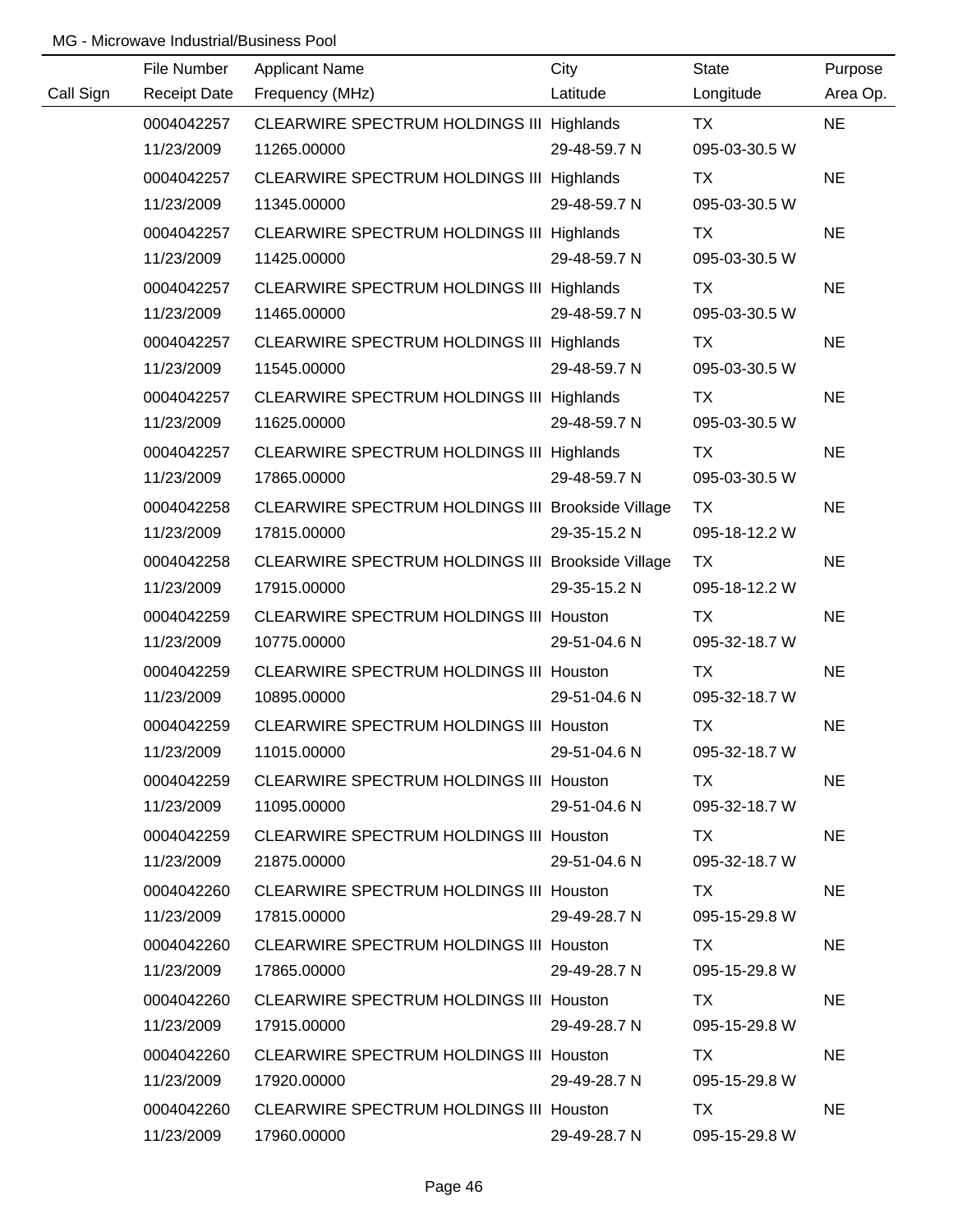|           | File Number         | <b>Applicant Name</b>                   | City         | <b>State</b>  | Purpose   |
|-----------|---------------------|-----------------------------------------|--------------|---------------|-----------|
| Call Sign | <b>Receipt Date</b> | Frequency (MHz)                         | Latitude     | Longitude     | Area Op.  |
|           | 0004042260          | CLEARWIRE SPECTRUM HOLDINGS III Houston |              | <b>TX</b>     | <b>NE</b> |
|           | 11/23/2009          | 17965.00000                             | 29-49-28.7 N | 095-15-29.8 W |           |
|           | 0004042260          | CLEARWIRE SPECTRUM HOLDINGS III Houston |              | <b>TX</b>     | <b>NE</b> |
|           | 11/23/2009          | 18040.00000                             | 29-49-28.7 N | 095-15-29.8 W |           |
|           | 0004042260          | CLEARWIRE SPECTRUM HOLDINGS III Houston |              | TX            | <b>NE</b> |
|           | 11/23/2009          | 18065.00000                             | 29-49-28.7 N | 095-15-29.8 W |           |
|           | 0004042261          | CLEARWIRE SPECTRUM HOLDINGS III HOUSTON |              | TX            | <b>NE</b> |
|           | 11/23/2009          | 19525.00000                             | 29-41-33.5 N | 095-29-45.5 W |           |
|           | 0004042261          | CLEARWIRE SPECTRUM HOLDINGS III HOUSTON |              | TX            | <b>NE</b> |
|           | 11/23/2009          | 19575.00000                             | 29-41-33.5 N | 095-29-45.5 W |           |
|           | 0004042261          | CLEARWIRE SPECTRUM HOLDINGS III HOUSTON |              | TX            | <b>NE</b> |
|           | 11/23/2009          | 19625.00000                             | 29-41-33.5 N | 095-29-45.5 W |           |
|           | 0004042261          | CLEARWIRE SPECTRUM HOLDINGS III HOUSTON |              | TX            | <b>NE</b> |
|           | 11/23/2009          | 19675.00000                             | 29-41-33.5 N | 095-29-45.5 W |           |
|           | 0004042262          | CLEARWIRE SPECTRUM HOLDINGS III HOUSTON |              | TX            | <b>NE</b> |
|           | 11/23/2009          | 19525.00000                             | 29-53-16.1 N | 095-31-23.3 W |           |
|           | 0004042262          | CLEARWIRE SPECTRUM HOLDINGS III HOUSTON |              | TX            | <b>NE</b> |
|           | 11/23/2009          | 19575.00000                             | 29-53-16.1 N | 095-31-23.3 W |           |
|           | 0004042262          | CLEARWIRE SPECTRUM HOLDINGS III HOUSTON |              | <b>TX</b>     | <b>NE</b> |
|           | 11/23/2009          | 19625.00000                             | 29-53-16.1 N | 095-31-23.3 W |           |
|           | 0004042262          | CLEARWIRE SPECTRUM HOLDINGS III HOUSTON |              | <b>TX</b>     | <b>NE</b> |
|           | 11/23/2009          | 19675.00000                             | 29-53-16.1 N | 095-31-23.3 W |           |
|           | 0004042262          | CLEARWIRE SPECTRUM HOLDINGS III HOUSTON |              | <b>TX</b>     | <b>NE</b> |
|           | 11/23/2009          | 21875.00000                             | 29-53-16.1 N | 095-31-23.3 W |           |
|           | 0004042263          | CLEARWIRE SPECTRUM HOLDINGS III Houston |              | TX            | <b>NE</b> |
|           | 11/23/2009          | 23125.00000                             | 29-50-27.8 N | 095-19-30.7 W |           |
|           | 0004042264          | CLEARWIRE SPECTRUM HOLDINGS III Spring  |              | TX            | <b>NE</b> |
|           | 11/23/2009          | 10855.00000                             | 30-01-16.1 N | 095-31-08.2 W |           |
|           | 0004042264          | CLEARWIRE SPECTRUM HOLDINGS III Spring  |              | TX.           | <b>NE</b> |
|           | 11/23/2009          | 10935.00000                             | 30-01-16.1 N | 095-31-08.2 W |           |
|           | 0004042264          | CLEARWIRE SPECTRUM HOLDINGS III Spring  |              | TX            | <b>NE</b> |
|           | 11/23/2009          | 11015.00000                             | 30-01-16.1 N | 095-31-08.2 W |           |
|           | 0004042264          | CLEARWIRE SPECTRUM HOLDINGS III Spring  |              | TX            | <b>NE</b> |
|           | 11/23/2009          | 11095.00000                             | 30-01-16.1 N | 095-31-08.2 W |           |
|           | 0004042264          | CLEARWIRE SPECTRUM HOLDINGS III Spring  |              | TX            | <b>NE</b> |
|           | 11/23/2009          | 23075.00000                             | 30-01-16.1 N | 095-31-08.2 W |           |
|           | 0004042264          | CLEARWIRE SPECTRUM HOLDINGS III Spring  |              | <b>TX</b>     | <b>NE</b> |
|           | 11/23/2009          | 23175.00000                             | 30-01-16.1 N | 095-31-08.2 W |           |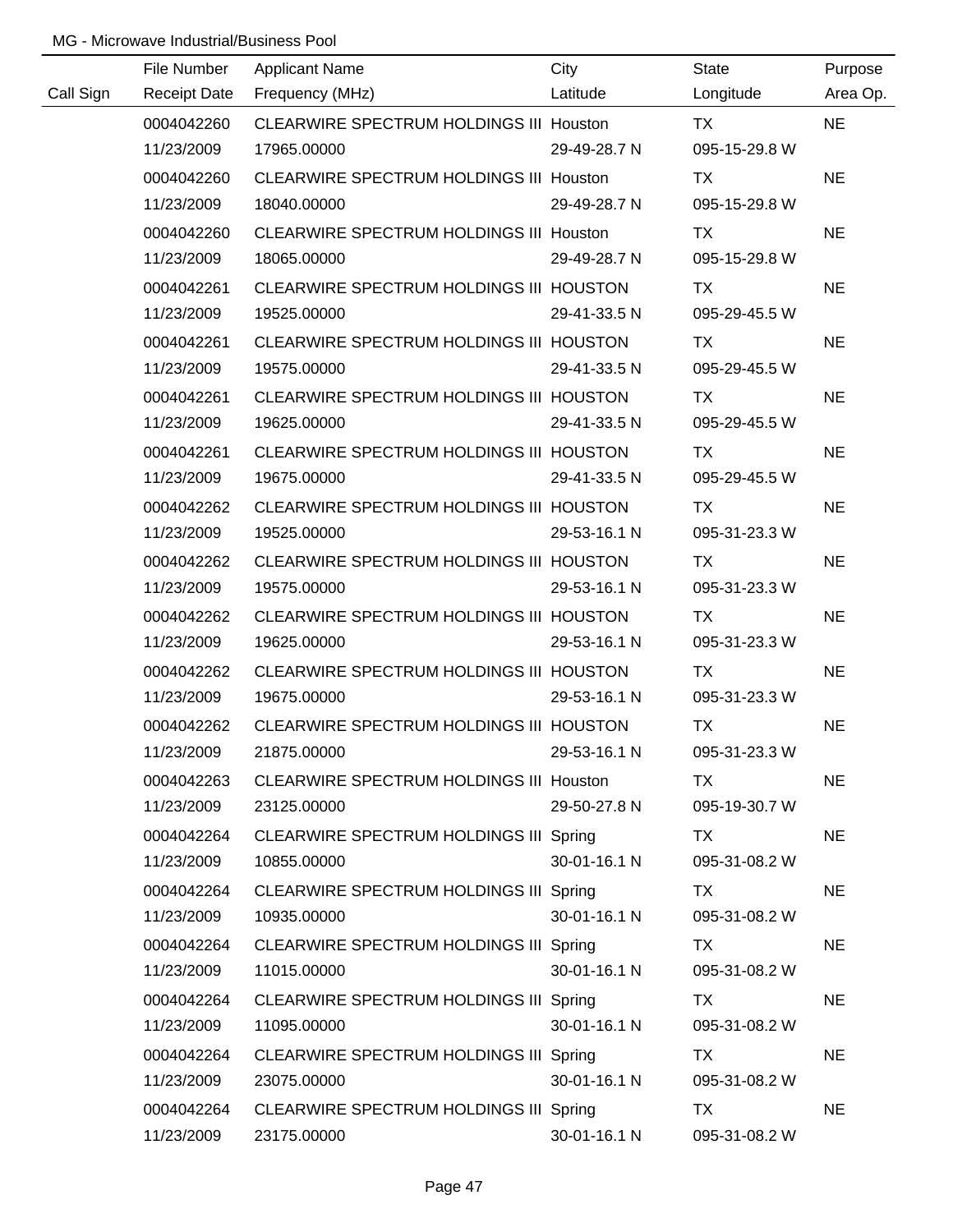|           | File Number         | <b>Applicant Name</b>                          | City         | <b>State</b>  | Purpose   |
|-----------|---------------------|------------------------------------------------|--------------|---------------|-----------|
| Call Sign | <b>Receipt Date</b> | Frequency (MHz)                                | Latitude     | Longitude     | Area Op.  |
|           | 0004042265          | CLEARWIRE SPECTRUM HOLDINGS III BAYTOWN        |              | <b>TX</b>     | <b>NE</b> |
|           | 11/23/2009          | 22025.00000                                    | 29-43-58.4 N | 094-57-35.3 W |           |
|           | 0004042266          | CLEARWIRE SPECTRUM HOLDINGS III Houston        |              | <b>TX</b>     | <b>NE</b> |
|           | 11/23/2009          | 11265.00000                                    | 29-35-28.0 N | 095-12-18.9 W |           |
|           | 0004042266          | CLEARWIRE SPECTRUM HOLDINGS III Houston        |              | <b>TX</b>     | <b>NE</b> |
|           | 11/23/2009          | 11385.00000                                    | 29-35-28.0 N | 095-12-18.9 W |           |
|           | 0004042266          | <b>CLEARWIRE SPECTRUM HOLDINGS III Houston</b> |              | TX            | <b>NE</b> |
|           | 11/23/2009          | 11505.00000                                    | 29-35-28.0 N | 095-12-18.9 W |           |
|           | 0004042266          | <b>CLEARWIRE SPECTRUM HOLDINGS III Houston</b> |              | TX            | <b>NE</b> |
|           | 11/23/2009          | 11585.00000                                    | 29-35-28.0 N | 095-12-18.9 W |           |
|           | 0004042266          | CLEARWIRE SPECTRUM HOLDINGS III Houston        |              | TX            | <b>NE</b> |
|           | 11/23/2009          | 22075.00000                                    | 29-35-28.0 N | 095-12-18.9 W |           |
|           | 0004042267          | CLEARWIRE SPECTRUM HOLDINGS III Baytown        |              | TX            | <b>NE</b> |
|           | 11/23/2009          | 18015.00000                                    | 29-46-17.9 N | 094-57-07.4 W |           |
|           | 0004042267          | CLEARWIRE SPECTRUM HOLDINGS III Baytown        |              | TX            | <b>NE</b> |
|           | 11/23/2009          | 18115.00000                                    | 29-46-17.9 N | 094-57-07.4 W |           |
|           | 0004042268          | <b>CLEARWIRE SPECTRUM HOLDINGS III Houston</b> |              | TX            | <b>NE</b> |
|           | 11/23/2009          | 19525.00000                                    | 29-33-26.1 N | 095-17-06.6 W |           |
|           | 0004042268          | <b>CLEARWIRE SPECTRUM HOLDINGS III Houston</b> |              | <b>TX</b>     | <b>NE</b> |
|           | 11/23/2009          | 19625.00000                                    | 29-33-26.1 N | 095-17-06.6 W |           |
|           | 0004042269          | CLEARWIRE SPECTRUM HOLDINGS III Pearland       |              | <b>TX</b>     | <b>NE</b> |
|           | 11/23/2009          | 11265.00000                                    | 29-33-26.1 N | 095-22-47.0 W |           |
|           | 0004042269          | CLEARWIRE SPECTRUM HOLDINGS III Pearland       |              | <b>TX</b>     | <b>NE</b> |
|           | 11/23/2009          | 11345.00000                                    | 29-33-26.1 N | 095-22-47.0 W |           |
|           | 0004042269          | CLEARWIRE SPECTRUM HOLDINGS III Pearland       |              | TX.           | <b>NE</b> |
|           | 11/23/2009          | 17815.00000                                    | 29-33-26.1 N | 095-22-47.0 W |           |
|           | 0004042269          | CLEARWIRE SPECTRUM HOLDINGS III Pearland       |              | TX TX         | <b>NE</b> |
|           | 11/23/2009          | 17915.00000                                    | 29-33-26.1 N | 095-22-47.0 W |           |
|           | 0004042270          | <b>CLEARWIRE SPECTRUM HOLDINGS III Houston</b> |              | TX T          | <b>NE</b> |
|           | 11/23/2009          | 23025.00000                                    | 29-59-39.2 N | 095-30-42.0 W |           |
|           | 0004042270          | <b>CLEARWIRE SPECTRUM HOLDINGS III Houston</b> |              | TX.           | <b>NE</b> |
|           | 11/23/2009          | 23075.00000                                    | 29-59-39.2 N | 095-30-42.0 W |           |
|           | 0004042270          | <b>CLEARWIRE SPECTRUM HOLDINGS III Houston</b> |              | TX.           | <b>NE</b> |
|           | 11/23/2009          | 23125.00000                                    | 29-59-39.2 N | 095-30-42.0 W |           |
|           | 0004042270          | CLEARWIRE SPECTRUM HOLDINGS III Houston        |              | TX            | <b>NE</b> |
|           | 11/23/2009          | 23175.00000                                    | 29-59-39.2 N | 095-30-42.0 W |           |
|           | 0004042271          | CLEARWIRE SPECTRUM HOLDINGS III Houston        |              | TX.           | <b>NE</b> |
|           | 11/23/2009          | 23075.00000                                    | 29-51-21.8 N | 095-31-00.6 W |           |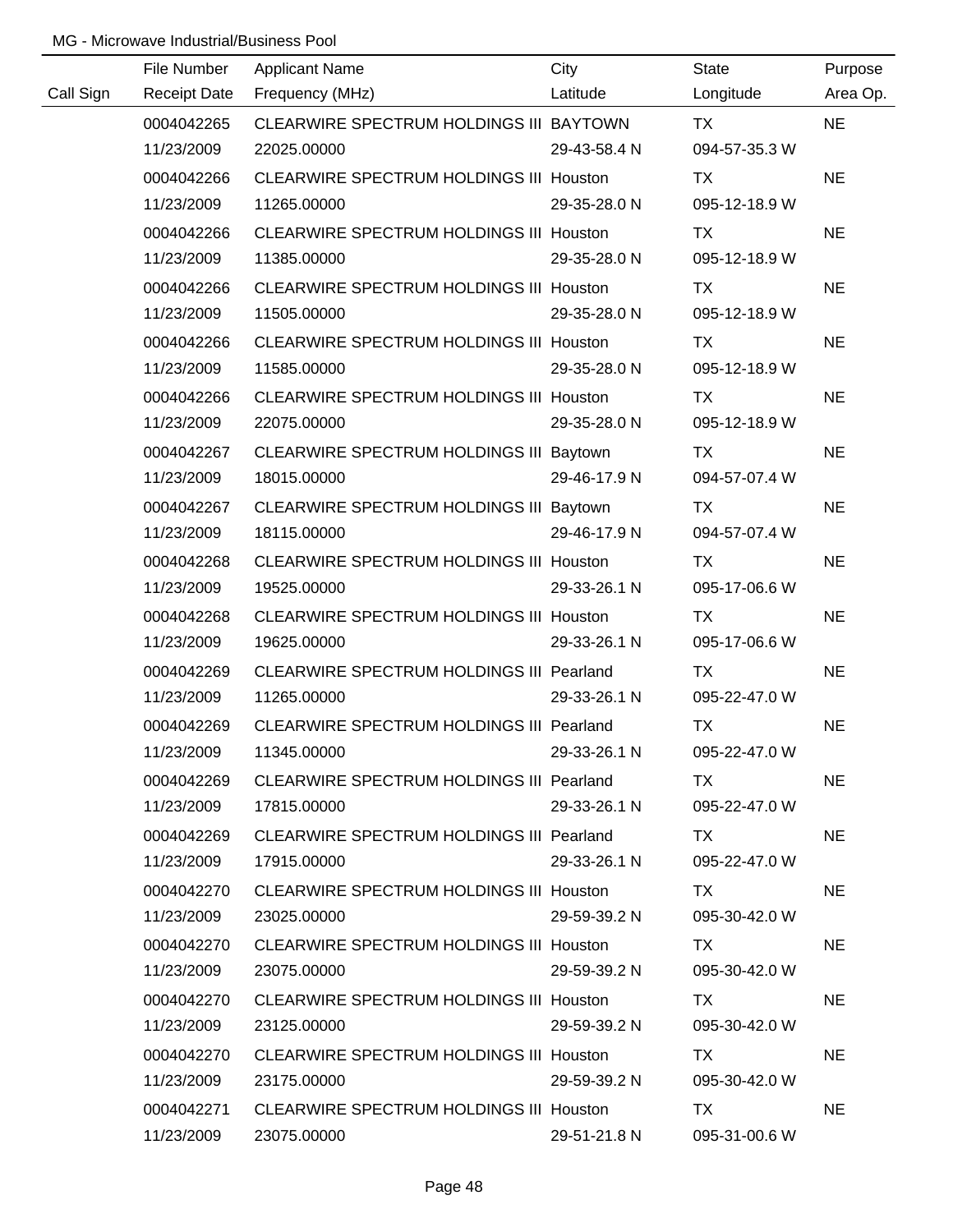|           | File Number | <b>Applicant Name</b>                    | City         | State         | Purpose   |
|-----------|-------------|------------------------------------------|--------------|---------------|-----------|
| Call Sign |             | Receipt Date Frequency (MHz)             | Latitude     | Longitude     | Area Op.  |
|           | 0004042272  | CLEARWIRE SPECTRUM HOLDINGS III SPRING   |              | <b>TX</b>     | <b>NE</b> |
|           | 11/23/2009  | 19575.00000                              | 30-02-39.9 N | 095-24-35.0 W |           |
|           | 0004042272  | CLEARWIRE SPECTRUM HOLDINGS III SPRING   |              | <b>TX</b>     | <b>NE</b> |
|           | 11/23/2009  | 19675.00000                              | 30-02-39.9 N | 095-24-35.0 W |           |
|           | 0004042272  | CLEARWIRE SPECTRUM HOLDINGS III SPRING   |              | TX            | <b>NE</b> |
|           | 11/23/2009  | 21825.00000                              | 30-02-39.9 N | 095-24-35.0 W |           |
|           | 0004042272  | CLEARWIRE SPECTRUM HOLDINGS III SPRING   |              | TX            | <b>NE</b> |
|           | 11/23/2009  | 21925.00000                              | 30-02-39.9 N | 095-24-35.0 W |           |
|           | 0004042273  | CLEARWIRE SPECTRUM HOLDINGS III Houston  |              | TX            | <b>NE</b> |
|           | 11/23/2009  | 19525.00000                              | 29-39-55.6 N | 095-12-49.6 W |           |
|           | 0004042273  | CLEARWIRE SPECTRUM HOLDINGS III Houston  |              | TX            | <b>NE</b> |
|           | 11/23/2009  | 19625.00000                              | 29-39-55.6 N | 095-12-49.6 W |           |
|           | 0004042274  | CLEARWIRE SPECTRUM HOLDINGS III Houston  |              | TX            | <b>NE</b> |
|           | 11/23/2009  | 19575.00000                              | 29-56-11.0 N | 095-28-57.0 W |           |
|           | 0004042274  | CLEARWIRE SPECTRUM HOLDINGS III Houston  |              | TX            | <b>NE</b> |
|           | 11/23/2009  | 19675.00000                              | 29-56-11.0 N | 095-28-57.0 W |           |
|           | 0004042275  | CLEARWIRE SPECTRUM HOLDINGS III Spring   |              | TX            | <b>NE</b> |
|           | 11/23/2009  | 10775.00000                              | 30-02-43.7 N | 095-30-47.7 W |           |
|           | 0004042275  | CLEARWIRE SPECTRUM HOLDINGS III Spring   |              | TX            | <b>NE</b> |
|           | 11/23/2009  | 10855.00000                              | 30-02-43.7 N | 095-30-47.7 W |           |
|           | 0004042275  | CLEARWIRE SPECTRUM HOLDINGS III Spring   |              | TX            | <b>NE</b> |
|           | 11/23/2009  | 11055.00000                              | 30-02-43.7 N | 095-30-47.7 W |           |
|           | 0004042275  | CLEARWIRE SPECTRUM HOLDINGS III Spring   |              | <b>TX</b>     | <b>NE</b> |
|           | 11/23/2009  | 11135.00000                              | 30-02-43.7 N | 095-30-47.7 W |           |
|           | 0004042276  | CLEARWIRE SPECTRUM HOLDINGS III Houston  |              | TX.           | <b>NE</b> |
|           | 11/23/2009  | 18015.00000                              | 29-37-25.3 N | 095-27-47.5 W |           |
|           | 0004042276  | CLEARWIRE SPECTRUM HOLDINGS III Houston  |              | TX.           | <b>NE</b> |
|           | 11/23/2009  | 18115.00000                              | 29-37-25.3 N | 095-27-47.5 W |           |
|           | 0004042277  | CLEARWIRE SPECTRUM HOLDINGS III CYPRESS  |              | TX TX         | <b>NE</b> |
|           | 11/23/2009  | 19375.00000                              | 29-57-04.1 N | 095-36-04.9 W |           |
|           | 0004042277  | CLEARWIRE SPECTRUM HOLDINGS III CYPRESS  |              | TX.           | <b>NE</b> |
|           | 11/23/2009  | 19475.00000                              | 29-57-04.1 N | 095-36-04.9 W |           |
|           | 0004042277  | CLEARWIRE SPECTRUM HOLDINGS III CYPRESS  |              | TX.           | <b>NE</b> |
|           | 11/23/2009  | 19525.00000                              | 29-57-04.1 N | 095-36-04.9 W |           |
|           | 0004042277  | CLEARWIRE SPECTRUM HOLDINGS III CYPRESS  |              | TX.           | <b>NE</b> |
|           | 11/23/2009  | 19625.00000                              | 29-57-04.1 N | 095-36-04.9 W |           |
|           | 0004042278  | CLEARWIRE SPECTRUM HOLDINGS III SEABROOK |              | TX            | <b>NE</b> |
|           | 11/23/2009  | 19575.00000                              | 29-33-53.8 N | 095-01-25.7 W |           |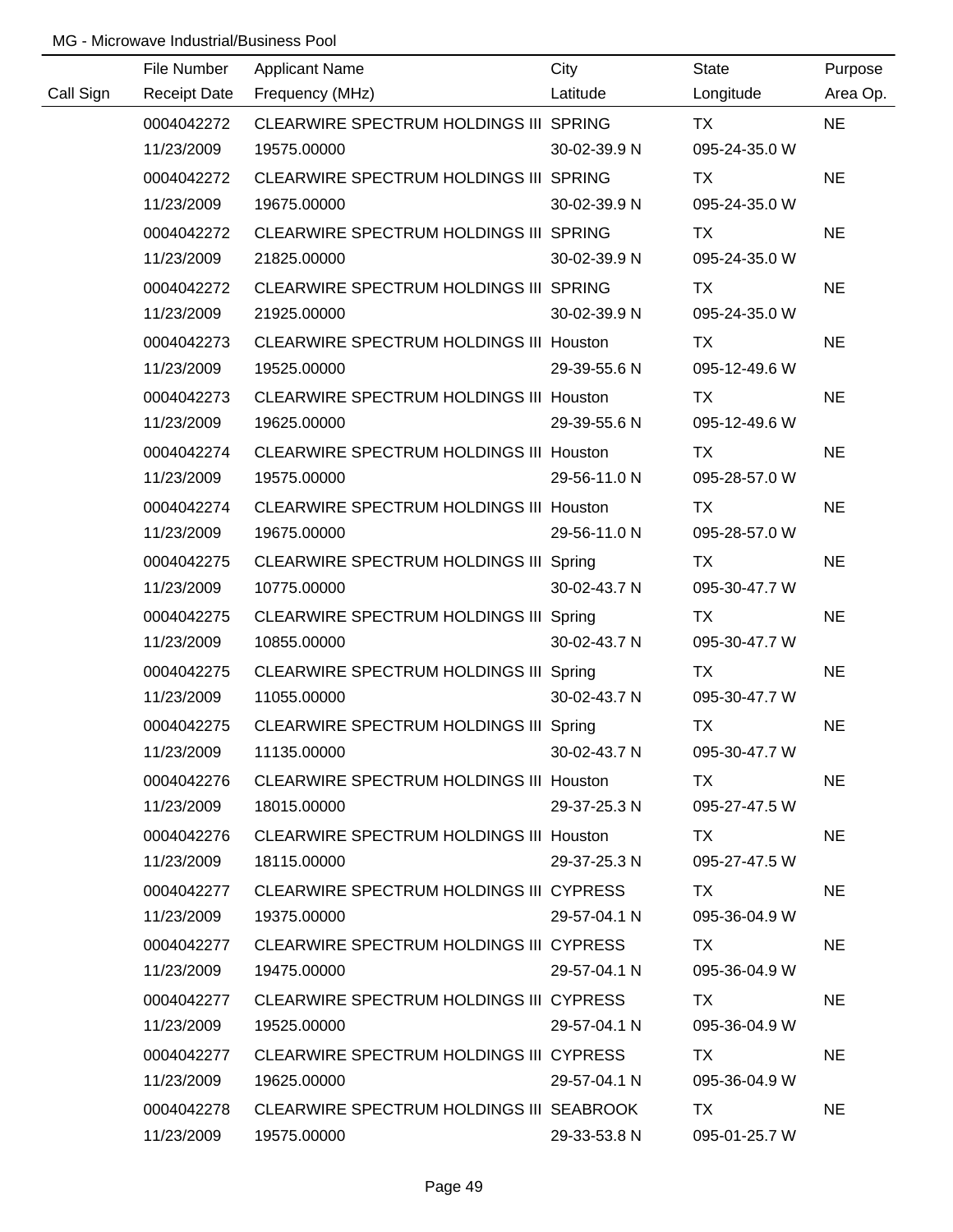|           | File Number         | <b>Applicant Name</b>                          | City         | State         | Purpose   |
|-----------|---------------------|------------------------------------------------|--------------|---------------|-----------|
| Call Sign | <b>Receipt Date</b> | Frequency (MHz)                                | Latitude     | Longitude     | Area Op.  |
|           | 0004042278          | CLEARWIRE SPECTRUM HOLDINGS III SEABROOK       |              | <b>TX</b>     | <b>NE</b> |
|           | 11/23/2009          | 19675.00000                                    | 29-33-53.8 N | 095-01-25.7 W |           |
|           | 0004042279          | CLEARWIRE SPECTRUM HOLDINGS III Pasadena       |              | TX.           | <b>NE</b> |
|           | 11/23/2009          | 19375.00000                                    | 29-39-48.4 N | 095-11-37.7 W |           |
|           | 0004042279          | CLEARWIRE SPECTRUM HOLDINGS III Pasadena       |              | TX.           | <b>NE</b> |
|           | 11/23/2009          | 19475.00000                                    | 29-39-48.4 N | 095-11-37.7 W |           |
|           | 0004042279          | CLEARWIRE SPECTRUM HOLDINGS III Pasadena       |              | TX.           | <b>NE</b> |
|           | 11/23/2009          | 19525.00000                                    | 29-39-48.4 N | 095-11-37.7 W |           |
|           | 0004042279          | CLEARWIRE SPECTRUM HOLDINGS III Pasadena       |              | <b>TX</b>     | <b>NE</b> |
|           | 11/23/2009          | 19625.00000                                    | 29-39-48.4 N | 095-11-37.7 W |           |
|           | 0004042279          | CLEARWIRE SPECTRUM HOLDINGS III Pasadena       |              | TX            | <b>NE</b> |
|           | 11/23/2009          | 22075.00000                                    | 29-39-48.4 N | 095-11-37.7 W |           |
|           | 0004042280          | CLEARWIRE SPECTRUM HOLDINGS III HOUSTON        |              | <b>TX</b>     | <b>NE</b> |
|           | 11/23/2009          | 19375.00000                                    | 29-52-06.6 N | 095-21-35.1 W |           |
|           | 0004042280          | CLEARWIRE SPECTRUM HOLDINGS III HOUSTON        |              | TX            | <b>NE</b> |
|           | 11/23/2009          | 19475.00000                                    | 29-52-06.6 N | 095-21-35.1 W |           |
|           | 0004042280          | CLEARWIRE SPECTRUM HOLDINGS III HOUSTON        |              | TX            | <b>NE</b> |
|           | 11/23/2009          | 21825.00000                                    | 29-52-06.6 N | 095-21-35.1 W |           |
|           | 0004042281          | CLEARWIRE SPECTRUM HOLDINGS III Houston        |              | TX            | <b>NE</b> |
|           | 11/23/2009          | 11225.00000                                    | 30-03-26.5 N | 095-27-29.8 W |           |
|           | 0004042281          | <b>CLEARWIRE SPECTRUM HOLDINGS III Houston</b> |              | <b>TX</b>     | <b>NE</b> |
|           | 11/23/2009          | 11385.00000                                    | 30-03-26.5 N | 095-27-29.8 W |           |
|           | 0004042281          | CLEARWIRE SPECTRUM HOLDINGS III Houston        |              | <b>TX</b>     | <b>NE</b> |
|           | 11/23/2009          | 11585.00000                                    | 30-03-26.5 N | 095-27-29.8 W |           |
|           | 0004042281          | CLEARWIRE SPECTRUM HOLDINGS III Houston        |              | TX.           | <b>NE</b> |
|           | 11/23/2009          | 11665.00000                                    | 30-03-26.5 N | 095-27-29.8 W |           |
|           | 0004042281          | CLEARWIRE SPECTRUM HOLDINGS III Houston        |              | TX T          | <b>NE</b> |
|           | 11/23/2009          | 17965.00000                                    | 30-03-26.5 N | 095-27-29.8 W |           |
|           | 0004042281          | CLEARWIRE SPECTRUM HOLDINGS III Houston        |              | TX T          | <b>NE</b> |
|           | 11/23/2009          | 18065.00000                                    | 30-03-26.5 N | 095-27-29.8 W |           |
|           | 0004042282          | CLEARWIRE SPECTRUM HOLDINGS III HUMBLE         |              | TX I          | <b>NE</b> |
|           | 11/23/2009          | 19575.00000                                    | 29-56-38.9 N | 095-16-49.1 W |           |
|           | 0004042282          | CLEARWIRE SPECTRUM HOLDINGS III HUMBLE         |              | TX.           | <b>NE</b> |
|           | 11/23/2009          | 19675.00000                                    | 29-56-38.9 N | 095-16-49.1 W |           |
|           | 0004042282          | CLEARWIRE SPECTRUM HOLDINGS III HUMBLE         |              | TX.           | <b>NE</b> |
|           | 11/23/2009          | 21875.00000                                    | 29-56-38.9 N | 095-16-49.1 W |           |
|           | 0004042282          | CLEARWIRE SPECTRUM HOLDINGS III HUMBLE         |              | TX.           | <b>NE</b> |
|           | 11/23/2009          | 21975.00000                                    | 29-56-38.9 N | 095-16-49.1 W |           |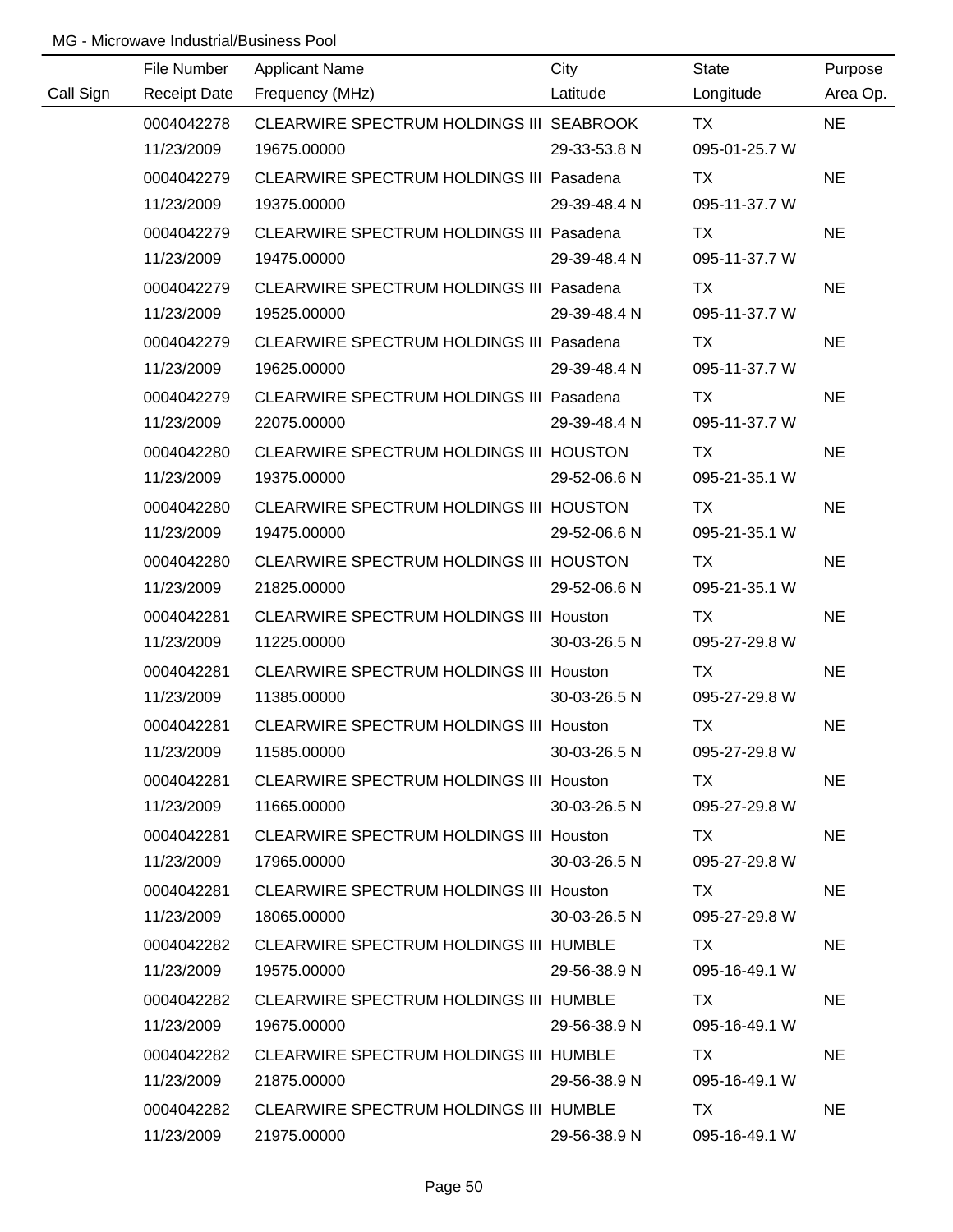|           | File Number         | <b>Applicant Name</b>                   | City           | <b>State</b>  | Purpose   |
|-----------|---------------------|-----------------------------------------|----------------|---------------|-----------|
| Call Sign | <b>Receipt Date</b> | Frequency (MHz)                         | Latitude       | Longitude     | Area Op.  |
|           | 0004042288          | CLEARWIRE SPECTRUM HOLDINGS III HOUSTON |                | <b>TX</b>     | <b>NE</b> |
|           | 11/23/2009          | 10735.00000                             | 29-38-27.0 N   | 095-13-00.0 W |           |
|           | 0004042288          | CLEARWIRE SPECTRUM HOLDINGS III HOUSTON |                | TX            | <b>NE</b> |
|           | 11/23/2009          | 10775.00000                             | 29-38-27.0 N   | 095-13-00.0 W |           |
|           | 0004042288          | CLEARWIRE SPECTRUM HOLDINGS III HOUSTON |                | TX            | <b>NE</b> |
|           | 11/23/2009          | 10855.00000                             | 29-38-27.0 N   | 095-13-00.0 W |           |
|           | 0004042288          | CLEARWIRE SPECTRUM HOLDINGS III HOUSTON |                | TX            | <b>NE</b> |
|           | 11/23/2009          | 10895.00000                             | 29-38-27.0 N   | 095-13-00.0 W |           |
|           | 0004042288          | CLEARWIRE SPECTRUM HOLDINGS III HOUSTON |                | TX            | <b>NE</b> |
|           | 11/23/2009          | 10975.00000                             | 29-38-27.0 N   | 095-13-00.0 W |           |
|           | 0004042288          | CLEARWIRE SPECTRUM HOLDINGS III HOUSTON |                | TX            | <b>NE</b> |
|           | 11/23/2009          | 11015.00000                             | 29-38-27.0 N   | 095-13-00.0 W |           |
|           | 0004042288          | CLEARWIRE SPECTRUM HOLDINGS III HOUSTON |                | TX            | <b>NE</b> |
|           | 11/23/2009          | 11055.00000                             | 29-38-27.0 N   | 095-13-00.0 W |           |
|           | 0004042288          | CLEARWIRE SPECTRUM HOLDINGS III HOUSTON |                | TX            | <b>NE</b> |
|           | 11/23/2009          | 11095.00000                             | 29-38-27.0 N   | 095-13-00.0 W |           |
|           | 0004042288          | CLEARWIRE SPECTRUM HOLDINGS III HOUSTON |                | TX            | <b>NE</b> |
|           | 11/23/2009          | 17815.00000                             | 29-38-27.0 N   | 095-13-00.0 W |           |
|           | 0004042288          | CLEARWIRE SPECTRUM HOLDINGS III HOUSTON |                | TX            | <b>NE</b> |
|           | 11/23/2009          | 17915.00000                             | 29-38-27.0 N   | 095-13-00.0 W |           |
|           | 0004042288          | CLEARWIRE SPECTRUM HOLDINGS III HOUSTON |                | <b>TX</b>     | <b>NE</b> |
|           | 11/23/2009          | 17965.00000                             | 29-38-27.0 N   | 095-13-00.0 W |           |
|           | 0004042288          | CLEARWIRE SPECTRUM HOLDINGS III HOUSTON |                | <b>TX</b>     | <b>NE</b> |
|           | 11/23/2009          | 18065.00000                             | 29-38-27.0 N   | 095-13-00.0 W |           |
|           | 0004042288          | CLEARWIRE SPECTRUM HOLDINGS III HOUSTON |                | TX            | <b>NE</b> |
|           | 11/23/2009          | 21825.00000                             | 29-38-27.0 N   | 095-13-00.0 W |           |
|           | 0004042288          | CLEARWIRE SPECTRUM HOLDINGS III HOUSTON |                | TX            | <b>NE</b> |
|           | 11/23/2009          | 22025.00000                             | 29-38-27.0 N   | 095-13-00.0 W |           |
|           | 0004042288          | CLEARWIRE SPECTRUM HOLDINGS III HOUSTON |                | TX            | <b>NE</b> |
|           | 11/23/2009          | 22125.00000                             | 29-38-27.0 N   | 095-13-00.0 W |           |
|           | 0004042288          | CLEARWIRE SPECTRUM HOLDINGS III HOUSTON |                | TX            | <b>NE</b> |
|           | 11/23/2009          | 22225.00000                             | 29-38-27.0 N   | 095-13-00.0 W |           |
|           | 0004042384          | VTX Communications, LLC                 | <b>MCALLEN</b> | TX            | <b>NE</b> |
|           | 11/23/2009          | 11265.00000                             | 26-15-24.3 N   | 098-13-52.0 W |           |
|           | 0004042391          | VTX Communications, Inc.                | McAllen        | TX            | <b>NE</b> |
|           | 11/23/2009          | 10775.00000                             | 26-12-07.2 N   | 098-13-52.9 W |           |
|           | 0004042552          | Consumers Power Inc.                    | Corvallis      | <b>OR</b>     | <b>NE</b> |
|           | 11/23/2009          | 06093.45000                             | 44-33-20.3 N   | 123-20-49.3 W |           |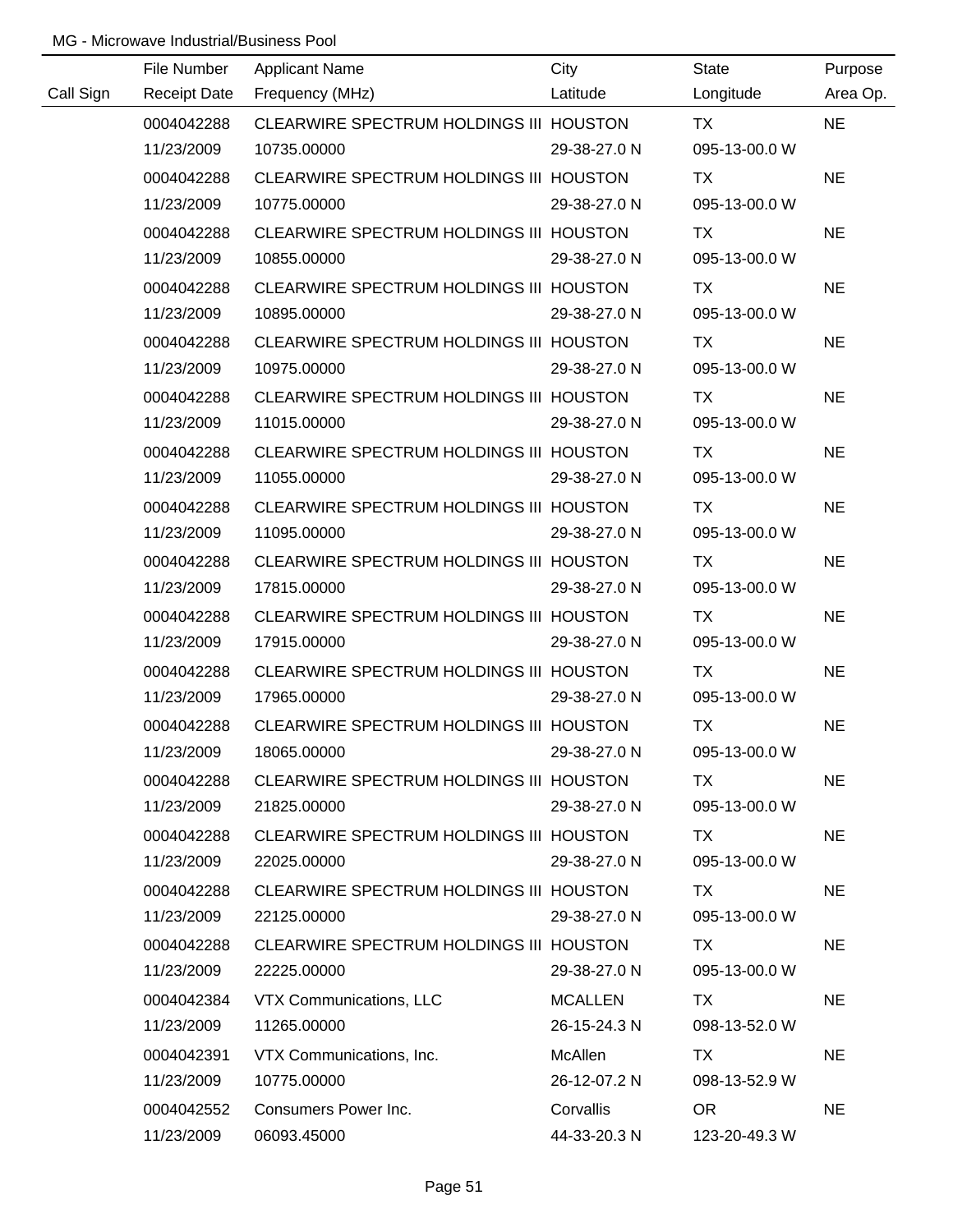|                | File Number         | <b>Applicant Name</b>           | City     | <b>State</b> | Purpose   |
|----------------|---------------------|---------------------------------|----------|--------------|-----------|
| Call Sign      | <b>Receipt Date</b> | Frequency (MHz)                 | Latitude | Longitude    | Area Op.  |
|                | 0004041147          | WESTERN FARMERS ELECTRIC COOP   |          |              | <b>RO</b> |
| WNTA894        | 11/23/2009          |                                 |          |              |           |
|                | 0004041258          | JEFFERSON DAVIS ELECTRIC COOPEI |          |              | RO.       |
| WNEZ693        | 11/23/2009          |                                 |          |              |           |
|                | 0004041940          | Intermountain Gas Company       |          |              | RO.       |
| WPOM254        | 11/23/2009          |                                 |          |              |           |
|                | 0004042713          | United States Steel Corporation |          |              | <b>RO</b> |
| WNTA860        | 11/24/2009          |                                 |          |              |           |
|                | 0004043242          | <b>CLARK, ELDY G</b>            |          |              | RO.       |
| <b>WNTA508</b> | 11/24/2009          |                                 |          |              |           |

# TI - TV Intercity Relay

|               | File Number         | <b>Applicant Name</b>                             | City            | <b>State</b>  | Purpose   |
|---------------|---------------------|---------------------------------------------------|-----------------|---------------|-----------|
| Call Sign     | <b>Receipt Date</b> | Frequency (MHz)                                   | Latitude        | Longitude     | Area Op.  |
|               | 0004041274          | MCGRAW-HILL BROADCASTING COMF Ramona              |                 | CA            | <b>MD</b> |
| <b>WGH942</b> | 11/23/2009          | 13025.00000 - 13050.00000                         | 33-00-33.0 N    | 116-58-20.6 W |           |
|               | 0004041279          | MCGRAW-HILL BROADCASTING COMF SAN DIEGO           |                 | CA            | <b>MD</b> |
| WPOQ450       | 11/23/2009          | 12850.00000 - 12875.00000                         | 32-43-12.1 N    | 117-05-54.6 W |           |
|               | 0004041423          | COMMUNITY TELEVISION OF COLORA DENVER             |                 | CO            | MD        |
| WPWR689       | 11/23/2009          | 12700.00000 - 12725.00000                         | 39-44-37.0 N    | 104-59-20.0 W |           |
|               | 0004041429          | COMMUNITY TELEVISION OF COLORA GOLDEN             |                 | CO            | <b>MD</b> |
| WPJA647       | 11/23/2009          | 07050.00000 - 07075.00000                         | 39-43-45.0 N    | 105-14-14.0 W |           |
|               | 0004041432          | <b>COMMUNITY TELEVISION OF COLORA Ft. Collins</b> |                 | CO            | <b>MD</b> |
| WPUE525       | 11/23/2009          | 06900.00000 - 06925.00000                         | 40-32-56.0 N    | 105-11-47.0 W |           |
|               | 0004041444          | COMMUNITY TELEVISION OF COLORA Cripple Creek      |                 | CO            | MD        |
| WPTR213       | 11/23/2009          | 07100.00000 - 07125.00000                         | 38-46-21.5 N    | 104-59-33.8 W |           |
|               | 0004042386          | KENTUCKY AUTHORITY FOR EDUCATI CLOVERPORT         |                 | KY            | <b>MD</b> |
| WPYD666       | 11/23/2009          | 06875.00000 - 06900.00000                         | 37-51-29.2 N    | 086-34-20.9 W |           |
|               | 0004042578          | WWAY-TV, LLC                                      | <b>WINNABOW</b> | <b>NC</b>     | <b>MD</b> |
| <b>WHQ364</b> | 11/23/2009          | 02097.50000 - 02109.50000                         | 34-07-54.0 N    | 078-11-16.0 W |           |
|               | 0004042570          | KEZI, INC.                                        | <b>COOS BAY</b> | <b>OR</b>     | <b>NE</b> |
|               | 11/23/2009          | 07050.00000 - 07075.00000                         | 43-23-25.0 N    | 124-07-53.0 W |           |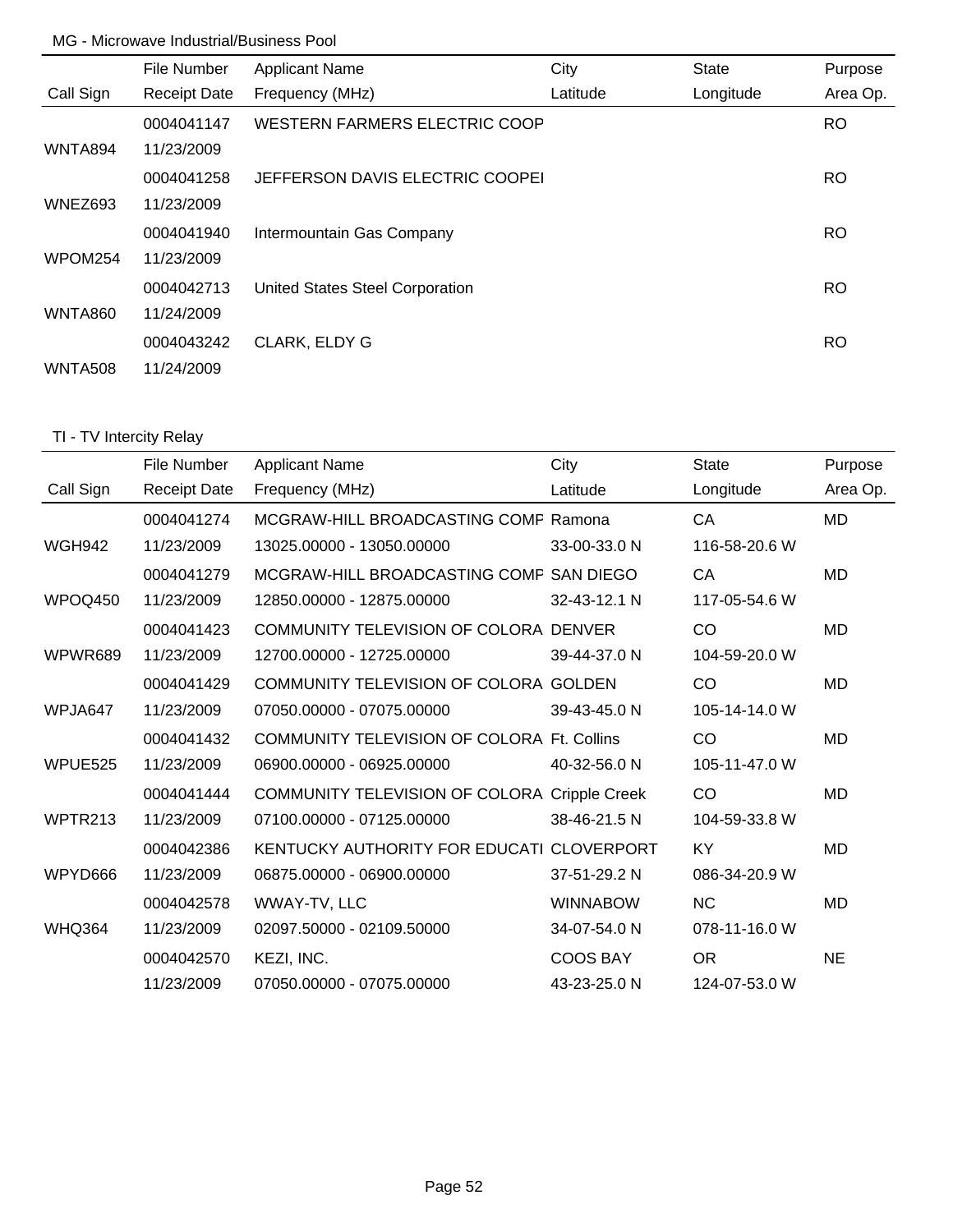| TP - TV Pickup |  |
|----------------|--|
|----------------|--|

|           | File Number         | <b>Applicant Name</b>                     | City             | <b>State</b>    | Purpose   |
|-----------|---------------------|-------------------------------------------|------------------|-----------------|-----------|
| Call Sign | <b>Receipt Date</b> | Frequency (MHz)                           | Latitude         | Longitude       | Area Op.  |
|           | 0004041409          | JW BROADCASTING, LLC                      | Columbia         | <b>MO</b>       | <b>MD</b> |
| KC26249   | 11/23/2009          | 01990.00000 - 02008.00000                 | 38-46-29.1 N     | 092-33-22.6 W   | P         |
|           | 0004041409          | JW BROADCASTING, LLC                      | Columbia         | <b>MO</b>       | MD        |
| KC26249   | 11/23/2009          | 02008.00000 - 02110.00000                 | 38-46-29.1 N     | 092-33-22.6 W   | P         |
|           | 0004041409          | JW BROADCASTING, LLC                      | Columbia         | <b>MO</b>       | <b>MD</b> |
| KC26249   | 11/23/2009          | 02025.50000 - 02109.50000                 | 38-46-29.1 N     | 092-33-22.6 W   | P         |
|           | 0004041671          | WVVA TELEVISION, INC.                     | <b>BLUEFIELD</b> | <b>WV</b>       | MD        |
| KC23134   | 11/23/2009          | 01990.00000 - 02110.00000                 | 37-15-40.4 N     | 081-11-19.3 W   | P         |
|           | 0004041671          | WVVA TELEVISION, INC.                     | <b>BLUEFIELD</b> | <b>WV</b>       | MD        |
| KC23134   | 11/23/2009          | 02025.50000 - 02109.50000                 | 37-15-40.4 N     | 081-11-19.3 W   | P         |
|           | 0004041671          | WVVA TELEVISION, INC.                     | <b>BLUEFIELD</b> | <b>WV</b>       | MD        |
| KC23134   | 11/23/2009          | 02450.00000 - 02467.00000                 | 37-15-40.4 N     | 081-11-19.3 W   | P         |
|           | 0004041671          | WVVA TELEVISION, INC.                     | <b>BLUEFIELD</b> | <b>WV</b>       | MD        |
| KC23134   | 11/23/2009          | 02467.00000 - 02483.50000                 | 37-15-40.4 N     | 081-11-19.3 W   | P         |
|           | 0004042845          | WKOW TELEVISION, INC.                     | <b>MADISON</b>   | WI              | MD        |
| KA74988   | 11/24/2009          | 01990.00000 - 02110.00000                 | 43-03-21.0 N     | 089-32-06.0 W   | P         |
|           | 0004042845          | WKOW TELEVISION, INC.                     | <b>MADISON</b>   | WI              | MD        |
| KA74988   | 11/24/2009          | 02025.50000 - 02109.50000                 | 43-03-21.0 N     | 089-32-06.0 W   | P         |
|           | 0004042845          | WKOW TELEVISION, INC.                     | <b>MADISON</b>   | WI              | MD        |
| KA74988   | 11/24/2009          | 02450.00000 - 02467.00000                 | 43-03-21.0 N     | 089-32-06.0 W   | P         |
|           | 0004042845          | WKOW TELEVISION, INC.                     | <b>MADISON</b>   | WI              | MD        |
| KA74988   | 11/24/2009          | 02467.00000 - 02483.50000                 | 43-03-21.0 N     | 089-32-06.0 W   | P         |
|           | 0004043227          | <b>GRAY TELEVISION LICENSEE, LLC</b>      | Wichita          | KS              | MD        |
| KE5571    | 11/24/2009          | 07075.00000 - 07100.00000                 | 37-41-13.0 N     | 097-20-22.1 W   | P         |
|           | 0004044284          | THE CURATORS OF THE UNIVERSITY COLUMBIA   |                  | MO <b>MO</b>    | MD        |
| KB96964   | 11/24/2009          | 01990.00000 - 02008.00000 38-53-16.1 N    |                  | 092-15-48.6 W   | P.        |
|           | 0004044284          | THE CURATORS OF THE UNIVERSITY ( COLUMBIA |                  | MO <sub>b</sub> | MD.       |
| KB96964   | 11/24/2009          | 02008.00000 - 02025.00000 38-53-16.1 N    |                  | 092-15-48.6 W   | P         |
|           | 0004044284          | THE CURATORS OF THE UNIVERSITY ( COLUMBIA |                  | MO <sub>b</sub> | MD.       |
| KB96964   | 11/24/2009          | 02025.00000 - 02042.00000 38-53-16.1 N    |                  | 092-15-48.6 W   | P.        |
|           | 0004044284          | THE CURATORS OF THE UNIVERSITY ( COLUMBIA |                  | MO              | MD.       |
| KB96964   | 11/24/2009          | 02025.50000 - 02109.50000 38-53-16.1 N    |                  | 092-15-48.6 W   | P.        |
|           | 0004044284          | THE CURATORS OF THE UNIVERSITY I COLUMBIA |                  | MO <b>MO</b>    | MD.       |
| KB96964   | 11/24/2009          | 02042.00000 - 02059.00000 38-53-16.1 N    |                  | 092-15-48.6 W   | P         |
|           | 0004044284          | THE CURATORS OF THE UNIVERSITY I COLUMBIA |                  | <b>MO</b>       | MD.       |
| KB96964   | 11/24/2009          | 02059.00000 - 02076.00000 38-53-16.1 N    |                  | 092-15-48.6 W   | P.        |
|           | 0004044284          | THE CURATORS OF THE UNIVERSITY I COLUMBIA |                  | <b>MO</b>       | MD.       |
| KB96964   | 11/24/2009          | 02076.00000 - 02093.00000 38-53-16.1 N    |                  | 092-15-48.6 W   | P.        |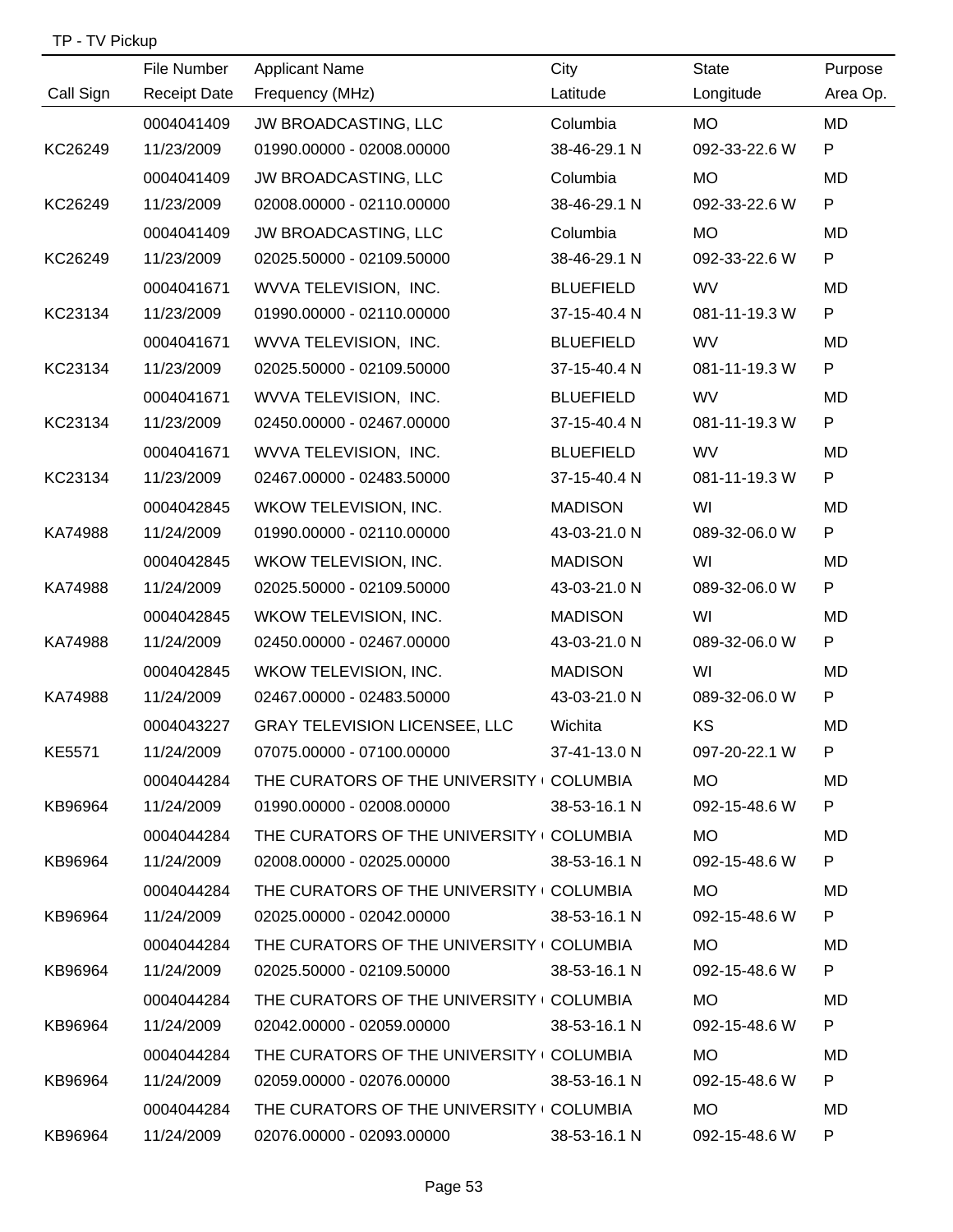| TP - TV Pickup |  |
|----------------|--|
|----------------|--|

|           | File Number         | <b>Applicant Name</b>                     | City               | <b>State</b>  | Purpose   |
|-----------|---------------------|-------------------------------------------|--------------------|---------------|-----------|
| Call Sign | <b>Receipt Date</b> | Frequency (MHz)                           | Latitude           | Longitude     | Area Op.  |
|           | 0004044284          | THE CURATORS OF THE UNIVERSITY (COLUMBIA  |                    | <b>MO</b>     | MD        |
| KB96964   | 11/24/2009          | 02093.00000 - 02110.00000                 | 38-53-16.1 N       | 092-15-48.6 W | P         |
|           | 0004044285          | THE CURATORS OF THE UNIVERSITY COLUMBIA   |                    | <b>MO</b>     | MD.       |
| KB96968   | 11/24/2009          | 01990.00000 - 02008.00000                 | 38-53-16.1 N       | 092-15-48.6 W | P         |
|           | 0004044285          | THE CURATORS OF THE UNIVERSITY COLUMBIA   |                    | <b>MO</b>     | <b>MD</b> |
| KB96968   | 11/24/2009          | 02008.00000 - 02025.00000                 | 38-53-16.1 N       | 092-15-48.6 W | P         |
|           | 0004044285          | THE CURATORS OF THE UNIVERSITY (COLUMBIA  |                    | <b>MO</b>     | <b>MD</b> |
| KB96968   | 11/24/2009          | 02025.00000 - 02042.00000                 | 38-53-16.1 N       | 092-15-48.6 W | P         |
|           | 0004044285          | THE CURATORS OF THE UNIVERSITY I COLUMBIA |                    | MO            | MD        |
| KB96968   | 11/24/2009          | 02025.50000 - 02109.50000                 | 38-53-16.1 N       | 092-15-48.6 W | P         |
|           | 0004044285          | THE CURATORS OF THE UNIVERSITY (COLUMBIA  |                    | MO            | <b>MD</b> |
| KB96968   | 11/24/2009          | 02042.00000 - 02059.00000                 | 38-53-16.1 N       | 092-15-48.6 W | P         |
|           | 0004044285          | THE CURATORS OF THE UNIVERSITY (COLUMBIA  |                    | <b>MO</b>     | MD        |
| KB96968   | 11/24/2009          | 02059.00000 - 02076.00000                 | 38-53-16.1 N       | 092-15-48.6 W | P         |
|           | 0004044285          | THE CURATORS OF THE UNIVERSITY (COLUMBIA  |                    | MO            | <b>MD</b> |
| KB96968   | 11/24/2009          | 02076.00000 - 02093.00000                 | 38-53-16.1 N       | 092-15-48.6 W | P         |
|           | 0004044285          | THE CURATORS OF THE UNIVERSITY (COLUMBIA  |                    | <b>MO</b>     | MD        |
| KB96968   | 11/24/2009          | 02093.00000 - 02110.00000                 | 38-53-16.1 N       | 092-15-48.6 W | P         |
|           | 0004045471          | <b>WTXL-TV LICENSE LLC</b>                | <b>TALLAHASSEE</b> | FL.           | MD        |
| KB55999   | 11/25/2009          | 02025.00000 - 02025.50000                 | 30-40-07.0 N       | 083-58-10.0 W | P         |
|           | 0004045471          | <b>WTXL-TV LICENSE LLC</b>                | <b>TALLAHASSEE</b> | FL.           | MD.       |
| KB55999   | 11/25/2009          | 02025.50000 - 02109.50000                 | 30-40-07.0 N       | 083-58-10.0 W | P         |
|           | 0004045471          | <b>WTXL-TV LICENSE LLC</b>                | <b>TALLAHASSEE</b> | FL.           | MD        |
| KB55999   | 11/25/2009          | 02109.50000 - 02110.00000                 | 30-40-07.0 N       | 083-58-10.0 W | P         |
|           | 0004045471          | <b>WTXL-TV LICENSE LLC</b>                | <b>TALLAHASSEE</b> | FL            | MD        |
| KB55999   | 11/25/2009          | 02450.00000 - 02467.00000                 | 30-40-07.0 N       | 083-58-10.0 W | P         |
|           | 0004045471          | <b>WTXL-TV LICENSE LLC</b>                | <b>TALLAHASSEE</b> | FL            | MD        |
| KB55999   | 11/25/2009          | 02467.00000 - 02483.50000                 | 30-40-07.0 N       | 083-58-10.0 W | P         |

# TS - TV Studio Transmitter Link

|           | File Number         | <b>Applicant Name</b>     | City             | State         | Purpose   |
|-----------|---------------------|---------------------------|------------------|---------------|-----------|
| Call Sign | <b>Receipt Date</b> | Frequency (MHz)           | Latitude         | Longitude     | Area Op.  |
|           | 0004042554          | KEZI, INC.                | <b>ROSEBURG</b>  | <b>OR</b>     | <b>NE</b> |
|           | 11/23/2009          | 12800.00000 - 12825.00000 | 43-12-21.5 N     | 123-21-53.9 W |           |
|           | 0004042561          | KEZI, INC.                | <b>SUTHERLIN</b> | <b>OR</b>     | NE.       |
|           | 11/23/2009          | 13050.00000 - 13075.00000 | 43-22-18.5 N     | 123-03-52.4 W |           |
|           | 0004042562          | KEZI, INC.                | <b>SUTHERLIN</b> | OR            | ΝE        |
|           | 11/23/2009          | 12975.00000 - 13000.00000 | 43-22-18.5 N     | 123-03-52.4 W |           |